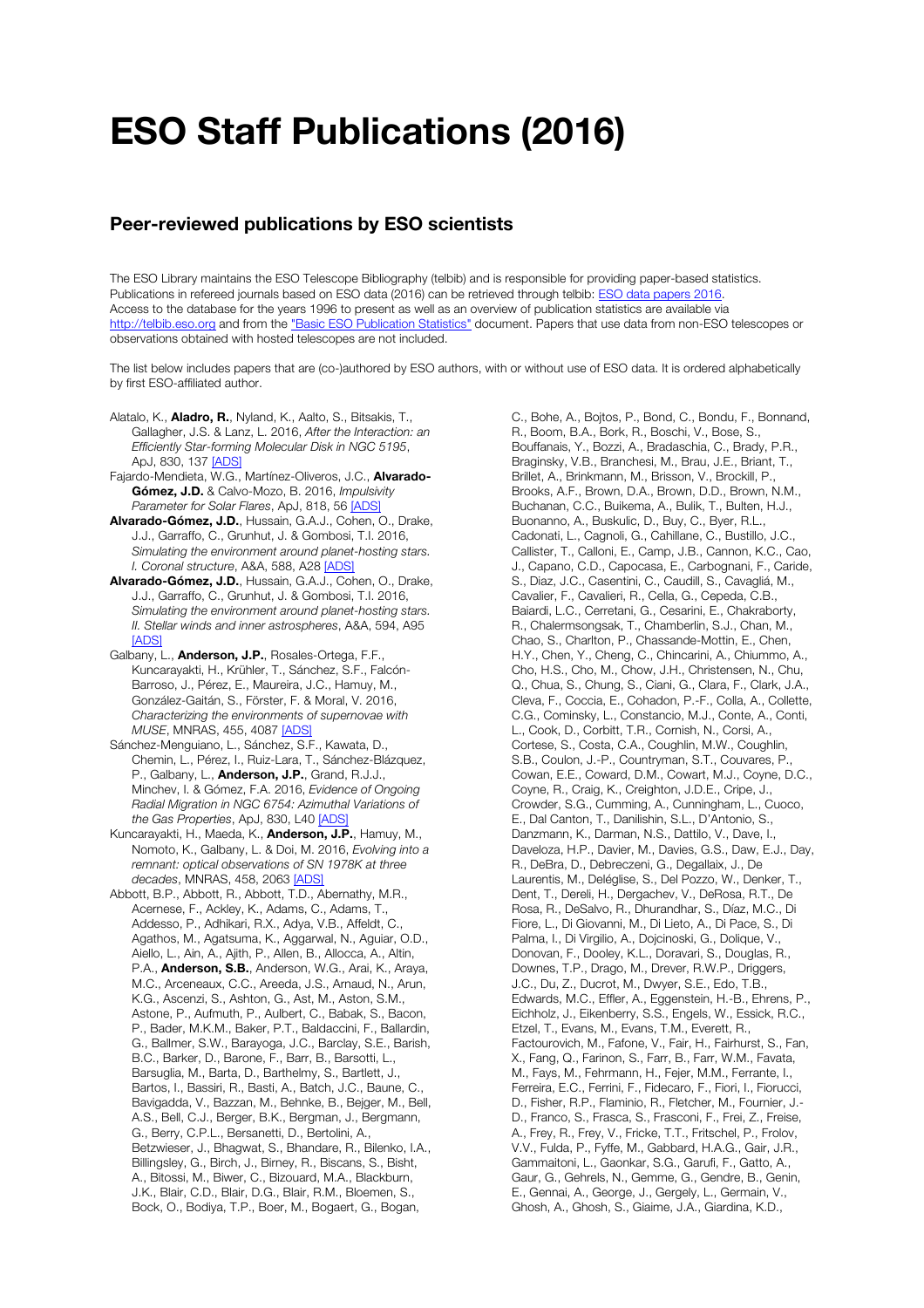Giazotto, A., Gill, K., Glaefke, A., Goetz, E., Goetz, R., Gondan, L., González, G., Castro, J.M.G., Gopakumar, A., Gordon, N.A., Gorodetsky, M.L., Gossan, S.E., Gosselin, M., Gouaty, R., Graef, C., Graff, P.B., Granata, M., Grant, A., Gras, S., Gray, C., Greco, G., Green, A.C., Groot, P., Grote, H., Grunewald, S., Guidi, G.M., Guo, X., Gupta, A., Gupta, M.K., Gushwa, K.E., Gustafson, E.K., Gustafson, R., Hacker, J.J., Hall, B.R., Hall, E.D., Hammond, G., Haney, M., Hanke, M.M., Hanks, J., Hanna, C., Hannam, M.D., Hanson, J., Hardwick, T., Haris, K., Harms, J., Harry, G.M., Harry, I.W., Hart, M.J., Hartman, M.T., Haster, C.-J., Haughian, K., Heidmann, A., Heintze, M.C., Heitmann, H., Hello, P., Hemming, G., Hendry, M., Heng, I.S., Hennig, J., Heptonstall, A.W., Heurs, M., Hild, S., Hoak, D., Hodge, K.A., Hofman, D., Hollitt, S.E., Holt, K., Holz, D.E., Hopkins, P., Hosken, D.J., Hough, J., Houston, E.A., Howell, E.J., Hu, Y.M., Huang, S., Huerta, E.A., Huet, D., Hughey, B., Husa, S., Huttner, S.H., Huynh-Dinh, T., Idrisy, A., Indik, N., Ingram, D.R., Inta, R., Isa, H.N., Isac, J.-M., Isi, M., Islas, G., Isogai, T., Iyer, B.R., Izumi, K., Jacqmin, T., Jang, H., Jani, K., Jaranowski, P., Jawahar, S., Jiménez-Forteza, F., Johnson, W.W., Jones, D.I., Jones, R., Jonker, R.J.G., Ju, L., Kalaghatgi, C.V., Kalogera, V., Kandhasamy, S., Kang, G., Kanner, J.B., Karki, S., Kasprzack, M., Katsavounidis, E., Katzman, W., Kaufer, S., Kaur, T., Kawabe, K., Kawazoe, F., Kéfélian, F., Kehl, M.S., Keitel, D., Kelley, D.B., Kells, W., Kennedy, R., Key, J.S., Khalaidovski, A., Khalili, F.Y., Khan, I., Khan, S., Khan, Z., Khazanov, E.A., Kijbunchoo, N., Kim, C., Kim, J., Kim, K., Kim, N., Kim, N., Kim, Y.-M., King, E.J., King, P.J., Kinzel, D.L., Kissel, J.S., Kleybolte, L., Klimenko, S., Koehlenbeck, S.M., Kokeyama, K., Koley, S., Kondrashov, V., Kontos, A., Korobko, M., Korth, W.Z., Kowalska, I., Kozak, D.B., Kringel, V., Królak, A., Krueger, C., Kuehn, G., Kumar, P., Kuo, L., Kutynia, A., Lackey, B.D., Landry, M., Lange, J., Lantz, B., Lasky, P.D., Lazzarini, A., Lazzaro, C., Leaci, P., Leavey, S., Lebigot, E.O., Lee, C.H., Lee, H.K., Lee, H.M., Lee, K., Lenon, A., Leonardi, M., Leong, J.R., Leroy, N., Letendre, N., Levin, Y., Levine, B.M., Li, T.G.F., Libson, A., Littenberg, T.B., Lockerbie, N.A., Logue, J., Lombardi, A.L., Lord, J.E., Lorenzini, M., Loriette, V., Lormand, M., Losurdo, G., Lough, J.D., Lück, H., Lundgren, A.P., Luo, J., Lynch, R., Ma, Y., MacDonald, T., Machenschalk, B., MacInnis, M., Macleod, D.M., Magaña-Sandoval, F., Magee, R.M., Mageswaran, M., Majorana, E., Maksimovic, I., Malvezzi, V., Man, N., Mandel, I., Mandic, V., Mangano, V., Mansell, G.L., Manske, M., Mantovani, M., Marchesoni, F., Marion, F., Márka, S., Márka, Z., Markosyan, A.S., Maros, E., Martelli, F., Martellini, L., Martin, I.W., Martin, R.M., Martynov, D.V., Marx, J.N., Mason, K., Masserot, A., Massinger, T.J., Masso-Reid, M., Matichard, F., Matone, L., Mavalvala, N., Mazumder, N., Mazzolo, G., McCarthy, R., McClelland, D.E., McCormick, S., McGuire, S.C., McIntyre, G., McIver, J., McManus, D.J., McWilliams, S.T., Meacher, D., Meadors, G.D., Meidam, J., Melatos, A., Mendell, G., Mendoza-Gandara, D., Mercer, R.A., Merilh, E., Merzougui, M., Meshkov, S., Messenger, C., Messick, C., Meyers, P.M., Mezzani, F., Miao, H., Michel, C., Middleton, H., Mikhailov, E.E., Milano, L., Miller, J., Millhouse, M., Minenkov, Y., Ming, J., Mirshekari, S., Mishra, C., Mitra, S., Mitrofanov, V.P., Mitselmakher, G., Mittleman, R., Moggi, A., Mohan, M., Mohapatra, S.R.P., Montani, M., Moore, B.C., Moore, C.J., Moraru, D., Moreno, G., Morriss, S.R., Mossavi, K., Mours, B., Mow-Lowry, C.M., Mueller, C.L., Mueller, G., Muir, A.W., Mukherjee, A., Mukherjee, D., Mukherjee, S., Mukund, N., Mullavey, A., Munch, J., Murphy, D.J., Murray, P.G., Mytidis, A., Nardecchia, I., Naticchioni, L., Nayak, R.K., Necula, V., Nedkova, K., Nelemans, G., Neri, M., Neunzert, A., Newton, G., Nguyen, T.T., Nielsen, A.B., Nissanke, S., Nitz, A., Nocera, F., Nolting,

D., Normandin, M.E.N., Nuttall, L.K., Oberling, J., Ochsner, E., O'Dell, J., Oelker, E., Ogin, G.H., Oh, J.J., Oh, S.H., Ohme, F., Oliver, M., Oppermann, P., Oram, R.J., O'Reilly, B., O'Shaughnessy, R., Ottaway, D.J., Ottens, R.S., Overmier, H., Owen, B.J., Pai, A., Pai, S.A., Palamos, J.R., Palashov, O., Palliyaguru, N., Palomba, C., Pal-Singh, A., Pan, H., Pankow, C., Pannarale, F., Pant, B.C., Paoletti, F., Paoli, A., Papa, M.A., Paris, H.R., Parker, W., Pascucci, D., Pasqualetti, A., Passaquieti, R., Passuello, D., Patricelli, B., Patrick, Z., Pearlstone, B.L., Pedraza, M., Pedurand, R., Pekowsky, L., Pele, A., Penn, S. & Anderson, J. 2016, *Localization and Broadband Follow-up of the Gravitational-wave Transient GW150914*, ApJ, 826, L13 **[ADS]** 

- Prieto, J.L., Krühler, T., Anderson, J.P., Galbany, L., Kochanek, C.S., Aquino, E., Brown, J.S., Dong, S., Förster, F., Holoien, T.W.S., Kuncarayakti, H., Maureira, J.C., Rosales-Ortega, F.F., Sánchez, S.F., Shappee, B.J. & Stanek, K.Z. 2016, *MUSE Reveals a Recent Merger in the Post-starburst Host Galaxy of the TDE ASASSN-14li*, ApJ, 830, L32 [ADS]
- Takáts, K., Pignata, G., Bersten, M., Rojas Kaufmann, M.L., Anderson, J.P., Folatelli, G., Hamuy, M., Stritzinger, M., Haislip, J.B., LaCluyze, A.P., Moore, J.P. & Reichart, D. 2016, *Optical photometry and spectroscopy of the 1987A-like supernova 2009mw*, MNRAS, 460, 3447 [ADS]
- Smartt, S.J., Chambers, K.C., Smith, K.W., Huber, M.E., Young, D.R., Cappellaro, E., Wright, D.E., Coughlin, M., Schultz, A.S.B., Denneau, L., Flewelling, H., Heinze, A., Magnier, E.A., Primak, N., Rest, A., Sherstyuk, A., Stalder, B., Stubbs, C.W., Tonry, J., Waters, C., Willman, M., Anderson, J.P., Baltay, C., Botticella, M.T., Campbell, H., Dennefeld, M., Chen, T.-W., Della Valle, M., Elias-Rosa, N., Fraser, M., Inserra, C., Kankare, E., Kotak, R., Kupfer, T., Harmanen, J., Galbany, L., Gal-Yam, A., Le Guillou, L., Lyman, J.D., Maguire, K., Mitra, A., Nicholl, M., Olivares E, F., Rabinowitz, D., Razza, A., Sollerman, J., Smith, M., Terreran, G., Valenti, S., Gibson, B. & Goggia, T. 2016, *Pan-STARRS and PESSTO search for an optical counterpart to the LIGO gravitational-wave source GW150914*, MNRAS, 462, 4094 [ADS]
- Abbott, B.P., Abbott, R., Abbott, T.D., Abernathy, M.R., Acernese, F., Ackley, K., Adams, C., Adams, T., Addesso, P., Adhikari, R.X., Adya, V.B., Affeldt, C., Agathos, M., Agatsuma, K., Aggarwal, N., Aguiar, O.D., Aiello, L., Ain, A., Ajith, P., Allen, B., Allocca, A., Altin, P.A., **Anderson, S.B.**, Anderson, W.G., Arai, K., Araya, M.C., Arceneaux, C.C., Areeda, J.S., Arnaud, N., Arun, K.G., Ascenzi, S., Ashton, G., Ast, M., Aston, S.M., Astone, P., Aufmuth, P., Aulbert, C., Babak, S., Bacon, P., Bader, M.K.M., Baker, P.T., Baldaccini, F., Ballardin, G., Ballmer, S.W., Barayoga, J.C., Barclay, S.E., Barish, B.C., Barker, D., Barone, F., Barr, B., Barsotti, L., Barsuglia, M., Barta, D., Barthelmy, S., Bartlett, J., Bartos, I., Bassiri, R., Basti, A., Batch, J.C., Baune, C., Bavigadda, V., Bazzan, M., Behnke, B., Bejger, M., Bell, A.S., Bell, C.J., Berger, B.K., Bergman, J., Bergmann, G., Berry, C.P.L., Bersanetti, D., Bertolini, A., Betzwieser, J., Bhagwat, S., Bhandare, R., Bilenko, I.A., Billingsley, G., Birch, J., Birney, R., Biscans, S., Bisht, A., Bitossi, M., Biwer, C., Bizouard, M.A., Blackburn, J.K., Blair, C.D., Blair, D.G., Blair, R.M., Bloemen, S., Bock, O., Bodiya, T.P., Boer, M., Bogaert, G., Bogan, C., Bohe, A., Bojtos, P., Bond, C., Bondu, F., Bonnand, R., Boom, B.A., Bork, R., Boschi, V., Bose, S., Bouffanais, Y., Bozzi, A., Bradaschia, C., Brady, P.R., Braginsky, V.B., Branchesi, M., Brau, J.E., Briant, T., Brillet, A., Brinkmann, M., Brisson, V., Brockill, P., Brooks, A.F., Brown, D.A., Brown, D.D., Brown, N.M., Buchanan, C.C., Buikema, A., Bulik, T., Bulten, H.J., Buonanno, A., Buskulic, D., Buy, C., Byer, R.L.,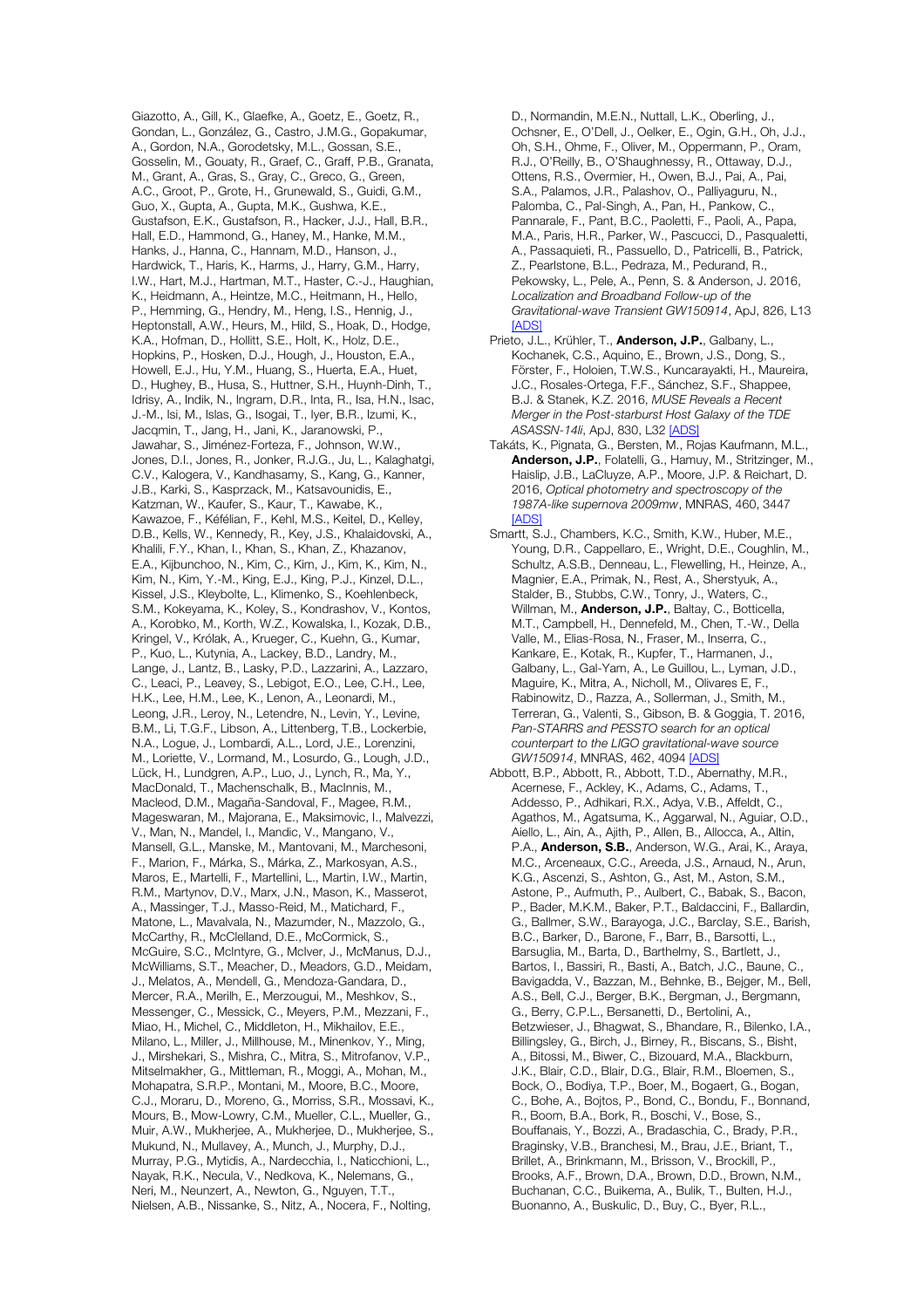Cadonati, L., Cagnoli, G., Cahillane, C., Bustillo, J.C., Callister, T., Calloni, E., Camp, J.B., Cannon, K.C., Cao, J., Capano, C.D., Capocasa, E., Carbognani, F., Caride, S., Diaz, J.C., Casentini, C., Caudill, S., Cavagliá, M., Cavalier, F., Cavalieri, R., Cella, G., Cepeda, C.B., Baiardi, L.C., Cerretani, G., Cesarini, E., Chakraborty, R., Chalermsongsak, T., Chamberlin, S.J., Chan, M., Chao, S., Charlton, P., Chassande-Mottin, E., Chen, H.Y., Chen, Y., Cheng, C., Chincarini, A., Chiummo, A., Cho, H.S., Cho, M., Chow, J.H., Christensen, N., Chu, Q., Chua, S., Chung, S., Ciani, G., Clara, F., Clark, J.A., Cleva, F., Coccia, E., Cohadon, P.-F., Colla, A., Collette, C.G., Cominsky, L., Constancio, M.J., Conte, A., Conti, L., Cook, D., Corbitt, T.R., Cornish, N., Corsi, A., Cortese, S., Costa, C.A., Coughlin, M.W., Coughlin, S.B., Coulon, J.-P., Countryman, S.T., Couvares, P., Cowan, E.E., Coward, D.M., Cowart, M.J., Coyne, D.C., Coyne, R., Craig, K., Creighton, J.D.E., Cripe, J., Crowder, S.G., Cumming, A., Cunningham, L., Cuoco, E., Dal Canton, T., Danilishin, S.L., D'Antonio, S., Danzmann, K., Darman, N.S., Dattilo, V., Dave, I., Daveloza, H.P., Davier, M., Davies, G.S., Daw, E.J., Day, R., DeBra, D., Debreczeni, G., Degallaix, J., De Laurentis, M., Deléglise, S., Del Pozzo, W., Denker, T., Dent, T., Dereli, H., Dergachev, V., DeRosa, R.T., De Rosa, R., DeSalvo, R., Dhurandhar, S., Díaz, M.C., Di Fiore, L., Di Giovanni, M., Di Lieto, A., Di Pace, S., Di Palma, I., Di Virgilio, A., Dojcinoski, G., Dolique, V., Donovan, F., Dooley, K.L., Doravari, S., Douglas, R., Downes, T.P., Drago, M., Drever, R.W.P., Driggers, J.C., Du, Z., Ducrot, M., Dwyer, S.E., Edo, T.B., Edwards, M.C., Effler, A., Eggenstein, H.-B., Ehrens, P., Eichholz, J., Eikenberry, S.S., Engels, W., Essick, R.C., Etzel, T., Evans, M., Evans, T.M., Everett, R., Factourovich, M., Fafone, V., Fair, H., Fairhurst, S., Fan, X., Fang, Q., Farinon, S., Farr, B., Farr, W.M., Favata, M., Fays, M., Fehrmann, H., Fejer, M.M., Ferrante, I., Ferreira, E.C., Ferrini, F., Fidecaro, F., Fiori, I., Fiorucci, D., Fisher, R.P., Flaminio, R., Fletcher, M., Fournier, J.- D., Franco, S., Frasca, S., Frasconi, F., Frei, Z., Freise, A., Frey, R., Frey, V., Fricke, T.T., Fritschel, P., Frolov, V.V., Fulda, P., Fyffe, M., Gabbard, H.A.G., Gair, J.R., Gammaitoni, L., Gaonkar, S.G., Garufi, F., Gatto, A., Gaur, G., Gehrels, N., Gemme, G., Gendre, B., Genin, E., Gennai, A., George, J., Gergely, L., Germain, V., Ghosh, A., Ghosh, S., Giaime, J.A., Giardina, K.D., Giazotto, A., Gill, K., Glaefke, A., Goetz, E., Goetz, R., Gondan, L., González, G., Castro, J.M.G., Gopakumar, A., Gordon, N.A., Gorodetsky, M.L., Gossan, S.E., Gosselin, M., Gouaty, R., Graef, C., Graff, P.B., Granata, M., Grant, A., Gras, S., Gray, C., Greco, G., Green, A.C., Groot, P., Grote, H., Grunewald, S., Guidi, G.M., Guo, X., Gupta, A., Gupta, M.K., Gushwa, K.E., Gustafson, E.K., Gustafson, R., Hacker, J.J., Hall, B.R., Hall, E.D., Hammond, G., Haney, M., Hanke, M.M., Hanks, J., Hanna, C., Hannam, M.D., Hanson, J., Hardwick, T., Haris, K., Harms, J., Harry, G.M., Harry, I.W., Hart, M.J., Hartman, M.T., Haster, C.-J., Haughian, K., Heidmann, A., Heintze, M.C., Heitmann, H., Hello, P., Hemming, G., Hendry, M., Heng, I.S., Hennig, J., Heptonstall, A.W., Heurs, M., Hild, S., Hoak, D., Hodge, K.A., Hofman, D., Hollitt, S.E., Holt, K., Holz, D.E., Hopkins, P., Hosken, D.J., Hough, J., Houston, E.A., Howell, E.J., Hu, Y.M., Huang, S., Huerta, E.A., Huet, D., Hughey, B., Husa, S., Huttner, S.H., Huynh-Dinh, T., Idrisy, A., Indik, N., Ingram, D.R., Inta, R., Isa, H.N., Isac, J.-M., Isi, M., Islas, G., Isogai, T., Iyer, B.R., Izumi, K., Jacqmin, T., Jang, H., Jani, K., Jaranowski, P., Jawahar, S., Jiménez-Forteza, F., Johnson, W.W., Jones, D.I., Jones, R., Jonker, R.J.G., Ju, L., Kalaghatgi, C.V., Kalogera, V., Kandhasamy, S., Kang, G., Kanner, J.B., Karki, S., Kasprzack, M., Katsavounidis, E., Katzman, W., Kaufer, S., Kaur, T., Kawabe, K., Kawazoe, F., Kéfélian, F., Kehl, M.S., Keitel, D., Kelley,

D.B., Kells, W., Kennedy, R., Key, J.S., Khalaidovski, A., Khalili, F.Y., Khan, I., Khan, S., Khan, Z., Khazanov, E.A., Kijbunchoo, N., Kim, C., Kim, J., Kim, K., Kim, N., Kim, N., Kim, Y.-M., King, E.J., King, P.J., Kinzel, D.L., Kissel, J.S., Kleybolte, L., Klimenko, S., Koehlenbeck, S.M., Kokeyama, K., Koley, S., Kondrashov, V., Kontos, A., Korobko, M., Korth, W.Z., Kowalska, I., Kozak, D.B., Kringel, V., Królak, A., Krueger, C., Kuehn, G., Kumar, P., Kuo, L., Kutynia, A., Lackey, B.D., Landry, M., Lange, J., Lantz, B., Lasky, P.D., Lazzarini, A., Lazzaro, C., Leaci, P., Leavey, S., Lebigot, E.O., Lee, C.H., Lee, H.K., Lee, H.M., Lee, K., Lenon, A., Leonardi, M., Leong, J.R., Leroy, N., Letendre, N., Levin, Y., Levine, B.M., Li, T.G.F., Libson, A., Littenberg, T.B., Lockerbie, N.A., Logue, J., Lombardi, A.L., Lord, J.E., Lorenzini, M., Loriette, V., Lormand, M., Losurdo, G., Lough, J.D., Lück, H., Lundgren, A.P., Luo, J., Lynch, R., Ma, Y., MacDonald, T., Machenschalk, B., MacInnis, M., Macleod, D.M., Magaña-Sandoval, F., Magee, R.M., Mageswaran, M., Majorana, E., Maksimovic, I., Malvezzi, V., Man, N., Mandel, I., Mandic, V., Mangano, V., Mansell, G.L., Manske, M., Mantovani, M., Marchesoni, F., Marion, F., Márka, S., Márka, Z., Markosyan, A.S., Maros, E., Martelli, F., Martellini, L., Martin, I.W., Martin, R.M., Martynov, D.V., Marx, J.N., Mason, K., Masserot, A., Massinger, T.J., Masso-Reid, M., Matichard, F., Matone, L., Mavalvala, N., Mazumder, N., Mazzolo, G., McCarthy, R., McClelland, D.E., McCormick, S., McGuire, S.C., McIntyre, G., McIver, J., McManus, D.J., McWilliams, S.T., Meacher, D., Meadors, G.D., Meidam, J., Melatos, A., Mendell, G., Mendoza-Gandara, D., Mercer, R.A., Merilh, E., Merzougui, M., Meshkov, S., Messenger, C., Messick, C., Meyers, P.M., Mezzani, F., Miao, H., Michel, C., Middleton, H., Mikhailov, E.E., Milano, L., Miller, J., Millhouse, M., Minenkov, Y., Ming, J., Mirshekari, S., Mishra, C., Mitra, S., Mitrofanov, V.P., Mitselmakher, G., Mittleman, R., Moggi, A., Mohan, M., Mohapatra, S.R.P., Montani, M., Moore, B.C., Moore, C.J., Moraru, D., Moreno, G., Morriss, S.R., Mossavi, K., Mours, B., Mow-Lowry, C.M., Mueller, C.L., Mueller, G., Muir, A.W., Mukherjee, A., Mukherjee, D., Mukherjee, S., Mukund, N., Mullavey, A., Munch, J., Murphy, D.J., Murray, P.G., Mytidis, A., Nardecchia, I., Naticchioni, L., Nayak, R.K., Necula, V., Nedkova, K., Nelemans, G., Neri, M., Neunzert, A., Newton, G., Nguyen, T.T., Nielsen, A.B., Nissanke, S., Nitz, A., Nocera, F., Nolting, D., Normandin, M.E.N., Nuttall, L.K., Oberling, J., Ochsner, E., O'Dell, J., Oelker, E., Ogin, G.H., Oh, J.J., Oh, S.H., Ohme, F., Oliver, M., Oppermann, P., Oram, R.J., O'Reilly, B., O'Shaughnessy, R., Ottaway, D.J., Ottens, R.S., Overmier, H., Owen, B.J., Pai, A., Pai, S.A., Palamos, J.R., Palashov, O., Palliyaguru, N., Palomba, C., Pal-Singh, A., Pan, H., Pankow, C., Pannarale, F., Pant, B.C., Paoletti, F., Paoli, A., Papa, M.A., Paris, H.R., Parker, W., Pascucci, D., Pasqualetti, A., Passaquieti, R., Passuello, D., Patricelli, B., Patrick, Z., Pearlstone, B.L., Pedraza, M., Pedurand, R., Pekowsky, L., Pele, A., Penn, S. & Anderson, J. 2016, *Supplement: "Localization and Broadband Follow-up of the Gravitational-wave Transient GW150914" (2016, ApJL, 826, L13)*, ApJS, 225, 8 [ADS]

Förster, F., Maureira, J.C., San Martín, J., Hamuy, M., Martínez, J., Huijse, P., Cabrera, G., Galbany, L., de Jaeger, T., González-Gaitán, S., Anderson, J.P., Kunkarayakti, H., Pignata, G., Bufano, F., Littín, J., Olivares, F., Medina, G., Smith, R.C., Vivas, A.K., Estévez, P.A., Muñoz, R. & Vera, E. 2016, *The High Cadence Transient Survey (HITS). I. Survey Design and Supernova Shock Breakout Constraints*, ApJ, 832, 155 [ADS]

Anderson, J.P., Gutiérrez, C.P., Dessart, L., Hamuy, M., Galbany, L., Morrell, N.I., Stritzinger, M.D., Phillips, M.M., Folatelli, G., Boffin, H.M.J., de Jaeger, T., Kuncarayakti, H. & Prieto, J.L. 2016, *Type II supernovae*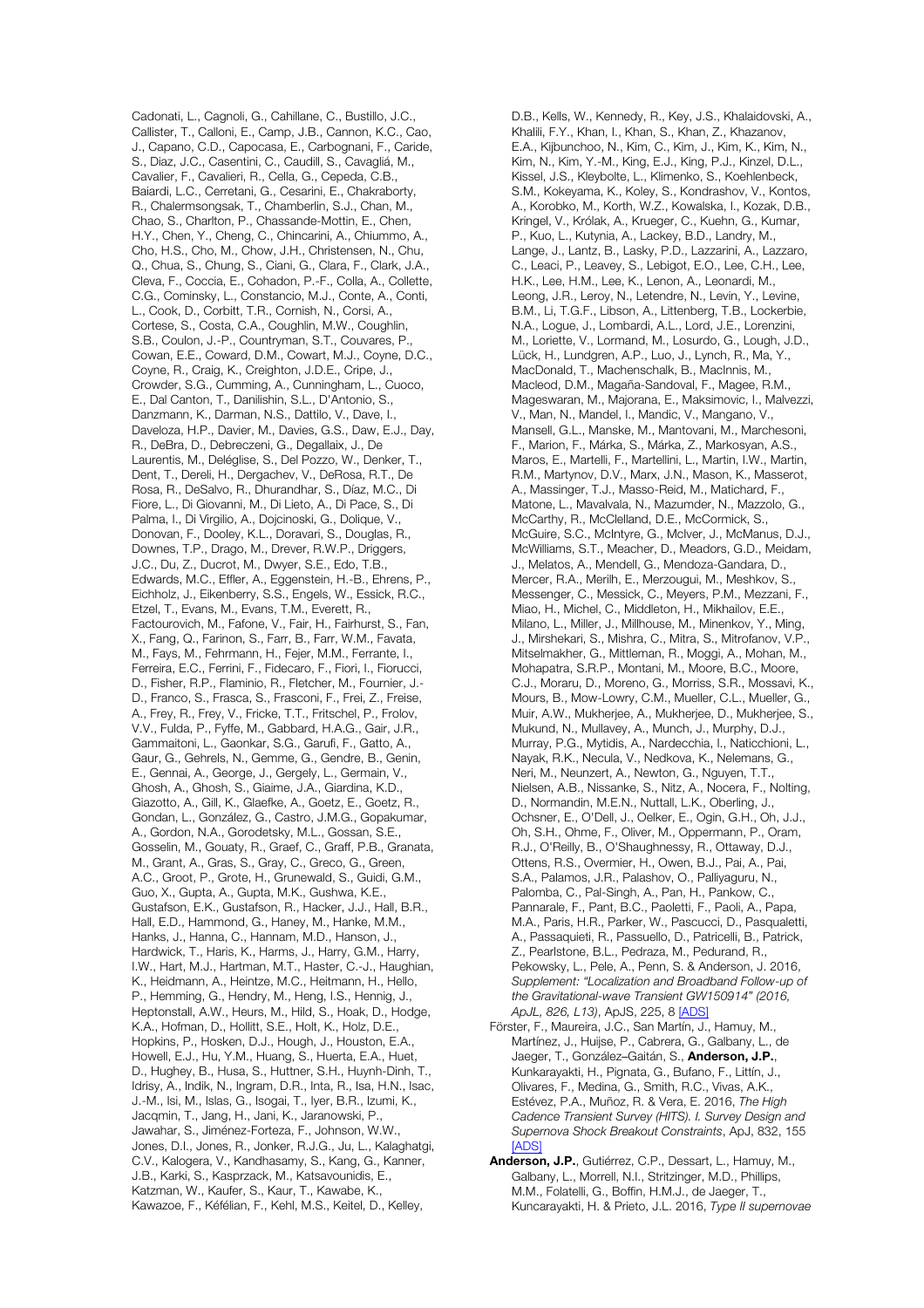*as probes of environment metallicity: observations of host H II regions*, A&A, 589, A110 [ADS]

- Anderson, J.P., Gutiérrez, C.P., Dessart, L., Hamuy, M., Galbany, L., Morrell, N.I., Stritzinger, M.D., Phillips, M.M., Folatelli, G., Boffin, H.M.J., de Jaeger, T., Kuncarayakti, H. & Prieto, J.L. 2016, *Type II supernovae as probes of environment metallicity: observations of host H II regions (Corrigendum)*, A&A, 590, C2 [ADS]
- Galbany, L., Hamuy, M., Phillips, M.M., Suntzeff, N.B., Maza, J., de Jaeger, T., Moraga, T., González-Gaitán, S., Krisciunas, K., Morrell, N.I., Thomas-Osip, J., Krzeminski, W., González, L., Antezana, R., Wishnjewski, M., McCarthy, P., Anderson, J.P., Gutiérrez, C.P., Stritzinger, M., Folatelli, G., Anguita, C., Galaz, G., Green, E.M., Impey, C., Kim, Y.-C., Kirhakos, S., Malkan, M.A., Mulchaey, J.S., Phillips, A.C., Pizzella, A., Prosser, C.F., Schmidt, B.P., Schommer, R.A., Sherry, W., Strolger, L.-G., Wells, L.A. & Williger, G.M. 2016, *UBVRIz Light Curves of 51 Type II Supernovae*, AJ, 151, 33 [ADS]
- Kuncarayakti, H., Galbany, L., Anderson, J.P., Krühler, T. & Hamuy, M. 2016, *Unresolved versus resolved: testing the validity of young simple stellar population models with VLT/MUSE observations of NGC 3603*, A&A, 593, A78 [ADS]
- Fernández-Ontiveros, J.A., Spinoglio, L., Pereira-Santaella, M., Malkan, M.A., **Andreani, P.** & Dasyra, K.M. 2016, *Far-infrared Line Spectra of Active Galaxies from the Herschel/PACS Spectrometer: The Complete Database*, ApJS, 226, 19 [ADS]
- Vio, R. & Andreani, P. 2016, *The correct estimate of the probability of false detection of the matched filter in weak-signal detection problems*, A&A, 589, A20 [ADS]
- Gruppioni, C., Berta, S., Spinoglio, L., Pereira-Santaella, M., Pozzi, F., **Andreani, P.**, Bonato, M., De Zotti, G., Malkan, M., Negrello, M., Vallini, L. & Vignali, C. 2016, *Tracing black hole accretion with SED decomposition and IR lines: from local galaxies to the high-z Universe*, MNRAS, 458, 4297 [ADS]
- Ordenes-Briceño, Y., Georgiev, I.Y., Puzia, T.H., Goudfrooij, P. & Arnaboldi, M. 2016, *Compact stellar systems in the polar ring galaxies NGC 4650A and NGC 3808B: Clues to polar disk formation*, A&A, 585, A156 [ADS]
- Aniyan, S., Freeman, K.C., Gerhard, O.E., Arnaboldi, M. & Flynn, C. 2016, *The influence of a kinematically cold young component on disc-halo decompositions in spiral galaxies: insights from solar neighbourhood K-giants*, MNRAS, 456, 1484 [ADS]
- Caminha, G.B., Karman, W., Rosati, P., Caputi, K.I., Arrigoni Battaia, F., Balestra, I., Grillo, C., Mercurio, A., Nonino, M. & Vanzella, E. 2016, *Discovery of a faint, star-forming, multiply lensed, Lyman-α blob*, A&A, 595, A100 [ADS]
- Arrigoni Battaia, F., Hennawi, J.F., Cantalupo, S. & Prochaska, J.X. 2016, *The Stacked LYα Emission Profile from the Circum-Galactic Medium of z ̃2 Quasars*, ApJ, 829, 3 [ADS]
- Harrison, C.M., Alexander, D.M., Mullaney, J.R., Stott, J.P., Swinbank, A.M., **Arumugam, V.**, Bauer, F.E., Bower, R.G., Bunker, A.J. & Sharples, R.M. 2016, *The KMOS AGN Survey at High redshift (KASHz): the prevalence and drivers of ionized outflows in the host galaxies of Xray AGN*, MNRAS, 456, 1195 [ADS]
- Asmus, D., Hönig, S.F. & Gandhi, P. 2016, *The Subarcsecond Mid-infrared View of Local Active Galactic Nuclei. III. Polar Dust Emission*, ApJ, 822, 109 [ADS]
- Leone, F., Avila, G., Bellassai, G., Bruno, P., Catalano, S., Di Benedetto, R., Di Stefano, A., Gangi, M., Giarrusso, M., Greco, V., Martinetti, E., Miraglia, M., Munari, M., Pontoni, C., Scalia, C., Scuderi, S. & Spanó, P. 2016, *A Method to Calibrate the High-resolution Catania Astrophysical Observatory Spectropolarimeter*, AJ, 151, 116 [ADS]
- Brown, P.J., Yang, Y., Cooke, J., Olaes, M., Quimby, R.M., Baade, D., Gehrels, N., Hoeflich, P., Maund, J., Mould, J., Wang, L. & Wheeler, J.C. 2016, *ASASSN-15lh: A Superluminous Ultraviolet Rebrightening Observed by Swift and Hubble*, ApJ, 828, 3 [ADS]
- Baade, D., Rivinius, T., Pigulski, A., Carciofi, A.C., Martayan, C., Moffat, A.F.J., Wade, G.A., Weiss, W.W., Grunhut, J., Handler, G., Kuschnig, R., Mehner, A., Pablo, H., Popowicz, A., Rucinski, S. & Whittaker, G. 2016, *Short-term variability and mass loss in Be stars. I. BRITE satellite photometry of η and* μ *Centauri*, A&A, 588, A56 [ADS]
- Stevance, H.F., Maund, J.R., Baade, D., Höflich, P., Patat, F., Spyromilio, J., Wheeler, J.C., Clocchiatti, A., Wang, L., Yang, Y. & Zelaya, P. 2016, *Spectropolarimetry of the Type IIb SN 2008aq\**, MNRAS, 461, 2019 [ADS]
- Reilly, E., Maund, J.R., Baade, D., Wheeler, J.C., Silverman, J.M., Clocchiatti, A., Patat, F., Höflich, P., Spyromilio, J., Wang, L. & Zelaya, P. 2016, *Spectropolarimetry of the Type Ib Supernova iPTF 13bvn: revealing the complex explosion geometry of a stripped-envelope corecollapse supernova*, MNRAS, 457, 288 [ADS]
- Pablo, H., Whittaker, G.N., Popowicz, A., Mochnacki, S.M., Kuschnig, R., Grant, C.C., Moffat, A.F.J., Rucinski, S.M., Matthews, J.M., Schwarzenberg-Czerny, A., Handler, G., Weiss, W.W., Baade, D., Wade, G.A., Zocłońska, E., Ramiaramanantsoa, T., Unterberger, M., Zwintz, K., Pigulski, A., Rowe, J., Koudelka, O., Orleański, P., Pamyatnykh, A., Neiner, C., Wawrzaszek, R., Marciniszyn, G., Romano, P., Woźniak, G., Zawistowski, T. & Zee, R.E. 2016, *The BRITE Constellation Nanosatellite Mission: Testing, Commissioning, and Operations*, PASP, 128, 125001 [ADS]
- Akiyama, E., Hashimoto, J., **baobabu Liu, H.**, i-hsiu Li, J., Bonnefoy, M., Dong, R., Hasegawa, Y., Henning, T., Sitko, M.L., Janson, M., Feldt, M., Wisniewski, J., Kudo, T., Kusakabe, N., Tsukagoshi, T., Momose, M., Muto, T., Taki, T., Kuzuhara, M., Satoshi, M., Takami, M., Ohashi, N., Grady, C.A., Kwon, J., Thalmann, C., Abe, L., Brandner, W., Brandt, T.D., Carson, J.C., Egner, S., Goto, M., Guyon, O., Hayano, Y., Hayashi, M., Hayashi, S.S., Hodapp, K.W., Ishii, M., Iye, M., Knapp, G.R., Kandori, R., Matsuo, T., Mcelwain, M.W., Miyama, S., Morino, J.-I., Moro-Martin, A., Nishimura, T., Pyo, T.-S., Serabyn, E., Suenaga, T., Suto, H., Suzuki, R., Takahashi, Y.H., Takato, N., Terada, H., Tomono, D., Turner, E.L., Watanabe, M., Yamada, T., Takami, H., Usuda, T. & Tamura, M. 2016, *Spiral Structure and Differential Dust Size Distribution in the LKHα 330 Disk*, AJ, 152, 222 [ADS]
- Barbosa, C.E., Arnaboldi, M., Coccato, L., Hilker, M., Mendes de Oliveira, C. & Richtler, T. 2016, *The Hydra I cluster core. I. Stellar populations in the cD galaxy NGC 3311*, A&A, 589, A139 [ADS]
- Beaulieu, J.-P., Bennett, D.P., Batista, V., Fukui, A., Marquette, J.-B., Brillant, S., Cole, A.A., Rogers, L.A., Sumi, T., Abe, F., Bhattacharya, A., Koshimoto, N., Suzuki, D., Tristram, P.J., Han, C., Gould, A., Pogge, R. & Yee, J. 2016, *Revisiting the Microlensing Event OGLE 2012-BLG-0026: A Solar Mass Star with Two Cold Giant Planets*, ApJ, 824, 83 [ADS]
- Beccari, G., Bellazzini, M., Battaglia, G., Ibata, R., Martin, N., Testa, V., Cignoni, M. & Correnti, M. 2016, *The StEllar Counterparts of COmpact high velocity clouds (SECCO) survey. II. Sensitivity of the survey and the atlas of synthetic dwarf galaxies*, A&A, 591, A56 [ADS]
- Kluska, J., Benisty, M., Soulez, F., Berger, J.-P., Le Bouquin, J.-B., Malbet, F., Lazareff, B. & Thiébaut, E. 2016, *A disk asymmetry in motion around the B[e] star MWC158*, A&A, 591, A82 [ADS]
- Hillen, M., Kluska, J., Le Bouquin, J.-B., Van Winckel, H., Berger, J.-P., Kamath, D. & Bujarrabal, V. 2016, *Imaging the dust sublimation front of a circumbinary disk*, A&A, 588, L1 [ADS]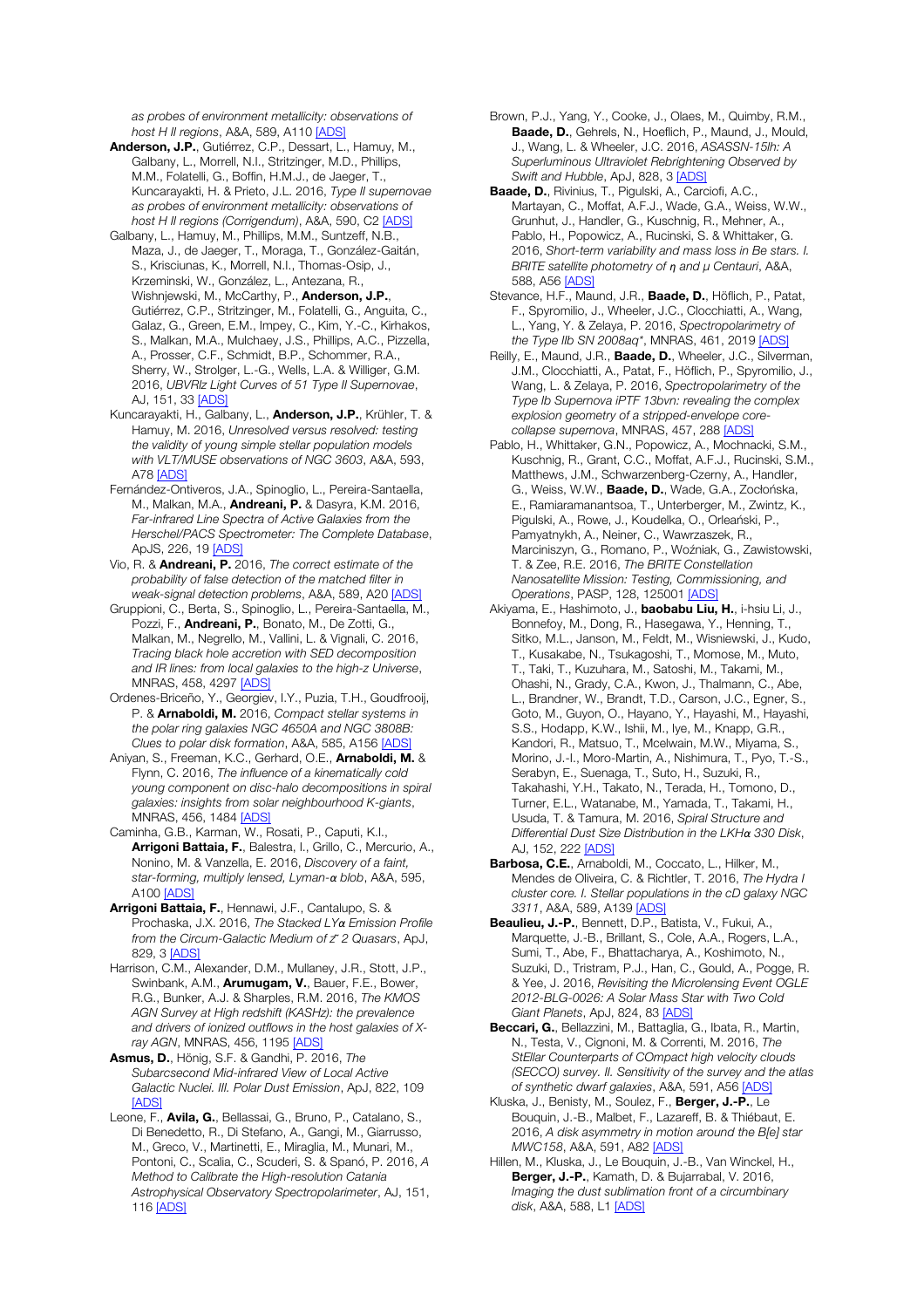Le Bouquin, J.B., Sana, H., Gosset, E., De Becker, M., Duvert, G., Absil, O., Anthonioz, F., Berger, J.P., Ertel, S., Grellmann, R., Guieu, S., Kervella, P., Rabus, M. & Willson, M. 2016, *Resolved astrometric orbits of ten Otype binaries*, arXiv, , arXiv:1608.03525 [ADS]

Valentino, F., Daddi, E., Finoguenov, A., Strazzullo, V., Le Brun, A., Vignali, C., Bournaud, F., Dickinson, M., Renzini, A., Béthermin, M., Zanella, A., Gobat, R., Cimatti, A., Elbaz, D., Onodera, M., Pannella, M., Sargent, M., Arimoto, N., Carollo, M. & Starck, J.-L. 2016, *A Giant Lyα Nebula in the Core of an X-Ray Cluster at Z = 1.99: Implications for Early Energy Injection*, ApJ, 829, 53 [ADS]

Aravena, M., Spilker, J.S., Bethermin, M., Bothwell, M., Chapman, S.C., de Breuck, C., Furstenau, R.M., Gónzalez-López, J., Greve, T.R., Litke, K., Ma, J., Malkan, M., Marrone, D.P., Murphy, E.J., Stark, A., Strandet, M., Vieira, J.D., Weiss, A., Welikala, N., Wong, G.F. & Collier, J.D. 2016, *A survey of the cold molecular gas in gravitationally lensed star-forming galaxies at z > 2*, MNRAS, 457, 4406 [ADS]

Spilker, J.S., Marrone, D.P., Aravena, M., Béthermin, M., Bothwell, M.S., Carlstrom, J.E., Chapman, S.C., Crawford, T.M., de Breuck, C., Fassnacht, C.D., Gonzalez, A.H., Greve, T.R., Hezaveh, Y., Litke, K., Ma, J., Malkan, M., Rotermund, K.M., Strandet, M., Vieira, J.D., Weiss, A. & Welikala, N. 2016, *ALMA Imaging and Gravitational Lens Models of South Pole Telescope— Selected Dusty, Star-Forming Galaxies at High Redshifts*, ApJ, 826, 112 [ADS]

Béthermin, M., De Breuck, C., Gullberg, B., Aravena, M., Bothwell, M.S., Chapman, S.C., Gonzalez, A.H., Greve, T.R., Litke, K., Ma, J., Malkan, M., Marrone, D.P., Murphy, E.J., Spilker, J.S., Stark, A.A., Strandet, M., Vieira, J.D., Weiß, A. & Welikala, N. 2016, *An ALMA view of the interstellar medium of the z = 4.77 lensed starburst SPT-S J213242-5802.9*, A&A, 586, L7 [ADS]

Álvarez-Márquez, J., Burgarella, D., Heinis, S., Buat, V., Lo Faro, B., Béthermin, M., López-Fortín, C.E., Cooray, A., Farrah, D., Hurley, P., Ibar, E., Ilbert, O., Koekemoer, A.M., Lemaux, B.C., Pérez-Fournon, I., Rodighiero, G., Salvato, M., Scott, D., Taniguchi, Y., Vieira, J.D. & Wang, L. 2016, *Dust properties of Lyman-break galaxies at z ~ 3*, A&A, 587, A122 [ADS]

Asboth, V., Conley, A., Sayers, J., Béthermin, M., Chapman, S.C., Clements, D.L., Cooray, A., Dannerbauer, H., Farrah, D., Glenn, J., Golwala, S.R., Halpern, M., Ibar, E., Ivison, R.J., Maloney, P.R., Marques-Chaves, R., Martinez-Navajas, P.I., Oliver, S.J., Pérez-Fournon, I., Riechers, D.A., Rowan-Robinson, M., Scott, D., Siegel, S.R., Vieira, J.D., Viero, M., Wang, L., Wardlow, J. & Wheeler, J. 2016, *HerMES: a search for high-redshift dusty galaxies in the HerMES Large Mode Survey - catalogue, number counts and early results*, MNRAS, 462, 1989 [ADS]

Cousin, M., Buat, V., Boissier, S., Bethermin, M., Roehlly, Y. & Génois, M. 2016, *Metal enrichment in a semianalytical model, fundamental scaling relations, and the case of Milky Way galaxies*, A&A, 589, A109 [ADS]

Welikala, N., Béthermin, M., Guery, D., Strandet, M., Aird, K.A., Aravena, M., Ashby, M.L.N., Bothwell, M., Beelen, A., Bleem, L.E., de Breuck, C., Brodwin, M., Carlstrom, J.E., Chapman, S.C., Crawford, T.M., Dole, H., Doré, O., Everett, W., Flores-Cacho, I., Gonzalez, A.H., González-Nuevo, J., Greve, T.R., Gullberg, B., Hezaveh, Y.D., Holder, G.P., Holzapfel, W.L., Keisler, R., Lagache, G., Ma, J., Malkan, M., Marrone, D.P., Mocanu, L.M., Montier, L., Murphy, E.J., Nesvadba, N.P.H., Omont, A., Pointecouteau, E., Puget, J.L., Reichardt, C.L., Rotermund, K.M., Scott, D., Serra, P., Spilker, J.S., Stalder, B., Stark, A.A., Story, K., Vanderlinde, K., Vieira, J.D. & Weiß, A. 2016, *Probing star formation in the dense environments of z ˜ 1 lensing haloes aligned with* 

*dusty star-forming galaxies detected with the South Pole Telescope*, MNRAS, 455, 1629 [ADS]

Ma, J., Gonzalez, A.H., Vieira, J.D., Aravena, M., Ashby, M.L.N., Béthermin, M., Bothwell, M.S., Brandt, W.N., de Breuck, C., Carlstrom, J.E., Chapman, S.C., Gullberg, B., Hezaveh, Y., Litke, K., Malkan, M., Marrone, D.P., McDonald, M., Murphy, E.J., Spilker, J.S., Sreevani, J., Stark, A.A., Strandet, M. & Wang, S.X. 2016, *SPT0346-52: Negligible AGN Activity in a Compact, Hyper-starburst Galaxy at z = 5.7*, ApJ, 832, 114 [ADS]

Marchetti, L., Vaccari, M., Franceschini, A., Arumugam, V., Aussel, H., Béthermin, M., Bock, J., Boselli, A., Buat, V., Burgarella, D., Clements, D.L., Conley, A., Conversi, L., Cooray, A., Dowell, C.D., Farrah, D., Feltre, A., Glenn, J., Griffin, M., Hatziminaoglou, E., Heinis, S., Ibar, E., Ivison, R.J., Nguyen, H.T., O'Halloran, B., Oliver, S.J., Page, M.J., Papageorgiou, A., Pearson, C.P., Pérez-Fournon, I., Pohlen, M., Rigopoulou, D., Roseboom, I.G., Rowan-Robinson, M., Schulz, B., Scott, D., Seymour, N., Shupe, D.L., Smith, A.J., Symeonidis, M., Valtchanov, I., Viero, M., Wang, L., Wardlow, J., Xu, C.K. & Zemcov, M. 2016, *The HerMES submillimetre local and low-redshift luminosity functions*, MNRAS, 456, 1999 [ADS]

Mancuso, C., Lapi, A., Shi, J., Cai, Z.Y., Gonzalez-Nuevo, J., Béthermin, M. & Danese, L. 2016, *The Main Sequences of Star-forming Galaxies and Active Galactic Nuclei at High Redshift*, ApJ, 833, 152 [ADS]

Wang, L., Norberg, P., Bethermin, M., Bourne, N., Cooray, A., Cowley, W., Dunne, L., Dye, S., Eales, S., Farrah, D., Lacey, C., Loveday, J., Maddox, S., Oliver, S. & Viero, M. 2016, *The faint end of the 250* μ*m luminosity function at z* 〈 *0.5*, A&A, 592, L5 [ADS]

Ciesla, L., Boselli, A., Elbaz, D., Boissier, S., Buat, V., Charmandaris, V., Schreiber, C., Béthermin, M., Baes, M., Boquien, M., De Looze, I., Fernández-Ontiveros, J.A., Pappalardo, C., Spinoglio, L. & Viaene, S. 2016, *The imprint of rapid star formation quenching on the spectral energy distributions of galaxies*, A&A, 585, A43 [ADS]

Quinn, J., Jackson, N., Tagore, A., Biggs, A., Birkinshaw, M., Chapman, S., De Zotti, G., McKean, J., Pérez-Fournon, I., Scott, D. & Serjeant, S. 2016, *A new VLA/e-MERLIN limit on central images in the gravitational lens system CLASS B1030+074*, MNRAS, 459, 2394 [ADS]

- Hodge, J.A., Swinbank, A.M., Simpson, J.M., Smail, I., Walter, F., Alexander, D.M., Bertoldi, F., Biggs, A.D., Brandt, W.N., Chapman, S.C., Chen, C.C., Coppin, K.E.K., Cox, P., Dannerbauer, H., Edge, A.C., Greve, T.R., Ivison, R.J., Karim, A., Knudsen, K.K., Menten, K.M., Rix, H.W., Schinnerer, E., Wardlow, J.L., Weiss, A. & van der Werf, P. 2016, *Kiloparsec-scale Dust Disks in High-redshift Luminous Submillimeter Galaxies*, ApJ, 833, 103 [ADS]
- Biggs, A.D., Zwaan, M.A., Hatziminaoglou, E., Péroux, C. & Liske, J. 2016, *Parsec-scale H I absorption structure in a low-redshift galaxy seen against a compact symmetric object*, MNRAS, 462, 2819 [ADS]

Jorissen, A., Van Eck, S., Van Winckel, H., Merle, T., Boffin, H.M.J., Andersen, J., Nordström, B., Udry, S., Masseron, T., Lenaerts, L. & Waelkens, C. 2016, *Binary properties of CH and carbon-enhanced metal-poor stars*, A&A, 586, A158 [ADS]

Miszalski, B., Woudt, P.A., Littlefair, S.P., Warner, B., Boffin, H.M.J., Corradi, R.L.M., Jones, D., Motsoaledi, M., Rodríguez-Gil, P., Sabin, L. & Santander-García, M. 2016, *Discovery of an eclipsing dwarf nova in the ancient nova shell Te 11*, MNRAS, 456, 633 [ADS]

Halbwachs, J.-L., **Boffin, H.M.J.**, Le Bouquin, J.-B., Kiefer, F., Famaey, B., Salomon, J.-B., Arenou, F., Pourbaix, D., Anthonioz, F., Grellmann, R., Guieu, S., Sana, H., Guillout, P., Jorissen, A., Lebreton, Y., Mazeh, T., Tal-Or, L. & Gómez-Morán, A.N. 2016, *Masses of the*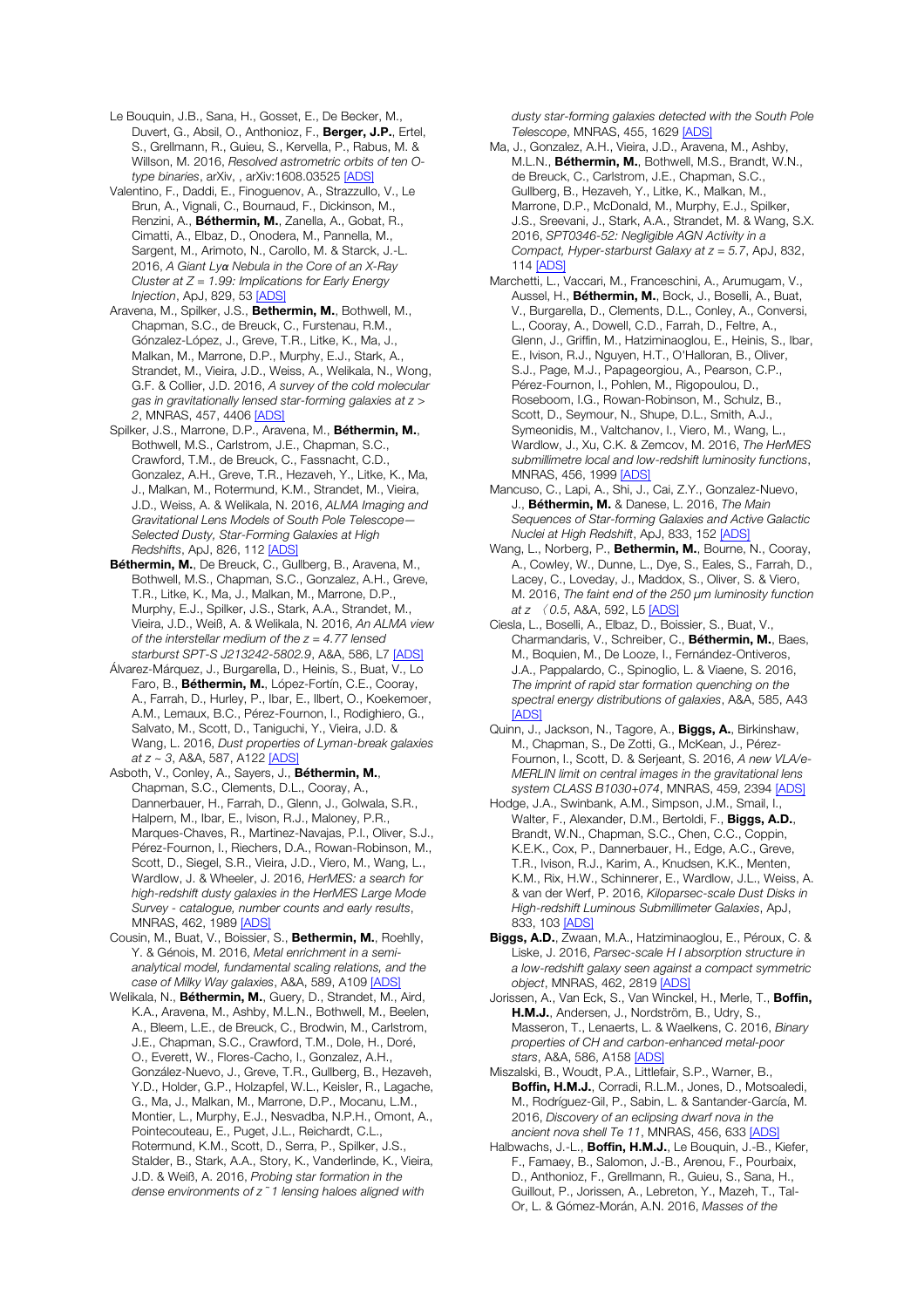*components of SB2s observed with Gaia - II. Masses derived from PIONIER interferometric observations for Gaia validation*, MNRAS, 455, 3303 [ADS]

Pourbaix, D. & Boffin, H.M.J. 2016, *Parallax and masses of α Centauri revisited*, A&A, 586, A90 [ADS]

- Boffin, H.M.J., Rivinius, T., Mérand, A., Mehner, A., LeBouquin, J.-B., Pourbaix, D., de Wit, W.-J., Martayan, C. & Guieu, S. 2016, *The luminous blue variable HR Carinae has a partner. Discovery of a companion with the VLTI*, A&A, 593, A90 [ADS]
- Breitfelder, J., Mérand, A., Kervella, P., Gallenne, A., Szabados, L., Anderson, R.I. & Le Bouquin, J.-B. 2016, *Observational calibration of the projection factor of Cepheids. II. Application to nine Cepheids with HST/FGS parallax measurements*, A&A, 587, A117 [ADS]
- Bennett, D.P., Rhie, S.H., Udalski, A., Gould, A., Tsapras, Y., Kubas, D., Bond, I.A., Greenhill, J., Cassan, A., Rattenbury, N.J., Boyajian, T.S., Luhn, J., Penny, M.T., Anderson, J., Abe, F., Bhattacharya, A., Botzler, C.S., Donachie, M., Freeman, M., Fukui, A., Hirao, Y., Itow, Y., Koshimoto, N., Li, M.C.A., Ling, C.H., Masuda, K., Matsubara, Y., Muraki, Y., Nagakane, M., Ohnishi, K., Oyokawa, H., Perrott, Y.C., Saito, T., Sharan, A., Sullivan, D.J., Sumi, T., Suzuki, D., Tristram, P.J., Yonehara, A., Yock, P.C.M., (The MOA Collaboration, (.M.C., Szymański, M.K., Soszyński, I., Ulaczyk, K., Wyrzykowski, Ł., Allen, W., DePoy, D., Gal-Yam, A., Gaudi, B.S., Han, C., Monard, I.A.G., Ofek, E., Pogge, R.W., (The μFUN Collaboration, (.μ.C., Street, R.A., Bramich, D.M., Dominik, M., Horne, K., Snodgrass, C., Steele, I.A., (The Robonet Collaboration, (.R.C., Albrow, M.D., Bachelet, E., Batista, V., Beaulieu, J.P., Brillant, S., Caldwell, J.A.R., Cole, A., Coutures, C., Dieters, S., Dominis Prester, D., Donatowicz, J., Fouqué, P., Hundertmark, M., Jørgensen, U.G., Kains, N., Kane, S.R., Marquette, J.B., Menzies, J., Pollard, K.R., Ranc, C., Sahu, K.C., Wambsganss, J., Williams, A., Zub, M. & (The PLANET Collaboration, (.P.C. 2016, *The First Circumbinary Planet Found by Microlensing: OGLE-2007-BLG-349L(AB)c*, AJ, 152, 125 [ADS]
- Sumi, T., Udalski, A., Bennett, D.P., Gould, A., Poleski, R., Bond, I.A., Skowron, J., Rattenbury, N., Pogge, R.W., Bensby, T., Beaulieu, J.P., Marquette, J.B., Batista, V., Brillant, S., Abe, F., Asakura, Y., Bhattacharya, A., Donachie, M., Freeman, M., Fukui, A., Hirao, Y., Itow, Y., Koshimoto, N., Li, M.C.A., Ling, C.H., Masuda, K., Matsubara, Y., Muraki, Y., Nagakane, M., Ohnishi, K., Oyokawa, H., Saito, T., Sharan, A., Sullivan, D.J., Suzuki, D., Tristram, P.J., Yonehara, A., MOA Collaboration, M.C., Szymański, M.K., Ulaczyk, K., Kozłowski, S., Wyrzykowski, Ł., Kubiak, M., Pietrukowicz, P., Pietrzyński, G., Soszyński, I., OGLE Collaboration, O.C., Han, C., Jung, Y.-K., Shin, I.-G. & Lee, C.-U. 2016, *The First Neptune Analog or Super-Earth with a Neptune-like Orbit: MOA-2013-BLG-605Lb*, ApJ, 825, 112 [ADS]
- Bastian, N., Niederhofer, F., Kozhurina-Platais, V., Salaris, M., Larsen, S., Cabrera-Ziri, I., Cordero, M., Ekström, S., Geisler, D., Georgy, C., Hilker, M., Kacharov, N., Li, C., Mackey, D., Mucciarelli, A. & Platais, I. 2016, *A young cluster with an extended main-sequence turnoff: confirmation of a prediction of the stellar rotation scenario*, MNRAS, 460, L20 [ADS]
- Cabrera-Ziri, I., Bastian, N., Hilker, M., Davies, B., Schweizer, F., Kruijssen, J.M.D., Mejía-Narváez, A., Niederhofer, F., Brandt, T.D., Rejkuba, M., Bruzual, G. & Magris, G. 2016, *Is the escape velocity in star clusters linked to extended star formation histories? Using NGC 7252: W3 as a test case*, MNRAS, 457, 809 [ADS]
- Cabrera-Ziri, I., Niederhofer, F., Bastian, N., Rejkuba, M., Balbinot, E., Kerzendorf, W.E., Larsen, S.S., Mackey, A.D., Dalessandro, E., Mucciarelli, A., Charbonnel, C., Hilker, M., Gieles, M. & Hénault-Brunet, V. 2016, *No*

*evidence for younger stellar generations within the intermediate-age massive clusters NGC 1783, NGC 1806 and NGC 411*, MNRAS, 459, 4218 [ADS]

- Cabrera-Ziri, I., Lardo, C., Davies, B., Bastian, N., Beccari, G., Larsen, S.S. & Hernandez, S. 2016, *Searching for GC-like abundance patterns in young massive clusters*, MNRAS, 460, 1869 [ADS]
- Parisi, M.C., Geisler, D., Carraro, G., Clariá, J.J., Villanova, S., Gramajo, L.V., Sarajedini, A. & Grocholski, A.J. 2016, *Ca II Triplet Spectroscopy of Small Magellanic Cloud Red Giants. IV. Abundances for a Large Sample of Field Stars and Comparison with the Cluster Sample*, AJ, 152, 58 [ADS]
- Damiani, F., Bonito, R., Magrini, L., Prisinzano, L., Mapelli, M., Micela, G., Kalari, V., Maíz Apellániz, J., Gilmore, G., Randich, S., Alfaro, E., Flaccomio, E., Koposov, S., Klutsch, A., Lanzafame, A.C., Pancino, E., Sacco, G.G., Bayo, A., Carraro, G., Casey, A.R., Costado, M.T., Franciosini, E., Hourihane, A., Lardo, C., Lewis, J., Monaco, L., Morbidelli, L., Worley, C., Zaggia, S., Zwitter, T. & Dorda, R. 2016, *Gaia-ESO Survey: Gas dynamics in the Carina nebula through optical emission lines*, A&A, 591, A74 [ADS]

Hanuš, J., Durech, J., Oszkiewicz, D.A., Behrend, R., Carry, B., Delbo, M., Adam, O., Afonina, V., Anquetin, R., Antonini, P., Arnold, L., Audejean, M., Aurard, P., Bachschmidt, M., Baduel, B., Barbotin, E., Barroy, P., Baudouin, P., Berard, L., Berger, N., Bernasconi, L., Bosch, J.-G., Bouley, S., Bozhinova, I., Brinsfield, J., Brunetto, L., Canaud, G., Caron, J., Carrier, F., Casalnuovo, G., Casulli, S., Cerda, M., Chalamet, L., Charbonnel, S., Chinaglia, B., Cikota, A., Colas, F., Coliac, J.-F., Collet, A., Coloma, J., Conjat, M., Conseil, E., Costa, R., Crippa, R., Cristofanelli, M., Damerdji, Y., Debackère, A., Decock, A., Déhais, Q., Déléage, T., Delmelle, S., Demeautis, C., Dróżdż, M., Dubos, G., Dulcamara, T., Dumont, M., Durkee, R., Dymock, R., Escalante del Valle, A., Esseiva, N., Esseiva, R., Esteban, M., Fauchez, T., Fauerbach, M., Fauvaud, M., Fauvaud, S., Forné, E., Fournel, C., Fradet, D., Garlitz, J., Gerteis, O., Gillier, C., Gillon, M., Giraud, R., Godard, J.-P., Goncalves, R., Hamanowa, H., Hamanowa, H., Hay, K., Hellmich, S., Heterier, S., Higgins, D., Hirsch, R., Hodosan, G., Hren, M., Hygate, A., Innocent, N., Jacquinot, H., Jawahar, S., Jehin, E., Jerosimic, L., Klotz, A., Koff, W., Korlevic, P., Kosturkiewicz, E., Krafft, P., Krugly, Y., Kugel, F., Labrevoir, O., Lecacheux, J., Lehký, M., Leroy, A., Lesquerbault, B., Lopez-Gonzales, M.J., Lutz, M., Mallecot, B., Manfroid, J., Manzini, F., Marciniak, A., Martin, A., Modave, B., Montaigut, R., Montier, J., Morelle, E., Morton, B., Mottola, S., Naves, R., Nomen, J., Oey, J., Ogłoza, W., Paiella, M., Pallares, H., Peyrot, A., Pilcher, F., Pirenne, J.-F., Piron, P., Polińska, M., Polotto, M., Poncy, R., Previt, J.P., Reignier, F., Renauld, D., Ricci, D., Richard, F., Rinner, C., Risoldi, V., Robilliard, D., Romeuf, D., Rousseau, G., Roy, R., Ruthroff, J., Salom, P.A., Salvador, L., Sanchez, S., Santana-Ros, T., Scholz, A., Séné, G., Skiff, B., Sobkowiak, K., Sogorb, P., Soldán, F., Spiridakis, A., Splanska, E., Sposetti, S., Starkey, D., Stephens, R., Stiepen, A., Stoss, R., Strajnic, J., Teng, J.-P., Tumolo, G., Vagnozzi, A., Vanoutryve, B., Vugnon, J.M., Warner, B.D., Waucomont, M., Wertz, O., Winiarski, M. & Wolf, M. 2016, *New and updated convex shape models of asteroids based on optical data from a large collaboration network*, A&A, 586, A108 [ADS]

- Carraro, G., Semenko, E.A. & Villanova, S. 2016, *Radial Velocities and Metallicities of Red Giant Stars in the Old Open Cluster NGC 7762*, AJ, 152, 224 [ADS]
- Molina-Lera, J.A., Baume, G., Gamen, R., Costa, E. & Carraro, G. 2016, *Stellar populations in the Carina region. The Galactic plane at l = 291°*, A&A, 592, A149 [ADS]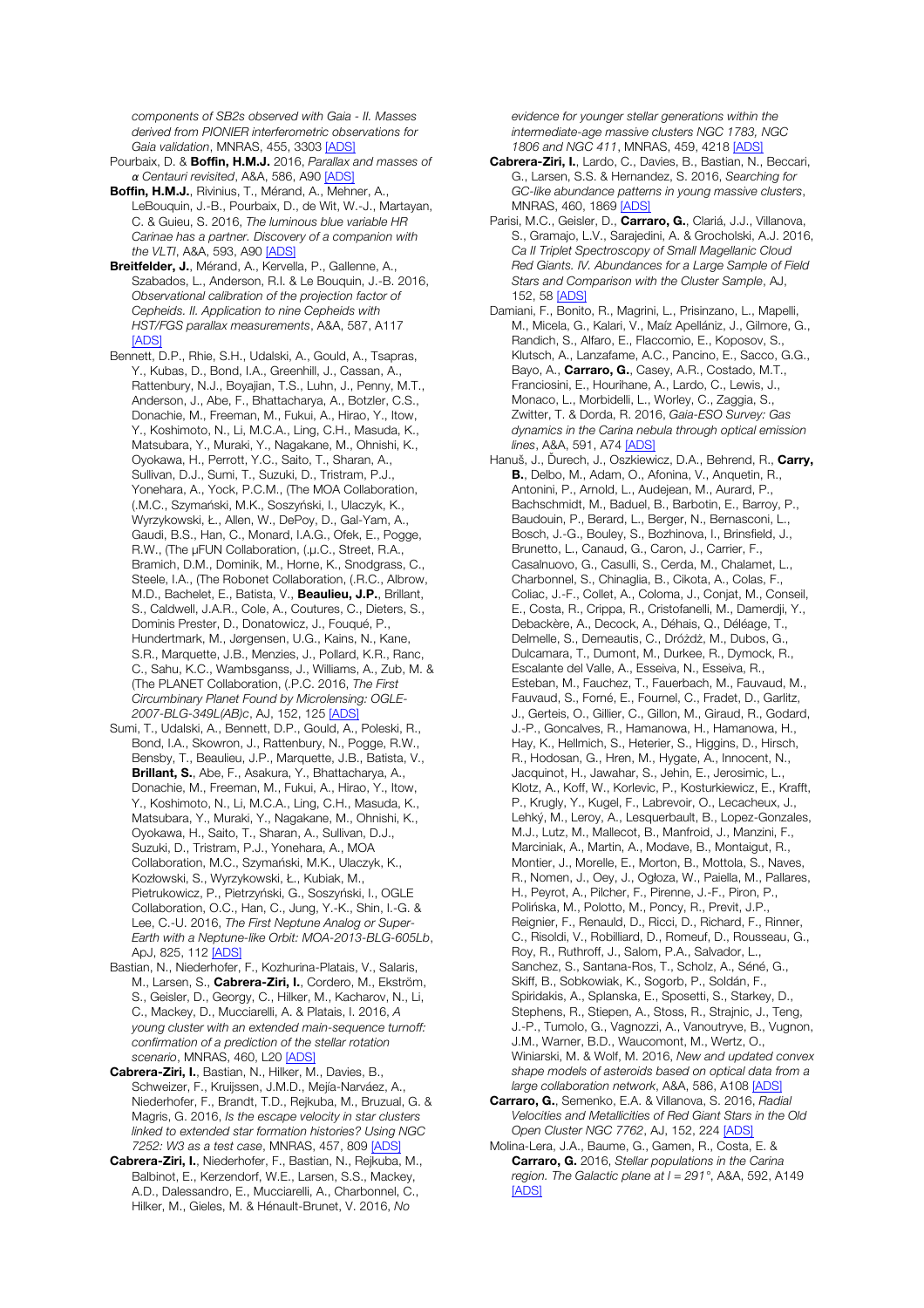- Bouvier, J., Lanzafame, A.C., Venuti, L., Klutsch, A., Jeffries, R., Frasca, A., Moraux, E., Biazzo, K., Messina, S., Micela, G., Randich, S., Stauffer, J., Cody, A.M., Flaccomio, E., Gilmore, G., Bayo, A., Bensby, T., Bragaglia, A., Carraro, G., Casey, A., Costado, M.T., Damiani, F., Delgado Mena, E., Donati, P., Franciosini, E., Hourihane, A., Koposov, S., Lardo, C., Lewis, J., Magrini, L., Monaco, L., Morbidelli, L., Prisinzano, L., Sacco, G., Sbordone, L., Sousa, S.G., Vallenari, A., Worley, C.C., Zaggia, S. & Zwitter, T. 2016, *The Gaia-ESO Survey: A lithium-rotation connection at 5 Myr?*, A&A, 590, A78 [ADS]
- Williams, A.A., Evans, N.W., Molloy, M., Kordopatis, G., Smith, M.C., Shen, J., Gilmore, G., Randich, S., Bensby, T., Francois, P., Koposov, S.E., Recio-Blanco, A., Bayo, A., Carraro, G., Casey, A., Costado, T., Franciosini, E., Hourihane, A., de Laverny, P., Lewis, J., Lind, K., Magrini, L., Monaco, L., Morbidelli, L., Sacco, G.G., Worley, C., Zaggia, S. & Mikolaitis, Š. 2016, *The Gaia-ESO Survey: Metal-rich Bananas in the Bulge*, ApJ, 824, L<sub>29</sub> [ADS]
- Jacobson, H.R., Friel, E.D., Jílková, L., Magrini, L., Bragaglia, A., Vallenari, A., Tosi, M., Randich, S., Donati, P., Cantat-Gaudin, T., Sordo, R., Smiljanic, R., Overbeek, J.C., Carraro, G., Tautvaišienė, G., San Roman, I., Villanova, S., Geisler, D., Muñoz, C., Jiménez-Esteban, F., Tang, B., Gilmore, G., Alfaro, E.J., Bensby, T., Flaccomio, E., Koposov, S.E., Korn, A.J., Pancino, E., Recio-Blanco, A., Casey, A.R., Costado, M.T., Franciosini, E., Heiter, U., Hill, V., Hourihane, A., Lardo, C., de Laverny, P., Lewis, J., Monaco, L., Morbidelli, L., Sacco, G.G., Sousa, S.G., Worley, C.C. & Zaggia, S. 2016, *The Gaia-ESO Survey: Probes of the inner disk abundance gradient*, A&A, 591, A37 [ADS]
- Smiljanic, R., Romano, D., Bragaglia, A., Donati, P., Magrini, L., Friel, E., Jacobson, H., Randich, S., Ventura, P., Lind, K., Bergemann, M., Nordlander, T., Morel, T., Pancino, E., Tautvaišienė, G., Adibekyan, V., Tosi, M., Vallenari, A., Gilmore, G., Bensby, T., François, P., Koposov, S., Lanzafame, A.C., Recio-Blanco, A., Bayo, A., Carraro, G., Casey, A.R., Costado, M.T., Franciosini, E., Heiter, U., Hill, V., Hourihane, A., Jofré, P., Lardo, C., de Laverny, P., Lewis, J., Monaco, L., Morbidelli, L., Sacco, G.G., Sbordone, L., Sousa, S.G., Worley, C.C. & Zaggia, S. 2016, *The Gaia-ESO Survey: Sodium and aluminium abundances in giants and dwarfs. Implications for stellar and Galactic chemical evolution*, A&A, 589, A115 [ADS]
- Jackson, R.J., Jeffries, R.D., Randich, S., Bragaglia, A., Carraro, G., Costado, M.T., Flaccomio, E., Lanzafame, A.C., Lardo, C., Monaco, L., Morbidelli, L., Smiljanic, R. & Zaggia, S. 2016, *The Gaia-ESO Survey: Stellar radii in the young open clusters NGC 2264, NGC 2547, and NGC 2516*, A&A, 586, A52 [ADS]
- Prisinzano, L., Damiani, F., Micela, G., Jeffries, R.D., Franciosini, E., Sacco, G.G., Frasca, A., Klutsch, A., Lanzafame, A., Alfaro, E.J., Biazzo, K., Bonito, R., Bragaglia, A., Caramazza, M., Vallenari, A., Carraro, G., Costado, M.T., Flaccomio, E., Jofré, P., Lardo, C., Monaco, L., Morbidelli, L., Mowlavi, N., Pancino, E., Randich, S. & Zaggia, S. 2016, *The Gaia-ESO Survey: membership and initial mass function of the γ Velorum cluster*, A&A, 589, A70 [ADS]
- Delgado, A.J., Sampedro, L., Alfaro, E.J., Costado, M.T., Yun, J.L., Frasca, A., Lanzafame, A.C., Drew, J.E., Eislöffel, J., Blomme, R., Morel, T., Lobel, A., Semaan, T., Randich, S., Jeffries, R.D., Micela, G., Vallenari, A., Kalari, V., Gilmore, G., Flaccomio, E., Carraro, G., Lardo, C., Monaco, L., Prisinzano, L., Sousa, S.G., Morbidelli, L., Lewis, J., Koposov, S., Hourihane, A., Worley, C., Casey, A., Franciosini, E., Sacco, G. & Magrini, L. 2016, *The Gaia-ESO Survey: pre-mainsequence stars in the young open cluster NGC 3293*, MNRAS, 460, 3305 [ADS]
- Casey, A.R., Ruchti, G., Masseron, T., Randich, S., Gilmore, G., Lind, K., Kennedy, G.M., Koposov, S.E., Hourihane, A., Franciosini, E., Lewis, J.R., Magrini, L., Morbidelli, L., Sacco, G.G., Worley, C.C., Feltzing, S., Jeffries, R.D., Vallenari, A., Bensby, T., Bragaglia, A., Flaccomio, E., Francois, P., Korn, A.J., Lanzafame, A., Pancino, E., Recio-Blanco, A., Smiljanic, R., Carraro, G., Costado, M.T., Damiani, F., Donati, P., Frasca, A., Jofré, P., Lardo, C., de Laverny, P., Monaco, L., Prisinzano, L., Sbordone, L., Sousa, S.G., Tautvaišienė, G., Zaggia, S., Zwitter, T., Delgado Mena, E., Chorniy, Y., Martell, S.L., Silva Aguirre, V., Miglio, A., Chiappini, C., Montalban, J., Morel, T. & Valentini, M. 2016, *The Gaia-ESO Survey: revisiting the Li-rich giant problem*, MNRAS, 461, 3336 [ADS]
- Carraro, G., Seleznev, A.F., Baume, G. & Turner, D.G. 2016, *The complex stellar populations in the background of open clusters in the third Galactic quadrant*, MNRAS, 455, 4031 [ADS]
- Ligier, N., Poulet, F., Carter, J., Brunetto, R. & Gourgeot, F. 2016, *VLT/SINFONI Observations of Europa: New Insights into the Surface Composition*, AJ, 151, 163 **[ADS]**
- Kreikenbohm, A., Schulz, R., Kadler, M., Wilms, J., Markowitz, A., Chang, C.S., Carpenter, B., Elsässer, D., Gehrels, N., Mannheim, K., Müller, C., Ojha, R., Ros, E. & Trüstedt, J. 2016, *The gamma-ray emitting radio-loud narrow-line Seyfert 1 galaxy PKS 2004-447. I. The X-ray View*, A&A, 585, A91 [ADS]
- Chira, R.A., Siebenmorgen, R., Henning, T. & Kainulainen, J. 2016, *Appearance of dusty filaments at different viewing angles*, A&A, 592, A90 [ADS]
- Cikota, A., Deustua, S. & Marleau, F. 2016, *Determining Type Ia Supernova Host Galaxy Extinction Probabilities and a Statistical Approach to Estimating the Absorptionto-reddening Ratio RV*, ApJ, 819, 152 [ADS]
- Cullen, F., Cirasuolo, M., Kewley, L.J., McLure, R.J., Dunlop, J.S. & Bowler, R.A.A. 2016, *Changing physical conditions in star-forming galaxies between redshifts 0 < z < 4: [O III]/H β evolution*, MNRAS, 460, 3002 [ADS]
- Stott, J.P., Swinbank, A.M., Johnson, H.L., Tiley, A., Magdis, G., Bower, R., Bunker, A.J., Bureau, M., Harrison, C.M., Jarvis, M.J., Sharples, R., Smail, I., Sobral, D., Best, P. & Cirasuolo, M. 2016, *The KMOS Redshift One Spectroscopic Survey (KROSS): dynamical properties, gas and dark matter fractions of typical z ˜ 1 star-forming galaxies*, MNRAS, 457, 1888 [ADS]
- Magrini, L., Coccato, L., Stanghellini, L., Casasola, V. & Galli, D. 2016, *Metallicity gradients in local Universe galaxies: Time evolution and effects of radial migration*, A&A, 588, A91 [ADS]
- Sarzi, M., Ledo, H.R., Coccato, L., Corsini, E.M., Dotti, M., Khochfar, S., Maraston, C., Morelli, L. & Pizzella, A. 2016, *Nuclear discs as clocks for the assembly history of early-type galaxies: the case of NGC 4458*, MNRAS, 457, 1804 [ADS]
- Cortesi, A., Chies-Santos, A.L., Pota, V., Foster, C., Coccato, L., Mendes de Oliveira, C., Forbes, D.A., Merrifield, M.M., Bamford, S.P., Romanowsky, A.J., Brodie, J.P., Kartha, S.S., Alabi, A.B., Proctor, R.N. & Almeida, A. 2016, *The SLUGGS survey: chromodynamical modelling of the lenticular galaxy NGC 1023*, MNRAS, 456, 2611 [ADS]
- Schneider, N., Bontemps, S., Motte, F., Blazere, A., André, P., Anderson, L.D., Arzoumanian, D., Comerón, F., Didelon, P., Di Francesco, J., Duarte-Cabral, A., Guarcello, M.G., Hennemann, M., Hill, T., Könyves, V., Marston, A., Minier, V., Rygl, K.L.J., Röllig, M., Roy, A., Spinoglio, L., Tremblin, P., White, G.J. & Wright, N.J. 2016, *Globules and pillars in Cygnus X. I. Herschel farinfrared imaging of the Cygnus OB2 environment*, A&A, 591, A40 [ADS]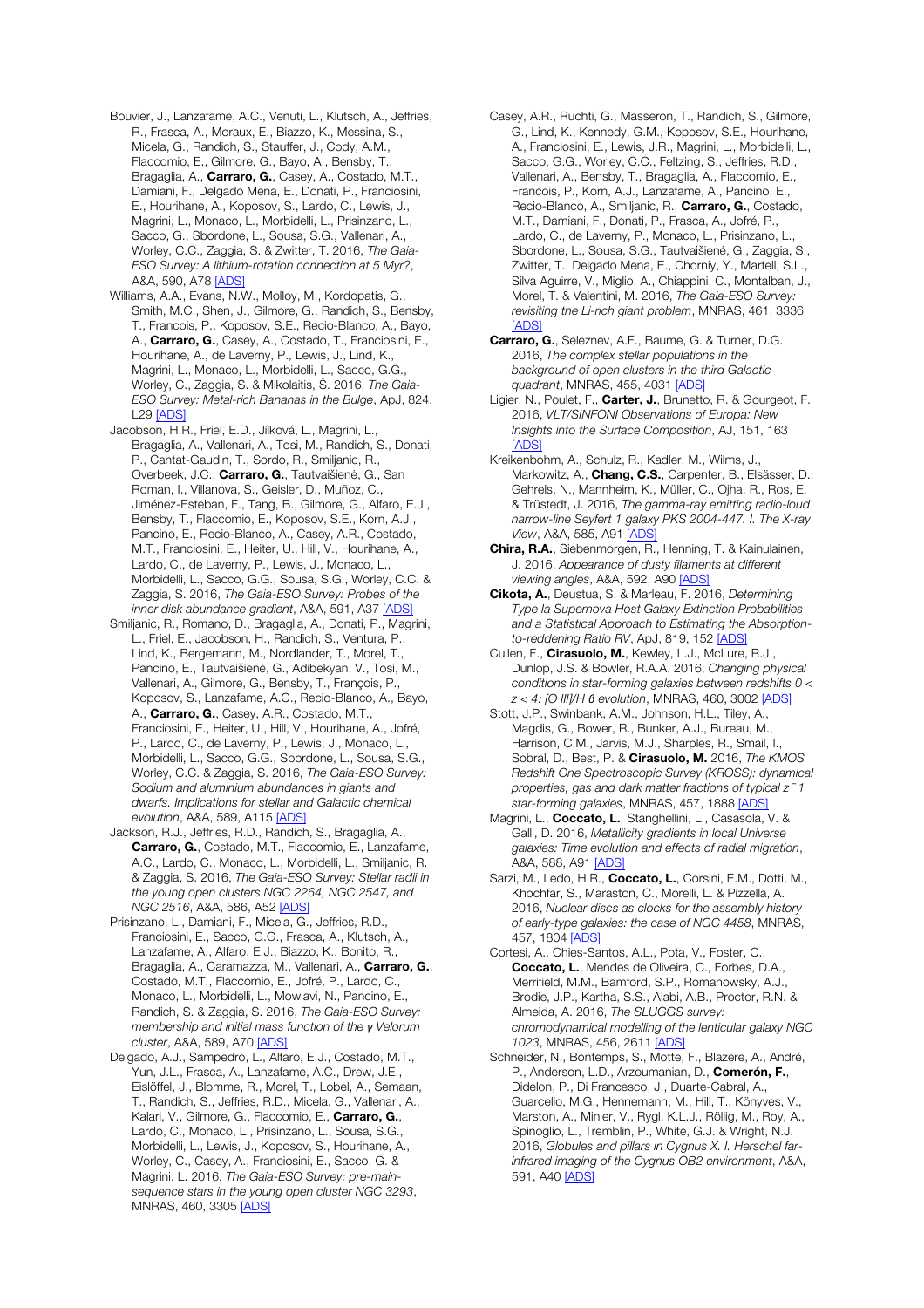Comerón, F., Djupvik, A.A., Schneider, N. & Pasquali, A. 2016, *Red supergiants and the past of Cygnus OB2*, A&A, 586, A46 [ADS]

Wang, R., Wu, X.-B., Neri, R., Fan, X., Walter, F., Carilli, C.L., Momjian, E., Bertoldi, F., Strauss, M.A., Li, Q., Wang, F., Riechers, D.A., Jiang, L., Omont, A., Wagg, J. & Cox, P. 2016, *Probing the Interstellar Medium and Star Formation of the Most Luminous Quasar at z = 6.3*, ApJ, 830, 53 [ADS]

Yang, C., Omont, A., Beelen, A., González-Alfonso, E., Neri, R., Gao, Y., van der Werf, P., Weiß, A., Gavazzi, R., Falstad, N., Baker, A.J., Bussmann, R.S., Cooray, A., Cox, P., Dannerbauer, H., Dye, S., Guélin, M., Ivison, R., Krips, M., Lehnert, M., Michałowski, M.J., Riechers, D.A., Spaans, M. & Valiante, E. 2016, *Submillimeter H2O and H2O<sup>+</sup> emission in lensed ultra- and hyper-luminous infrared galaxies at z 2-4*, A&A, 595, A80 [ADS]

Decarli, R., Walter, F., Aravena, M., Carilli, C., Bouwens, R., da Cunha, E., Daddi, E., Elbaz, D., Riechers, D., Smail, I., Swinbank, M., Weiss, A., Bacon, R., Bauer, F., Bell, E.F., Bertoldi, F., Chapman, S., Colina, L., Cortes, P.C., Cox, P., Gónzalez-López, J., Inami, H., Ivison, R., Hodge, J., Karim, A., Magnelli, B., Ota, K., Popping, G., Rix, H.-W., Sargent, M., van der Wel, A. & van der Werf, P. 2016, *The ALMA Spectroscopic Survey in the Hubble Ultra Deep Field: Molecular Gas Reservoirs in Highredshift Galaxies*, ApJ, 833, 70 [ADS]

Pál, A., Mészáros, L., Jaskó, A., Mező, G., Csépány, G., Vida, K. & Oláh, K. 2016, *A Hexapod Design for All-sky Sidereal Tracking*, PASP, 128, 045002 [ADS]

Faria, J.P., Santos, N.C., Figueira, P., Mortier, A., Dumusque, X., Boisse, I., Lo Curto, G., Lovis, C., Mayor, M., Melo, C., Pepe, F., Queloz, D., Santerne, A., Ségransan, D., Sousa, S.G., Sozzetti, A. & Udry, S. 2016, *The HARPS search for southern extra-solar planets. XL. Searching for Neptunes around metal-poor stars*, A&A, 589, A25 [ADS]

Cooke, E.A., Hatch, N.A., Stern, D., Rettura, A., Brodwin, M., Galametz, A., Wylezalek, D., Bridge, C., Conselice, C.J., De Breuck, C., Gonzalez, A.H. & Jarvis, M. 2016. *A Mature Galaxy Cluster at z=1.58 around the Radio Galaxy 7C1753+6311*, ApJ, 816, 83 [ADS]

André, P., Revéret, V., Könyves, V., Arzoumanian, D., Tigé, J., Gallais, P., Roussel, H., Le Pennec, J., Rodriguez, L., Doumayrou, E., Dubreuil, D., Lortholary, M., Martignac, J., Talvard, M., Delisle, C., Visticot, F., Dumaye, L., De Breuck, C., Shimajiri, Y., Motte, F., Bontemps, S., Hennemann, M., Zavagno, A., Russeil, D., Schneider, N., Palmeirim, P., Peretto, N., Hill, T., Minier, V., Roy, A. & Rygl, K.L.J. 2016, *Characterizing filaments in regions of high-mass star formation: High-resolution submilimeter imaging of the massive star-forming complex NGC 6334 with ArTéMiS*, A&A, 592, A54 [ADS]

Drouart, G., Rocca-Volmerange, B., De Breuck, C., Fioc, M., Lehnert, M., Seymour, N., Stern, D. & Vernet, J. 2016, *Disentangling star formation and AGN activity in powerful infrared luminous radio galaxies at 1* 〈 *z* 〈 *4*, A&A, 593, A109 [ADS]

Collet, C., Nesvadba, N.P.H., De Breuck, C., Lehnert, M.D., Best, P., Bryant, J.J., Hunstead, R., Dicken, D. & Johnston, H. 2016, *Kinematic signatures of AGN feedback in moderately powerful radio galaxies at z ~ 2 observed with SINFONI*, A&A, 586, A152 [ADS]

Emonts, B.H.C., Lehnert, M.D., Villar-Martín, M., Norris, R.P., Ekers, R.D., van Moorsel, G.A., Dannerbauer, H., Pentericci, L., Miley, G.K., Allison, J.R., Sadler, E.M., Guillard, P., Carilli, C.L., Mao, M.Y., Röttgering, H.J.A., De Breuck, C., Seymour, N., Gullberg, B., Ceverino, D., Jagannathan, P., Vernet, J. & Indermuehle, B.T. 2016, *Molecular gas in the halo fuels the growth of a massive cluster galaxy at high redshift*, Sci, 354, 1128 [ADS]

Stolker, T., Dominik, C., Avenhaus, H., Min, M., de Boer, J., Ginski, C., Schmid, H.M., Juhasz, A., Bazzon, A., Waters, L.B.F.M., Garufi, A., Augereau, J.C., Benisty,

M., Boccaletti, A., Henning, T., Langlois, M., Maire, A.L., Ménard, F., Meyer, M.R., Pinte, C., Quanz, S.P., Thalmann, C., Beuzit, J.L., Carbillet, M., Costille, A., Dohlen, K., Feldt, M., Gisler, D., Mouillet, D., Pavlov, A., Perret, D., Petit, C., Pragt, J., Rochat, S., Roelfsema, R., Salasnich, B., Soenke, C. & Wildi, F. 2016, *Shadows cast on the transition disk of HD 135344B. Multiwavelength VLT/SPHERE polarimetric differential imaging*, A&A, 595, A113 [ADS]

Strandet, M.L., Weiss, A., Vieira, J.D., de Breuck, C., Aguirre, J.E., Aravena, M., Ashby, M.L.N., Béthermin, M., Bradford, C.M., Carlstrom, J.E., Chapman, S.C., Crawford, T.M., Everett, W., Fassnacht, C.D., Furstenau, R.M., Gonzalez, A.H., Greve, T.R., Gullberg, B., Hezaveh, Y., Kamenetzky, J.R., Litke, K., Ma, J., Malkan, M., Marrone, D.P., Menten, K.M., Murphy, E.J., Nadolski, A., Rotermund, K.M., Spilker, J.S., Stark, A.A. & Welikala, N. 2016, *The Redshift Distribution of Dusty Star-forming Galaxies from the SPT Survey*, ApJ, 822, 80 [ADS]

Pierre, M., Pacaud, F., Adami, C., Alis, S., Altieri, B., Baran, N., Benoist, C., Birkinshaw, M., Bongiorno, A., Bremer, M.N., Brusa, M., Butler, A., Ciliegi, P., Chiappetti, L., Clerc, N., Corasaniti, P.S., Coupon, J., De Breuck, C., Democles, J., Desai, S., Delhaize, J., Devriendt, J., Dubois, Y., Eckert, D., Elyiv, A., Ettori, S., Evrard, A., Faccioli, L., Farahi, A., Ferrari, C., Finet, F., Fotopoulou, S., Fourmanoit, N., Gandhi, P., Gastaldello, F., Gastaud, R., Georgantopoulos, I., Giles, P., Guennou, L., Guglielmo, V., Horellou, C., Husband, K., Huynh, M., Iovino, A., Kilbinger, M., Koulouridis, E., Lavoie, S., Le Brun, A.M.C., Le Fevre, J.P., Lidman, C., Lieu, M., Lin, C.A., Mantz, A., Maughan, B.J., Maurogordato, S., McCarthy, I.G., McGee, S., Melin, J.B., Melnyk, O., Menanteau, F., Novak, M., Paltani, S., Plionis, M., Poggianti, B.M., Pomarede, D., Pompei, E., Ponman, T.J., Ramos-Ceja, M.E., Ranalli, P., Rapetti, D., Raychaudury, S., Reiprich, T.H., Rottgering, H., Rozo, E., Rykoff, E., Sadibekova, T., Santos, J., Sauvageot, J.L., Schimd, C., Sereno, M., Smith, G.P., Smolčić, V., Snowden, S., Spergel, D., Stanford, S., Surdej, J., Valageas, P., Valotti, A., Valtchanov, I., Vignali, C., Willis, J. & Ziparo, F. 2016, *The XXL Survey. I. Scientific motivations - XMM-Newton observing plan - Follow-up observations and simulation programme*, A&A, 592, A1 [ADS]

De Cia, A., Ledoux, C., Mattsson, L., Petitiean, P., Srianand, R., Gavignaud, I. & Jenkins, E.B. 2016, *Dustdepletion sequences in damped Lyman-α absorbers. A unified picture from low-metallicity systems to the Galaxy*, A&A, 596, A97 [ADS]

Perley, D.A., Quimby, R.M., Yan, L., Vreeswijk, P.M., De Cia, A., Lunnan, R., Gal-Yam, A., Yaron, O., Filippenko, A.V., Graham, M.L., Laher, R. & Nugent, P.E. 2016, *Host-galaxy Properties of 32 Low-redshift Superluminous Supernovae from the Palomar Transient Factory*, ApJ, 830, 13 [ADS]

Leloudas, G., Fraser, M., Stone, N.C., van Velzen, S., Jonker, P.G., Arcavi, I., Fremling, C., Maund, J.R., Smartt, S.J., Krìhler, T., Miller-Jones, J.C.A., Vreeswijk, P.M., Gal-Yam, A., Mazzali, P.A., De Cia, A., Howell, D.A., Inserra, C., Patat, F., de Ugarte Postigo, A., Yaron, O., Ashall, C., Bar, I., Campbell, H., Chen, T.W., Childress, M., Elias-Rosa, N., Harmanen, J., Hosseinzadeh, G., Johansson, J., Kangas, T., Kankare, E., Kim, S., Kuncarayakti, H., Lyman, J., Magee, M.R., Maguire, K., Malesani, D., Mattila, S., McCully, C.V., Nicholl, M., Prentice, S., Romero-Cañizales, C., Schulze, S., Smith, K.W., Sollerman, J., Sullivan, M., Tucker, B.E., Valenti, S., Wheeler, J.C. & Young, D.R. 2016, *The superluminous transient ASASSN-15lh as a tidal disruption event from a Kerr black hole*, NatAs, 1, 0002 [ADS]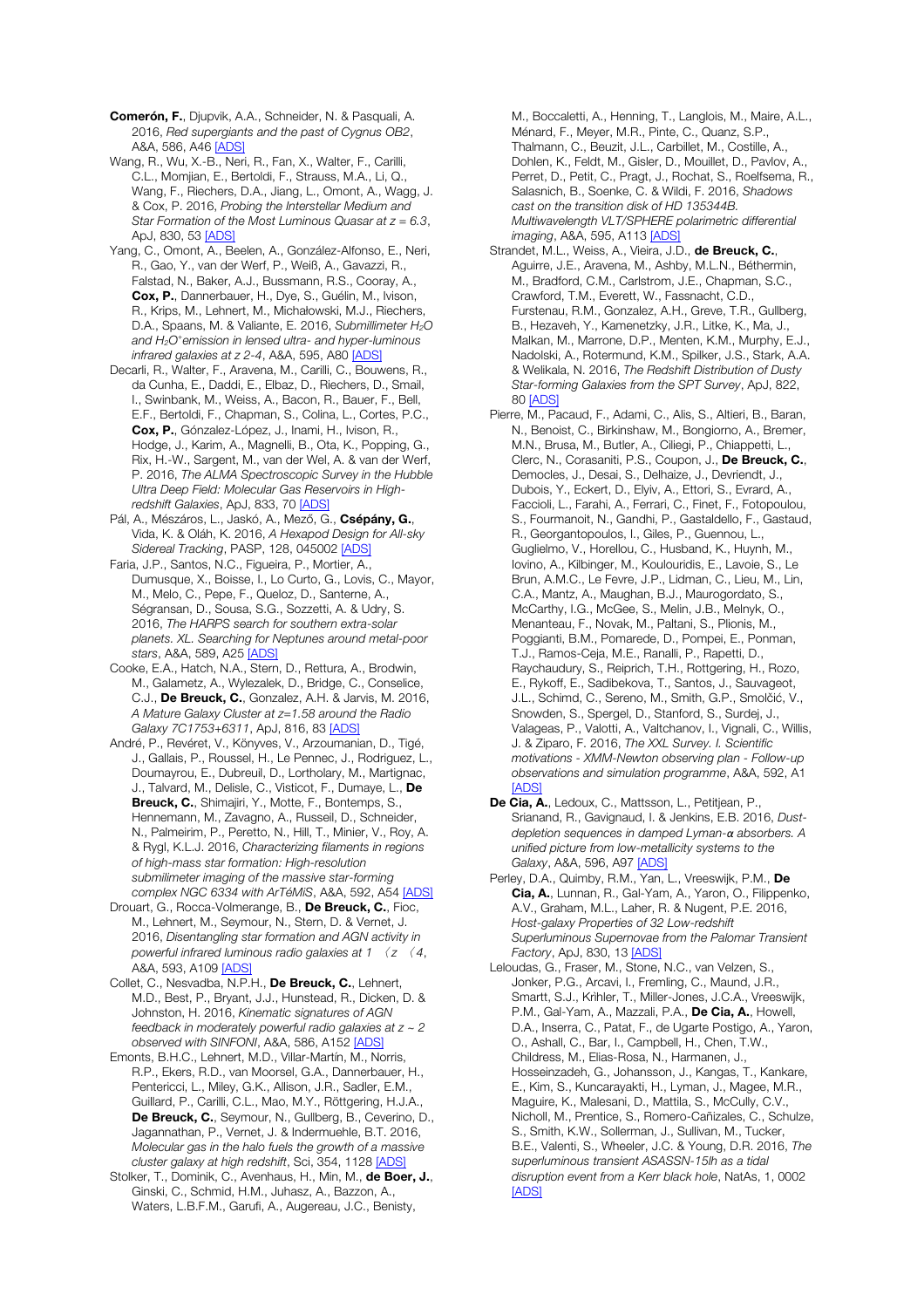de Gregorio-Monsalvo, I., Barrado, D., Bouy, H., Bayo, A., Palau, A., Morales-Calderón, M., Huélamo, N., Morata, O., Merín, B. & Eiroa, C. 2016, *A submillimetre search for pre- and proto-brown dwarfs in Chamaeleon II*, A&A, 590, A79 [ADS]

Boley, P.A., Kraus, S., de Wit, W.-J., Linz, H., van Boekel, R., Henning, T., Lacour, S., Monnier, J.D., Stecklum, B. & Tuthill, P.G. 2016, *A multi-wavelength interferometric study of the massive young stellar object IRAS 13481- 6124*, A&A, 586, A78 [ADS]

Beltrán, M.T. & de Wit, W.J. 2016, *Accretion disks in luminous young stellar objects*, A&ARv, 24, 6 [ADS]

Caratti O Garatti, A., Stecklum, B., Garcia Lopez, R., Eislöffel, J., Ray, T.P., Sanna, A., Cesaroni, R., Walmsley, C.M., Oudmaijer, R.D., de Wit, W.J., Moscadelli, L., Greiner, J., Krabbe, A., Fischer, C., Klein, R. & Ibañez, J.M. 2016, *Disk-mediated accretion burst in a high-mass young stellar object*, NatPh, 13, 276 [ADS]

Caratti o Garatti, A., Stecklum, B., Weigelt, G., Schertl, D., Hofmann, K.-H., Kraus, S., Oudmaijer, R.D., de Wit, W.J., Sanna, A., Garcia Lopez, R., Kreplin, A. & Ray, T.P. 2016, *Tracing jet emission at the base of a highmass YSO. First AMBER/VLTI observations of the Brγ emission in IRAS 13481-6124*, A&A, 589, L4 [ADS]

Weigelt, G., Hofmann, K.H., Schertl, D., Clementel, N., Corcoran, M.F., Damineli, A., de Wit, W.J., Grellmann, R., Groh, J., Guieu, S., Gull, T., Heininger, M., Hillier, D.J., Hummel, C.A., Kraus, S., Madura, T., Mehner, A., Mérand, A., Millour, F., Moffat, A.F.J., Ohnaka, K., Patru, F., Petrov, R.G., Rengaswamy, S., Richardson, N.D., Rivinius, T., Schöller, M., Teodoro, M. & Wittkowski, M. 2016, *VLTI-AMBER velocity-resolved aperture-synthesis imaging of η Carinae with a spectral resolution of 12 000. Studies of the primary star wind and innermost wind-wind collision zone*, A&A, 594, A106 [ADS]

Gaia Collaboration, G.C., Brown, A.G.A., Vallenari, A., Prusti, T., de Bruijne, J.H.J., Mignard, F., Drimmel, R., Babusiaux, C., Bailer-Jones, C.A.L., Bastian, U., Biermann, M., Evans, D.W., Eyer, L., Jansen, F., Jordi, C., Katz, D., Klioner, S.A., Lammers, U., Lindegren, L., Luri, X., O'Mullane, W., Panem, C., Pourbaix, D., Randich, S., Sartoretti, P., Siddiqui, H.I., Soubiran, C., Valette, V., van Leeuwen, F., Walton, N.A., Aerts, C., Arenou, F., Cropper, M., Høg, E., Lattanzi, M.G., Grebel, E.K., Holland, A.D., Huc, C., Passot, X., Perryman, M., Bramante, L., Cacciari, C., Castañeda, J., Chaoul, L., Cheek, N., De Angeli, F., Fabricius, C., Guerra, R., Hernández, J., Jean-Antoine-Piccolo, A., Masana, E., Messineo, R., Mowlavi, N., Nienartowicz, K., Ordóñez-Blanco, D., Panuzzo, P., Portell, J., Richards, P.J., Riello, M., Seabroke, G.M., Tanga, P., Thévenin, F., Torra, J., Els, S.G., Gracia-Abril, G., Comoretto, G., Garcia-Reinaldos, M., Lock, T., Mercier, E., Altmann, M., Andrae, R., Astraatmadja, T.L., Bellas-Velidis, I., Benson, K., Berthier, J., Blomme, R., Busso, G., Carry, B., Cellino, A., Clementini, G., Cowell, S., Creevey, O., Cuypers, J., Davidson, M., De Ridder, J., de Torres, A., Delchambre, L., Dell'Oro, A., Ducourant, C., Frémat, Y., García-Torres, M., Gosset, E., Halbwachs, J.L., Hambly, N.C., Harrison, D.L., Hauser, M., Hestroffer, D., Hodgkin, S.T., Huckle, H.E., Hutton, A., Jasniewicz, G., Jordan, S., Kontizas, M., Korn, A.J., Lanzafame, A.C., Manteiga, M., Moitinho, A., Muinonen, K., Osinde, J., Pancino, E., Pauwels, T., Petit, J.M., Recio-Blanco, A., Robin, A.C., Sarro, L.M., Siopis, C., Smith, M., Smith, K.W., Sozzetti, A., Thuillot, W., van Reeven, W., Viala, Y., Abbas, U., Abreu Aramburu, A., Accart, S., Aguado, J.J., Allan, P.M., Allasia, W., Altavilla, G., Álvarez, M.A., Alves, J., Anderson, R.I., Andrei, A.H., Anglada Varela, E., Antiche, E., Antoja, T., Antón, S., Arcay, B., Bach, N., Baker, S.G., Balaguer-Núñez, L., Barache, C., Barata, C., Barbier, A., Barblan, F., Barrado y Navascués, D., Barros, M., Barstow, M.A., Becciani, U.,

Bellazzini, M., Bello García, A., Belokurov, V., Bendjoya, P., Berihuete, A., Bianchi, L., Bienaymé, O., Billebaud, F., Blagorodnova, N., Blanco-Cuaresma, S., Boch, T., Bombrun, A., Borrachero, R., Bouquillon, S., Bourda, G., Bouy, H., Bragaglia, A., Breddels, M.A., Brouillet, N., Brüsemeister, T., Bucciarelli, B., Burgess, P., Burgon, R., Burlacu, A., Busonero, D., Buzzi, R., Caffau, E., Cambras, J., Campbell, H., Cancelliere, R., Cantat-Gaudin, T., Carlucci, T., Carrasco, J.M., Castellani, M., Charlot, P., Charnas, J., Chiavassa, A., Clotet, M., Cocozza, G., Collins, R.S., Costigan, G., Crifo, F., Cross, N.J.G., Crosta, M., Crowley, C., Dafonte, C., Damerdji, Y., Dapergolas, A., David, P., David, M., De Cat, P., de Felice, F., de Laverny, P., De Luise, F., De March, R., de Martino, D., de Souza, R., Debosscher, J., del Pozo, E., Delbo, M., Delgado, A., Delgado, H.E., Di Matteo, P., Diakite, S., Distefano, E., Dolding, C., Dos Anjos, S., Drazinos, P., Duran, J., Dzigan, Y., Edvardsson, B., Enke, H., Evans, N.W., Eynard Bontemps, G., Fabre, C., Fabrizio, M., Faigler, S., Falcão, A.J., Farràs Casas, M., Federici, L., Fedorets, G., Fernández-Hernández, J., Fernique, P., Fienga, A., Figueras, F., Filippi, F., Findeisen, K., Fonti, A., Fouesneau, M., Fraile, E., Fraser, M., Fuchs, J., Gai, M., Galleti, S., Galluccio, L., Garabato, D., García-Sedano, F., Garofalo, A., Garralda, N., Gavras, P., Gerssen, J., Geyer, R., Gilmore, G., Girona, S., Giuffrida, G., Gomes, M., González-Marcos, A., González-Núñez, J., González-Vidal, J.J., Granvik, M., Guerrier, A., Guillout, P., Guiraud, J., Gúrpide, A., Gutiérrez-Sánchez, R., Guy, L.P., Haigron, R., Hatzidimitriou, D., Haywood, M., Heiter, U., Helmi, A., Hobbs, D., Hofmann, W., Holl, B., Holland, G., Hunt, J.A.S., Hypki, A., Icardi, V., Irwin, M., Jevardat de Fombelle, G., Jofré, P., Jonker, P.G., Jorissen, A., Julbe, F., Karampelas, A., Kochoska, A., Kohley, R., Kolenberg, K., Kontizas, E., Koposov, S.E., Kordopatis, G., Koubsky, P., Krone-Martins, A., Kudryashova, M., Kull, I., Bachchan, R.K., Lacoste-Seris, F., Lanza, A.F., Lavigne, J.B., Le Poncin-Lafitte, C., Lebreton, Y., Lebzelter, T., Leccia, S., Leclerc, N., Lecoeur-Taibi, I., Lemaitre, V., Lenhardt, H., Leroux, F., Liao, S., Licata, E., Lindstrøm, H.E.P., Lister, T.A., Livanou, E., Lobel, A., Löffler, W., López, M., Lorenz, D., MacDonald, I., Magalhães Fernandes, T., Managau, S., Mann, R.G., Mantelet, G., Marchal, O., Marchant, J.M., Marconi, M., Marinoni, S., Marrese, P.M., Marschalkó, G., Marshall, D.J., Martín-Fleitas, J.M., Martino, M., Mary, N., Matijevič, G., Mazeh, T., McMillan, P.J., Messina, S., Michalik, D., Millar, N.R., Miranda, B.M.H., Molina, D., Molinaro, R., Molinaro, M., Molnár, L., Moniez, M., Montegriffo, P., Mor, R., Mora, A., Morbidelli, R., Morel, T., Morgenthaler, S., Morris, D., Mulone, A.F., Muraveva, T., Musella, I., Narbonne, J., Nelemans, G., Nicastro, L., Noval, L., Ordénovic, C., Ordieres-Meré, J., Osborne, P., Pagani, C., Pagano, I., Pailler, F., Palacin, H., Palaversa, L., Parsons, P., Pecoraro, M., Pedrosa, R., Pentikäinen, H., Pichon, B., Piersimoni, A.M., Pineau, F.X., Plachy, E., Plum, G., Poujoulet, E., Prša, A., Pulone, L., Ragaini, S., Rago, S., Rambaux, N., Ramos-Lerate, M., Ranalli, P., Rauw, G., Read, A., Regibo, S., Reylé, C., Ribeiro, R.A., Rimoldini, L., Ripepi, V., Riva, A., Rixon, G., Roelens, M., Romero-Gómez, M., Rowell, N., Royer, F., Ruiz-Dern, L., Sadowski, G., Sagristà Sellés, T., Sahlmann, J., Salgado, J., Salguero, E., Sarasso, M., Savietto, H., Schultheis, M., Sciacca, E., Segol, M., Segovia, J.C., Segransan, D., Shih, I.C., Smareglia, R., Smart, R.L., Solano, E., Solitro, F., Sordo, R., Soria Nieto, S., Souchay, J., Spagna, A., Spoto, F., Stampa, U., Steele, I.A., Steidelmüller, H., Stephenson, C.A., Stoev, H., Suess, F.F., Süveges, M., Surdej, J., Szabados, L., Szegedi-Elek, E., Tapiador, D., Taris, F., Tauran, G., Taylor, M.B., Teixeira, R., Terrett, D., Tingley, B., Trager, S.C., Turon, C., Ulla, A., Utrilla, E., Valentini, G., van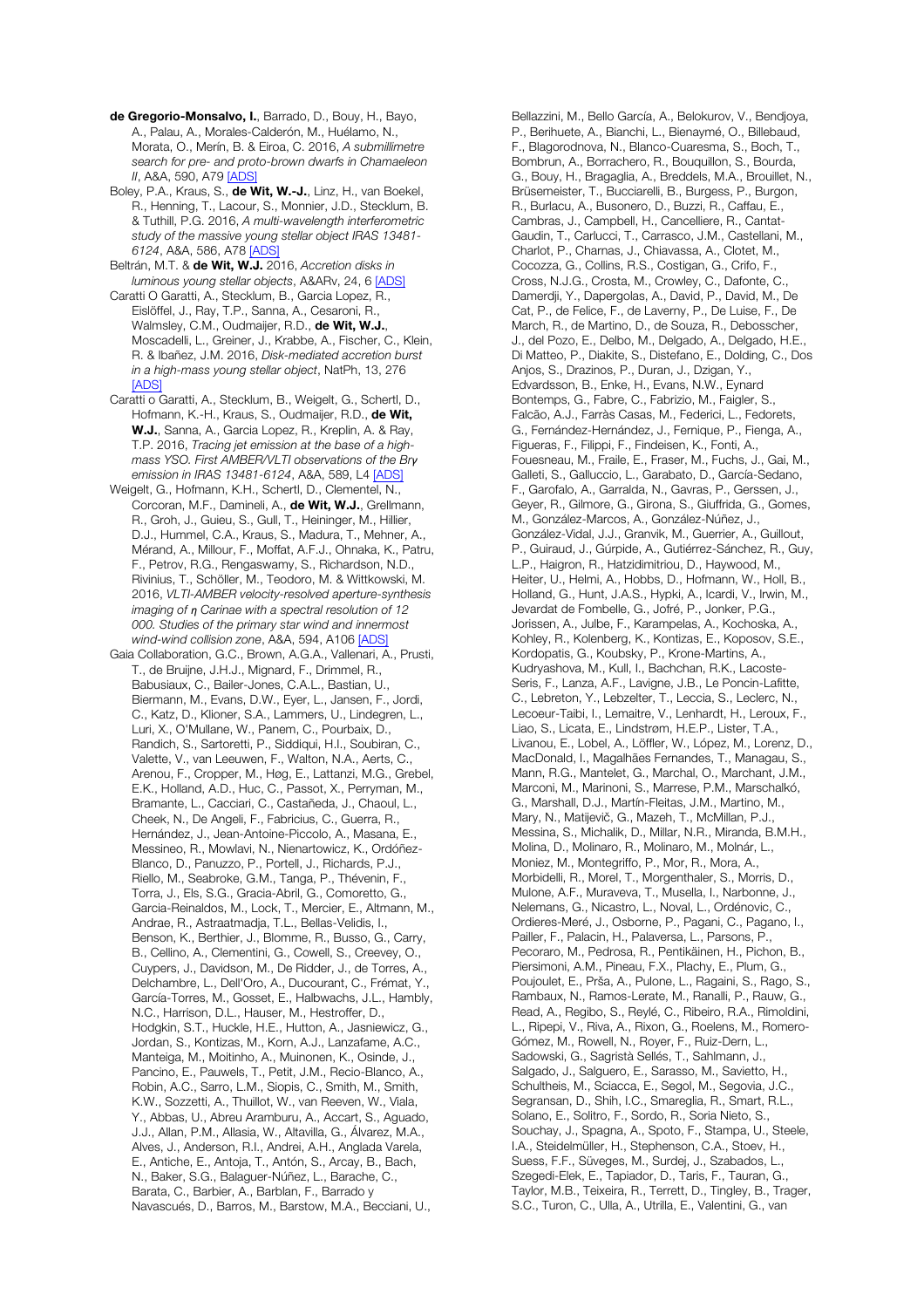Elteren, A., Van Hemelryck, E., van Leeuwen, M., Varadi, M., Vecchiato, A., Veljanoski, J., Via, T., Vicente, D., Vogt, S., Voss, H., Votruba, V., Voutsinas, S., Walmsley, G., Weiler, M., Weingrill, K., Wevers, T., Wyrzykowski, Ł., Yoldas, A., Žerjal, M., Zucker, S., Zurbach, C., Zwitter, T., Alecu, A., Allen, M., Allende Prieto, C., Amorim, A., Anglada-Escudé, G., Arsenijevic, V., Azaz, S., Balm, P., Beck, M., Bernstein, H.H., Bigot, L., Bijaoui, A., Blasco, C., Bonfigli, M., Bono, G., Boudreault, S., Bressan, A., Brown, S., Brunet, P.M., Bunclark, P., Buonanno, R., Butkevich, A.G., Carret, C., Carrion, C., Chemin, L., Chéreau, F., Corcione, L., Darmigny, E., de Boer, K.S., de Teodoro, P., de Zeeuw, P.T., Delle Luche, C., Domingues, C.D., Dubath, P., Fodor, F., Frézouls, B., Fries, A., Fustes, D., Fyfe, D., Gallardo, E., Gallegos, J., Gardiol, D., Gebran, M., Gomboc, A., Gómez, A., Grux, E., Gueguen, A., Heyrovsky, A., Hoar, J., Iannicola, G., Isasi Parache, Y., Janotto, A.M., Joliet, E., Jonckheere, A., Keil, R., Kim, D.W., Klagyivik, P., Klar, J., Knude, J., Kochukhov, O., Kolka, I., Kos, J., Kutka, A., Lainey, V., LeBouquin, D., Liu, C., Loreggia, D., Makarov, V.V., Marseille, M.G., Martayan, C., Martinez-Rubi, O., Massart, B., Meynadier, F., Mignot, S., Munari, U., Nguyen, A.T., Nordlander, T., Ocvirk, P., O'Flaherty, K.S., Olias Sanz, A., Ortiz, P., Osorio, J., Oszkiewicz, D., Ouzounis, A., Palmer, M., Park, P., Pasquato, E., Peltzer, C., Peralta, J., Péturaud, F., Pieniluoma, T., Pigozzi, E., Poels, J., Prat, G., Prod'homme, T., Raison, F., Rebordao, J.M., Risquez, D., Rocca-Volmerange, B., Rosen, S., Ruiz-Fuertes, M.I., Russo, F., Sembay, S., Serraller Vizcaino, I., Short, A., Siebert, A., Silva, H., Sinachopoulos, D., Slezak, E., Soffel, M., Sosnowska, D., Straižys, V., ter Linden, M., Terrell, D., Theil, S., Tiede, C., Troisi, L., Tsalmantza, P., Tur, D., Vaccari, M., Vachier, F., Valles, P., Van Hamme, W., Veltz, L., Virtanen, J., Wallut, J.M., Wichmann, R., Wilkinson, M.I., Ziaeepour, H. & Zschocke, S. 2016, *Gaia Data Release 1. Summary of the astrometric, photometric, and survey properties*, A&A, 595, A2 [ADS]

Nyland, K., Young, L.M., Wrobel, J.M., Sarzi, M., Morganti, R., Alatalo, K., Blitz, L., Bournaud, F., Bureau, M., Cappellari, M., Crocker, A.F., Davies, R.L., Davis, T.A., de Zeeuw, P.T., Duc, P.-A., Emsellem, E., Khochfar, S., Krajnović, D., Kuntschner, H., McDermid, R.M., Naab, T., Oosterloo, T., Scott, N., Serra, P. & Weijmans, A.-M. 2016, *The ATLAS3D Project - XXXI. Nuclear radio emission in nearby early-type galaxies*, MNRAS, 458, 2221 [ADS]

Gaia Collaboration, G.C., Prusti, T., de Bruijne, J.H.J., Brown, A.G.A., Vallenari, A., Babusiaux, C., Bailer-Jones, C.A.L., Bastian, U., Biermann, M., Evans, D.W., Eyer, L., Jansen, F., Jordi, C., Klioner, S.A., Lammers, U., Lindegren, L., Luri, X., Mignard, F., Milligan, D.J., Panem, C., Poinsignon, V., Pourbaix, D., Randich, S., Sarri, G., Sartoretti, P., Siddiqui, H.I., Soubiran, C., Valette, V., van Leeuwen, F., Walton, N.A., Aerts, C., Arenou, F., Cropper, M., Drimmel, R., Høg, E., Katz, D., Lattanzi, M.G., O'Mullane, W., Grebel, E.K., Holland, A.D., Huc, C., Passot, X., Bramante, L., Cacciari, C., Castañeda, J., Chaoul, L., Cheek, N., De Angeli, F., Fabricius, C., Guerra, R., Hernández, J., Jean-Antoine-Piccolo, A., Masana, E., Messineo, R., Mowlavi, N., Nienartowicz, K., Ordóñez-Blanco, D., Panuzzo, P., Portell, J., Richards, P.J., Riello, M., Seabroke, G.M., Tanga, P., Thévenin, F., Torra, J., Els, S.G., Gracia-Abril, G., Comoretto, G., Garcia-Reinaldos, M., Lock, T., Mercier, E., Altmann, M., Andrae, R., Astraatmadja, T.L., Bellas-Velidis, I., Benson, K., Berthier, J., Blomme, R., Busso, G., Carry, B., Cellino, A., Clementini, G., Cowell, S., Creevey, O., Cuypers, J., Davidson, M., De Ridder, J., de Torres, A., Delchambre, L., Dell'Oro, A., Ducourant, C., Frémat, Y., García-Torres, M., Gosset, E., Halbwachs, J.L., Hambly, N.C., Harrison, D.L.,

Hauser, M., Hestroffer, D., Hodgkin, S.T., Huckle, H.E., Hutton, A., Jasniewicz, G., Jordan, S., Kontizas, M., Korn, A.J., Lanzafame, A.C., Manteiga, M., Moitinho, A., Muinonen, K., Osinde, J., Pancino, E., Pauwels, T., Petit, J.M., Recio-Blanco, A., Robin, A.C., Sarro, L.M., Siopis, C., Smith, M., Smith, K.W., Sozzetti, A., Thuillot, W., van Reeven, W., Viala, Y., Abbas, U., Abreu Aramburu, A., Accart, S., Aguado, J.J., Allan, P.M., Allasia, W., Altavilla, G., Álvarez, M.A., Alves, J., Anderson, R.I., Andrei, A.H., Anglada Varela, E., Antiche, E., Antoja, T., Antón, S., Arcay, B., Atzei, A., Ayache, L., Bach, N., Baker, S.G., Balaguer-Núñez, L., Barache, C., Barata, C., Barbier, A., Barblan, F., Baroni, M., Barrado y Navascués, D., Barros, M., Barstow, M.A., Becciani, U., Bellazzini, M., Bellei, G., Bello García, A., Belokurov, V., Bendjoya, P., Berihuete, A., Bianchi, L., Bienaymé, O., Billebaud, F., Blagorodnova, N., Blanco-Cuaresma, S., Boch, T., Bombrun, A., Borrachero, R., Bouquillon, S., Bourda, G., Bouy, H., Bragaglia, A., Breddels, M.A., Brouillet, N., Brüsemeister, T., Bucciarelli, B., Budnik, F., Burgess, P., Burgon, R., Burlacu, A., Busonero, D., Buzzi, R., Caffau, E., Cambras, J., Campbell, H., Cancelliere, R., Cantat-Gaudin, T., Carlucci, T., Carrasco, J.M., Castellani, M., Charlot, P., Charnas, J., Charvet, P., Chassat, F., Chiavassa, A., Clotet, M., Cocozza, G., Collins, R.S., Collins, P., Costigan, G., Crifo, F., Cross, N.J.G., Crosta, M., Crowley, C., Dafonte, C., Damerdji, Y., Dapergolas, A., David, P., David, M., De Cat, P., de Felice, F., de Laverny, P., De Luise, F., De March, R., de Martino, D., de Souza, R., Debosscher, J., del Pozo, E., Delbo, M., Delgado, A., Delgado, H.E., di Marco, F., Di Matteo, P., Diakite, S., Distefano, E., Dolding, C., Dos Anjos, S., Drazinos, P., Durán, J., Dzigan, Y., Ecale, E., Edvardsson, B., Enke, H., Erdmann, M., Escolar, D., Espina, M., Evans, N.W., Eynard Bontemps, G., Fabre, C., Fabrizio, M., Faigler, S., Falcão, A.J., Farràs Casas, M., Faye, F., Federici, L., Fedorets, G., Fernández-Hernández, J., Fernique, P., Fienga, A., Figueras, F., Filippi, F., Findeisen, K., Fonti, A., Fouesneau, M., Fraile, E., Fraser, M., Fuchs, J., Furnell, R., Gai, M., Galleti, S., Galluccio, L., Garabato, D., García-Sedano, F., Garé, P., Garofalo, A., Garralda, N., Gavras, P., Gerssen, J., Geyer, R., Gilmore, G., Girona, S., Giuffrida, G., Gomes, M., González-Marcos, A., González-Núñez, J., González-Vidal, J.J., Granvik, M., Guerrier, A., Guillout, P., Guiraud, J., Gúrpide, A., Gutiérrez-Sánchez, R., Guy, L.P., Haigron, R., Hatzidimitriou, D., Haywood, M., Heiter, U., Helmi, A., Hobbs, D., Hofmann, W., Holl, B., Holland, G., Hunt, J.A.S., Hypki, A., Icardi, V., Irwin, M., Jevardat de Fombelle, G., Jofré, P., Jonker, P.G., Jorissen, A., Julbe, F., Karampelas, A., Kochoska, A., Kohley, R., Kolenberg, K., Kontizas, E., Koposov, S.E., Kordopatis, G., Koubsky, P., Kowalczyk, A., Krone-Martins, A., Kudryashova, M., Kull, I., Bachchan, R.K., Lacoste-Seris, F., Lanza, A.F., Lavigne, J.B., Le Poncin-Lafitte, C., Lebreton, Y., Lebzelter, T., Leccia, S., Leclerc, N., Lecoeur-Taibi, I., Lemaitre, V., Lenhardt, H., Leroux, F., Liao, S., Licata, E., Lindstrøm, H.E.P., Lister, T.A., Livanou, E., Lobel, A., Löffler, W., López, M., Lopez-Lozano, A., Lorenz, D., Loureiro, T., MacDonald, I., Magalhães Fernandes, T., Managau, S., Mann, R.G., Mantelet, G., Marchal, O., Marchant, J.M., Marconi, M., Marie, J., Marinoni, S., Marrese, P.M., Marschalkó, G., Marshall, D.J., Martín-Fleitas, J.M., Martino, M., Mary, N., Matijevič, G., Mazeh, T., McMillan, P.J., Messina, S., Mestre, A., Michalik, D., Millar, N.R., Miranda, B.M.H., Molina, D., Molinaro, R., Molinaro, M., Molnár, L., Moniez, M., Montegriffo, P., Monteiro, D., Mor, R., Mora, A., Morbidelli, R., Morel, T., Morgenthaler, S., Morley, T., Morris, D., Mulone, A.F., Muraveva, T., Musella, I., Narbonne, J., Nelemans, G., Nicastro, L., Noval, L., Ordénovic, C., Ordieres-Meré, J., Osborne, P., Pagani, C., Pagano, I., Pailler, F., Palacin, H., Palaversa, L.,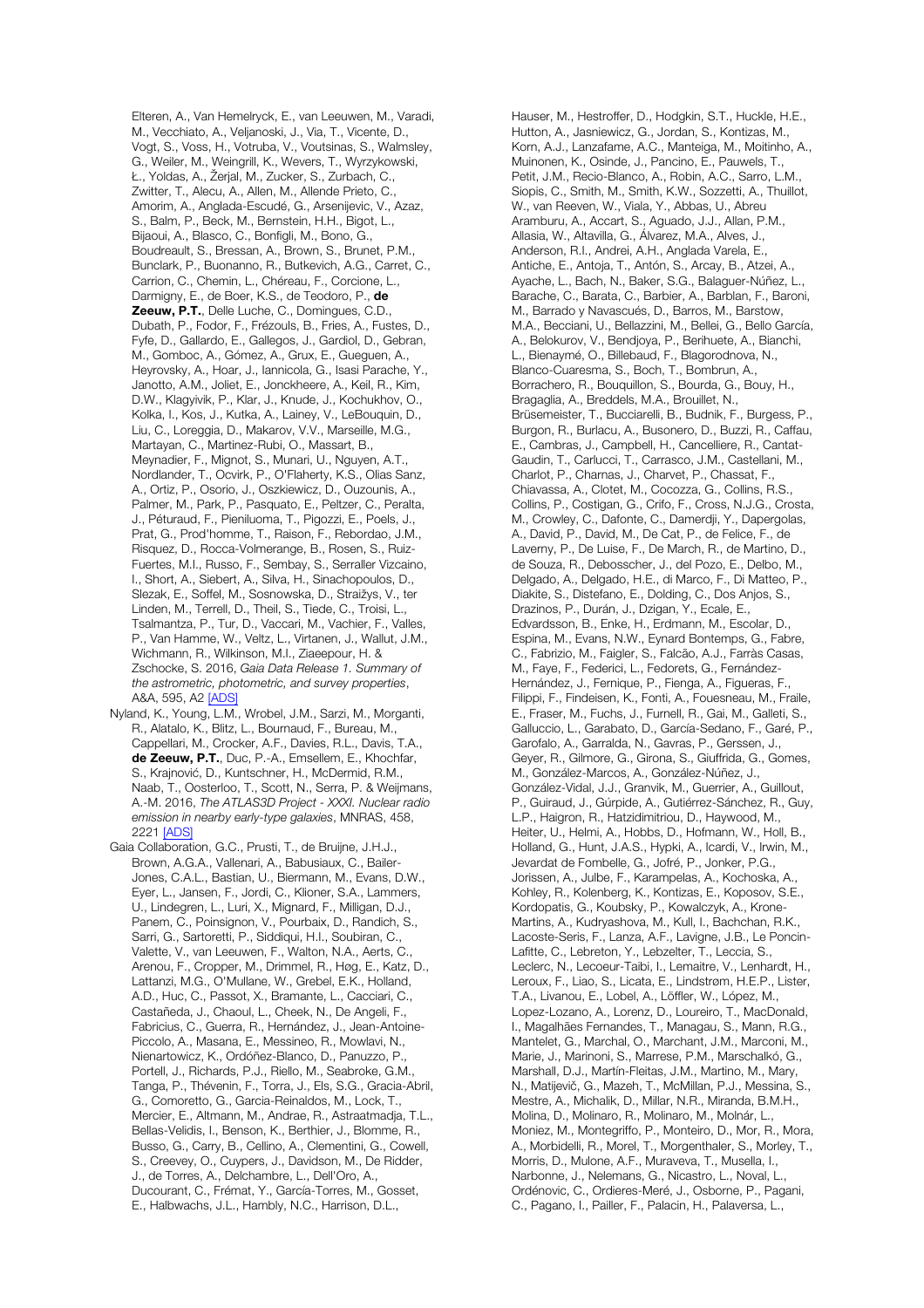Parsons, P., Paulsen, T., Pecoraro, M., Pedrosa, R., Pentikäinen, H., Pereira, J., Pichon, B., Piersimoni, A.M., Pineau, F.X., Plachy, E., Plum, G., Poujoulet, E., Prša, A., Pulone, L., Ragaini, S., Rago, S., Rambaux, N., Ramos-Lerate, M., Ranalli, P., Rauw, G., Read, A., Regibo, S., Renk, F., Reylé, C., Ribeiro, R.A., Rimoldini, L., Ripepi, V., Riva, A., Rixon, G., Roelens, M., Romero-Gómez, M., Rowell, N., Royer, F., Rudolph, A., Ruiz-Dern, L., Sadowski, G., Sagristà Sellés, T., Sahlmann, J., Salgado, J., Salguero, E., Sarasso, M., Savietto, H., Schnorhk, A., Schultheis, M., Sciacca, E., Segol, M., Segovia, J.C., Segransan, D., Serpell, E., Shih, I.C., Smareglia, R., Smart, R.L., Smith, C., Solano, E., Solitro, F., Sordo, R., Soria Nieto, S., Souchay, J., Spagna, A., Spoto, F., Stampa, U., Steele, I.A., Steidelmüller, H., Stephenson, C.A., Stoev, H., Suess, F.F., Süveges, M., Surdej, J., Szabados, L., Szegedi-Elek, E., Tapiador, D., Taris, F., Tauran, G., Taylor, M.B., Teixeira, R., Terrett, D., Tingley, B., Trager, S.C., Turon, C., Ulla, A., Utrilla, E., Valentini, G., van Elteren, A., Van Hemelryck, E., van Leeuwen, M., Varadi, M., Vecchiato, A., Veljanoski, J., Via, T., Vicente, D., Vogt, S., Voss, H., Votruba, V., Voutsinas, S., Walmsley, G., Weiler, M., Weingrill, K., Werner, D., Wevers, T., Whitehead, G., Wyrzykowski, Ł., Yoldas, A., Žerjal, M., Zucker, S., Zurbach, C., Zwitter, T., Alecu, A., Allen, M., Allende Prieto, C., Amorim, A., Anglada-Escudé, G., Arsenijevic, V., Azaz, S., Balm, P., Beck, M., Bernstein, H.H., Bigot, L., Bijaoui, A., Blasco, C., Bonfigli, M., Bono, G., Boudreault, S., Bressan, A., Brown, S., Brunet, P.M., Bunclark, P., Buonanno, R., Butkevich, A.G., Carret, C., Carrion, C., Chemin, L., Chéreau, F., Corcione, L., Darmigny, E., de Boer, K.S., de Teodoro, P., de Zeeuw, P.T., Delle Luche, C., Domingues, C.D., Dubath, P., Fodor, F., Frézouls, B., Fries, A., Fustes, D., Fyfe, D., Gallardo, E., Gallegos, J., Gardiol, D., Gebran, M., Gomboc, A., Gómez, A., Grux, E., Gueguen, A., Heyrovsky, A., Hoar, J., Iannicola, G., Isasi Parache, Y., Janotto, A.M., Joliet, E., Jonckheere, A., Keil, R., Kim, D.W., Klagyivik, P., Klar, J., Knude, J., Kochukhov, O., Kolka, I., Kos, J., Kutka, A., Lainey, V., LeBouquin, D., Liu, C., Loreggia, D., Makarov, V.V., Marseille, M.G., Martayan, C., Martinez-Rubi, O., Massart, B., Meynadier, F., Mignot, S., Munari, U., Nguyen, A.T., Nordlander, T., Ocvirk, P., O'Flaherty, K.S., Olias Sanz, A., Ortiz, P., Osorio, J., Oszkiewicz, D., Ouzounis, A., Palmer, M., Park, P., Pasquato, E., Peltzer, C., Peralta, J., Péturaud, F., Pieniluoma, T., Pigozzi, E., Poels, J., Prat, G., Prod'homme, T., Raison, F., Rebordao, J.M., Risquez, D., Rocca-Volmerange, B., Rosen, S., Ruiz-Fuertes, M.I., Russo, F., Sembay, S., Serraller Vizcaino, I., Short, A., Siebert, A., Silva, H., Sinachopoulos, D., Slezak, E., Soffel, M., Sosnowska, D., Straižys, V., ter Linden, M., Terrell, D., Theil, S., Tiede, C., Troisi, L., Tsalmantza, P., Tur, D., Vaccari, M., Vachier, F., Valles, P., Van Hamme, W., Veltz, L., Virtanen, J., Wallut, J.M., Wichmann, R., Wilkinson, M.I., Ziaeepour, H. & Zschocke, S. 2016, *The Gaia mission*, A&A, 595, A1 [ADS]

- Boardman, N.F., Weijmans, A.-M., van den Bosch, R., Zhu, L., Yildirim, A., van de Ven, G., Cappellari, M., de Zeeuw, T., Emsellem, E., Krajnović, D. & Naab, T. 2016, *The low dark matter content of the lenticular galaxy NGC 3998*, MNRAS, 460, 3029 [ADS]
- Walsh, C., Juhász, A., Meeus, G., Dent, W.R.F., Maud, L.T., Aikawa, Y., Millar, T.J. & Nomura, H. 2016, *ALMA Reveals the Anatomy of the mm-sized Dust and Molecular Gas in the HD 97048 Disk*, ApJ, 831, 200 [ADS]
- Pinte, C., Dent, W.R.F., Ménard, F., Hales, A., Hill, T., Cortes, P. & de Gregorio-Monsalvo, I. 2016, *Dust and Gas in the Disk of HL Tauri: Surface Density, Dust Settling, and Dust-to-gas Ratio*, ApJ, 816, 25 [ADS]
- Chavez-Dagostino, M., Bertone, E., Cruz-Saenz de Miera, F., Marshall, J.P., Wilson, G.W., Sánchez-Argüelles, D.,

Hughes, D.H., Kennedy, G., Vega, O., De la Luz, V., Dent, W.R.F., Eiroa, C., Gómez-Ruiz, A.I., Greaves, J.S., Lizano, S., López-Valdivia, R., Mamajek, E., Montaña, A., Olmedo, M., Rodríguez-Montoya, I., Schloerb, F.P., Yun, M.S., Zavala, J.A. & Zeballos, M. 2016, *Early science with the Large Millimetre Telescope: Deep LMT/AzTEC millimetre observations of* <sup>∊</sup> *Eridani and its surroundings*, MNRAS, 462, 2285 [ADS]

- Marino, S., Matrà, L., Stark, C., Wyatt, M.C., Casassus, S., Kennedy, G., Rodriguez, D., Zuckerman, B., Perez, S., Dent, W.R.F., Kuchner, M., Hughes, A.M., Schneider, G., Steele, A., Roberge, A., Donaldson, J. & Nesvold, E. 2016, *Exocometary gas in the HD 181327 debris ring*, MNRAS, 460, 2933 [ADS]
- Greaves, J.S., Holland, W.S., Matthews, B.C., Marshall, J.P., Dent, W.R.F., Woitke, P., Wyatt, M.C., Matrà, L. & Jackson, A. 2016, *Gas and dust around A-type stars at tens of Myr: signatures of cometary breakup*, MNRAS, 461, 3910 [ADS]
- Brandeker, A., Cataldi, G., Olofsson, G., Vandenbussche, B., Acke, B., Barlow, M.J., Blommaert, J.A.D.L., Cohen, M., Dent, W.R.F., Dominik, C., Di Francesco, J., Fridlund, M., Gear, W.K., Glauser, A.M., Greaves, J.S., Harvey, P.M., Heras, A.M., Hogerheijde, M.R., Holland, W.S., Huygen, R., Ivison, R.J., Leeks, S.J., Lim, T.L., Liseau, R., Matthews, B.C., Pantin, E., Pilbratt, G.L., Royer, P., Sibthorpe, B., Waelkens, C. & Walker, H.J. 2016, *Herschel detects oxygen in the β Pictoris debris disk*, A&A, 591, A27 [ADS]
- Booth, M., Jordán, A., Casassus, S., Hales, A.S., Dent, W.R.F., Faramaz, V., Matrà, L., Barkats, D., Brahm, R. & Cuadra, J. 2016, *Resolving the planetesimal belt of HR 8799 with ALMA*, MNRAS, 460, L10 [ADS]
- Mayer, A., Deschamps, R. & Jorissen, A. 2016, *Search for systemic mass loss in Algols with bow shocks*, A&A, 587, A30 [ADS]
- Dhawan, S., Leibundgut, B., Spyromilio, J. & Blondin, S. 2016, *A reddening-free method to estimate the 56Ni mass of Type Ia supernovae*, A&A, 588, A84 [ADS]
- Shariff, H., **Dhawan, S.**, Jiao, X., Leibundgut, B., Trotta, R. & van Dyk, D.A. 2016, *Standardizing Type Ia supernovae optical brightness using near-infrared*  rebrightening time, MNRAS, 463, 4311 [ADS]
- Dias, B., Barbuy, B., Saviane, I., Held, E.V., Da Costa, G.S., Ortolani, S., Gullieuszik, M. & Vásquez, S. 2016, *FORS2/VLT survey of Milky Way globular clusters. II. Fe and Mg abundances of 51 Milky Way globular clusters on a homogeneous scale*, A&A, 590, A9 [ADS]
- Dias, B., Kerber, L., Barbuy, B., Bica, E. & Ortolani, S. 2016, *SMC west halo: a slice of the galaxy that is being tidally stripped?. Star clusters trace age and metallicity gradients*, A&A, 591, A11 [ADS]
- Díaz Trigo, M. & Boirin, L. 2016, *Accretion disc atmospheres and winds in low-mass X-ray binaries*, AN, 337, 368 [ADS]
- Güver, T., Özel, F., Marshall, H., Psaltis, D., Guainazzi, M. & Díaz-Trigo, M. 2016, *Systematic Uncertainties in the Spectroscopic Measurements of Neutron-star Masses and Radii from Thermonuclear X-Ray Bursts. III. Absolute Flux Calibration*, ApJ, 829, 48 [ADS]
- Liuzzo, E., Falomo, R., Paiano, S., Treves, A., Uslenghi, M., Arcidiacono, C., Baruffolo, A., Diolaiti, E., Farinato, J., Lombini, M., Moretti, A., Ragazzoni, R., Brast, R., Donaldson, R., Kolb, J., Marchetti, E. & Tordo, S. 2016, *MAD Adaptive Optics Imaging of High-luminosity Quasars: A Pilot Project*, AJ, 152, 38 [ADS]
- Leethochawalit, N., Jones, T.A., Ellis, R.S., Stark, D.P. & Zitrin, A. 2016, *Absorption-line Spectroscopy of Gravitationally Lensed Galaxies: Further Constraints on the Escape Fraction of Ionizing Photons at High Redshift*, ApJ, 831, 152 [ADS]
- McGuire, J.T.W., Tanvir, N.R., Levan, A.J., Trenti, M., Stanway, E.R., Shull, J.M., Wiersema, K., Perley, D.A., Starling, R.L.C., Bremer, M., Stocke, J.T., Hjorth, J.,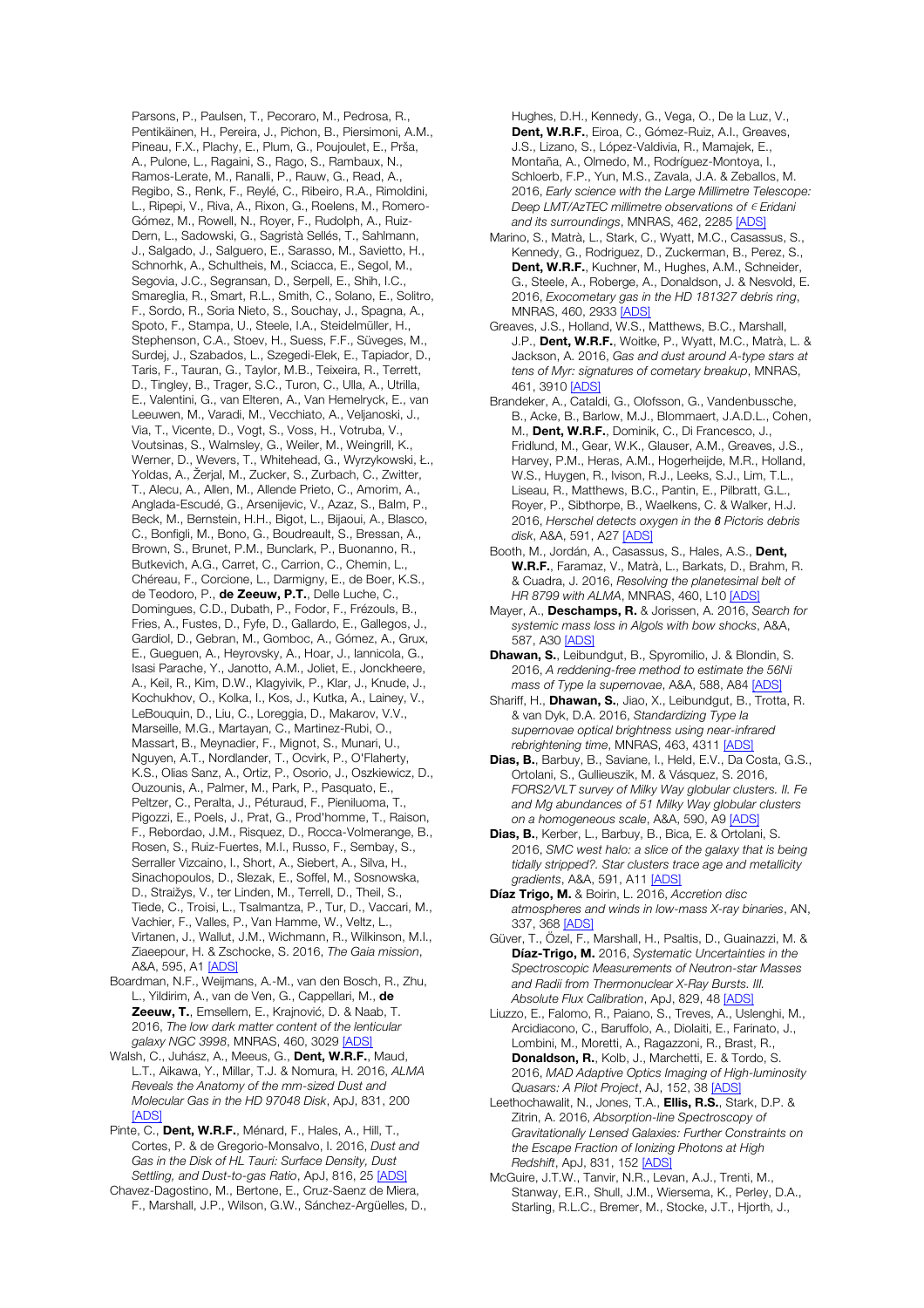Rhoads, J.E., Curtis-Lake, E., Schulze, S., Levesque, E.M., Robertson, B., Fynbo, J.P.U., Ellis, R.S. & Fruchter, A.S. 2016, *Detection of Three Gamma-ray Burst Host Galaxies at z ˜ 6*, ApJ, 825, 135 [ADS]

- Elliott, P., Bayo, A., Melo, C.H.F., Torres, C.A.O., Sterzik, M.F., Quast, G.R., Montes, D. & Brahm, R. 2016, *Search for associations containing young stars (SACY). VII. New stellar and substellar candidate members in the young associations*, A&A, 590, A13 [ADS]
- Elliott, P. & Bayo, A. 2016, *The crucial role of higher order multiplicity in wide binary formation: a case study using the β-Pictoris moving group*, MNRAS, 459, 4499 [ADS]
- Li, H., Li, R., Mao, S., Xu, D., Long, R.J. & Emsellem, E. 2016, *Assessing the Jeans Anisotropic Multi-Gaussian Expansion method with the Illustris simulation*, MNRAS, 455, 3680 [ADS]
- Contini, T., Epinat, B., Bouché, N., Brinchmann, J., Boogaard, L.A., Ventou, E., Bacon, R., Richard, J., Weilbacher, P.M., Wisotzki, L., Krajnović, D., Vielfaure, J.-B., **Emsellem, E.**, Finley, H., Inami, H., Schaye, J., Swinbank, M., Guérou, A., Martinsson, T., Michel-Dansac, L., Schroetter, I., Shirazi, M. & Soucail, G. 2016, *Deep MUSE observations in the HDFS. Morphokinematics of distant star-forming galaxies down to 108M*⊙, A&A, 591, A49 [ADS]
- Renaud, F., Bournaud, F., Emsellem, E., Agertz, O., Athanassoula, E., Combes, F., Elmegreen, B., Kraljic, K., Motte, F. & Teyssier, R. 2016, *Erratum: Environmental regulation of cloud and star formation in galactic bars*, MNRAS, 463, 251 [ADS]
- Wisotzki, L., Bacon, R., Blaizot, J., Brinchmann, J., Herenz, E.C., Schaye, J., Bouché, N., Cantalupo, S., Contini, T., Carollo, C.M., Caruana, J., Courbot, J.-B., Emsellem, E., Kamann, S., Kerutt, J., Leclercq, F., Lilly, S.J., Patrício, V., Sandin, C., Steinmetz, M., Straka, L.A., Urrutia, T., Verhamme, A., Weilbacher, P.M. & Wendt, M. 2016, *Extended Lyman α haloes around individual high-redshift galaxies revealed by MUSE*, A&A, 587, A98 **[ADS]**
- Kamann, S., Husser, T.-O., Brinchmann, J., Emsellem, E., Weilbacher, P.M., Wisotzki, L., Wendt, M., Krajnović, D., Roth, M.M., Bacon, R. & Dreizler, S. 2016, *MUSE crowded field 3D spectroscopy of over 12 000 stars in the globular cluster NGC 6397. II. Probing the internal dynamics and the presence of a central black hole*, A&A, 588, A149 [ADS]
- Belfiore, F., Maiolino, R., Maraston, C., Emsellem, E., Bershady, M.A., Masters, K.L., Yan, R., Bizyaev, D., Boquien, M., Brownstein, J.R., Bundy, K., Drory, N., Heckman, T.M., Law, D.R., Roman-Lopes, A., Pan, K., Stanghellini, L., Thomas, D., Weijmans, A.-M. & Westfall, K.B. 2016, *SDSS IV MaNGA - spatially resolved diagnostic diagrams: a proof that many galaxies are LIERs*, MNRAS, 461, 3111 [ADS]
- Yan, R., Bundy, K., Law, D.R., Bershady, M.A., Andrews, B., Cherinka, B., Diamond-Stanic, A.M., Drory, N., MacDonald, N., Sánchez-Gallego, J.R., Thomas, D., Wake, D.A., Weijmans, A.-M., Westfall, K.B., Zhang, K., Aragón-Salamanca, A., Belfiore, F., Bizyaev, D., Blanc, G.A., Blanton, M.R., Brownstein, J., Cappellari, M., D'Souza, R., Emsellem, E., Fu, H., Gaulme, P., Graham, M.T., Goddard, D., Gunn, J.E., Harding, P., Jones, A., Kinemuchi, K., Li, C., Li, H., Maiolino, R., Mao, S., Maraston, C., Masters, K., Merrifield, M.R., Oravetz, D., Pan, K., Parejko, J.K., Sanchez, S.F., Schlegel, D., Simmons, A., Thanjavur, K., Tinker, J., Tremonti, C., van den Bosch, R. & Zheng, Z. 2016, *SDSS-IV MaNGA IFS Galaxy Survey—Survey Design, Execution, and Initial Data Quality*, AJ, 152, 197 [ADS]
- Jin, Y., Chen, Y., Shi, Y., Tremonti, C.A., Bershady, M.A., Merrifield, M., Emsellem, E., Fu, H., Wake, D., Bundy, K., Lin, L., Argudo-Fernandez, M., Huang, S., Stark, D.V., Storchi-Bergmann, T., Bizyaev, D., Brownstein, J., Chisholm, J., Guo, Q., Hao, L., Hu, J., Li, C., Li, R.,

Masters, K.L., Malanushenko, E., Pan, K., Riffel, R.A., Roman-Lopes, A., Simmons, A., Thomas, D., Wang, L., Westfall, K. & Yan, R. 2016, *SDSS-IV MaNGA: properties of galaxies with kinematically decoupled stellar and gaseous components*, MNRAS, 463, 913 [ADS]

- Ferrarese, L., Côté, P., Sánchez-Janssen, R., Roediger, J., McConnachie, A.W., Durrell, P.R., MacArthur, L.A., Blakeslee, J.P., Duc, P.-A., Boissier, S., Boselli, A., Courteau, S., Cuillandre, J.-C., Emsellem, E., Gwyn, S.D.J., Guhathakurta, P., Jordán, A., Lançon, A., Liu, C., Mei, S., Mihos, J.C., Navarro, J.F., Peng, E.W., Puzia, T.H., Taylor, J.E., Toloba, E. & Zhang, H. 2016, *The Next Generation Virgo Cluster Survey (NGVS). XIII. The Luminosity and Mass Function of Galaxies in the Core of the Virgo Cluster and the Contribution from Disrupted Satellites*, ApJ, 824, 10 [ADS]
- Toloba, E., Li, B., Guhathakurta, P., Peng, E.W., Ferrarese, L., Côté, P., Emsellem, E., Gwyn, S., Zhang, H., Boselli, A., Cuillandre, J.-C., Jordan, A. & Liu, C. 2016, *The Next Generation Virgo Cluster Survey XVI: The Angular Momentum of Dwarf Early-type Galaxies from Globular Cluster Satellites*, ApJ, 822, 51 [ADS]
- Sánchez-Janssen, R., Ferrarese, L., MacArthur, L.A., Côté, P., Blakeslee, J.P., Cuillandre, J.-C., Duc, P.-A., Durrell, P., Gwyn, S., McConnacchie, A.W., Boselli, A., Courteau, S., Emsellem, E., Mei, S., Peng, E., Puzia, T.H., Roediger, J., Simard, L., Boyer, F. & Santos, M. 2016, *The Next Generation Virgo Cluster Survey. VII. The Intrinsic Shapes of Low-luminosity Galaxies in the Core of the Virgo Cluster, and a Comparison with the Local Group*, ApJ, 820, 69 [ADS]
- Ertel, S., Defrère, D., Absil, O., Le Bouquin, J.B., Augereau, J.C., Berger, J.P., Blind, N., Bonsor, A., Lagrange, A.M., Lebreton, J., Marion, L., Milli, J. & Olofsson, J. 2016, *A near-infrared interferometric survey of debris-disc stars. V. PIONIER search for variability*, A&A, 595, A44 [ADS]
- Thompson, M.A., Scicluna, P., Kemper, F., Geach, J.E., Dunham, M.M., Morata, O., Ertel, S., Ho, P.T.P., Dempsey, J., Coulson, I., Petitpas, G. & Kristensen, L.E. 2016, *Constraints on the circumstellar dust around KIC 8462852*, MNRAS, 458, L39 [ADS]
- Marshall, J.P., Cotton, D.V., Bott, K., Ertel, S., Kennedy, G.M., Wyatt, M.C., del Burgo, C., Absil, O., Bailey, J. & Kedziora-Chudczer, L. 2016, *Polarization Measurements of Hot Dust Stars and the Local Interstellar Medium*, ApJ, 825, 124 [ADS]
- Bhattacharya, A., Bennett, D.P., Bond, I.A., Sumi, T., Udalski, A., Street, R., Tsapras, Y., Abe, F., Freeman, M., Fukui, A., Hirao, Y., Itow, Y., Koshimoto, N., Li, M.C.A., Ling, C.H., Masuda, K., Matsubara, Y., Muraki, Y., Nagakane, M., Ohnishi, K., Rattenbury, N., Saito, T., Sharan, A., Sullivan, D.J., Suzuki, D., Tristram, P.J., MOA Collaboration, M.C., Skowron, J., Szymański, M.K., Soszyński, I., Poleski, R., Mróz, P., Kozlowski, S., Pietrukowicz, P., Ulaczyk, K., Wyrzykowski, L., OGLE Collaboration, O.C., Bachelet, E., Bramich, D.M., D'Ago, G., Dominik, M., Figuera Jaimes, R., Horne, K., Hundertmark, M., Kains, N., Menzies, J., Schmidt, R., Snodgrass, C., Steele, I.A., Wambsganss, J. & ROBONET Collaboration, R.C. 2016, *Discovery of a Gas Giant Planet in Microlensing Event OGLE-2014-BLG-1760*, AJ, 152, 140 [ADS]
- Figuera Jaimes, R., Bramich, D.M., Skottfelt, J., Kains, N., Jørgensen, U.G., Horne, K., Dominik, M., Alsubai, K.A., Bozza, V., Calchi Novati, S., Ciceri, S., D'Ago, G., Galianni, P., Gu, S.-H., Harpsøe, K.B.W., Haugbølle, T., Hinse, T.C., Hundertmark, M., Juncher, D., Korhonen, H., Mancini, L., Popovas, A., Rabus, M., Rahvar, S., Scarpetta, G., Schmidt, R.W., Snodgrass, C., Southworth, J., Starkey, D., Street, R.A., Surdej, J., Wang, X.-B. & Wertz, O. 2016, *Exploring the crowded central region of ten Galactic globular clusters using*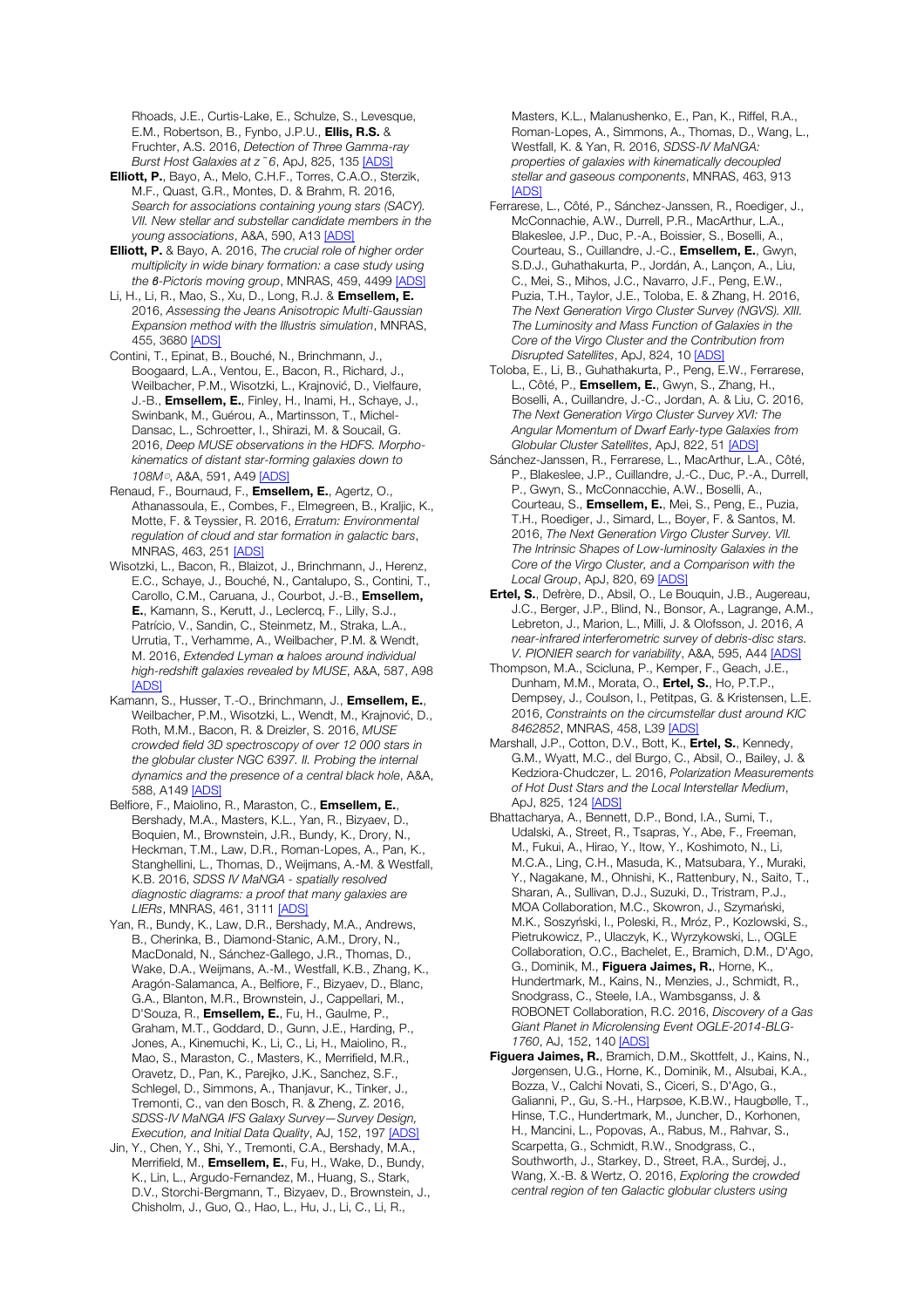*EMCCDs. Variable star searches and new discoveries*, A&A, 588, A128 [ADS]

- Southworth, J., Tregloan-Reed, J., Andersen, M.I., Calchi Novati, S., Ciceri, S., Colque, J.P., D'Ago, G., Dominik, M., Evans, D.F., Gu, S.-H., Herrera-Cordova, A., Hinse, T.C., Jørgensen, U.G., Juncher, D., Kuffmeier, M., Mancini, L., Peixinho, N., Popovas, A., Rabus, M., Skottfelt, J., Tronsgaard, R., Unda-Sanzana, E., Wang, X.-B., Wertz, O., Alsubai, K.A., Andersen, J.M., Bozza, V., Bramich, D.M., Burgdorf, M., Damerdji, Y., Diehl, C., Elyiv, A., Figuera Jaimes, R., Haugbølle, T., Hundertmark, M., Kains, N., Kerins, E., Korhonen, H., Liebig, C., Mathiasen, M., Penny, M.T., Rahvar, S., Scarpetta, G., Schmidt, R.W., Snodgrass, C., Starkey, D., Surdej, J., Vilela, C., Essen, C.v. & Wang, Y. 2016, *High-precision photometry by telescope defocussing - VIII. WASP-22, WASP-41, WASP-42 and WASP-55*, MNRAS, 457, 4205 [ADS]
- Evans, D.F., Southworth, J., Maxted, P.F.L., Skottfelt, J., Hundertmark, M., Jørgensen, U.G., Dominik, M., Alsubai, K.A., Andersen, M.I., Bozza, V., Bramich, D.M., Burgdorf, M.J., Ciceri, S., D'Ago, G., Figuera Jaimes, R., Gu, S.-H., Haugbølle, T., Hinse, T.C., Juncher, D., Kains, N., Kerins, E., Korhonen, H., Kuffmeier, M., Mancini, L., Peixinho, N., Popovas, A., Rabus, M., Rahvar, S., Schmidt, R.W., Snodgrass, C., Starkey, D., Surdej, J., Tronsgaard, R., von Essen, C., Wang, Y.-B. & Wertz, O. 2016, *High-resolution Imaging of Transiting Extrasolar Planetary systems (HITEP). I. Lucky imaging observations of 101 systems in the southern hemisphere*, A&A, 589, A58 [ADS]
- Figuera Jaimes, R., Bramich, D.M., Kains, N., Skottfelt, J., Jørgensen, U.G., Horne, K., Dominik, M., Alsubai, K.A., Bozza, V., Burgdorf, M.J., Calchi Novati, S., Ciceri, S., D'Ago, G., Evans, D.F., Galianni, P., Gu, S.H., Harpsøe, K.B.W., Haugbølle, T., Hinse, T.C., Hundertmark, M., Juncher, D., Kerins, E., Korhonen, H., Kuffmeier, M., Mancini, L., Peixinho, N., Popovas, A., Rabus, M., Rahvar, S., Scarpetta, G., Schmidt, R.W., Snodgrass, C., Southworth, J., Starkey, D., Street, R.A., Surdej, J., Tronsgaard, R., Unda-Sanzana, E., von Essen, C., Wang, X.B., Wertz, O. & MiNDSTEp Consortium, M.C. 2016, *Many new variable stars discovered in the core of the globular cluster NGC 6715 (M 54) with EMCCD observations*, A&A, 592, A120 [ADS]
- Zhu, W., Calchi Novati, S., Gould, A., Udalski, A., Han, C., Shvartzvald, Y., Ranc, C., Jørgensen, U.G., Poleski, R., Bozza, V., Beichman, C., Bryden, G., Carey, S., Gaudi, B.S., Henderson, C.B., Pogge, R.W., Porritt, I., Wibking, B., Yee, J.C., SPITZER Team, S.T., Pawlak, M., Szymański, M.K., Skowron, J., Mróz, P., Kozłowski, S., Wyrzykowski, Ł., Pietrukowicz, P., Pietrzyński, G., Soszyński, I., Ulaczyk, K., OGLE Group, O.G., Choi, J.- Y., Park, H., Jung, Y.K., Shin, I.-G., Albrow, M.D., Park, B.-G., Kim, S.-L., Lee, C.-U., Cha, S.-M., Kim, D.-J., Lee, Y., KMTNET Group, K.G., Friedmann, M., Kaspi, S., Maoz, D., WISE Group, W.G., Hundertmark, M., Street, R.A., Tsapras, Y., Bramich, D.M., Cassan, A., Dominik, M., Bachelet, E., Dong, S., Figuera Jaimes, R., Horne, K., Mao, S., Menzies, J., Schmidt, R., Snodgrass, C., Steele, I.A., Wambsganss, J., RoboNeT Team, R.T., Skottfelt, J., Andersen, M.I., Burgdorf, M.J., Ciceri, S., D'Ago, G., Evans, D.F., Gu, S.-H., Hinse, T.C., Kerins, E., Korhonen, H., Kuffmeier, M., Mancini, L., Peixinho, N., Popovas, A., Rabus, M., Rahvar, S., Tronsgaard, R., Scarpetta, G., Southworth, J., Surdej, J., von Essen, C., Wang, Y.-B., Wertz, O. & MiNDSTEP Group, M.G. 2016, *Mass Measurements of Isolated Objects from Space-based Microlensing*, ApJ, 825, 60 [ADS]
- Ciceri, S., Mancini, L., Southworth, J., Lendl, M., Tregloan-Reed, J., Brahm, R., Chen, G., D'Ago, G., Dominik, M., Figuera Jaimes, R., Galianni, P., Harpsøe, K., Hinse, T.C., Jørgensen, U.G., Juncher, D., Korhonen, H.,

Liebig, C., Rabus, M., Bonomo, A.S., Bott, K., Henning, T., Jordán, A., Sozzetti, A., Alsubai, K.A., Andersen, J.M., Bajek, D., Bozza, V., Bramich, D.M., Browne, P., Calchi Novati, S., Damerdji, Y., Diehl, C., Elyiv, A., Giannini, E., Gu, S.-H., Hundertmark, M., Kains, N., Penny, M., Popovas, A., Rahvar, S., Scarpetta, G., Schmidt, R.W., Skottfelt, J., Snodgrass, C., Surdej, J., Vilela, C., Wang, X.-B. & Wertz, O. 2016, *Physical properties of the planetary systems WASP-45 and WASP-46 from simultaneous multiband photometry*, MNRAS, 456, 990 [ADS]

Bozza, V., Shvartzvald, Y., Udalski, A., Calchi Novati, S., Bond, I.A., Han, C., Hundertmark, M., Poleski, R., Pawlak, M., Szymański, M.K., Skowron, J., Mróz, P., Kozłowski, S., Wyrzykowski, Ł., Pietrukowicz, P., Soszyński, I., Ulaczyk, K., OGLE Group, O.G., and, a., Beichman, C., Bryden, G., Carey, S., Fausnaugh, M., Gaudi, B.S., Gould, A., Henderson, C.B., Pogge, R.W., Wibking, B., Yee, J.C., Zhu, W., Spitzer Team, S.T., Abe, F., Asakura, Y., Barry, R.K., Bennett, D.P., Bhattacharya, A., Donachie, M., Freeman, M., Fukui, A., Hirao, Y., Inayama, K., Itow, Y., Koshimoto, N., Li, M.C.A., Ling, C.H., Masuda, K., Matsubara, Y., Muraki, Y., Nagakane, M., Nishioka, T., Ohnishi, K., Oyokawa, H., Rattenbury, N., Saito, T., Sharan, A., Sullivan, D.J., Sumi, T., Suzuki, D., Tristram, P.J., Wakiyama, Y., Yonehara, A., MOA Group, M.G., Choi, J.-Y., Park, H., Jung, Y.K., Shin, I.-G., Albrow, M.D., Park, B.-G., Kim, S.-L., Lee, C.-U., Cha, S.-M., Kim, D.-J., Lee, Y., KMTNet Group, K.G., Dominik, M., Jørgensen, U.G., Andersen, M.I., Bramich, D.M., Burgdorf, M.J., Ciceri, S., D'Ago, G., Evans, D.F., Figuera Jaimes, R., Gu, S.- H., Hinse, T.C., Kains, N., Kerins, E., Korhonen, H., Kuffmeier, M., Mancini, L., Popovas, A., Rabus, M., Rahvar, S., Rasmussen, R.T., Scarpetta, G., Skottfelt, J., Snodgrass, C., Southworth, J., Surdej, J., Unda-Sanzana, E., von Essen, C., Wang, Y.-B., Wertz, O., MiNDSTEp, M., Maoz, D., Friedmann, M., Kaspi, S. & Wise Group, W.G. 2016, *Spitzer Observations of OGLE-2015-BLG-1212 Reveal a New Path toward Breaking Strong Microlens Degeneracies*, ApJ, 820, 79 [ADS]

Street, R.A., Udalski, A., Calchi Novati, S., Hundertmark, M.P.G., Zhu, W., Gould, A., Yee, J., Tsapras, Y., Bennett, D.P., RoboNet Project, T., Consortium, M., Jørgensen, U.G., Dominik, M., Andersen, M.I., Bachelet, E., Bozza, V., Bramich, D.M., Burgdorf, M.J., Cassan, A., Ciceri, S., D'Ago, G., Dong, S., Evans, D.F., Gu, S. h., Harkonnen, H., Hinse, T.C., Horne, K., Figuera Jaimes, R., Kains, N., Kerins, E., Korhonen, H., Kuffmeier, M., Mancini, L., Menzies, J., Mao, S., Peixinho, N., Popovas, A., Rabus, M., Rahvar, S., Ranc, C., Tronsgaard Rasmussen, R., Scarpetta, G., Schmidt, R., Skottfelt, J., Snodgrass, C., Southworth, J., Steele, I.A., Surdej, J., Unda-Sanzana, E., Verma, P., von Essen, C., Wambsganss, J., Wang, Y.-B., Wertz, O., OGLE Project, T., Poleski, R., Pawlak, M., Szymański, M.K., Skowron, J., Mróz, P., Kozłowski, S., Wyrzykowski, Ł., Pietrukowicz, P., Pietrzyński, G., Soszyński, I., Ulaczyk, K., Spitzer Team, S.T., Beichman, C., Bryden, G., Carey, S., Gaudi, B.S., Henderson, C.B., Pogge, R.W., Shvartzvald, Y., MOA Collaboration, M.C., Abe, F., Asakura, Y., Bhattacharya, A., Bond, I.A., Donachie, M., Freeman, M., Fukui, A., Hirao, Y., Inayama, K., Itow, Y., Koshimoto, N., Li, M.C.A., Ling, C.H., Masuda, K., Matsubara, Y., Muraki, Y., Nagakane, M., Nishioka, T., Ohnishi, K., Oyokawa, H., Rattenbury, N., Saito, T., Sharan, A., Sullivan, D.J., Sumi, T., Suzuki, D., Tristram, J., Wakiyama, Y., Yonehara, A., KMTNet Modeling Team, K.M.T., Han, C., Choi, J.-Y., Park, H., Jung, Y.K. & Shin, I.-G. 2016, *Spitzer Parallax of OGLE-2015-BLG-0966: A Cold Neptune in the Galactic Disk*, ApJ, 819, 93 [ADS]

Shvartzvald, Y., Li, Z., Udalski, A., Gould, A., Sumi, T., Street, R.A., Calchi Novati, S., Hundertmark, M., Bozza,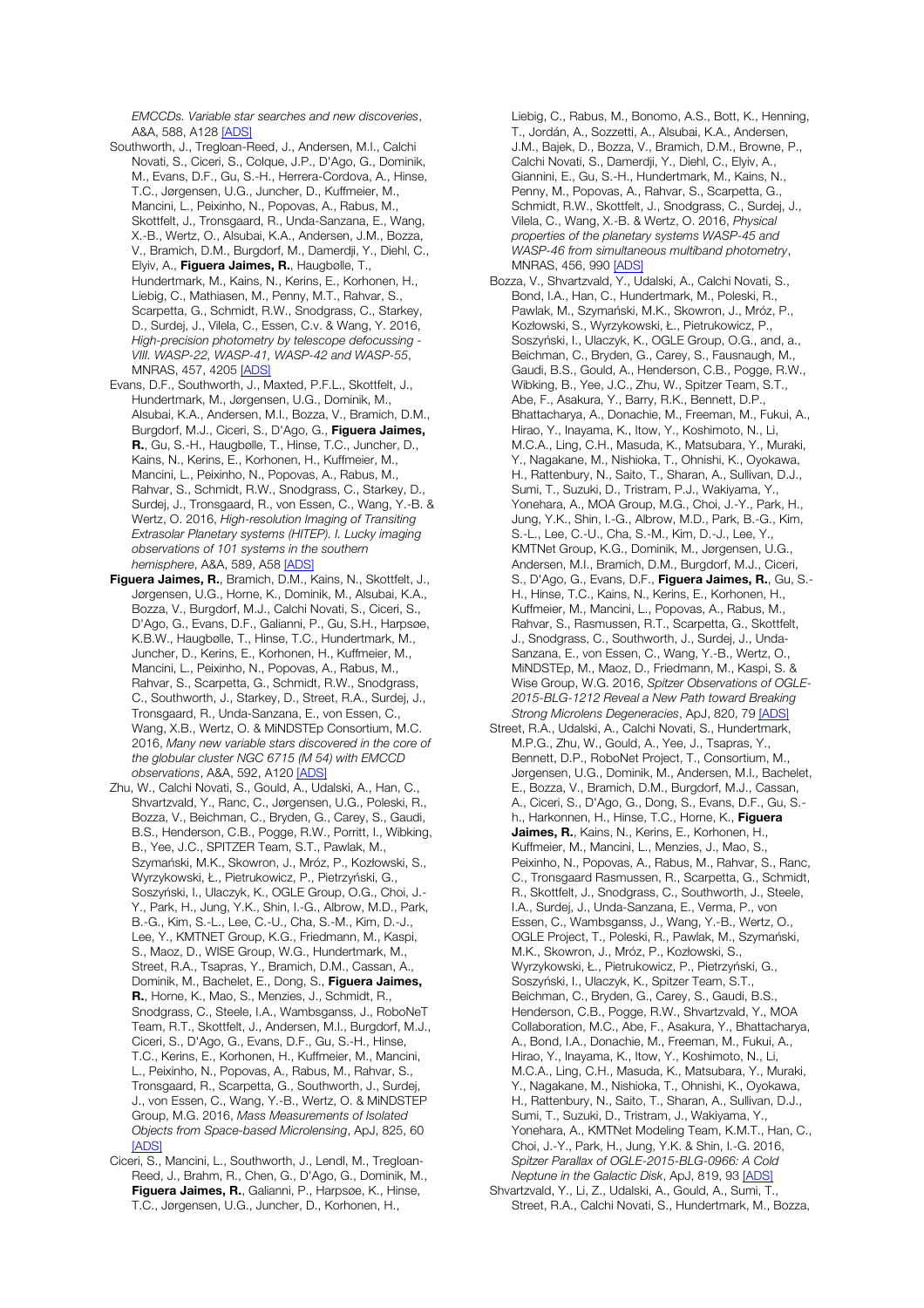V., Beichman, C., Bryden, G., Carey, S., Drummond, J., Fausnaugh, M., Gaudi, B.S., Henderson, C.B., Tan, T.G., Wibking, B., Pogge, R.W., Yee, J.C., Zhu, W., (Spitzer Team, (.T., Tsapras, Y., Bachelet, E., Dominik, M., Bramich, D.M., Cassan, A., Figuera Jaimes, R., Horne, K., Ranc, C., Schmidt, R., Snodgrass, C., Wambsganss, J., Steele, I.A., Menzies, J., Mao, S., (RoboNet, (., Poleski, R., Pawlak, M., Szymański, M.K., Skowron, J., Mróz, P., Kozłowski, S., Wyrzykowski, Ł., Pietrukowicz, P., Soszyński, I., Ulaczyk, K., (OGLE Group, (.G., Abe, F., Asakura, Y., Barry, R.K., Bennett, D.P., Bhattacharya, A., Bond, I.A., Freeman, M., Hirao, Y., Itow, Y., Koshimoto, N., Li, M.C.A., Ling, C.H., Masuda, K., Fukui, A., Matsubara, Y., Muraki, Y., Nagakane, M., Nishioka, T., Ohnishi, K., Oyokawa, H., Rattenbury, N.J., Saito, T., Sharan, A., Sullivan, D.J., Suzuki, D., Tristram, P.J., Yonehara, A., (MOA Group, (.G., Jørgensen, U.G., Burgdorf, M.J., Ciceri, S., D'Ago, G., Evans, D.F., Hinse, T.C., Kains, N., Kerins, E., Korhonen, H., Mancini, L., Popovas, A., Rabus, M., Rahvar, S., Scarpetta, G., Skottfelt, J., Southworth, J., Peixinho, N., Verma, P., (MiNDSTEp, (., Sbarufatti, B., Kennea, J.A., Gehrels, N. & (Swift, (. 2016, *The First Simultaneous Microlensing Observations by Two Space Telescopes: Spitzer and Swift Reveal a Brown Dwarf in Event OGLE-2015-BLG-1319*, ApJ, 831, 183 [ADS]

- Tsapras, Y., Hundertmark, M., Wyrzykowski, Ł., Horne, K., Udalski, A., Snodgrass, C., Street, R., Bramich, D.M., Dominik, M., Bozza, V., Figuera Jaimes, R., Kains, N., Skowron, J., Szymański, M.K., Pietrzyński, G., Soszyński, I., Ulaczyk, K., Kozłowski, S., Pietrukowicz, P. & Poleski, R. 2016, *The OGLE-III planet detection efficiency from six years of microlensing observations (2003-2008)*, MNRAS, 457, 1320 [ADS]
- Poleski, R., Zhu, W., Christie, G.W., Udalski, A., Gould, A., Bachelet, E., Skottfelt, J., Calchi Novati, S., Szymański, M.K., Soszyński, I., Pietrzyński, G., Wyrzykowski, Ł., Ulaczyk, K., Pietrukowicz, P., Kozłowski, S., Skowron, J., Mróz, P., Pawlak, M., OGLE group, O.g., Beichman, C., Bryden, G., Carey, S., Fausnaugh, M., Gaudi, B.S., Henderson, C.B., Pogge, R.W., Shvartzvald, Y., Wibking, B., Yee, J.C., Spitzer team, S.t., Beatty, T.G., Eastman, J.D., Drummond, J., Friedmann, M., Henderson, M., Johnson, J.A., Kaspi, S., Maoz, D., McCormick, J., McCrady, N., Natusch, T., Ngan, H., Porritt, I., Relles, H.M., Sliski, D.H., Tan, T.-G., Wittenmyer, R.A., Wright, J.T., μFUN group, μ.g., Street, R.A., Tsapras, Y., Bramich, D.M., Horne, K., Snodgrass, C., Steele, I.A., Menzies, J., Figuera Jaimes, R., Wambsganss, J., Schmidt, R., Cassan, A., Ranc, C., Mao, S., project, R., Bozza, V., Dominik, M., Hundertmark, M.P.G., Jørgensen, U.G., Andersen, M.I., Burgdorf, M.J., Ciceri, S., D'Ago, G., Evans, D.F., Gu, S.-H., Hinse, T.C., Kains, N., Kerins, E., Korhonen, H., Kuffmeier, M., Mancini, L., Popovas, A., Rabus, M., Rahvar, S., Rasmussen, R.T., Scarpetta, G., Southworth, J., Surdej, J., Unda-Sanzana, E., Verma, P., von Essen, C., Wang, Y.-B., Wertz, O. & MiNDSTEp group, M.g. 2016, *The Spitzer Microlensing Program as a Probe for Globular Cluster Planets: Analysis of OGLE-2015-BLG-0448*, ApJ, 823, 63 [ADS]
- Figuera Jaimes, R., Arellano Ferro, A., Bramich, D.M., Giridhar, S. & Kuppuswamy, K. 2016, *Variable stars in the globular cluster NGC 7492 (Corrigendum). New discoveries and physical parameter determination*, A&A, 587, C3 [ADS]
- Bielby, R.M., Tummuangpak, P., Shanks, T., Francke, H., Crighton, N.H.M., Bañados, E., González-López, J., Infante, L. & Orsi, A. 2016, *The VLT LBG redshift survey - V. Characterizing the z = 3.1 Lyman α emitter population*, MNRAS, 456, 4061 [ADS]
- Zabl, J., Freudling, W., Møller, P., Milvang-Jensen, B., Nilsson, K.K., Fynbo, J.P.U., Le Fèvre, O. & Tasca, L.A.M. 2016, *Method for improving line flux and redshift*

*measurements with narrowband filters*, A&A, 590, A66 [ADS]

- Fuller, C., Davies, J.I., Smith, M.W.L., Valiante, E., Eales, S., Bourne, N., Dunne, L., Dye, S., Furlanetto, C., Ibar, E., Ivison, R., Maddox, S., Sansom, A., Michałowski, M.J. & Davis, T. 2016, *H-ATLAS: the far-infrared properties of galaxies in and around the Coma cluster*, MNRAS, 458, 582 [ADS]
- Kim, T., Gadotti, D.A., Athanassoula, E., Bosma, A., Sheth, K. & Lee, M.G. 2016, *Evidence of bar-induced secular evolution in the inner regions of stellar discs in galaxies: what shapes disc galaxies?*, MNRAS, 462, 3430 [ADS]
- Zaritsky, D., McCabe, K., Aravena, M., Athanassoula, E., Bosma, A., Comerón, S., Courtois, H.M., Elmegreen, B.G., Elmegreen, D.M., Erroz-Ferrer, S., Gadotti, D.A., Hinz, J.L., Ho, L.C., Holwerda, B., Kim, T., Knapen, J.H., Laine, J., Laurikainen, E., Muñoz-Mateos, J.C., Salo, H. & Sheth, K. 2016, *Globular Cluster Populations: Results Including S4G Late-type Galaxies*, ApJ, 818, 99 [ADS]
- Lee, M.Y., Madden, S.C., Lebouteiller, V., Gusdorf, A., Godard, B., Wu, R., Galametz, M., Cormier, D., Le Petit, F., Roueff, E., Bron, E., Carlson, L., Chevance, M., Fukui, Y., Galliano, F., Hony, S., Hughes, A., Indebetouw, R., Israel, F.P., Kawamura, A., Le Bourlot, J., Lesaffre, P., Meixner, M., Muller, E., Nayak, O., Onishi, T., Roman-Duval, J. & Sewiło, M. 2016, *Radiative and mechanical feedback into the molecular gas in the Large Magellanic Cloud. I. N159W*, A&A, 596, A85 [ADS]
- Herrera-Camus, R., Bolatto, A., Smith, J.D., Draine, B., Pellegrini, E., Wolfire, M., Croxall, K., de Looze, I., Calzetti, D., Kennicutt, R., Crocker, A., Armus, L., van der Werf, P., Sandstrom, K., Galametz, M., Brandl, B., Groves, B., Rigopoulou, D., Walter, F., Leroy, A., Boquien, M., Tabatabaei, F.S. & Beirao, P. 2016, *The Ionized Gas in Nearby Galaxies as Traced by the [N II] 122 and 205* μ*m Transitions*, ApJ, 826, 175 [ADS]
- Jameson, K.E., Bolatto, A.D., Leroy, A.K., Meixner, M., Roman-Duval, J., Gordon, K., Hughes, A., Israel, F.P., Rubio, M., Indebetouw, R., Madden, S.C., Bot, C., Hony, S., Cormier, D., Pellegrini, E.W., Galametz, M. & Sonneborn, G. 2016, *The Relationship Between Molecular Gas, H I, and Star Formation in the Lowmass, Low-metallicity Magellanic Clouds*, ApJ, 825, 12 **[ADS]**
- Galametz, M., Hony, S., Albrecht, M., Galliano, F., Cormier, D., Lebouteiller, V., Lee, M.Y., Madden, S.C., Bolatto, A., Bot, C., Hughes, A., Israel, F., Meixner, M., Oliviera, J.M., Paradis, D., Pellegrini, E., Roman-Duval, J., Rubio, M., Sewiło, M., Fukui, Y., Kawamura, A. & Onishi, T. 2016, *The dust properties and physical conditions of the interstellar medium in the LMC massive star-forming complex N11*, MNRAS, 456, 1767 [ADS]
- Boquien, M., Kennicutt, R., Calzetti, D., Dale, D., Galametz, M., Sauvage, M., Croxall, K., Draine, B., Kirkpatrick, A., Kumari, N., Hunt, L., De Looze, I., Pellegrini, E., Relaño, M., Smith, J.-D. & Tabatabaei, F. 2016, *Towards universal hybrid star formation rate estimators*, A&A, 591, A6 [ADS]
- Galametz, M., Zhang, Z.-Y., Immer, K., Humphreys, E., Aladro, R., De Breuck, C., Ginsburg, A., Madden, S.C., Møller, P. & Arumugam, V. 2016, *Water, methanol and dense gas tracers in the local ULIRG Arp 220: results from the new SEPIA Band 5 Science Verification campaign*, MNRAS, 462, L36 [ADS]
- Gallenne, A., Mérand, A., Kervella, P., Monnier, J.D., Schaefer, G.H., Roettenbacher, R.M., Gieren, W., Pietrzyński, G., McAlister, H., ten Brummelaar, T., Sturmann, J., Sturmann, L., Turner, N. & Anderson, R.I. 2016, *Multiplicity of Galactic Cepheids from longbaseline interferometry - III. Sub-percent limits on the relative brightness of a close companion of δ Cephei*, MNRAS, 461, 1451 [ADS]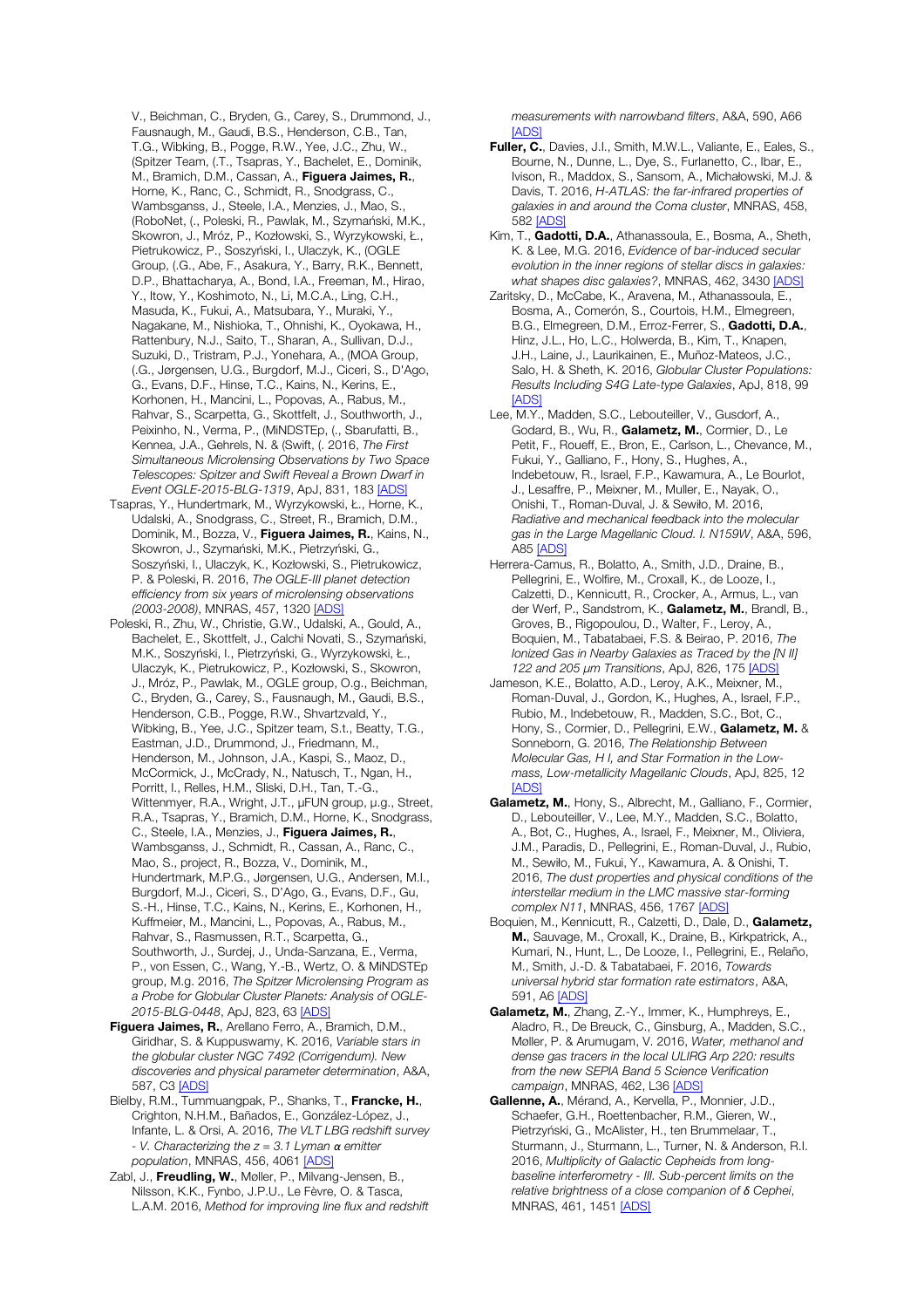Gallenne, A., Pietrzyński, G., Graczyk, D., Konorski, P., Kervella, P., Mérand, A., Gieren, W., Anderson, R.I. & Villanova, S. 2016, *The Araucaria Project: High-precision orbital parallax and masses of the eclipsing binary TZ Fornacis*, A&A, 586, A35 [ADS]

Latour, M., Heber, U., Irrgang, A., Schaffenroth, V., Geier, S., Hillebrandt, W., Röpke, F.K., Taubenberger, S., Kromer, M. & Fink, M. 2016, *Quantitative spectral analysis of the sdB star HD 188112: A helium-core white dwarf progenitor*, A&A, 585, A115 [ADS]

Reindl, N., Geier, S., Kupfer, T., Bloemen, S., Schaffenroth, V., Heber, U., Barlow, B.N. & Østensen, R.H. 2016, *Radial velocity variable, hot post-AGB stars from the MUCHFUSS project. Classification, atmospheric parameters, formation scenarios*, A&A, 587, A101 [ADS]

Sing, D.K., Fortney, J.J., Nikolov, N., Wakeford, H.R., Kataria, T., Evans, T.M., Aigrain, S., Ballester, G.E., Burrows, A.S., Deming, D., Désert, J.-M., Gibson, N.P., Henry, G.W., Huitson, C.M., Knutson, H.A., Etangs, A.L.D., Pont, F., Showman, A.P., Vidal-Madjar, A., Williamson, M.H. & Wilson, P.A. 2016, *A continuum from clear to cloudy hot-Jupiter exoplanets without primordial water depletion*, Nature, 529, 59 [ADS]

- Fabrizio, M., Bono, G., Nonino, M., Łokas, E.L., Ferraro, I., Iannicola, G., Buonanno, R., Cassisi, S., Coppola, G., Dall'Ora, M., Gilmozzi, R., Marconi, M., Monelli, M., Romaniello, M., Stetson, P.B., Thévenin, F. & Walker, A.R. 2016, *The Carina Project. X. On the Kinematics of Old and Intermediate-age Stellar Populations1,2*, ApJ, 830, 126 [ADS]
- Ginsburg, A., Henkel, C., Ao, Y., Riquelme, D., Kauffmann, J., Pillai, T., Mills, E.A.C., Requena-Torres, M.A., Immer, K., Testi, L., Ott, J., Bally, J., Battersby, C., Darling, J., Aalto, S., Stanke, T., Kendrew, S., Kruijssen, J.M.D., Longmore, S., Dale, J., Guesten, R. & Menten, K.M. 2016, *Dense gas in the Galactic central molecular zone is warm and heated by turbulence*, A&A, 586, A50 [ADS]

Goddi, C., Ginsburg, A. & Zhang, Q. 2016, *Hot ammonia around young O-type stars. III. High-mass star formation and hot core activity in W51 Main*, A&A, 589, A44 [ADS]

Henshaw, J.D., Longmore, S.N., Kruijssen, J.M.D., Davies, B., Bally, J., Barnes, A., Battersby, C., Burton, M., Cunningham, M.R., Dale, J.E., Ginsburg, A., Immer, K., Jones, P.A., Kendrew, S., Mills, E.A.C., Molinari, S., Moore, T.J.T., Ott, J., Pillai, T., Rathborne, J., Schilke, P., Schmiedeke, A., Testi, L., Walker, D., Walsh, A. & Zhang, Q. 2016, *Molecular gas kinematics within the central 250 pc of the Milky Way*, MNRAS, 457, 2675 [ADS]

Eisner, J.A., Bally, J.M., Ginsburg, A. & Sheehan, P.D. 2016, *Protoplanetary Disks in the Orion OMC1 Region Imaged with ALMA*, ApJ, 826, 16 [ADS]

Svoboda, B.E., Shirley, Y.L., Battersby, C., Rosolowsky, E.W., Ginsburg, A.G., Ellsworth-Bowers, T.P., Pestalozzi, M.R., Dunham, M.K., Evans, N.J.I., Bally, J. & Glenn, J. 2016, *The Bolocam Galactic Plane Survey. XIV. Physical Properties of Massive Starless and Starforming Clumps*, ApJ, 822, 59 [ADS]

Youngblood, A., Ginsburg, A. & Bally, J. 2016, *The Orion Fingers: Near-IR Spectral Imaging of an Explosive Outflow*, AJ, 151, 173 [ADS]

Ginsburg, A., Goss, W.M., Goddi, C., Galván-Madrid, R., Dale, J.E., Bally, J., Battersby, C.D., Youngblood, A., Sankrit, R., Smith, R., Darling, J., Kruijssen, J.M.D. & Liu, H.B. 2016, *Toward gas exhaustion in the W51 highmass protoclusters*, A&A, 595, A27 [ADS]

Lacour, S., Biller, B., Cheetham, A., Greenbaum, A., Pearce, T., Marino, S., Tuthill, P., Pueyo, L., Mamajek, E.E., Girard, J.H., Sivaramakrishnan, A., Bonnefoy, M., Baraffe, I., Chauvin, G., Olofsson, J., Juhasz, A., Benisty, M., Pott, J.-U., Sicilia-Aguilar, A., Henning, T., Cardwell, A., Goodsell, S., Graham, J.R., Hibon, P., Ingraham, P., Konopacky, Q., Macintosh, B., Oppenheimer, R., Perrin, M., Rantakyrö, F., Sadakuni,

N. & Thomas, S. 2016, *An M-dwarf star in the transition disk of Herbig HD 142527. Physical parameters and orbital elements*, A&A, 590, A90 [ADS]

Lannier, J., Delorme, P., Lagrange, A.M., Borgniet, S., Rameau, J., Schlieder, J.E., Gagné, J., Bonavita, M.A., Malo, L., Chauvin, G., Bonnefoy, M. & Girard, J.H. 2016, *MASSIVE: A Bayesian analysis of giant planet populations around low-mass stars*, A&A, 596, A83 [ADS]

de Boer, J., Salter, G., Benisty, M., Vigan, A., Boccaletti, A., Pinilla, P., Ginski, C., Juhasz, A., Maire, A.L., Messina, S., Desidera, S., Cheetham, A., Girard, J.H., Wahhaj, Z., Langlois, M., Bonnefoy, M., Beuzit, J.L., Buenzli, E., Chauvin, G., Dominik, C., Feldt, M., Gratton, R., Hagelberg, J., Isella, A., Janson, M., Keller, C.U., Lagrange, A.M., Lannier, J., Menard, F., Mesa, D., Mouillet, D., Mugrauer, M., Peretti, S., Perrot, C., Sissa, E., Snik, F., Vogt, N., Zurlo, A. & SPHERE Consortium, S.C. 2016, *Multiple rings in the transition disk and companion candidates around RX J1615.3-3255. High contrast imaging with VLT/SPHERE*, A&A, 595, A114 **[ADS]** 

- Gauchet, L., Lacour, S., Lagrange, A.M., Ehrenreich, D., Bonnefoy, M., **Girard, J.H.** & Boccaletti, A. 2016, *Sparse aperture masking at the VLT. II. Detection limits for the eight debris disks stars β Pic, AU Mic, 49 Cet, η Tel, Fomalhaut, g Lup, HD 181327 and HR 8799*, A&A, 595, A31 [ADS]
- Reggiani, M., Meyer, M.R., Chauvin, G., Vigan, A., Quanz, S.P., Biller, B., Bonavita, M., Desidera, S., Delorme, P., Hagelberg, J., Maire, A.-L., Boccaletti, A., Beuzit, J.-L., Buenzli, E., Carson, J., Covino, E., Feldt, M., Girard, J., Gratton, R., Henning, T., Kasper, M., Lagrange, A.-M., Mesa, D., Messina, S., Montagnier, G., Mordasini, C., Mouillet, D., Schlieder, J.E., Segransan, D., Thalmann, C. & Zurlo, A. 2016, *The VLT/NaCo large program to probe the occurrence of exoplanets and brown dwarfs at wide orbits . III. The frequency of brown dwarfs and giant planets as companions to solar-type stars*, A&A, 586, A147 [ADS]
- Gonzalez, O.A., Gadotti, D.A., Debattista, V.P., Rejkuba, M., Valenti, E., Zoccali, M., Coccato, L., Minniti, D. & Ness, M. 2016, *Comparing the properties of the Xshaped bulges of NGC 4710 and the Milky Way with MUSE*, A&A, 591, A7 [ADS]

Nataf, D.M., Gonzalez, O.A., Casagrande, L., Zasowski, G., Wegg, C., Wolf, C., Kunder, A., Alonso-Garcia, J., Minniti, D., Rejkuba, M., Saito, R.K., Valenti, E., Zoccali, M., Poleski, R., Pietrzyński, G., Skowron, J., Soszyński, I., Szymański, M.K., Udalski, A., Ulaczyk, K. & Wyrzykowski, Ł. 2016, *Interstellar extinction curve variations towards the inner Milky Way: a challenge to observational cosmology*, MNRAS, 456, 2692 [ADS]

Gran, F., Minniti, D., Saito, R.K., Zoccali, M., Gonzalez, O.A., Navarrete, C., Catelan, M., Contreras Ramos, R., Elorrieta, F., Eyheramendy, S. & Jordán, A. 2016, *Mapping the outer bulge with RRab stars from the VVV Survey*, A&A, 591, A145 [ADS]

Gourgeot, F., Carry, B., Dumas, C., Vachier, F., Merlin, F., Lacerda, P., Barucci, M.A. & Berthier, J. 2016, *Nearinfrared spatially resolved spectroscopy of (136108) Haumea's multiple system*, A&A, 593, A19 [ADS]

& Grosbøl, P. 2016, *A catalog of early-type stars toward the Galactic center*, A&A, 585, A141 [ADS]

Wade, G.A., Neiner, C., Alecian, E., Grunhut, J.H., Petit, V., Batz, B.d., Bohlender, D.A., Cohen, D.H., Henrichs, H.F., Kochukhov, O., Landstreet, J.D., Manset, N., Martins, F., Mathis, S., Oksala, M.E., Owocki, S.P., Rivinius, T., Shultz, M.E., Sundqvist, J.O., Townsend, R.H.D., ud-Doula, A., Bouret, J.-C., Braithwaite, J., Briquet, M., Carciofi, A.C., David-Uraz, A., Folsom, C.P., Fullerton, A.W., Leroy, B., Marcolino, W.L.F., Moffat, A.F.J., Nazé, Y., Louis, N.S., Aurière, M., Bagnulo, S., Bailey, J.D., Barbá, R.H., Blazère, A., Böhm, T., Catala,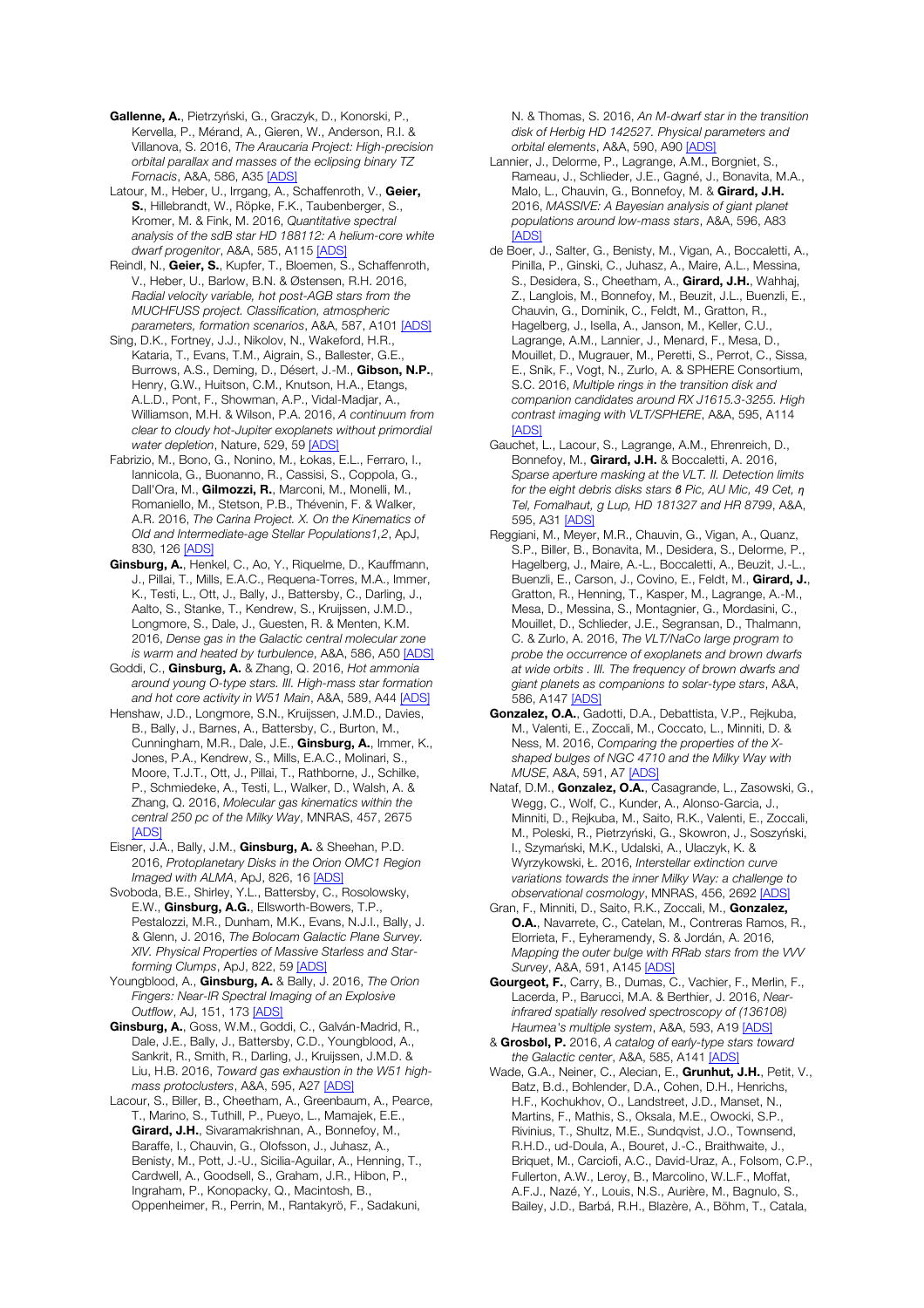C., Donati, J.-F., Ferrario, L., Harrington, D., Howarth, I.D., Ignace, R., Kaper, L., Lüftinger, T., Prinja, R., Vink, J.S., Weiss, W.W. & Yakunin, I. 2016, *The MiMeS survey of magnetism in massive stars: introduction and overview*, MNRAS, 456, 2 [ADS]

- Guérou, A., Emsellem, E., Krajnović, D., McDermid, R.M., Contini, T. & Weilbacher, P.M. 2016, *Exploring the mass assembly of the early-type disc galaxy NGC 3115 with MUSE*, A&A, 591, A143 [ADS]
- Guillard, N., Emsellem, E. & Renaud, F. 2016, *New insights on the formation of nuclear star clusters*, MNRAS, 461, 3620 [ADS]
- Gullberg, B., Lehnert, M.D., De Breuck, C., Branchu, S. Dannerbauer, H., Drouart, G., Emonts, B., Guillard, P., Hatch, N., Nesvadba, N.P.H., Omont, A., Seymour, N. & Vernet, J. 2016, *ALMA finds dew drops in the dusty spider's web*, A&A, 591, A73 [ADS]
- Gullberg, B., De Breuck, C., Lehnert, M.D., Vernet, J., Bacon, R., Drouart, G., Emonts, B., Galametz, A., Ivison, R., Nesvadba, N.P.H., Richard, J., Seymour, N., Stern, D. & Wylezalek, D. 2016, *The mysterious morphology of MRC0943-242 as revealed by ALMA and MUSE*, A&A, 586, A124 [ADS]
- Gutiérrez, C.P., González-Gaitán, S., Folatelli, G., Pignata, G., Anderson, J.P., Hamuy, M., Morrell, N., Stritzinger, M., Taubenberger, S., Bufano, F., Olivares E., F., Haislip, J.B. & Reichart, D.E. 2016, *Supernova 2010ev: A reddened high velocity gradient type Ia supernova*, A&A, 590, A5 [ADS]
- Raddi, R., Catalán, S., Gänsicke, B.T., Hermes, J.J., Napiwotzki, R., Koester, D., Tremblay, P.-E., Barentsen, G., Farnhill, H.J., Mohr-Smith, M., Drew, J.E., Groot, P.J., Guzman-Ramirez, L., Parker, Q.A., Steeghs, D. & Zijlstra, A. 2016, *A search for white dwarfs in the Galactic plane: the field and the open cluster population*, MNRAS, 457, 1988 [ADS]
- Guzman-Ramirez, L., Rizzo, J.R., Zijlstra, A.A., García-Miró, C., Morisset, C. & Gray, M.D. 2016, *First detection of 3He+ in the planetary nebula IC 418*, MNRAS, 460, L35 [ADS]
- Uttenthaler, S., Meingast, S., Lebzelter, T., Aringer, B., Joyce, R.R., Hinkle, K., Guzman-Ramirez, L. & Greimel, R. 2016, *LX Cygni: A carbon star is born*, A&A, 585, A145 [ADS]
- Groenewegen, M.A.T., Vlemmings, W.H.T., Marigo, P., Sloan, G.C., Decin, L., Feast, M.W., Goldman, S.R., Justtanont, K., Kerschbaum, F., Matsuura, M., McDonald, I., Olofsson, H., Sahai, R., van Loon, J.T., Wood, P.R., Zijlstra, A.A., Bernard-Salas, J., Boyer, M.L., Guzman-Ramirez, L., Jones, O.C., Lagadec, E., Meixner, M., Rawlings, M.G. & Srinivasan, S. 2016, *The ALMA detection of CO rotational line emission in AGB stars in the Large Magellanic Cloud*, A&A, 596, A50 [ADS]
- Moreno, F., Snodgrass, C., Hainaut, O., Tubiana, C., Sierks, H., Barbieri, C., Lamy, P.L., Rodrigo, R., Koschny, D., Rickman, H., Keller, H.U., Agarwal, J., A'Hearn, M.F., Barucci, M.A., Bertaux, J.-L., Bertini, I., Besse, S., Bodewits, D., Cremonese, G., Da Deppo, V., Davidsson, B., Debei, S., De Cecco, M., Ferri, F., Fornasier, S., Fulle, M., Groussin, O., Gutiérrez, P.J., Gutiérrez-Marques, P., Güttler, C., Hviid, S.F., Ip, W.-H., Jorda, L., Knollenberg, J., Kovacs, G., Kramm, J.-R., Kührt, E., Küppers, M., Lara, L.M., Lazzarin, M., López-Moreno, J.J., Marzari, F., Mottola, S., Naletto, G., Oklay, N., Pajola, M., Thomas, N., Vincent, J.B., Della Corte, V., Fitzsimmons, A., Faggi, S., Jehin, E., Opitom, C. & Tozzi, G.-P. 2016, *The dust environment of comet 67P/Churyumov-Gerasimenko from Rosetta OSIRIS and VLT observations in the 4.5 to 2.9 AU heliocentric distance range inbound*, A&A, 587, A155 [ADS]
- Hallakoun, N., Maoz, D., Kilic, M., Mazeh, T., Gianninas, A., Agol, E., Bell, K.J., Bloemen, S., Brown, W.R., Debes, J., Faigler, S., Kull, I., Kupfer, T., Loeb, A., Morris, B.M.

& Mullally, F. 2016, *SDSS J1152+0248: an eclipsing double white dwarf from the Kepler K2 campaign*, MNRAS, 458, 845 [ADS]

- Harris, K., Farrah, D., Schulz, B., Hatziminaoglou, E., Viero, M., Anderson, N., Béthermin, M., Chapman, S., Clements, D.L., Cooray, A., Efstathiou, A., Feltre, A., Hurley, P., Ibar, E., Lacy, M., Oliver, S., Page, M.J., Pérez-Fournon, I., Petty, S.M., Pitchford, L.K., Rigopoulou, D., Scott, D., Symeonidis, M., Vieira, J. & Wang, L. 2016, *Star formation rates in luminous quasars at 2 < z < 3*, MNRAS, 457, 4179 [ADS]
- Hernán-Caballero, A., Hatziminaoglou, E., Alonso-Herrero, A. & Mateos, S. 2016, *The near-to-mid infrared spectrum of quasars*, MNRAS, 463, 2064 [ADS]
- Kervella, P., Lagadec, E., Montargès, M., Ridgway, S.T., Chiavassa, A., Haubois, X., Schmid, H.-M., Langlois, M., Gallenne, A. & Perrin, G. 2016, *The close circumstellar environment of Betelgeuse. III. SPHERE/ZIMPOL imaging polarimetry in the visible*, A&A, 585, A28 [ADS]
- Montargès, M., Kervella, P., Perrin, G., Chiavassa, A., Le Bouquin, J.-B., Aurière, M., López Ariste, A., Mathias, P., Ridgway, S.T., Lacour, S., Haubois, X. & Berger, J.-P. 2016, *The close circumstellar environment of Betelgeuse. IV. VLTI/PIONIER interferometric monitoring of the photosphere*, A&A, 588, A130 [ADS]
- Kennedy, R., Bamford, S.P., Häußler, B., Brough, S., Holwerda, B., Hopkins, A.M., Vika, M. & Vulcani, B. 2016, *Galaxy And Mass Assembly (GAMA): Galaxy colour gradients versus colour, structure, and luminosity*, A&A, 593, A84 [ADS]
- Lange, R., Moffett, A.J., Driver, S.P., Robotham, A.S.G., Lagos, C.d.P., Kelvin, L.S., Conselice, C., Margalef-Bentabol, B., Alpaslan, M., Baldry, I., Bland-Hawthorn, J., Bremer, M., Brough, S., Cluver, M., Colless, M., Davies, L.J.M., Häußler, B., Holwerda, B.W., Hopkins, A.M., Kafle, P.R., Kennedy, R., Liske, J., Phillipps, S., Popescu, C.C., Taylor, E.N., Tuffs, R., van Kampen, E. & Wright, A.H. 2016, *Galaxy And Mass Assembly (GAMA): M\_star - R\_e relations of z = 0 bulges, discs and spheroids*, MNRAS, 462, 1470 [ADS]
- Kennedy, R., Bamford, S.P., Häußler, B., Baldry, I., Bremer, M., Brough, S., Brown, M.J.I., Driver, S., Duncan, K., Graham, A.W., Holwerda, B.W., Hopkins, A.M., Kelvin, L.S., Lange, R., Phillipps, S., Vika, M. & Vulcani, B. 2016, *Galaxy And Mass Assembly (GAMA): understanding the wavelength dependence of galaxy structure with bulge-disc decompositions*, MNRAS, 460, 3458 [ADS]
- Kendrew, S., Zieleniewski, S., Houghton, R.C.W., Thatte, N., Devriendt, J., Tecza, M., Clarke, F., O'Brien, K. & Häußler, B. 2016, *Simulated stellar kinematics studies of high-redshift galaxies with the HARMONI Integral Field Spectrograph*, MNRAS, 458, 2405 [ADS]
- Hatfield, P.W., Lindsay, S.N., Jarvis, M.J., Häußler, B., Vaccari, M. & Verma, A. 2016, *The galaxy-halo connection in the VIDEO survey at 0.5 < z < 1.7*, MNRAS, 459, 2618 [ADS]
- Rameau, J., Nielsen, E.L., De Rosa, R.J., Blunt, S.C., Patience, J., Doyon, R., Graham, J.R., Lafrenière, D., Macintosh, B., Marchis, F., Bailey, V., Chilcote, J.K., Duchene, G., Esposito, T.M., Hung, L.-W., Konopacky, Q.M., Maire, J., Marois, C., Metchev, S., Perrin, M.D., Pueyo, L., Rajan, A., Savransky, D., Wang, J.J., Ward-Duong, K., Wolff, S.G., Ammons, S.M., Hibon, P., Ingraham, P., Kalas, P., Morzinski, K.M., Oppenheimer, R., Rantakyearö, F.T. & Thomas, S. 2016, *Constraints on the Architecture of the HD 95086 Planetary System with the Gemini Planet Imager*, ApJ, 822, L29 [ADS]
- Konopacky, Q.M., Rameau, J., Duchêne, G., Filippazzo, J.C., Giorla Godfrey, P.A., Marois, C., Nielsen, E.L., Pueyo, L., Rafikov, R.R., Rice, E.L., Wang, J.J., Ammons, S.M., Bailey, V.P., Barman, T.S., Bulger, J., Bruzzone, S., Chilcote, J.K., Cotten, T., Dawson, R.I.,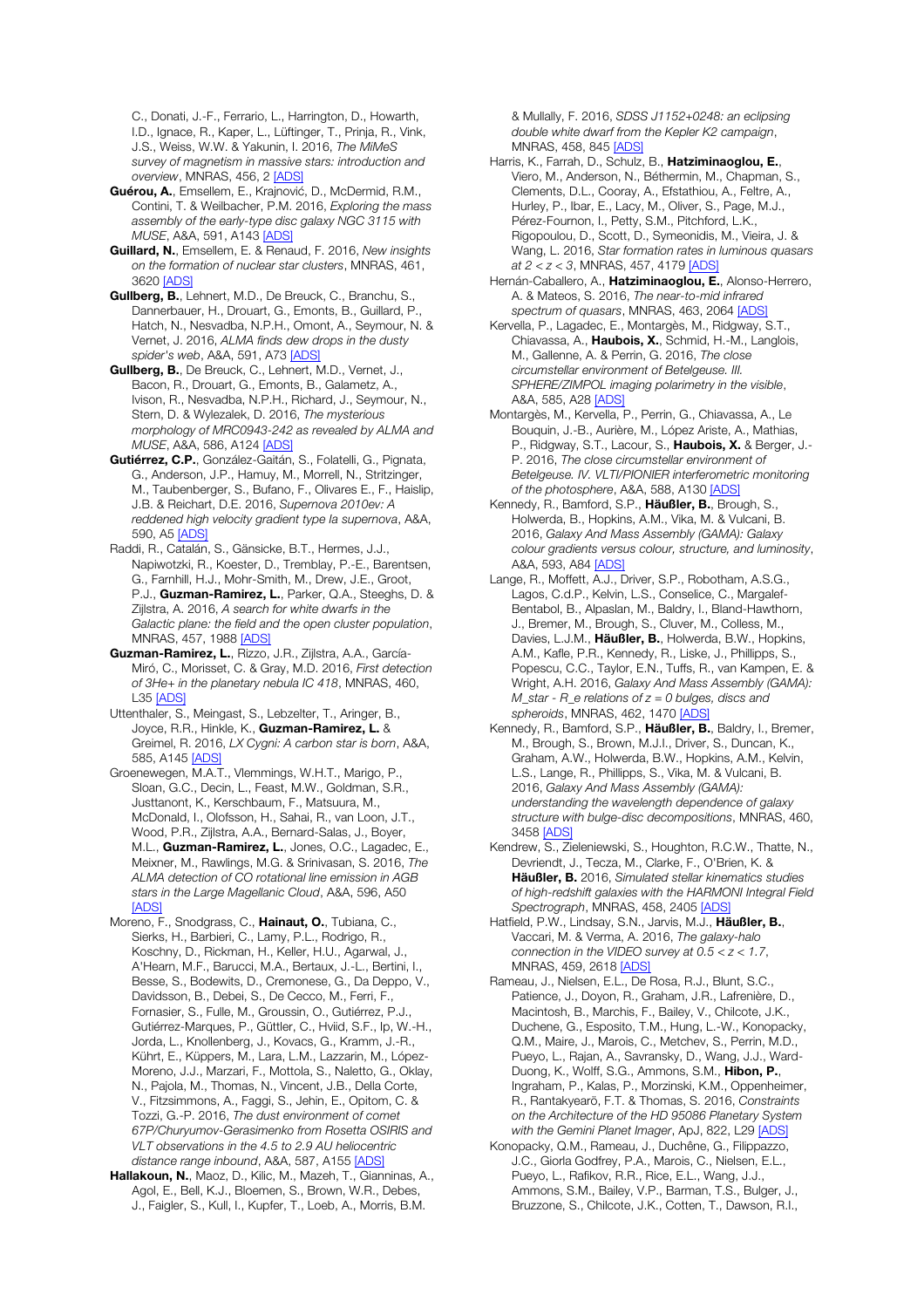De Rosa, R.J., Doyon, R., Esposito, T.M., Fitzgerald, M.P., Follette, K.B., Goodsell, S., Graham, J.R., Greenbaum, A.Z., Hibon, P., Hung, L.-W., Ingraham, P., Kalas, P., Lafrenière, D., Larkin, J.E., Macintosh, B.A., Maire, J., Marchis, F., Marley, M.S., Matthews, B.C., Metchev, S., Millar-Blanchaer, M.A., Oppenheimer, R., Palmer, D.W., Patience, J., Perrin, M.D., Poyneer, L.A., Rajan, A., Rantakyrö, F.T., Savransky, D., Schneider, A.C., Sivaramakrishnan, A., Song, I., Soummer, R., Thomas, S., Wallace, J.K., Ward-Duong, K., Wiktorowicz, S.J. & Wolff, S.G. 2016, *Discovery of a Substellar Companion to the Nearby Debris Disk Host HR 2562*, ApJ, 829, L4 [ADS]

Nielsen, E.L., De Rosa, R.J., Wang, J., Rameau, J., Song, I., Graham, J.R., Macintosh, B., Ammons, M., Bailey, V.P., Barman, T.S., Bulger, J., Chilcote, J.K., Cotten, T., Doyon, R., Duchêne, G., Fitzgerald, M.P., Follette, K.B., Greenbaum, A.Z., Hibon, P., Hung, L.-W., Ingraham, P., Kalas, P., Konopacky, Q.M., Larkin, J.E., Maire, J., Marchis, F., Marley, M.S., Marois, C., Metchev, S., Millar-Blanchaer, M.A., Oppenheimer, R., Palmer, D.W., Patience, J., Perrin, M.D., Poyneer, L.A., Pueyo, L., Rajan, A., Rantakyrö, F.T., Savransky, D., Schneider, A.C., Sivaramakrishnan, A., Soummer, R., Thomas, S., Wallace, J.K., Ward-Duong, K., Wiktorowicz, S.J. & Wolff, S.G. 2016, *Dynamical Mass Measurement of the Young Spectroscopic Binary V343 Normae AaAb Resolved With the Gemini Planet Imager*, AJ, 152, 175 **[ADS]** 

Hibon, P., Garrel, V., Neichel, B., Prout, B., Rigaut, F., Koning, A., Carrasco, E.R., Gimeno, G. & Pessev, P. 2016, *First performance of the GeMS + GMOS system - 1. Imaging*, MNRAS, 461, 507 [ADS]

Millar-Blanchaer, M.A., Wang, J.J., Kalas, P., Graham, J.R., Duchêne, G., Nielsen, E.L., Perrin, M., Moon, D.-S., Padgett, D., Metchev, S., Ammons, S.M., Bailey, V.P., Barman, T., Bruzzone, S., Bulger, J., Chen, C.H., Chilcote, J., Cotten, T., De Rosa, R.J., Doyon, R., Draper, Z.H., Esposito, T.M., Fitzgerald, M.P., Follette, K.B., Gerard, B.L., Greenbaum, A.Z., Hibon, P., Hinkley, S., Hung, L.-W., Ingraham, P., Johnson-Groh, M., Konopacky, Q., Larkin, J.E., Macintosh, B., Maire, J., Marchis, F., Marley, M.S., Marois, C., Matthews, B.C., Oppenheimer, R., Palmer, D., Patience, J., Poyneer, L., Pueyo, L., Rajan, A., Rameau, J., Rantakyrö, F.T., Savransky, D., Schneider, A.C., Sivaramakrishnan, A., Song, I., Soummer, R., Thomas, S., Vega, D., Wallace, J.K., Ward-Duong, K., Wiktorowicz, S. & Wolff, S. 2016, *Imaging an 80 au Radius Dust Ring around the F5V Star HD 157587*, AJ, 152, 128 [ADS]

De Rosa, R.J., Rameau, J., Patience, J., Graham, J.R., Doyon, R., Lafrenière, D., Macintosh, B., Pueyo, L., Rajan, A., Wang, J.J., Ward-Duong, K., Hung, L.-W., Maire, J., Nielsen, E.L., Ammons, S.M., Bulger, J., Cardwell, A., Chilcote, J.K., Galvez, R.L., Gerard, B.L., Goodsell, S., Hartung, M., Hibon, P., Ingraham, P., Johnson-Groh, M., Kalas, P., Konopacky, Q.M., Marchis, F., Marois, C., Metchev, S., Morzinski, K.M., Oppenheimer, R., Perrin, M.D., Rantakyrö, F.T., Savransky, D. & Thomas, S. 2016, *Spectroscopic Characterization of HD 95086 b with the Gemini Planet Imager*, ApJ, 824, 121 [ADS]

Wang, J.J., Graham, J.R., Pueyo, L., Kalas, P., Millar-Blanchaer, M.A., Ruffio, J.-B., De Rosa, R.J., Ammons, S.M., Arriaga, P., Bailey, V.P., Barman, T.S., Bulger, J., Burrows, A.S., Cardwell, A., Chen, C.H., Chilcote, J.K., Cotten, T., Fitzgerald, M.P., Follette, K.B., Doyon, R., Duchêne, G., Greenbaum, A.Z., Hibon, P., Hung, L.-W., Ingraham, P., Konopacky, Q.M., Larkin, J.E., Macintosh, B., Maire, J., Marchis, F., Marley, M.S., Marois, C., Metchev, S., Nielsen, E.L., Oppenheimer, R., Palmer, D.W., Patel, R., Patience, J., Perrin, M.D., Poyneer, L.A., Rajan, A., Rameau, J., Rantakyrö, F.T., Savransky, D.,

Sivaramakrishnan, A., Song, I., Soummer, R., Thomas, S., Vasisht, G., Vega, D., Wallace, J.K., Ward-Duong, K., Wiktorowicz, S.J. & Wolff, S.G. 2016, *The Orbit and Transit Prospects for β Pictoris b Constrained with One Milliarcsecond Astrometry*, AJ, 152, 97 [ADS]

- Draper, Z.H., Duchêne, G., Millar-Blanchaer, M.A., Matthews, B.C., Wang, J.J., Kalas, P., Graham, J.R., Padgett, D., Ammons, S.M., Bulger, J., Chen, C., Chilcote, J.K., Doyon, R., Fitzgerald, M.P., Follette, K.B., Gerard, B., Greenbaum, A.Z., Hibon, P., Hinkley, S., Macintosh, B., Ingraham, P., Lafrenière, D., Marchis, F., Marois, C., Nielsen, E.L., Oppenheimer, R., Patel, R., Patience, J., Perrin, M., Pueyo, L., Rajan, A., Rameau, J., Sivaramakrishnan, A., Vega, D., Ward-Duong, K. & Wolff, S.G. 2016, *The Peculiar Debris Disk of HD 111520 as Resolved by the Gemini Planet Imager*, ApJ, 826, 147 [ADS]
- Mentz, J.J., La Barbera, F., Peletier, R.F., Falcón-Barroso, J., Lisker, T., van de Ven, G., Loubser, S.I., Hilker, M., Sánchez-Janssen, R., Napolitano, N., Cantiello, M., Capaccioli, M., Norris, M., Paolillo, M., Smith, R., Beasley, M.A., Lyubenova, M., Munoz, R. & Puzia, T. 2016, *Abundance ratios and IMF slopes in the dwarf elliptical galaxy NGC 1396 with MUSE*, MNRAS, 463, 2819 [ADS]
- Niederhofer, F., Hilker, M., Bastian, N. & Ercolano. B. 2016. *Constraining the escape fraction of ionizing photons from H ii regions within NGC 300: A concept paper*, A&A, 592, A47 [ADS]
- Pfeffer, J., Hilker, M., Baumgardt, H. & Griffen, B.F. 2016, *Constraining ultracompact dwarf galaxy formation with galaxy clusters in the local universe*, MNRAS, 458, 2492 *<u>IADS</u>*
- Niederhofer, F., Bastian, N., Kozhurina-Platais, V., Hilker, M., de Mink, S.E., Cabrera-Ziri, I., Li, C. & Ercolano, B. 2016, *Controversial age spreads from the main sequence turn-off and red clump in intermediate-age clusters in the LMC*, A&A, 586, A148 [ADS]
- Lee, Y., Rey, S.-C., Hilker, M., Sheen, Y.-K. & Yi, S.K. 2016, *Galaxy Luminosity Function of the Dynamically Young Abell 119 Cluster: Probing the Cluster Assembly*, ApJ, 822, 92 [ADS]
- Wittmann, C., Lisker, T., Pasquali, A., Hilker, M. & Grebel, E.K. 2016, *Peculiar compact stellar systems in the Fornax cluster*, MNRAS, 459, 4450 [ADS]

Paudel, S., Hilker, M., Ree, C.H. & Kim, M. 2016, *SDSS J085431.18+173730.5: The First Compact Elliptical Galaxy Hosting an Active Nucleus*, ApJ, 820, L19 [ADS]

- D'Abrusco, R., Cantiello, M., Paolillo, M., Pota, V., Napolitano, N.R., Limatola, L., Spavone, M., Grado, A., Iodice, E., Capaccioli, M., Peletier, R., Longo, G., Hilker, M., Mieske, S., Grebel, E.K., Lisker, T., Wittmann, C., van de Ven, G., Schipani, P. & Fabbiano, G. 2016, *The Extended Spatial Distribution of Globular Clusters in the Core of the Fornax Cluster*, ApJ, 819, L31 [ADS]
- Iodice, E., Capaccioli, M., Grado, A., Limatola, L., Spavone, M., Napolitano, N.R., Paolillo, M., Peletier, R.F., Cantiello, M., Lisker, T., Wittmann, C., Venhola, A., Hilker, M., D'Abrusco, R., Pota, V. & Schipani, P. 2016, *The Fornax Deep Survey with VST. I. The Extended and Diffuse Stellar Halo of NGC 1399 out to 192 kpc*, ApJ, 820, 42 [ADS]
- Louvet, F., Motte, F., Gusdorf, A., Nguyên Luong, Q., Lesaffre, P., Duarte-Cabral, A., Maury, A., Schneider, N., Hill, T., Schilke, P. & Gueth, F. 2016, *Tracing extended low-velocity shocks through SiO emission. Case study of the W43-MM1 ridge*, A&A, 595, A122 [ADS]
- Schaefer, G.H., Hummel, C.A., Gies, D.R., Zavala, R.T., Monnier, J.D., Walter, F.M., Turner, N.H., Baron, F., ten Brummelaar, T., Che, X., Farrington, C.D., Kraus, S., Sturmann, J. & Sturmann, L. 2016, *Orbits, Distance, and Stellar Masses of the Massive Triple Star σ Orionis*, AJ, 152, 213 [ADS]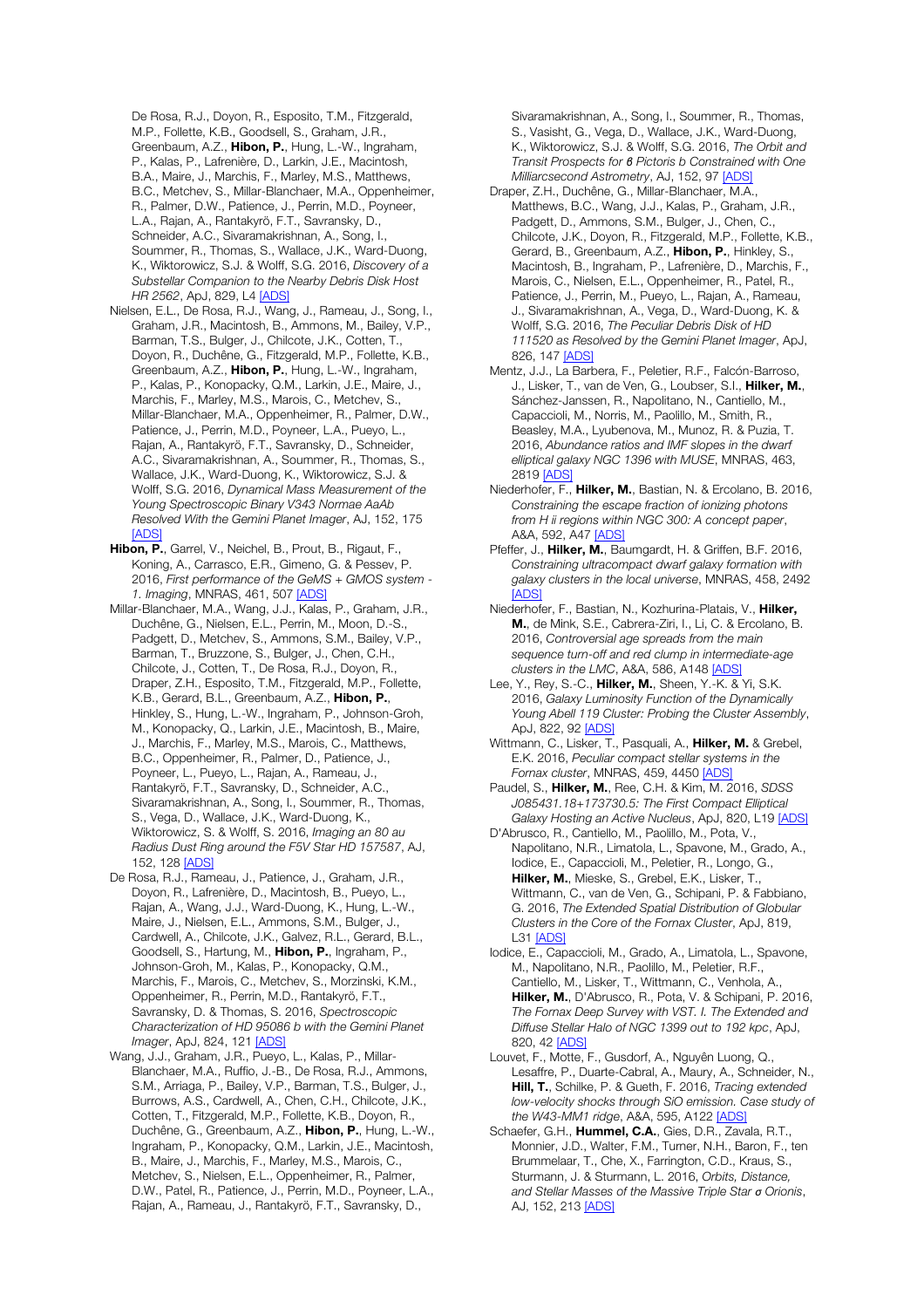Hutter, D.J., Zavala, R.T., Tycner, C., Benson, J.A., Hummel, C.A., Sanborn, J., Franz, O.G. & Johnston, K.J. 2016, *Surveying the Bright Stars by Optical Interferometry. I. A Search for Multiplicity among Stars of Spectral Types F-K*, ApJS, 227, 4 [ADS]

Nemravová, J.A., Harmanec, P., Brož, M., Vokrouhlický, D., Mourard, D., Hummel, C.A., Cameron, C., Matthews, J.M., Bolton, C.T., Božić, H., Chini, R., Dembsky, T., Engle, S., Farrington, C., Grunhut, J.H., Guenther, D.B., Guinan, E.F., Korčáková, D., Koubský, P., Kříček, R., Kuschnig, R., Mayer, P., McCook, G.P., Moffat, A.F.J., Nardetto, N., Prša, A., Ribeiro, J., Rowe, J., Rucinski, S., Škoda, P., Šlechta, M., Tallon-Bosc, I., Votruba, V., Weiss, W.W., Wolf, M., Zasche, P. & Zavala, R.T. 2016, *ξTauri: a unique laboratory to study the dynamic interaction in a compact hierarchical quadruple system*, A&A, 594, A55 [ADS]

Maercker, M., Vlemmings, W.H.T., Brunner, M., De Beck, E., Humphreys, E.M., Kerschbaum, F., Lindqvist, M., Olofsson, H. & Ramstedt, S. 2016, *A detailed view of the gas shell around R Sculptoris with ALMA*, A&A, 586, A5 [ADS]

Humphreys, E.M.L., Vlemmings, W.H.T., Impellizzeri, C.M.V., Galametz, M., Olberg, M., Conway, J.E., Belitsky, V. & De Breuck, C. 2016, *Detection of 183 GHz H2O megamaser emission towards NGC 4945*, A&A, 592, L13 [ADS]

Gray, M.D., Baudry, A., Richards, A.M.S., Humphreys, E.M.L., Sobolev, A.M. & Yates, J.A. 2016, *The physics of water masers observable with ALMA and SOFIA: model predictions for evolved stars*, MNRAS, 456, 374 [ADS]

Walsh, J.L., van den Bosch, R.C.E., Gebhardt, K., Yıldırım, A., Richstone, D.O., Gültekin, K. & Husemann, B. 2016, *A 5 x 109 Msun Black Hole in NGC 1277 from Adaptive Optics Spectroscopy*, ApJ, 817, 2 [ADS]

Iglesias-Páramo, J., Vílchez, J.M., Rosales-Ortega, F.F., Sánchez, S.F., Duarte Puertas, S., Petropoulou, V., Gil de Paz, A., Galbany, L., Mollá, M., Catalán-Torrecilla, C., Castillo Morales, A., Mast, D., Husemann, B., García-Benito, R., Mendoza, M.A., Kehrig, C., Pérez-Montero, E., Papaderos, P., Gomes, J.M., Walcher, C.J., González Delgado, R.M., Marino, R.A., López-Sánchez, Á.R., Ziegler, B., Flores, H. & Alves, J. 2016, *Aperture Effects on the Oxygen Abundance Determinations from CALIFA Data*, ApJ, 826, 71 [ADS]

Sánchez, S.F., García-Benito, R., Zibetti, S., Walcher, C.J., Husemann, B., Mendoza, M.A., Galbany, L., Falcón-Barroso, J., Mast, D., Aceituno, J., Aguerri, J.A.L., Alves, J., Amorim, A.L., Ascasibar, Y., Barrado-Navascues, D., Barrera-Ballesteros, J., Bekeraitè, S., Bland-Hawthorn, J., Cano Díaz, M., Cid Fernandes, R., Cavichia, O., Cortijo, C., Dannerbauer, H., Demleitner, M., Díaz, A., Dettmar, R.J., de Lorenzo-Cáceres, A., del Olmo, A., Galazzi, A., García-Lorenzo, B., Gil de Paz, A., González Delgado, R., Holmes, L., Iglésias-Páramo, J., Kehrig, C., Kelz, A., Kennicutt, R.C., Kleemann, B., Lacerda, E.A.D., López Fernández, R., López Sánchez, A.R., Lyubenova, M., Marino, R., Márquez, I., Mendez-Abreu, J., Mollá, M., Monreal-Ibero, A., Ortega Minakata, R., Torres-Papaqui, J.P., Pérez, E., Rosales-Ortega, F.F., Roth, M.M., Sánchez-Blázquez, P., Schilling, U., Spekkens, K., Vale Asari, N., van den Bosch, R.C.E., van de Ven, G., Vilchez, J.M., Wild, V., Wisotzki, L., Yıldırım, A. & Ziegler, B. 2016, *CALIFA, the Calar Alto Legacy Integral Field Area survey. IV. Third public data release*, A&A, 594, A36 [ADS]

Lyubenova, M., Martín-Navarro, I., van de Ven, G., Falcón-Barroso, J., Galbany, L., Gallazzi, A., García-Benito, R., González Delgado, R., Husemann, B., La Barbera, F., Marino, R.A., Mast, D., Mendez-Abreu, J., Peletier, R.F.P., Sánchez-Blázquez, P., Sánchez, S.F., Trager, S.C., van den Bosch, R.C.E., Vazdekis, A., Walcher, C.J., Zhu, L., Zibetti, S., Ziegler, B., Bland-Hawthorn, J. & CALIFA Collaboration, C.C. 2016, *IMF shape constraints from stellar populations and dynamics from CALIFA*, MNRAS, 463, 3220 [ADS]

Husemann, B., Scharwächter, J., Bennert, V.N., Mainieri, V., Woo, J.H. & Kakkad, D. 2016, *Large-scale outflows in luminous QSOs revisited. The impact of beam smearing on AGN feedback efficiencies*, A&A, 594, A44 [ADS]

Ruiz-Lara, T., Pérez, I., Florido, E., Sánchez-Blázquez, P., Méndez-Abreu, J., Lyubenova, M., Falcón-Barroso, J., Sánchez-Menguiano, L., Sánchez, S.F., Galbany, L., García-Benito, R., González Delgado, R.M., Husemann, B., Kehrig, C., López-Sánchez, Á.R., Marino, R.A., Mast, D., Papaderos, P., van de Ven, G., Walcher, C.J., Zibetti, S. & CALIFA Team, C.T. 2016, *No direct coupling between bending of galaxy disc stellar age and light profiles*, MNRAS, 456, L35 [ADS]

Morisset, C., Delgado-Inglada, G., Sánchez, S.F., Galbany, L., García-Benito, R., Husemann, B., Marino, R.A., Mast, D. & Roth, M.M. 2016, *Photoionization models of the CALIFA H II regions. I. Hybrid models*, A&A, 594, A37 [ADS]

- Sánchez-Menguiano, L., Sánchez, S.F., Pérez, I., García-Benito, R., Husemann, B., Mast, D., Mendoza, A., Ruiz-Lara, T., Ascasibar, Y., Bland-Hawthorn, J., Cavichia, O., Díaz, A.I., Florido, E., Galbany, L., Gónzalez Delgado, R.M., Kehrig, C., Marino, R.A., Márquez, I., Masegosa, J., Méndez-Abreu, J., Mollá, M., Del Olmo, A., Pérez, E., Sánchez-Blázquez, P., Stanishev, V., Walcher, C.J., López-Sánchez, Á.R. & Califa Collaboration, C.C. 2016, *Shape of the oxygen abundance profiles in CALIFA face-on spiral galaxies*, A&A, 587, A70 [ADS]
- Cano-Díaz, M., Sánchez, S.F., Zibetti, S., Ascasibar, Y., Bland-Hawthorn, J., Ziegler, B., González Delgado, R.M., Walcher, C.J., García-Benito, R., Mast, D., Mendoza-Pérez, M.A., Falcón-Barroso, J., Galbany, L., Husemann, B., Kehrig, C., Marino, R.A., Sánchez-Blázquez, P., López-Cobá, C., López-Sánchez, Á.R. & Vilchez, J.M. 2016, *Spatially Resolved Star Formation Main Sequence of Galaxies in the CALIFA Survey*, ApJ, 821, L26 [ADS]
- McElroy, R.E., Husemann, B., Davis, T.A., Bennert, V.N., Busch, G., Combes, F., Eckart, A., Perez-Torres, M., Powell, M., Scharwächter, J., Tremblay, G.R. & Urrutia, T. 2016, *The Close AGN Reference Survey (CARS). Mrk 1018 returns to the shadows after 30 years as a Seyfert 1*, A&A, 593, L8 [ADS]
- Husemann, B., Urrutia, T., Tremblay, G.R., Krumpe, M., Dexter, J., Busch, G., Combes, F., Croom, S.M., Davis, T.A., Eckart, A., McElroy, R.E., Perez-Torres, M., Powell, M. & Scharwächter, J. 2016, *The Close AGN Reference Survey (CARS). What is causing Mrk 1018's return to the shadows after 30 years?*, A&A, 593, L9 [ADS]
- Husemann, B., Bennert, V.N., Scharwächter, J., Woo, J.-H. & Choudhury, O.S. 2016, *The MUSE view of QSO PG 1307+085: an elliptical galaxy on the MBH-σ\* relation interacting with its group environment*, MNRAS, 455, 1905 [ADS]

Yıldırım, A., van den Bosch, R.C.E., van de Ven, G., Dutton, A., Läsker, R., Husemann, B., Walsh, J.L., Gebhardt, K., Gültekin, K. & Martín-Navarro, I. 2016, *The massive dark halo of the compact early-type galaxy NGC 1281*, MNRAS, 456, 538 [ADS]

Hussain, G.A.J., Alvarado-Gómez, J.D., Grunhut, J., Donati, J.-F., Alecian, E., Oksala, M., Morin, J., Fares, R., Jardine, M., Drake, J.J., Cohen, O., Matt, S., Petit, P., Redfield, S. & Walter, F.M. 2016, *A spectropolarimetric study of the planet-hosting G dwarf, HD 147513*, A&A, 585, A77 [ADS]

See, V., Jardine, M., Vidotto, A.A., Donati, J.F., Boro Saikia, S., Bouvier, J., Fares, R., Folsom, C.P., Gregory, S.G., Hussain, G., Jeffers, S.V., Marsden, S.C., Morin, J., Moutou, C., do Nascimento, J.D., Petit, P. & Waite, I.A.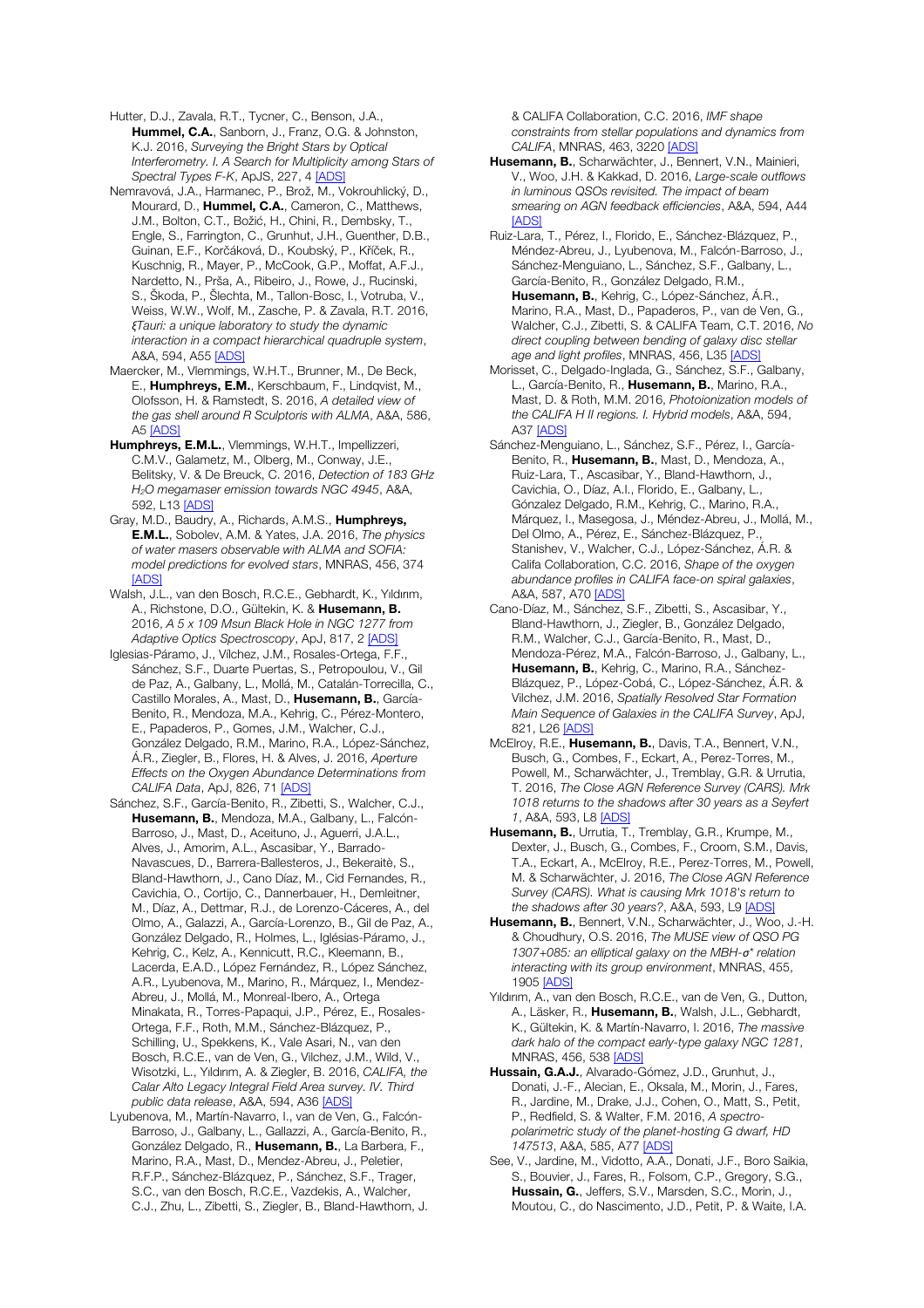2016, *The connection between stellar activity cycles and magnetic field topology*, MNRAS, 462, 4442 [ADS]

- Immer, K., Kauffmann, J., Pillai, T., Ginsburg, A. & Menten, K.M. 2016, *Temperature structures in Galactic center clouds. Direct evidence for gas heating via turbulence*, A&A, 595, A94 [ADS]
- Messineo, M., Zhu, Q., Menten, K.M., Ivanov, V.D., Figer, D.F., Kudritzki, R.-P. & Chen, C.-H.R. 2016, *Discovery of an Extraordinary Number of Red Supergiants in the Inner Galaxy*, ApJ, 822, L5 [ADS]
- Gromadzki, M., Kurtev, R., Beamin, J.C., Tekola, A., Ramphul, R., **Ivanov, V.D.**, Minniti, D., Folkes, S.L., Vaisanen, P., Kniazev, A.Y., Borissova, J., Parsons, S.G. & Villanueva, V. 2016, *High Proper Motion Objects toward the Inner Milky Way: Characterization of Newly Identified Nearby Stars from the VISTA Variables in the Vía Láctea Survey*, AcA, 66, 293 [ADS]
- Ádámkovics, M., Mitchell, J.L., Hayes, A.G., Rojo, P.M., Corlies, P., Barnes, J.W., Ivanov, V.D., Brown, R.H., Baines, K.H., Buratti, B.J., Clark, R.N., Nicholson, P.D. & Sotin, C. 2016, *Meridional variation in tropospheric methane on Titan observed with AO spectroscopy at Keck and VLT*, Icar, 270, 376 [ADS]
- Zapatero Osorio, M.R., Lodieu, N., Béjar, V.J.S., Martín, E.L., Ivanov, V.D., Bayo, A., Boffin, H.M.J., Mužić, K., Minniti, D. & Beamín, J.C. 2016, *Near-infrared photometry of WISE J085510.74-071442.5*, A&A, 592, A80 [ADS]
- Ivanov, V.D., Cioni, M.-R.L., Bekki, K., de Grijs, R., Emerson, J., Gibson, B.K., Kamath, D., van Loon, J.T., Piatti, A.E. & For, B.-Q. 2016, *New quasars behind the Magellanic Clouds. Spectroscopic confirmation of nearinfrared selected candidates*, A&A, 588, A93 [ADS]
- Sharma, S., Pandey, A.K., Borissova, J., Ojha, D.K., Ivanov, V.D., Ogura, K., Kobayashi, N., Kurtev, R., Gopinathan, M. & Kesh Yadav, R. 2016, *Structural Studies of Eight Bright Rimmed Clouds in the Southern Hemisphere*, AJ, 151, 126 [ADS]
- Piatti, A.E., Ivanov, V.D., Rubele, S., Marconi, M., Ripepi, V., Cioni, M.-R.L., Oliveira, J.M. & Bekki, K. 2016, *The VMC Survey - XXI. New star cluster candidates discovered from infrared photometry in the Small Magellanic Cloud*, MNRAS, 460, 383 [ADS]
- Ripepi, V., Marconi, M., Moretti, M.I., Clementini, G., Cioni, M.-R.L., de Grijs, R., Emerson, J.P., Groenewegen, M.A.T., Ivanov, V.D. & Piatti, A.E. 2016, *The VMC Survey. XIX. Classical Cepheids in the Small Magellanic Cloud*, ApJS, 224, 21 [ADS]
- Moretti, M.I., Clementini, G., Ripepi, V., Marconi, M., Rubele, S., Cioni, M.-R.L., Muraveva, T., Groenewegen, M.A.T., Cross, N.J.G., Ivanov, V.D., Piatti, A.E. & de Grijs, R. 2016, *The VMC survey - XX. Identification of new Cepheids in the Small Magellanic Cloud*, MNRAS, 459, 1687 [ADS]
- Cioni, M.-R.L., Bekki, K., Girardi, L., de Grijs, R., Irwin, M.J., Ivanov, V.D., Marconi, M., Oliveira, J.M., Piatti, A.E., Ripepi, V. & van Loon, J.T. 2016, *The VMC survey. XVII. Proper motions of the Small Magellanic Cloud and the Milky Way globular cluster 47 Tucanae*, A&A, 586, A77 **IADS**
- Rawle, T.D., Altieri, B., Egami, E., Pérez-González, P.G., Boone, F., Clement, B., Ivison, R.J., Richard, J., Rujopakarn, W., Valtchanov, I., Walth, G., Weiner, B.J., Blain, A.W., Dessauges-Zavadsky, M., Kneib, J.-P., Lutz, D., Rodighiero, G., Schaerer, D. & Smail, I. 2016, *A complete census of Herschel-detected infrared sources within the HST Frontier Fields*, MNRAS, 459, 1626 [ADS]
- Decarli, R., Walter, F., Aravena, M., Carilli, C., Bouwens, R., da Cunha, E., Daddi, E., Ivison, R.J., Popping, G., Riechers, D., Smail, I.R., Swinbank, M., Weiss, A., Anguita, T., Assef, R.J., Bauer, F.E., Bell, E.F., Bertoldi, F., Chapman, S., Colina, L., Cortes, P.C., Cox, P., Dickinson, M., Elbaz, D., Gónzalez-López, J., Ibar, E., Infante, L., Hodge, J., Karim, A., Le Fevre, O., Magnelli,

B., Neri, R., Oesch, P., Ota, K., Rix, H.-W., Sargent, M., Sheth, K., van der Wel, A., van der Werf, P. & Wagg, J. 2016, *ALMA Spectroscopic Survey in the Hubble Ultra Deep Field: CO Luminosity Functions and the Evolution of the Cosmic Density of Molecular Gas*, ApJ, 833, 69 [ADS]

- Walter, F., Decarli, R., Aravena, M., Carilli, C., Bouwens, R., da Cunha, E., Daddi, E., Ivison, R.J., Riechers, D., Smail, I., Swinbank, M., Weiss, A., Anguita, T., Assef, R., Bacon, R., Bauer, F., Bell, E.F., Bertoldi, F., Chapman, S., Colina, L., Cortes, P.C., Cox, P., Dickinson, M., Elbaz, D., Gónzalez-López, J., Ibar, E., Inami, H., Infante, L., Hodge, J., Karim, A., Le Fevre, O., Magnelli, B., Neri, R., Oesch, P., Ota, K., Popping, G., Rix, H.-W., Sargent, M., Sheth, K., van der Wel, A., van der Werf, P. & Wagg, J. 2016, *ALMA Spectroscopic Survey in the Hubble Ultra Deep Field: Survey Description*, ApJ, 833, 67 [ADS]
- Bouwens, R.J., Aravena, M., Decarli, R., Walter, F., da Cunha, E., Labbé, I., Bauer, F.E., Bertoldi, F., Carilli, C., Chapman, S., Daddi, E., Hodge, J., Ivison, R.J., Karim, A., Le Fevre, O., Magnelli, B., Ota, K., Riechers, D., Smail, I.R., van der Werf, P., Weiss, A., Cox, P., Elbaz, D., Gonzalez-Lopez, J., Infante, L., Oesch, P., Wagg, J. & Wilkins, S. 2016, *ALMA Spectroscopic Survey in the Hubble Ultra Deep Field: The Infrared Excess of UV-Selected z = 2–10 Galaxies as a Function of UV-Continuum Slope and Stellar Mass*, ApJ, 833, 72 [ADS]
- Nayyeri, H., Keele, M., Cooray, A., Riechers, D.A., Ivison, R.J., Harris, A.I., Frayer, D.T., Baker, A.J., Chapman, S.C., Eales, S., Farrah, D., Fu, H., Marchetti, L., Marques-Chaves, R., Martinez-Navajas, P.I., Oliver, S.J., Omont, A., Perez-Fournon, I., Scott, D., Vaccari, M., Vieira, J., Viero, M., Wang, L. & Wardlow, J. 2016, *Candidate Gravitationally Lensed Dusty Star-forming Galaxies in the Herschel Wide Area Surveys*, ApJ, 823, 17 [ADS]
- Wang, L., Norberg, P., Gunawardhana, M.L.P., Heinis, S., Baldry, I.K., Bland-Hawthorn, J., Bourne, N., Brough, S., Brown, M.J.I., Cluver, M.E., Cooray, A., da Cunha, E., Driver, S.P., Dunne, L., Dye, S., Eales, S., Grootes, M.W., Holwerda, B.W., Hopkins, A.M., Ibar, E., Ivison, R., Lacey, C., Lara-Lopez, M.A., Loveday, J., Maddox, S.J., Michałowski, M.J., Oteo, I., Owers, M.S., Popescu, C.C., Smith, D.J.B., Taylor, E.N., Tuffs, R.J. & van der Werf, P. 2016, *GAMA/H-ATLAS: common star formation rate indicators and their dependence on galaxy physical parameters*, MNRAS, 461, 1898 [ADS]
- Clements, D.L., Braglia, F., Petitpas, G., Greenslade, J., Cooray, A., Valiante, E., De Zotti, G., O'Halloran, B., Holdship, J., Morris, B., Pérez-Fournon, I., Herranz, D., Riechers, D., Baes, M., Bremer, M., Bourne, N., Dannerbauer, H., Dariush, A., Dunne, L., Eales, S., Fritz, J., Gonzalez-Nuevo, J., Hopwood, R., Ibar, E., Ivison, R.J., Leeuw, L.L., Maddox, S., Michałowski, M.J., Negrello, M., Omont, A., Oteo, I., Serjeant, S., Valtchanov, I., Vieira, J.D., Wardlow, J. & van der Werf, P. 2016, *H-ATLAS: a candidate high redshift cluster/protocluster of star-forming galaxies*, MNRAS, 461, 1719 [ADS]
- Scoville, N., Sheth, K., Aussel, H., Vanden Bout, P., Capak, P., Bongiorno, A., Casey, C.M., Murchikova, L., Koda, J., Álvarez-Márquez, J., Lee, N., Laigle, C., McCracken, H.J., Ilbert, O., Pope, A., Sanders, D., Chu, J., Toft, S., Ivison, R.J. & Manohar, S. 2016, *ISM Masses and the Star formation Law at Z = 1 to 6: ALMA Observations of Dust Continuum in 145 Galaxies in the COSMOS Survey Field*, ApJ, 820, 83 [ADS]
- Yamaguchi, Y., Tamura, Y., Kohno, K., Aretxaga, I., Dunlop, J.S., Hatsukade, B., Hughes, D., Ikarashi, S., Ishii, S., Ivison, R.J., Izumi, T., Kawabe, R., Kodama, T., Lee, M., Makiya, R., Matsuda, Y., Nakanishi, K., Ohta, K., Rujopakarn, W., Tadaki, K.-i., Umehata, H., Wang, W.- H., Wilson, G.W., Yabe, K. & Yun, M.S. 2016, *SXDF-*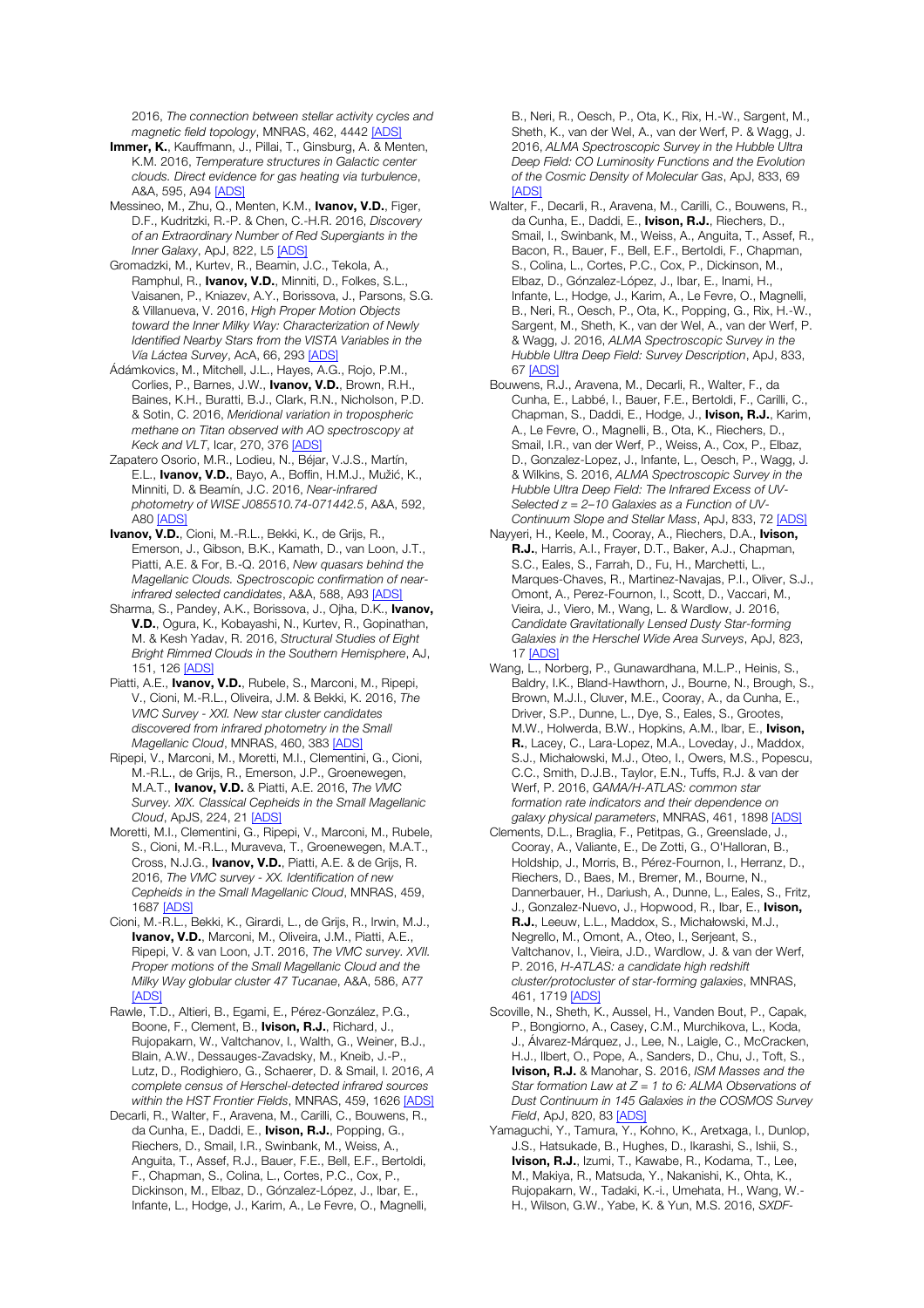*ALMA 2 arcmin2 deep survey: Resolving and characterizing the infrared extragalactic background light down to 0.5 mJy*, PASJ, 68, 82 [ADS]

- Aravena, M., Decarli, R., Walter, F., Da Cunha, E., Bauer, F.E., Carilli, C.L., Daddi, E., Elbaz, D., Ivison, R.J., Riechers, D.A., Smail, I., Swinbank, A.M., Weiss, A., Anguita, T., Assef, R.J., Bell, E., Bertoldi, F., Bacon, R., Bouwens, R., Cortes, P., Cox, P., Gónzalez-López, J., Hodge, J., Ibar, E., Inami, H., Infante, L., Karim, A., Le Le Fèvre, O., Magnelli, B., Ota, K., Popping, G., Sheth, K., van der Werf, P. & Wagg, J. 2016, *The ALMA Spectroscopic Survey in the Hubble Ultra Deep Field: Continuum Number Counts, Resolved 1.2 mm Extragalactic Background, and Properties of the Faintest Dusty Star-forming Galaxies*, ApJ, 833, 68 [ADS]
- Aravena, M., Decarli, R., Walter, F., Bouwens, R., Oesch, P.A., Carilli, C.L., Bauer, F.E., Da Cunha, E., Daddi, E., Gónzalez-López, J., Ivison, R.J., Riechers, D.A., Smail, I., Swinbank, A.M., Weiss, A., Anguita, T., Bacon, R., Bell, E., Bertoldi, F., Cortes, P., Cox, P., Hodge, J., Ibar, E., Inami, H., Infante, L., Karim, A., Magnelli, B., Ota, K., Popping, G., van der Werf, P., Wagg, J. & Fudamoto, Y. 2016, *The ALMA Spectroscopic Survey in the Hubble Ultra Deep Field: Search for [CII] Line and Dust Emission in 6*, ApJ, 833, 71 [ADS]
- Bourne, N., Dunne, L., Maddox, S.J., Dye, S., Furlanetto, C., Hoyos, C., Smith, D.J.B., Eales, S., Smith, M.W.L., Valiante, E., Alpaslan, M., Andrae, E., Baldry, I.K., Cluver, M.E., Cooray, A., Driver, S.P., Dunlop, J.S., Grootes, M.W., **Ivison, R.J.**, Jarrett, T.H., Liske, J., Madore, B.F., Popescu, C.C., Robotham, A.G., Rowlands, K., Seibert, M., Thompson, M.A., Tuffs, R.J., Viaene, S. & Wright, A.H. 2016, *The Herschel-ATLAS Data Release 1 - II. Multi-wavelength counterparts to submillimetre sources*, MNRAS, 462, 1714 [ADS]
- Valiante, E., Smith, M.W.L., Eales, S., Maddox, S.J., Ibar, E., Hopwood, R., Dunne, L., Cigan, P.J., Dye, S., Pascale, E., Rigby, E.E., Bourne, N., Furlanetto, C. & Ivison, R.J. 2016, *The Herschel-ATLAS data release 1 - I. Maps, catalogues and number counts*, MNRAS, 462, 3146 [ADS]
- Chen, C.-C., Smail, I., Ivison, R.J., Arumugam, V., Almaini, O., Conselice, C.J., Geach, J.E., Hartley, W.G., Ma, C.- J., Mortlock, A., Simpson, C., Simpson, J.M., Swinbank, A.M., Aretxaga, I., Blain, A., Chapman, S.C., Dunlop, J.S., Farrah, D., Halpern, M., Michałowski, M.J., van der Werf, P., Wilkinson, A. & Zavala, J.A. 2016, *The SCUBA-2 Cosmology Legacy Survey: Multiwavelength Counterparts to 103 Submillimeter Galaxies in the UKIDSS-UDS Field*, ApJ, 820, 82 [ADS]
- Ivison, R.J., Lewis, A.J.R., Weiss, A., Arumugam, V., Simpson, J.M., Holland, W.S., Maddox, S., Dunne, L., Valiante, E., van der Werf, P., Omont, A., Dannerbauer, H., Smail, I., Bertoldi, F., Bremer, M., Bussmann, R.S., Cai, Z.Y., Clements, D.L., Cooray, A., De Zotti, G., Eales, S.A., Fuller, C., Gonzalez-Nuevo, J., Ibar, E., Negrello, M., Oteo, I., Pérez-Fournon, I., Riechers, D., Stevens, J.A., Swinbank, A.M. & Wardlow, J. 2016, *The Space Density of Luminous Dusty Star-forming Galaxies at z* 〉 *4: SCUBA-2 and LABOCA Imaging of Ultrared Galaxies from Herschel-ATLAS*, ApJ, 832, 78 [ADS]
- Rujopakarn, W., Dunlop, J.S., Rieke, G.H., Ivison, R.J., Cibinel, A., Nyland, K., Jagannathan, P., Silverman, J.D., Alexander, D.M., Biggs, A.D., Bhatnagar, S., Ballantyne, D.R., Dickinson, M., Elbaz, D., Geach, J.E., Hayward, C.C., Kirkpatrick, A., McLure, R.J., Michałowski, M.J., Miller, N.A., Narayanan, D., Owen, F.N., Pannella, M., Papovich, C., Pope, A., Rau, U., Robertson, B.E., Scott, D., Swinbank, A.M., van der Werf, P., van Kampen, E., Weiner, B.J. & Windhorst, R.A. 2016, *VLA and ALMA Imaging of Intense Galaxy-wide Star Formation in z ̃2 Galaxies*, ApJ, 833, 12 [ADS]
- Jaffé, Y.L., Verheijen, M.A.W., Haines, C.P., Yoon, H., Cybulski, R., Montero-Castaño, M., Smith, R., Chung,

A., Deshev, B.Z., Fernández, X., van Gorkom, J., Poggianti, B.M., Yun, M.S., Finoguenov, A., Smith, G.P. & Okabe, N. 2016, *BUDHIES - III: the fate of H I and the quenching of galaxies in evolving environments*, MNRAS, 461, 1202 [ADS]

- Cybulski, R., Yun, M.S., Erickson, N., De la Luz, V., Narayanan, G., Montaña, A., Sánchez, D., Zavala, J.A., Zeballos, M., Chung, A., Fernández, X., van Gorkom, J., Haines, C.P., Jaffé, Y.L., Montero-Castaño, M., Poggianti, B.M., Verheijen, M.A.W., Yoon, H., Deshev, B.Z., Harrington, K., Hughes, D.H., Morrison, G.E., Schloerb, F.P. & Velazquez, M. 2016, *Early Science with the Large Millimeter Telescope: COOL BUDHIES I - a pilot study of molecular and atomic gas at z* <sup>≃</sup> *0.2*, MNRAS, 459, 3287 [ADS]
- Fernández, X., Gim, H.B., van Gorkom, J.H., Yun, M.S., Momjian, E., Popping, A., Chomiuk, L., Hess, K.M., Hunt, L., Kreckel, K., Lucero, D., Maddox, N., Oosterloo, T., Pisano, D.J., Verheijen, M.A.W., Hales, C.A., Chung, A., Dodson, R., Golap, K., Gross, J., Henning, P., Hibbard, J., Jaffé, Y.L., Donovan Meyer, J., Meyer, M., Sanchez-Barrantes, M., Schiminovich, D., Wicenec, A., Wilcots, E., Bershady, M., Scoville, N., Strader, J., Tremou, E., Salinas, R. & Chávez, R. 2016, *Highest Redshift Image of Neutral Hydrogen in Emission: A CHILES Detection of a Starbursting Galaxy at z = 0.376*, ApJ, 824, L1 [ADS]
- Jiménez-Serra, I., Vasyunin, A.I., Caselli, P., Marcelino, N., Billot, N., Viti, S., Testi, L., Vastel, C., Lefloch, B. & Bachiller, R. 2016, *The Spatial Distribution of Complex Organic Molecules in the L1544 Pre-stellar Core*, ApJ, 830, L6 [ADS]
- Martín-Doménech, R., Jiménez-Serra, I., Muñoz Caro, G.M., Müller, H.S.P., Occhiogrosso, A., Testi, L., Woods, P.M. & Viti, S. 2016, *The sulfur depletion problem: upper limits on the H2S2, HS·2, and S2 gasphase abundances toward the low-mass warm core IRAS 16293-2422*, A&A, 585, A112 [ADS]
- Kains, N., Bramich, D.M., Arellano Ferro, A., Figuera Jaimes, R., Jørgensen, U.G., Giridhar, S., Penny, M.T., Alsubai, K.A., Andersen, J.M., Bozza, V., Browne, P., Burgdorf, M., Calchi Novati, S., Damerdji, Y., Diehl, C., Dodds, P., Dominik, M., Elyiv, A., Fang, X.-S., Giannini, E., Gu, S.-H., Hardis, S., Harpsøe, K., Hinse, T.C., Hornstrup, A., Hundertmark, M., Jessen-Hansen, J., Juncher, D., Kerins, E., Kjeldsen, H., Korhonen, H., Liebig, C., Lund, M.N., Lundkvist, M., Mancini, L., Martin, R., Mathiasen, M., Rabus, M., Rahvar, S., Ricci, D., Sahu, K., Scarpetta, G., Skottfelt, J., Snodgrass, C., Southworth, J., Surdej, J., Tregloan-Reed, J., Vilela, C., Wertz, O., Williams, A. & Mindstep Consortium, M.C. 2016, *Estimating the parameters of globular cluster M 30 (NGC 7099) from time-series photometry (Corrigendum)*, A&A, 588, C2 [ADS]
- Kakkad, D., Mainieri, V., Padovani, P., Cresci, G., Husemann, B., Carniani, S., Brusa, M., Lamastra, A., Lanzuisi, G., Piconcelli, E. & Schramm, M. 2016, *Tracing outflows in the AGN forbidden region with SINFONI*, A&A, 592, A148 [ADS]
- Kamiński, T., Wong, K.T., Schmidt, M.R., Müller, H.S.P., Gottlieb, C.A., Cherchneff, I., Menten, K.M., Keller, D., Brünken, S., Winters, J.M. & Patel, N.A. 2016, *An observational study of dust nucleation in Mira (o Ceti). I. Variable features of AlO and other Al-bearing species*, A&A, 592, A42 [ADS]
- Tylenda, R. & Kamiński, T. 2016, *Evolution of the stellarmerger red nova V1309 Scorpii: Spectral energy distribution analysis*, A&A, 592, A134 [ADS]
- Wong, K.T., **Kamiński, T.**, Menten, K.M. & Wyrowski, F. 2016, *Resolving the extended atmosphere and the inner wind of Mira (o Ceti) with long ALMA baselines*, A&A, 590, A127 [ADS]
- Loinard, L., Kamiński, T., Serra, P., Menten, K.M., Zapata, L.A. & Rodríguez, L.F. 2016, *Spatial Distribution and*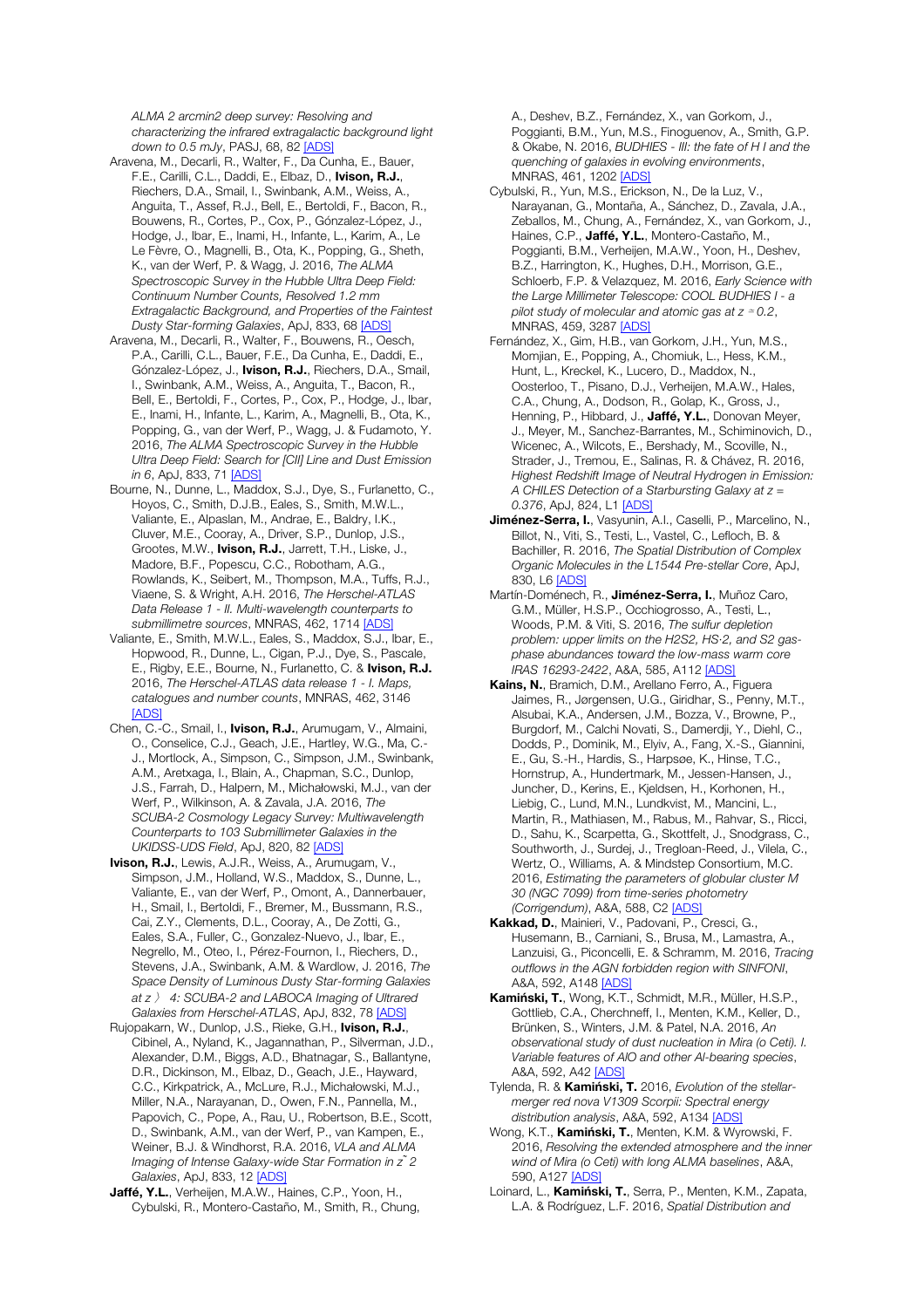*Kinematics of the Molecular Material Associated with eta Carinae*, Ap. 1, 833, 48 [ADS]

Miville-Deschênes, M.-A., Duc, P.-A., Marleau, F., Cuillandre, J.-C., Didelon, P., Gwyn, S. & Karabal, E. 2016, *Probing interstellar turbulence in cirrus with deep optical imaging: no sign of energy dissipation at 0.01 pc scale*, A&A, 593, A4 [ADS]

Wagner, K., Apai, D., Kasper, M., Kratter, K., McClure, M., Robberto, M. & Beuzit, J.-L. 2016, *Direct imaging discovery of a Jovian exoplanet within a triple-star system*, Sci, 353, 673 [ADS]

Apai, D., Kasper, M., Skemer, A., Hanson, J.R., Lagrange, A.-M., Biller, B.A., Bonnefoy, M., Buenzli, E. & Vigan, A. 2016, *High-cadence, High-contrast Imaging for Exoplanet Mapping: Observations of the HR 8799 Planets with VLT/SPHERE Satellite-spot-corrected Relative Photometry*, ApJ, 820, 40 [ADS]

Kasper, M., Santhakumari, K.K.R., Herbst, T.M. & Köhler, R. 2016, *New circumstellar structure in the T Tauri system. A near-infrared high-contrast imaging study*, A&A, 593, A50 [ADS]

Köhler, R., Kasper, M., Herbst, T.M., Ratzka, T. & Bertrang, G.H.-M. 2016, *Orbits in the T Tauri triple system observed with SPHERE*, A&A, 587, A35 [ADS]

Lenz, L.F., Reiners, A., Seifahrt, A. & Käufl, H.U. 2016, *A CRIRES-search for H3+ emission from the hot Jupiter atmosphere of HD 209458 b*, A&A, 589, A99 [ADS]

Wilson, T.L., Nilsson, R., Chen, C.H., Lisse, C.M., Moerchen, M., Käufl, H.-U. & Banzatti, A. 2016, *Constraints on the Presence of SiO Gas in the Debris Disk of HD172555*, ApJ, 826, 165 [ADS]

Lakićević, M., Kimeswenger, S., Noll, S., Kausch, W., Unterguggenberger, S. & Kerber, F. 2016, *Atmospheric conditions at Cerro Armazones derived from astronomical data*, A&A, 588, A32 [ADS]

Dahle, H., Aghanim, N., Guennou, L., Hudelot, P., Kneissl, R., Pointecouteau, E., Beelen, A., Bayliss, M., Douspis, M., Nesvadba, N., Hempel, A., Gronke, M., Burenin, R., Dole, H., Harrison, D., Mazzotta, P. & Sunyaev, R. 2016, *Discovery of an exceptionally bright giant arc at z = 2.369, gravitationally lensed by the Planck cluster PSZ1 G311.65-18.48*, A&A, 590, L4 [ADS]

Bender, A.N., Kennedy, J., Ade, P.A.R., Basu, K., Bertoldi, F., Burkutean, S., Clarke, J., Dahlin, D., Dobbs, M., Ferrusca, D., Flanigan, D., Halverson, N.W., Holzapfel, W.L., Horellou, C., Johnson, B.R., Kermish, Z.D., Klein, M., Kneissl, R., Lanting, T., Lee, A.T., Mehl, J., Menten, K.M., Muders, D., Nagarajan, A., Pacaud, F., Reichardt, C.L., Richards, P.L., Schaaf, R., Schwan, D., Sommer, M.W., Spieler, H., Tucker, C. & Westbrook, B. 2016, *Galaxy cluster scaling relations measured with APEX-SZ*, MNRAS, 460, 3432 [ADS]

Planck Collaboration, P.C., Adam, R., Ade, P.A.R., Aghanim, N., Akrami, Y., Alves, M.I.R., Argüeso, F., Arnaud, M., Arroja, F., Ashdown, M., Aumont, J., Baccigalupi, C., Ballardini, M., Banday, A.J., Barreiro, R.B., Bartlett, J.G., Bartolo, N., Basak, S., Battaglia, P., Battaner, E., Battye, R., Benabed, K., Benoît, A., Benoit-Lévy, A., Bernard, J.P., Bersanelli, M., Bertincourt, B., Bielewicz, P., Bikmaev, I., Bock, J.J., Böhringer, H., Bonaldi, A., Bonavera, L., Bond, J.R., Borrill, J., Bouchet, F.R., Boulanger, F., Bucher, M., Burenin, R., Burigana, C., Butler, R.C., Calabrese, E., Cardoso, J.F., Carvalho, P., Casaponsa, B., Castex, G., Catalano, A., Challinor, A., Chamballu, A., Chary, R.R., Chiang, H.C., Chluba, J., Chon, G., Christensen, P.R., Church, S., Clemens, M., Clements, D.L., Colombi, S., Colombo, L.P.L., Combet, C., Comis, B., Contreras, D., Couchot, F., Coulais, A., Crill, B.P., Cruz, M., Curto, A., Cuttaia, F., Danese, L., Davies, R.D., Davis, R.J., de Bernardis, P., de Rosa, A., de Zotti, G., Delabrouille, J., Delouis, J.M., Désert, F.X., Di Valentino, E., Dickinson, C., Diego, J.M., Dolag, K., Dole, H., Donzelli, S., Doré, O., Douspis, M., Ducout, A., Dunkley, J., Dupac, X., Efstathiou, G.,

Eisenhardt, P.R.M., Elsner, F., Enßlin, T.A., Eriksen, H.K., Falgarone, E., Fantaye, Y., Farhang, M., Feeney, S., Fergusson, J., Fernandez-Cobos, R., Feroz, F., Finelli, F., Florido, E., Forni, O., Frailis, M., Fraisse, A.A., Franceschet, C., Franceschi, E., Frejsel, A., Frolov, A., Galeotta, S., Galli, S., Ganga, K., Gauthier, C., Génova-Santos, R.T., Gerbino, M., Ghosh, T., Giard, M., Giraud-Héraud, Y., Giusarma, E., Gjerløw, E., González-Nuevo, J., Górski, K.M., Grainge, K.J.B., Gratton, S., Gregorio, A., Gruppuso, A., Gudmundsson, J.E., Hamann, J., Handley, W., Hansen, F.K., Hanson, D., Harrison, D.L., Heavens, A., Helou, G., Henrot-Versillé, S., Hernández-Monteagudo, C., Herranz, D., Hildebrandt, S.R., Hivon, E., Hobson, M., Holmes, W.A., Hornstrup, A., Hovest, W., Huang, Z., Huffenberger, K.M., Hurier, G., Ilić, S., Jaffe, A.H., Jaffe, T.R., Jin, T., Jones, W.C., Juvela, M., Karakci, A., Keihänen, E., Keskitalo, R., Khamitov, I., Kiiveri, K., Kim, J., Kisner, T.S., Kneissl, R., Knoche, J., Knox, L., Krachmalnicoff, N., Kunz, M., Kurki-Suonio, H., Lacasa, F., Lagache, G., Lähteenmäki, A., Lamarre, J.M., Langer, M., Lasenby, A., Lattanzi, M., Lawrence, C.R., Le Jeune, M., Leahy, J.P., Lellouch, E., Leonardi, R., León-Tavares, J., Lesgourgues, J., Levrier, F., Lewis, A., Liguori, M., Lilje, P.B., Lilley, M., Linden-Vørnle, M., Lindholm, V., Liu, H., López-Caniego, M., Lubin, P.M., Ma, Y.Z., Macías-Pérez, J.F., Maggio, G., Maino, D., Mak, D.S.Y., Mandolesi, N., Mangilli, A., Marchini, A., Marcos-Caballero, A., Marinucci, D., Maris, M., Marshall, D.J., Martin, P.G., Martinelli, M., Martínez-González, E., Masi, S., Matarrese, S., Mazzotta, P., McEwen, J.D., McGehee, P., Mei, S., Meinhold, P.R., Melchiorri, A., Melin, J.B., Mendes, L., Mennella, A., Migliaccio, M., Mikkelsen, K., Millea, M., Mitra, S., Miville-Deschênes, M.A., Molinari, D., Moneti, A., Montier, L., Moreno, R., Morgante, G., Mortlock, D., Moss, A., Mottet, S., Münchmeyer, M., Munshi, D., Murphy, J.A., Narimani, A., Naselsky, P., Nastasi, A., Nati, F., Natoli, P., Negrello, M., Netterfield, C.B., Nørgaard-Nielsen, H.U., Noviello, F., Novikov, D., Novikov, I., Olamaie, M., Oppermann, N., Orlando, E., Oxborrow, C.A., Paci, F., Pagano, L., Pajot, F., Paladini, R., Pandolfi, S., Paoletti, D., Partridge, B., Pasian, F., Patanchon, G., Pearson, T.J., Peel, M., Peiris, H.V., Pelkonen, V.M., Perdereau, O., Perotto, L., Perrott, Y.C., Perrotta, F., Pettorino, V., Piacentini, F., Piat, M., Pierpaoli, E., Pietrobon, D., Plaszczynski, S., Pogosyan, D., Pointecouteau, E., Polenta, G., Popa, L., Pratt, G.W., Prézeau, G., Prunet, S., Puget, J.L., Rachen, J.P., Racine, B., Reach, W.T., Rebolo, R., Reinecke, M., Remazeilles, M., Renault, C., Renzi, A., Ristorcelli, I., Rocha, G., Roman, M., Romelli, E., Rosset, C., Rossetti, M., Rotti, A., Roudier, G., Rouillé d'Orfeuil, B., Rowan-Robinson, M., Rubiño-Martín, J.A., Ruiz-Granados, B., Rumsey, C., Rusholme, B., Said, N., Salvatelli, V., Salvati, L., Sandri, M., Sanghera, H.S., Santos, D., Saunders, R.D.E., Sauvé, A., Savelainen, M., Savini, G., Schaefer, B.M., Schammel, M.P., Scott, D., Seiffert, M.D., Serra, P., Shellard, E.P.S., Shimwell, T.W., Shiraishi, M., Smith, K., Souradeep, T., Spencer, L.D., Spinelli, M., Stanford, S.A., Stern, D., Stolyarov, V., Stompor, R., Strong, A.W., Sudiwala, R., Sunyaev, R., Sutter, P., Sutton, D., Suur-Uski, A.S., Sygnet, J.F., Tauber, J.A., Tavagnacco, D., Terenzi, L., Texier, D., Toffolatti, L., Tomasi, M., Tornikoski, M., Tramonte, D., Tristram, M., Troja, A., Trombetti, T., Tucci, M., Tuovinen, J., Türler, M., Umana, G., Valenziano, L., Valiviita, J., Van Tent, F., Vassallo, T., Vibert, L., Vidal, M., Viel, M., Vielva, P., Villa, F., Wade, L.A., Walter, B., Wandelt, B.D., Watson, R., Wehus, I.K., Welikala, N., Weller, J., White, M., White, S.D.M., Wilkinson, A., Yvon, D., Zacchei, A., Zibin, J.P. & Zonca, A. 2016, *Planck 2015 results. I. Overview of products and scientific results*, A&A, 594, A1 [ADS] Planck Collaboration, P.C., Adam, R., Ade, P.A.R.,

Aghanim, N., Arnaud, M., Ashdown, M., Aumont, J.,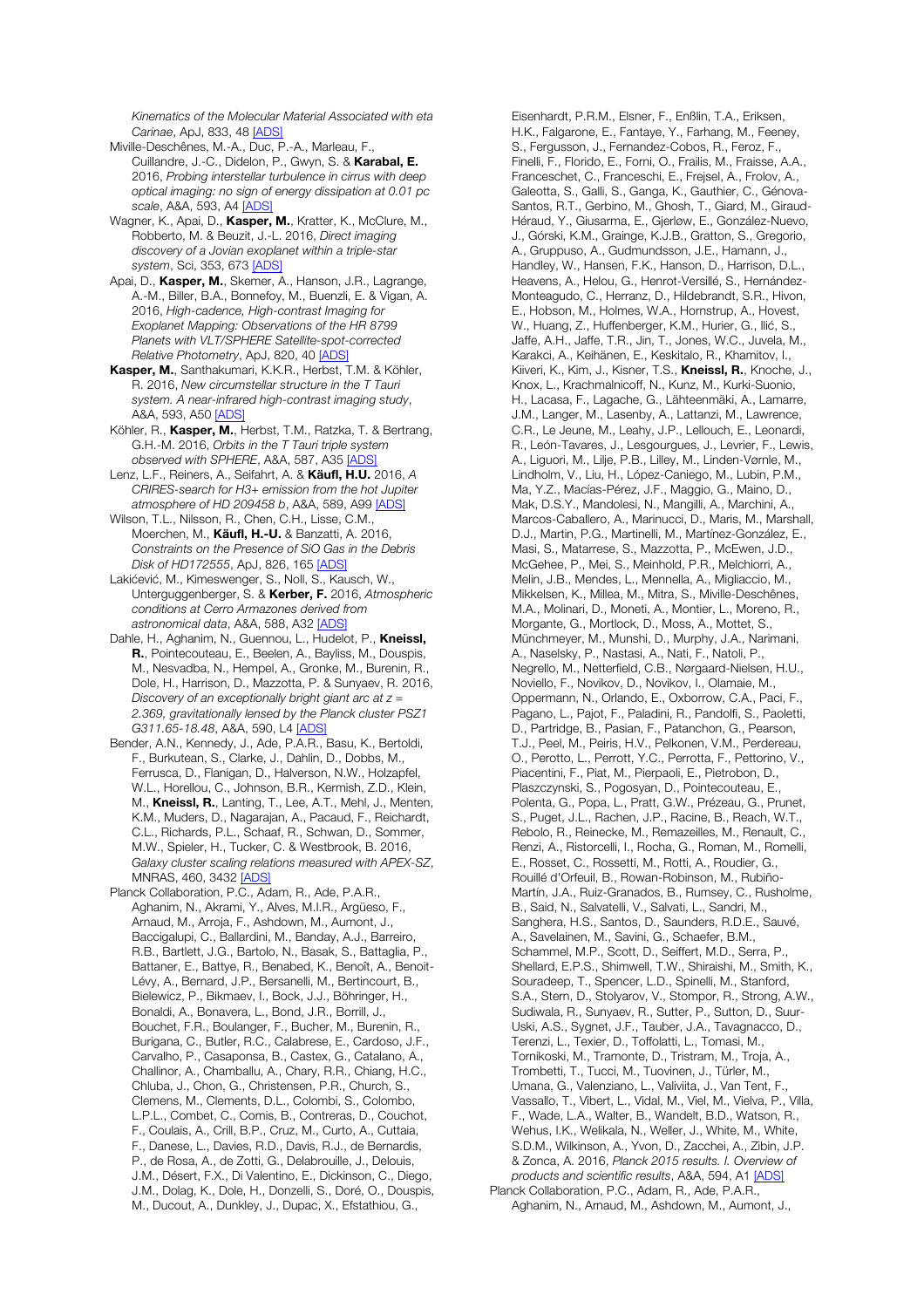Baccigalupi, C., Banday, A.J., Barreiro, R.B., Bartlett, J.G., Bartolo, N., Basak, S., Battaner, E., Benabed, K., Benoît, A., Benoit-Lévy, A., Bernard, J.P., Bersanelli, M., Bielewicz, P., Bock, J.J., Bonaldi, A., Bonavera, L., Bond, J.R., Borrill, J., Bouchet, F.R., Boulanger, F., Bucher, M., Burigana, C., Butler, R.C., Calabrese, E., Cardoso, J.F., Casaponsa, B., Castex, G., Catalano, A., Challinor, A., Chamballu, A., Chary, R.R., Chiang, H.C., Christensen, P.R., Clements, D.L., Colombi, S., Colombo, L.P.L., Combet, C., Couchot, F., Coulais, A., Crill, B.P., Curto, A., Cuttaia, F., Danese, L., Davies, R.D., Davis, R.J., de Bernardis, P., de Rosa, A., de Zotti, G., Delabrouille, J., Désert, F.X., Dickinson, C., Diego, J.M., Dole, H., Donzelli, S., Doré, O., Douspis, M., Ducout, A., Dupac, X., Efstathiou, G., Elsner, F., Enßlin, T.A., Eriksen, H.K., Falgarone, E., Fantaye, Y., Fergusson, J., Finelli, F., Forni, O., Frailis, M., Fraisse, A.A., Franceschi, E., Frejsel, A., Galeotta, S., Galli, S., Ganga, K., Ghosh, T., Giard, M., Giraud-Héraud, Y., Gjerløw, E., González-Nuevo, J., Górski, K.M., Gratton, S., Gregorio, A., Gruppuso, A., Gudmundsson, J.E., Hansen, F.K., Hanson, D., Harrison, D.L., Helou, G., Henrot-Versillé, S., Hernández-Monteagudo, C., Herranz, D., Hildebrandt, S.R., Hivon, E., Hobson, M., Holmes, W.A., Hornstrup, A., Hovest, W., Huffenberger, K.M., Hurier, G., Jaffe, A.H., Jaffe, T.R., Jones, W.C., Juvela, M., Keihänen, E., Keskitalo, R., Kisner, T.S., Kneissl, R., Knoche, J., Krachmalnicoff, N., Kunz, M., Kurki-Suonio, H., Lagache, G., Lamarre, J.M., Lasenby, A., Lattanzi, M., Lawrence, C.R., Le Jeune, M., Leonardi, R., Lesgourgues, J., Levrier, F., Liguori, M., Lilje, P.B., Linden-Vørnle, M., López-Caniego, M., Lubin, P.M., Macías-Pérez, J.F., Maggio, G., Maino, D., Mandolesi, N., Mangilli, A., Maris, M., Marshall, D.J., Martin, P.G., Martínez-González, E., Masi, S., Matarrese, S., McGehee, P., Meinhold, P.R., Melchiorri, A., Mendes, L., Mennella, A., Migliaccio, M., Mitra, S., Miville-Deschênes, M.A., Molinari, D., Moneti, A., Montier, L., Morgante, G., Mortlock, D., Moss, A., Munshi, D., Murphy, J.A., Naselsky, P., Nati, F., Natoli, P., Netterfield, C.B., Nørgaard-Nielsen, H.U., Noviello, F., Novikov, D., Novikov, I., Oxborrow, C.A., Paci, F., Pagano, L., Pajot, F., Paladini, R., Paoletti, D., Pasian, F., Patanchon, G., Pearson, T.J., Perdereau, O., Perotto, L., Perrotta, F., Pettorino, V., Piacentini, F., Piat, M., Pierpaoli, E., Pietrobon, D., Plaszczynski, S., Pointecouteau, E., Polenta, G., Pratt, G.W., Prézeau, G., Prunet, S., Puget, J.L., Rachen, J.P., Racine, B., Reach, W.T., Rebolo, R., Reinecke, M., Remazeilles, M., Renault, C., Renzi, A., Ristorcelli, I., Rocha, G., Rosset, C., Rossetti, M., Roudier, G., Rubiño-Martín, J.A., Rusholme, B., Sandri, M., Santos, D., Savelainen, M., Savini, G., Scott, D., Seiffert, M.D., Shellard, E.P.S., Spencer, L.D., Stolyarov, V., Stompor, R., Sudiwala, R., Sunyaev, R., Sutton, D., Suur-Uski, A.S., Sygnet, J.F., Tauber, J.A., Terenzi, L., Toffolatti, L., Tomasi, M., Tristram, M., Trombetti, T., Tucci, M., Tuovinen, J., Valenziano, L., Valiviita, J., Van Tent, F., Vielva, P., Villa, F., Wade, L.A., Wandelt, B.D., Wehus, I.K., Yvon, D., Zacchei, A. & Zonca, A. 2016, *Planck 2015 results. IX. Diffuse component separation: CMB maps*, A&A, 594, A9 [ADS]

Planck Collaboration, P.C., Adam, R., Ade, P.A.R., Aghanim, N., Arnaud, M., Ashdown, M., Aumont, J., Baccigalupi, C., Banday, A.J., Barreiro, R.B., Bartolo, N., Battaner, E., Benabed, K., Benoît, A., Benoit-Lévy, A., Bernard, J.P., Bersanelli, M., Bertincourt, B., Bielewicz, P., Bock, J.J., Bonavera, L., Bond, J.R., Borrill, J., Bouchet, F.R., Boulanger, F., Bucher, M., Burigana, C., Calabrese, E., Cardoso, J.F., Catalano, A., Challinor, A., Chamballu, A., Chary, R.R., Chiang, H.C., Christensen, P.R., Clements, D.L., Colombi, S., Colombo, L.P.L., Combet, C., Couchot, F., Coulais, A., Crill, B.P., Curto, A., Cuttaia, F., Danese, L., Davies,

R.D., Davis, R.J., de Bernardis, P., de Rosa, A., de Zotti, G., Delabrouille, J., Delouis, J.M., Désert, F.X., Diego, J.M., Dole, H., Donzelli, S., Doré, O., Douspis, M., Ducout, A., Dupac, X., Efstathiou, G., Elsner, F., Enßlin, T.A., Eriksen, H.K., Falgarone, E., Fergusson, J., Finelli, F., Forni, O., Frailis, M., Fraisse, A.A., Franceschi, E., Frejsel, A., Galeotta, S., Galli, S., Ganga, K., Ghosh, T., Giard, M., Giraud-Héraud, Y., Gjerløw, E., González-Nuevo, J., Górski, K.M., Gratton, S., Gruppuso, A., Gudmundsson, J.E., Hansen, F.K., Hanson, D., Harrison, D.L., Henrot-Versillé, S., Herranz, D., Hildebrandt, S.R., Hivon, E., Hobson, M., Holmes, W.A., Hornstrup, A., Hovest, W., Huffenberger, K.M., Hurier, G., Jaffe, A.H., Jaffe, T.R., Jones, W.C., Juvela, M., Keihänen, E., Keskitalo, R., Kisner, T.S., Kneissl, R., Knoche, J., Kunz, M., Kurki-Suonio, H., Lagache, G., Lamarre, J.M., Lasenby, A., Lattanzi, M., Lawrence, C.R., Le Jeune, M., Leahy, J.P., Lellouch, E., Leonardi, R., Lesgourgues, J., Levrier, F., Liguori, M., Lilje, P.B., Linden-Vørnle, M., López-Caniego, M., Lubin, P.M., Macías-Pérez, J.F., Maggio, G., Maino, D., Mandolesi, N., Mangilli, A., Maris, M., Martin, P.G., Martínez-González, E., Masi, S., Matarrese, S., McGehee, P., Melchiorri, A., Mendes, L., Mennella, A., Migliaccio, M., Mitra, S., Miville-Deschênes, M.A., Moneti, A., Montier, L., Moreno, R., Morgante, G., Mortlock, D., Moss, A., Mottet, S., Munshi, D., Murphy, J.A., Naselsky, P., Nati, F., Natoli, P., Netterfield, C.B., Nørgaard-Nielsen, H.U., Noviello, F., Novikov, D., Novikov, I., Oxborrow, C.A., Paci, F., Pagano, L., Pajot, F., Paoletti, D., Pasian, F., Patanchon, G., Pearson, T.J., Perdereau, O., Perotto, L., Perrotta, F., Pettorino, V., Piacentini, F., Piat, M., Pierpaoli, E., Pietrobon, D., Plaszczynski, S., Pointecouteau, E., Polenta, G., Pratt, G.W., Prézeau, G., Prunet, S., Puget, J.L., Rachen, J.P., Reinecke, M., Remazeilles, M., Renault, C., Renzi, A., Ristorcelli, I., Rocha, G., Rosset, C., Rossetti, M., Roudier, G., Rowan-Robinson, M., Rusholme, B., Sandri, M., Santos, D., Sauvé, A., Savelainen, M., Savini, G., Scott, D., Seiffert, M.D., Shellard, E.P.S., Spencer, L.D., Stolyarov, V., Stompor, R., Sudiwala, R., Sutton, D., Suur-Uski, A.S., Sygnet, J.F., Tauber, J.A., Terenzi, L., Toffolatti, L., Tomasi, M., Tristram, M., Tucci, M., Tuovinen, J., Valenziano, L., Valiviita, J., Van Tent, B., Vibert, L., Vielva, P., Villa, F., Wade, L.A., Wandelt, B.D., Watson, R., Wehus, I.K., Yvon, D., Zacchei, A. & Zonca, A. 2016, *Planck 2015 results. VII. High Frequency Instrument data processing: Time-ordered information and beams*, A&A, 594, A7 [ADS]

Planck Collaboration, P.C., Adam, R., Ade, P.A.R., Aghanim, N., Arnaud, M., Ashdown, M., Aumont, J., Baccigalupi, C., Banday, A.J., Barreiro, R.B., Bartolo, N., Battaner, E., Benabed, K., Benoît, A., Benoit-Lévy, A., Bernard, J.P., Bersanelli, M., Bertincourt, B., Bielewicz, P., Bock, J.J., Bonavera, L., Bond, J.R., Borrill, J., Bouchet, F.R., Boulanger, F., Bucher, M., Burigana, C., Calabrese, E., Cardoso, J.F., Catalano, A., Challinor, A., Chamballu, A., Chiang, H.C., Christensen, P.R., Clements, D.L., Colombi, S., Colombo, L.P.L., Combet, C., Couchot, F., Coulais, A., Crill, B.P., Curto, A., Cuttaia, F., Danese, L., Davies, R.D., Davis, R.J., de Bernardis, P., de Rosa, A., de Zotti, G., Delabrouille, J., Delouis, J.M., Désert, F.X., Diego, J.M., Dole, H., Donzelli, S., Doré, O., Douspis, M., Ducout, A., Dupac, X., Efstathiou, G., Elsner, F., Enßlin, T.A., Eriksen, H.K., Falgarone, E., Fergusson, J., Finelli, F., Forni, O., Frailis, M., Fraisse, A.A., Franceschi, E., Frejsel, A., Galeotta, S., Galli, S., Ganga, K., Ghosh, T., Giard, M., Giraud-Héraud, Y., Gjerløw, E., González-Nuevo, J., Górski, K.M., Gratton, S., Gruppuso, A., Gudmundsson, J.E., Hansen, F.K., Hanson, D., Harrison, D.L., Henrot-Versillé, S., Herranz, D., Hildebrandt, S.R., Hivon, E., Hobson, M., Holmes, W.A., Hornstrup, A., Hovest, W., Huffenberger, K.M., Hurier, G., Jaffe, A.H., Jaffe, T.R.,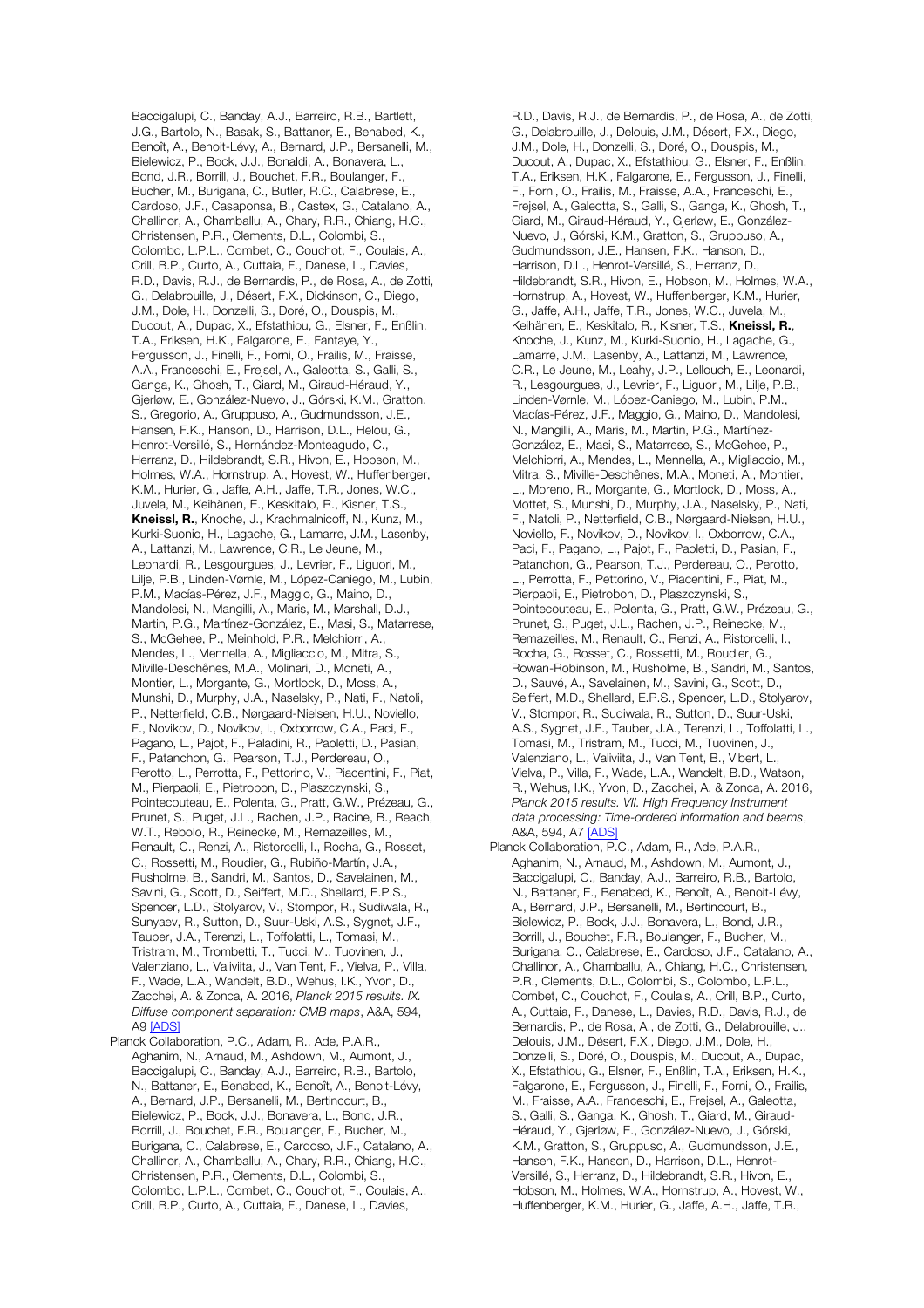Jones, W.C., Juvela, M., Keihänen, E., Keskitalo, R., Kisner, T.S., Kneissl, R., Knoche, J., Kunz, M., Kurki-Suonio, H., Lagache, G., Lamarre, J.M., Lasenby, A., Lattanzi, M., Lawrence, C.R., Le Jeune, M., Leahy, J.P., Lellouch, E., Leonardi, R., Lesgourgues, J., Levrier, F., Liguori, M., Lilje, P.B., Linden-Vørnle, M., López-Caniego, M., Lubin, P.M., Macías-Pérez, J.F., Maggio, G., Maino, D., Mandolesi, N., Mangilli, A., Maris, M., Martin, P.G., Martínez-González, E., Masi, S., Matarrese, S., McGehee, P., Melchiorri, A., Mendes, L., Mennella, A., Migliaccio, M., Mitra, S., Miville-Deschênes, M.A., Moneti, A., Montier, L., Moreno, R., Morgante, G., Mortlock, D., Moss, A., Mottet, S., Munshi, D., Murphy, J.A., Naselsky, P., Nati, F., Natoli, P., Netterfield, C.B., Nørgaard-Nielsen, H.U., Noviello, F., Novikov, D., Novikov, I., Oxborrow, C.A., Paci, F., Pagano, L., Pajot, F., Paoletti, D., Pasian, F., Patanchon, G., Pearson, T.J., Perdereau, O., Perotto, L., Perrotta, F., Pettorino, V., Piacentini, F., Piat, M., Pierpaoli, E., Pietrobon, D., Plaszczynski, S., Pointecouteau, E., Polenta, G., Pratt, G.W., Prézeau, G., Prunet, S., Puget, J.L., Rachen, J.P., Reinecke, M., Remazeilles, M., Renault, C., Renzi, A., Ristorcelli, I., Rocha, G., Rosset, C., Rossetti, M., Roudier, G., Rusholme, B., Sandri, M., Santos, D., Sauvé, A., Savelainen, M., Savini, G., Scott, D., Seiffert, M.D., Shellard, E.P.S., Spencer, L.D., Stolyarov, V., Stompor, R., Sudiwala, R., Sutton, D., Suur-Uski, A.S., Sygnet, J.F., Tauber, J.A., Terenzi, L., Toffolatti, L., Tomasi, M., Tristram, M., Tucci, M., Tuovinen, J., Valenziano, L., Valiviita, J., Van Tent, B., Vibert, L., Vielva, P., Villa, F., Wade, L.A., Wandelt, B.D., Watson, R., Wehus, I.K., Yvon, D., Zacchei, A. & Zonca, A. 2016, *Planck 2015 results. VIII. High Frequency Instrument data processing: Calibration and maps*, A&A, 594, A8 [ADS]

Planck Collaboration, P.C., Adam, R., Ade, P.A.R., Aghanim, N., Alves, M.I.R., Arnaud, M., Ashdown, M., Aumont, J., Baccigalupi, C., Banday, A.J., Barreiro, R.B., Bartlett, J.G., Bartolo, N., Battaner, E., Benabed, K., Benoît, A., Benoit-Lévy, A., Bernard, J.P., Bersanelli, M., Bielewicz, P., Bock, J.J., Bonaldi, A., Bonavera, L., Bond, J.R., Borrill, J., Bouchet, F.R., Boulanger, F., Bucher, M., Burigana, C., Butler, R.C., Calabrese, E., Cardoso, J.F., Catalano, A., Challinor, A., Chamballu, A., Chary, R.R., Chiang, H.C., Christensen, P.R., Clements, D.L., Colombi, S., Colombo, L.P.L., Combet, C., Couchot, F., Coulais, A., Crill, B.P., Curto, A., Cuttaia, F., Danese, L., Davies, R.D., Davis, R.J., de Bernardis, P., de Rosa, A., de Zotti, G., Delabrouille, J., Désert, F.X., Dickinson, C., Diego, J.M., Dole, H., Donzelli, S., Doré, O., Douspis, M., Ducout, A., Dupac, X., Efstathiou, G., Elsner, F., Enßlin, T.A., Eriksen, H.K., Falgarone, E., Fergusson, J., Finelli, F., Forni, O., Frailis, M., Fraisse, A.A., Franceschi, E., Frejsel, A., Galeotta, S., Galli, S., Ganga, K., Ghosh, T., Giard, M., Giraud-Héraud, Y., Gjerløw, E., González-Nuevo, J., Górski, K.M., Gratton, S., Gregorio, A., Gruppuso, A., Gudmundsson, J.E., Hansen, F.K., Hanson, D., Harrison, D.L., Helou, G., Henrot-Versillé, S., Hernández-Monteagudo, C., Herranz, D., Hildebrandt, S.R., Hivon, E., Hobson, M., Holmes, W.A., Hornstrup, A., Hovest, W., Huffenberger, K.M., Hurier, G., Jaffe, A.H., Jaffe, T.R., Jones, W.C., Juvela, M., Keihänen, E., Keskitalo, R., Kisner, T.S., Kneissl, R., Knoche, J., Kunz, M., Kurki-Suonio, H., Lagache, G., Lähteenmäki, A., Lamarre, J.M., Lasenby, A., Lattanzi, M., Lawrence, C.R., Le Jeune, M., Leahy, J.P., Leonardi, R., Lesgourgues, J., Levrier, F., Liguori, M., Lilje, P.B., Linden-Vørnle, M., López-Caniego, M., Lubin, P.M., Macías-Pérez, J.F., Maggio, G., Maino, D., Mandolesi, N., Mangilli, A., Maris, M., Marshall, D.J., Martin, P.G., Martínez-González, E., Masi, S., Matarrese, S., McGehee, P., Meinhold, P.R., Melchiorri, A., Mendes, L., Mennella, A., Migliaccio, M., Mitra, S., MivilleDeschênes, M.A., Moneti, A., Montier, L., Morgante, G., Mortlock, D., Moss, A., Munshi, D., Murphy, J.A., Naselsky, P., Nati, F., Natoli, P., Netterfield, C.B., Nørgaard-Nielsen, H.U., Noviello, F., Novikov, D., Novikov, I., Orlando, E., Oxborrow, C.A., Paci, F., Pagano, L., Pajot, F., Paladini, R., Paoletti, D., Partridge, B., Pasian, F., Patanchon, G., Pearson, T.J., Perdereau, O., Perotto, L., Perrotta, F., Pettorino, V., Piacentini, F., Piat, M., Pierpaoli, E., Pietrobon, D., Plaszczynski, S., Pointecouteau, E., Polenta, G., Pratt, G.W., Prézeau, G., Prunet, S., Puget, J.L., Rachen, J.P., Reach, W.T., Rebolo, R., Reinecke, M., Remazeilles, M., Renault, C., Renzi, A., Ristorcelli, I., Rocha, G., Rosset, C., Rossetti, M., Roudier, G., Rubiño-Martín, J.A., Rusholme, B., Sandri, M., Santos, D., Savelainen, M., Savini, G., Scott, D., Seiffert, M.D., Shellard, E.P.S., Spencer, L.D., Stolyarov, V., Stompor, R., Strong, A.W., Sudiwala, R., Sunyaev, R., Sutton, D., Suur-Uski, A.S., Sygnet, J.F., Tauber, J.A., Terenzi, L., Toffolatti, L., Tomasi, M., Tristram, M., Tucci, M., Tuovinen, J., Umana, G., Valenziano, L., Valiviita, J., Van Tent, F., Vielva, P., Villa, F., Wade, L.A., Wandelt, B.D., Wehus, I.K., Wilkinson, A., Yvon, D., Zacchei, A. & Zonca, A. 2016, *Planck 2015 results. X. Diffuse component separation: Foreground maps*, A&A, 594, A10 [ADS]

Planck Collaboration, P.C., Ade, P.A.R., Aghanim, N., Arnaud, M., Ashdown, M., Aumont, J., Baccigalupi, C., Banday, A.J., Barreiro, R.B., Bartlett, J.G., Bartolo, N., Battaner, E., Benabed, K., Benoît, A., Benoit-Lévy, A., Bernard, J.P., Bersanelli, M., Bielewicz, P., Bock, J.J., Bonaldi, A., Bonavera, L., Bond, J.R., Borrill, J., Bouchet, F.R., Boulanger, F., Bucher, M., Burigana, C., Butler, R.C., Calabrese, E., Cardoso, J.F., Castex, G., Catalano, A., Challinor, A., Chamballu, A., Chiang, H.C., Christensen, P.R., Clements, D.L., Colombi, S., Colombo, L.P.L., Combet, C., Couchot, F., Coulais, A., Crill, B.P., Curto, A., Cuttaia, F., Danese, L., Davies, R.D., Davis, R.J., de Bernardis, P., de Rosa, A., de Zotti, G., Delabrouille, J., Delouis, J.M., Désert, F.X., Dickinson, C., Diego, J.M., Dolag, K., Dole, H., Donzelli, S., Doré, O., Douspis, M., Ducout, A., Dupac, X., Efstathiou, G., Elsner, F., Enßlin, T.A., Eriksen, H.K., Fergusson, J., Finelli, F., Forni, O., Frailis, M., Fraisse, A.A., Franceschi, E., Frejsel, A., Galeotta, S., Galli, S., Ganga, K., Ghosh, T., Giard, M., Giraud-Héraud, Y., Gjerløw, E., González-Nuevo, J., Górski, K.M., Gratton, S., Gregorio, A., Gruppuso, A., Gudmundsson, J.E., Hansen, F.K., Hanson, D., Harrison, D.L., Henrot-Versillé, S., Hernández-Monteagudo, C., Herranz, D., Hildebrandt, S.R., Hivon, E., Hobson, M., Holmes, W.A., Hornstrup, A., Hovest, W., Huffenberger, K.M., Hurier, G., Jaffe, A.H., Jaffe, T.R., Jones, W.C., Juvela, M., Karakci, A., Keihänen, E., Keskitalo, R., Kiiveri, K., Kisner, T.S., Kneissl, R., Knoche, J., Kunz, M., Kurki-Suonio, H., Lagache, G., Lamarre, J.M., Lasenby, A., Lattanzi, M., Lawrence, C.R., Leonardi, R., Lesgourgues, J., Levrier, F., Liguori, M., Lilje, P.B., Linden-Vørnle, M., Lindholm, V., López-Caniego, M., Lubin, P.M., Macías-Pérez, J.F., Maggio, G., Maino, D., Mandolesi, N., Mangilli, A., Maris, M., Martin, P.G., Martínez-González, E., Masi, S., Matarrese, S., McGehee, P., Meinhold, P.R., Melchiorri, A., Melin, J.B., Mendes, L., Mennella, A., Migliaccio, M., Mitra, S., Miville-Deschênes, M.A., Moneti, A., Montier, L., Morgante, G., Mortlock, D., Moss, A., Munshi, D., Murphy, J.A., Naselsky, P., Nati, F., Natoli, P., Netterfield, C.B., Nørgaard-Nielsen, H.U., Noviello, F., Novikov, D., Novikov, I., Oxborrow, C.A., Paci, F., Pagano, L., Pajot, F., Paoletti, D., Pasian, F., Patanchon, G., Pearson, T.J., Perdereau, O., Perotto, L., Perrotta, F., Pettorino, V., Piacentini, F., Piat, M., Pierpaoli, E., Pietrobon, D., Plaszczynski, S., Pointecouteau, E., Polenta, G., Pratt, G.W., Prézeau, G., Prunet, S., Puget, J.L., Rachen, J.P., Rebolo, R., Reinecke, M.,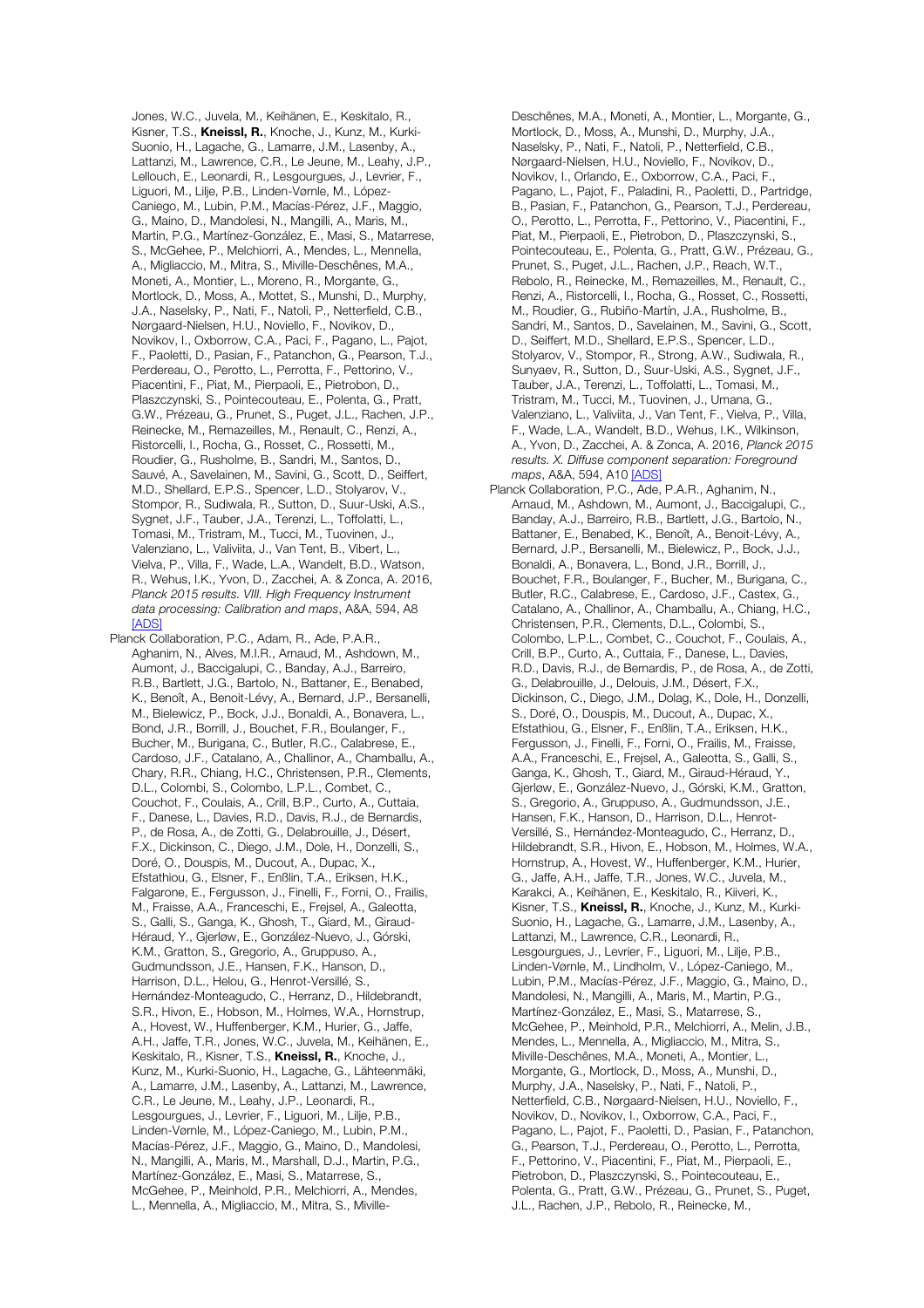Remazeilles, M., Renault, C., Renzi, A., Ristorcelli, I., Rocha, G., Roman, M., Rosset, C., Rossetti, M., Roudier, G., Rubiño-Martín, J.A., Rusholme, B., Sandri, M., Santos, D., Savelainen, M., Scott, D., Seiffert, M.D., Shellard, E.P.S., Spencer, L.D., Stolyarov, V., Stompor, R., Sudiwala, R., Sutton, D., Suur-Uski, A.S., Sygnet, J.F., Tauber, J.A., Terenzi, L., Toffolatti, L., Tomasi, M., Tristram, M., Tucci, M., Tuovinen, J., Valenziano, L., Valiviita, J., Van Tent, B., Vielva, P., Villa, F., Wade, L.A., Wandelt, B.D., Wehus, I.K., Welikala, N., Yvon, D., Zacchei, A. & Zonca, A. 2016, *Planck 2015 results. XII. Full focal plane simulations*, A&A, 594, A12 [ADS] Planck Collaboration, P.C., Ade, P.A.R., Aghanim, N., Arnaud, M., Ashdown, M., Aumont, J., Baccigalupi, C., Banday, A.J., Barreiro, R.B., Bartlett, J.G., Bartolo, N., Battaner, E., Battye, R., Benabed, K., Benoît, A., Benoit-Lévy, A., Bernard, J.P., Bersanelli, M., Bielewicz, P., Bock, J.J., Bonaldi, A., Bonavera, L., Bond, J.R., Borrill, J., Bouchet, F.R., Boulanger, F., Bucher, M., Burigana, C., Butler, R.C., Calabrese, E., Cardoso, J.F., Catalano, A., Challinor, A., Chamballu, A., Chary, R.R., Chiang, H.C., Chluba, J., Christensen, P.R., Church, S., Clements, D.L., Colombi, S., Colombo, L.P.L., Combet, C., Coulais, A., Crill, B.P., Curto, A., Cuttaia, F., Danese, L., Davies, R.D., Davis, R.J., de Bernardis, P., de Rosa, A., de Zotti, G., Delabrouille, J., Désert, F.X., Di Valentino, E., Dickinson, C., Diego, J.M., Dolag, K., Dole, H., Donzelli, S., Doré, O., Douspis, M., Ducout, A., Dunkley, J., Dupac, X., Efstathiou, G., Elsner, F., Enßlin, T.A., Eriksen, H.K., Farhang, M., Fergusson, J., Finelli, F., Forni, O., Frailis, M., Fraisse, A.A., Franceschi, E., Frejsel, A., Galeotta, S., Galli, S., Ganga, K., Gauthier, C., Gerbino, M., Ghosh, T., Giard, M., Giraud-Héraud, Y., Giusarma, E., Gjerløw, E., González-Nuevo, J., Górski, K.M., Gratton, S., Gregorio, A., Gruppuso, A., Gudmundsson, J.E., Hamann, J., Hansen, F.K., Hanson, D., Harrison, D.L., Helou, G., Henrot-Versillé, S., Hernández-Monteagudo, C., Herranz, D., Hildebrandt, S.R., Hivon, E., Hobson, M., Holmes, W.A., Hornstrup, A., Hovest, W., Huang, Z., Huffenberger, K.M., Hurier, G., Jaffe, A.H., Jaffe, T.R., Jones, W.C., Juvela, M., Keihänen, E., Keskitalo, R., Kisner, T.S., Kneissl, R., Knoche, J., Knox, L., Kunz, M., Kurki-Suonio, H., Lagache, G., Lähteenmäki, A., Lamarre, J.M., Lasenby, A., Lattanzi, M., Lawrence, C.R., Leahy, J.P., Leonardi, R., Lesgourgues, J., Levrier, F., Lewis, A., Liguori, M., Lilje, P.B., Linden-Vørnle, M., López-Caniego, M., Lubin, P.M., Macías-Pérez, J.F., Maggio, G., Maino, D., Mandolesi, N., Mangilli, A., Marchini, A., Maris, M., Martin, P.G., Martinelli, M., Martínez-González, E., Masi, S., Matarrese, S., McGehee, P., Meinhold, P.R., Melchiorri, A., Melin, J.B., Mendes, L., Mennella, A., Migliaccio, M., Millea, M., Mitra, S., Miville-Deschênes, M.A., Moneti, A., Montier, L., Morgante, G., Mortlock, D., Moss, A., Munshi, D., Murphy, J.A., Naselsky, P., Nati, F., Natoli, P., Netterfield, C.B., Nørgaard-Nielsen, H.U., Noviello, F., Novikov, D., Novikov, I., Oxborrow, C.A., Paci, F., Pagano, L., Pajot, F., Paladini, R., Paoletti, D., Partridge, B., Pasian, F., Patanchon, G., Pearson, T.J., Perdereau, O., Perotto, L., Perrotta, F., Pettorino, V., Piacentini, F., Piat, M., Pierpaoli, E., Pietrobon, D., Plaszczynski, S., Pointecouteau, E., Polenta, G., Popa, L., Pratt, G.W., Prézeau, G., Prunet, S., Puget, J.L., Rachen, J.P., Reach, W.T., Rebolo, R., Reinecke, M., Remazeilles, M., Renault, C., Renzi, A., Ristorcelli, I., Rocha, G., Rosset, C., Rossetti, M., Roudier, G., Rouillé d'Orfeuil, B., Rowan-Robinson, M., Rubiño-Martín, J.A., Rusholme, B., Said, N., Salvatelli, V., Salvati, L., Sandri, M., Santos, D., Savelainen, M., Savini, G., Scott, D., Seiffert, M.D., Serra, P., Shellard, E.P.S., Spencer, L.D., Spinelli, M., Stolyarov, V., Stompor, R., Sudiwala, R., Sunyaev, R., Sutton, D., Suur-Uski, A.S., Sygnet, J.F., Tauber, J.A., Terenzi, L., Toffolatti, L., Tomasi, M., Tristram, M.,

Trombetti, T., Tucci, M., Tuovinen, J., Türler, M., Umana, G., Valenziano, L., Valiviita, J., Van Tent, F., Vielva, P., Villa, F., Wade, L.A., Wandelt, B.D., Wehus, I.K., White, M., White, S.D.M., Wilkinson, A., Yvon, D., Zacchei, A. & Zonca, A. 2016, *Planck 2015 results. XIII. Cosmological parameters*, A&A, 594, A13 [ADS] Planck Collaboration, P.C., Ade, P.A.R., Aghanim, N., Arnaud, M., Ashdown, M., Aumont, J., Baccigalupi, C., Banday, A.J., Barreiro, R.B., Bartlett, J.G., Bartolo, N., Basak, S., Battaner, E., Benabed, K., Benoît, A., Benoit-Lévy, A., Bernard, J.P., Bersanelli, M., Bielewicz, P., Bock, J.J., Bonaldi, A., Bonavera, L., Bond, J.R., Borrill, J., Bouchet, F.R., Boulanger, F., Bucher, M., Burigana, C., Butler, R.C., Calabrese, E., Cardoso, J.F., Catalano, A., Challinor, A., Chamballu, A., Chiang, H.C., Christensen, P.R., Church, S., Clements, D.L., Colombi, S., Colombo, L.P.L., Combet, C., Couchot, F., Coulais, A., Crill, B.P., Curto, A., Cuttaia, F., Danese, L., Davies, R.D., Davis, R.J., de Bernardis, P., de Rosa, A., de Zotti, G., Delabrouille, J., Désert, F.X., Diego, J.M., Dole, H., Donzelli, S., Doré, O., Douspis, M., Ducout, A., Dunkley, J., Dupac, X., Efstathiou, G., Elsner, F., Enßlin, T.A., Eriksen, H.K., Fergusson, J., Finelli, F., Forni, O., Frailis, M., Fraisse, A.A., Franceschi, E., Frejsel, A., Galeotta, S., Galli, S., Ganga, K., Giard, M., Giraud-Héraud, Y., Gjerløw, E., González-Nuevo, J., Górski, K.M., Gratton, S., Gregorio, A., Gruppuso, A., Gudmundsson, J.E., Hansen, F.K., Hanson, D., Harrison, D.L., Henrot-Versillé, S., Hernández-Monteagudo, C., Herranz, D., Hildebrandt, S.R., Hivon, E., Hobson, M., Holmes, W.A., Hornstrup, A., Hovest, W., Huffenberger, K.M., Hurier, G., Jaffe, A.H., Jaffe, T.R., Jones, W.C., Juvela, M., Keihänen, E., Keskitalo, R., Kisner, T.S., Kneissl, R., Knoche, J., Kunz, M., Kurki-Suonio, H., Lagache, G., Lähteenmäki, A., Lamarre, J.M., Lasenby, A., Lattanzi, M., Lawrence, C.R., Leonardi, R., Lesgourgues, J., Levrier, F., Lewis, A., Liguori, M., Lilje, P.B., Linden-Vørnle, M., López-Caniego, M., Lubin, P.M., Macías-Pérez, J.F., Maggio, G., Maino, D., Mandolesi, N., Mangilli, A., Maris, M., Martin, P.G., Martínez-González, E., Masi, S., Matarrese, S., McGehee, P., Meinhold, P.R., Melchiorri, A., Mendes, L., Mennella, A., Migliaccio, M., Mitra, S., Miville-Deschênes, M.A., Moneti, A., Montier, L., Morgante, G., Mortlock, D., Moss, A., Munshi, D., Murphy, J.A., Naselsky, P., Nati, F., Natoli, P., Netterfield, C.B., Nørgaard-Nielsen, H.U., Noviello, F., Novikov, D., Novikov, I., Oxborrow, C.A., Paci, F., Pagano, L., Pajot, F., Paoletti, D., Pasian, F., Patanchon, G., Perdereau, O., Perotto, L., Perrotta, F., Pettorino, V., Piacentini, F., Piat, M., Pierpaoli, E., Pietrobon, D., Plaszczynski, S., Pointecouteau, E., Polenta, G., Popa, L., Pratt, G.W., Prézeau, G., Prunet, S., Puget, J.L., Rachen, J.P., Reach, W.T., Rebolo, R., Reinecke, M., Remazeilles, M., Renault, C., Renzi, A., Ristorcelli, I., Rocha, G., Rosset, C., Rossetti, M., Roudier, G., Rowan-Robinson, M., Rubiño-Martín, J.A., Rusholme, B., Sandri, M., Santos, D., Savelainen, M., Savini, G., Scott, D., Seiffert, M.D., Shellard, E.P.S., Spencer, L.D., Stolyarov, V., Stompor, R., Sudiwala, R., Sunyaev, R., Sutton, D., Suur-Uski, A.S., Sygnet, J.F., Tauber, J.A., Terenzi, L., Toffolatti, L., Tomasi, M., Tristram, M., Tucci, M., Tuovinen, J., Valenziano, L., Valiviita, J., Van Tent, B., Vielva, P., Villa, F., Wade, L.A., Wandelt, B.D., Wehus, I.K., White, M., Yvon, D., Zacchei, A. & Zonca, A. 2016, *Planck 2015 results. XV. Gravitational lensing*, A&A, 594, A15 [ADS] Planck Collaboration, P.C., Ade, P.A.R., Aghanim, N.,

Arnaud, M., Arroja, F., Ashdown, M., Aumont, J., Baccigalupi, C., Ballardini, M., Banday, A.J., Barreiro, R.B., Bartolo, N., Battaner, E., Benabed, K., Benoît, A., Benoit-Lévy, A., Bernard, J.P., Bersanelli, M., Bielewicz, P., Bock, J.J., Bonaldi, A., Bonavera, L., Bond, J.R., Borrill, J., Bouchet, F.R., Boulanger, F., Bucher, M., Burigana, C., Butler, R.C., Calabrese, E., Cardoso, J.F.,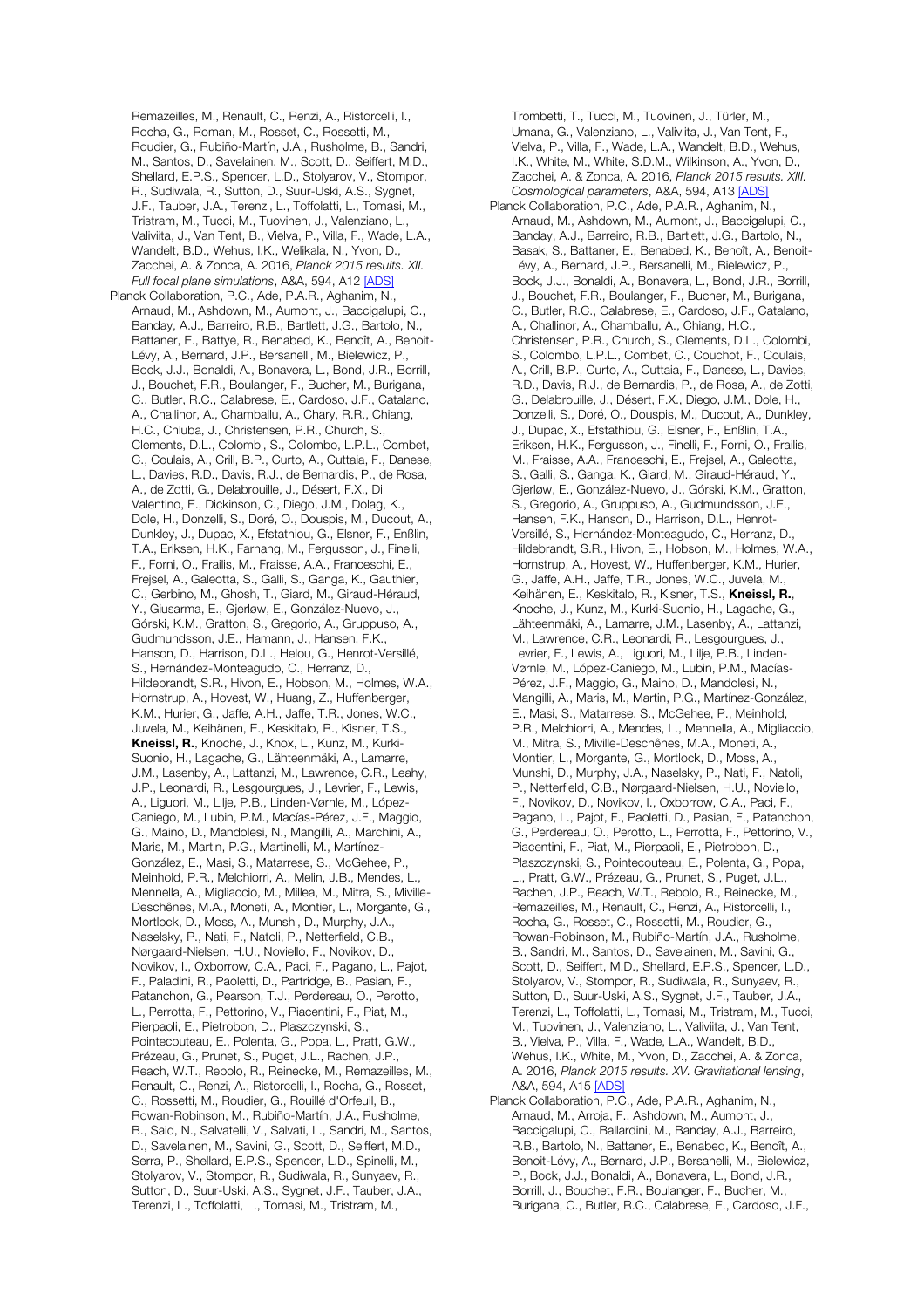Catalano, A., Challinor, A., Chamballu, A., Chary, R.R., Chiang, H.C., Christensen, P.R., Church, S., Clements, D.L., Colombi, S., Colombo, L.P.L., Combet, C. Contreras, D., Couchot, F., Coulais, A., Crill, B.P., Curto, A., Cuttaia, F., Danese, L., Davies, R.D., Davis, R.J., de Bernardis, P., de Rosa, A., de Zotti, G., Delabrouille, J., Désert, F.X., Diego, J.M., Dole, H., Donzelli, S., Doré, O., Douspis, M., Ducout, A., Dupac, X., Efstathiou, G., Elsner, F., Enßlin, T.A., Eriksen, H.K., Fergusson, J., Finelli, F., Forni, O., Frailis, M., Fraisse, A.A., Franceschi, E., Frejsel, A., Frolov, A., Galeotta, S., Galli, S., Ganga, K., Gauthier, C., Giard, M., Giraud-Héraud, Y., Gjerløw, E., González-Nuevo, J., Górski, K.M., Gratton, S., Gregorio, A., Gruppuso, A., Gudmundsson, J.E., Hamann, J., Handley, W., Hansen, F.K., Hanson, D., Harrison, D.L., Henrot-Versillé, S., Hernández-Monteagudo, C., Herranz, D., Hildebrandt, S.R., Hivon, E., Hobson, M., Holmes, W.A., Hornstrup, A., Hovest, W., Huang, Z., Huffenberger, K.M., Hurier, G., Jaffe, A.H., Jaffe, T.R., Jones, W.C., Juvela, M., Keihänen, E., Keskitalo, R., Kim, J., Kisner, T.S., Kneissl, R., Knoche, J., Kunz, M., Kurki-Suonio, H., Lagache, G., Lähteenmäki, A., Lamarre, J.M., Lasenby, A., Lattanzi, M., Lawrence, C.R., Leonardi, R., Lesgourgues, J., Levrier, F., Lewis, A., Liguori, M., Lilje, P.B., Linden-Vørnle, M., López-Caniego, M., Lubin, P.M., Ma, Y.Z., Macías-Pérez, J.F., Maggio, G., Maino, D., Mandolesi, N., Mangilli, A., Maris, M., Martin, P.G., Martínez-González, E., Masi, S., Matarrese, S., McGehee, P., Meinhold, P.R., Melchiorri, A., Mendes, L., Mennella, A., Migliaccio, M., Mitra, S., Miville-Deschênes, M.A., Molinari, D., Moneti, A., Montier, L., Morgante, G., Mortlock, D., Moss, A., Münchmeyer, M., Munshi, D., Murphy, J.A., Naselsky, P., Nati, F., Natoli, P., Netterfield, C.B., Nørgaard-Nielsen, H.U., Noviello, F., Novikov, D., Novikov, I., Oxborrow, C.A., Paci, F., Pagano, L., Pajot, F., Paladini, R., Pandolfi, S., Paoletti, D., Pasian, F., Patanchon, G., Pearson, T.J., Peiris, H.V., Perdereau, O., Perotto, L., Perrotta, F., Pettorino, V., Piacentini, F., Piat, M., Pierpaoli, E., Pietrobon, D., Plaszczynski, S., Pointecouteau, E., Polenta, G., Popa, L., Pratt, G.W., Prézeau, G., Prunet, S., Puget, J.L., Rachen, J.P., Reach, W.T., Rebolo, R., Reinecke, M., Remazeilles, M., Renault, C., Renzi, A., Ristorcelli, I., Rocha, G., Rosset, C., Rossetti, M., Roudier, G., Rowan-Robinson, M., Rubiño-Martín, J.A., Rusholme, B., Sandri, M., Santos, D., Savelainen, M., Savini, G., Scott, D., Seiffert, M.D., Shellard, E.P.S., Shiraishi, M., Spencer, L.D., Stolyarov, V., Stompor, R., Sudiwala, R., Sunyaev, R., Sutton, D., Suur-Uski, A.S., Sygnet, J.F., Tauber, J.A., Terenzi, L., Toffolatti, L., Tomasi, M., Tristram, M., Trombetti, T., Tucci, M., Tuovinen, J., Valenziano, L., Valiviita, J., Van Tent, B., Vielva, P., Villa, F., Wade, L.A., Wandelt, B.D., Wehus, I.K., White, M., Yvon, D., Zacchei, A., Zibin, J.P. & Zonca, A. 2016, *Planck 2015 results. XX. Constraints on inflation*, A&A, 594 A20 [ADS]

Planck Collaboration, P.C., Ade, P.A.R., Aghanim, N., Arnaud, M., Ashdown, M., Aumont, J., Baccigalupi, C., Banday, A.J., Barreiro, R.B., Bartolo, N., Basak, S., Battaner, E., Benabed, K., Benoît, A., Benoit-Lévy, A., Bernard, J.P., Bersanelli, M., Bielewicz, P., Bock, J.J., Bonaldi, A., Bonavera, L., Bond, J.R., Borrill, J., Bouchet, F.R., Bucher, M., Burigana, C., Butler, R.C., Calabrese, E., Cardoso, J.F., Casaponsa, B., Catalano, A., Challinor, A., Chamballu, A., Chiang, H.C., Christensen, P.R., Church, S., Clements, D.L., Colombi, S., Colombo, L.P.L., Combet, C., Couchot, F., Coulais, A., Crill, B.P., Curto, A., Cuttaia, F., Danese, L., Davies, R.D., Davis, R.J., de Bernardis, P., de Rosa, A., de Zotti, G., Delabrouille, J., Désert, F.X., Diego, J.M., Dole, H., Donzelli, S., Doré, O., Douspis, M., Ducout, A., Dupac, X., Efstathiou, G., Elsner, F., Enßlin, T.A., Eriksen, H.K., Fergusson, J., Fernandez-Cobos, R., Finelli, F., Forni,

O., Frailis, M., Fraisse, A.A., Franceschi, E., Frejsel, A., Galeotta, S., Galli, S., Ganga, K., Génova-Santos, R.T., Giard, M., Giraud-Héraud, Y., Gjerløw, E., González-Nuevo, J., Górski, K.M., Gratton, S., Gregorio, A., Gruppuso, A., Gudmundsson, J.E., Hansen, F.K., Hanson, D., Harrison, D.L., Henrot-Versillé, S., Hernández-Monteagudo, C., Herranz, D., Hildebrandt, S.R., Hivon, E., Hobson, M., Holmes, W.A., Hornstrup, A., Hovest, W., Huffenberger, K.M., Hurier, G., Ilić, S., Jaffe, A.H., Jaffe, T.R., Jones, W.C., Juvela, M., Keihänen, E., Keskitalo, R., Kisner, T.S., Kneissl, R., Knoche, J., Kunz, M., Kurki-Suonio, H., Lagache, G., Lähteenmäki, A., Lamarre, J.M., Langer, M., Lasenby, A., Lattanzi, M., Lawrence, C.R., Leonardi, R., Lesgourgues, J., Levrier, F., Liguori, M., Lilje, P.B., Linden-Vørnle, M., López-Caniego, M., Lubin, P.M., Ma, Y.Z., Macías-Pérez, J.F., Maggio, G., Maino, D., Mandolesi, N., Mangilli, A., Marcos-Caballero, A., Maris, M., Martin, P.G., Martínez-González, E., Masi, S., Matarrese, S., McGehee, P., Meinhold, P.R., Melchiorri, A., Mendes, L., Mennella, A., Migliaccio, M., Mitra, S., Miville-Deschênes, M.A., Moneti, A., Montier, L., Morgante, G., Mortlock, D., Moss, A., Munshi, D., Murphy, J.A., Naselsky, P., Nati, F., Natoli, P., Netterfield, C.B., Nørgaard-Nielsen, H.U., Noviello, F., Novikov, D., Novikov, I., Oxborrow, C.A., Paci, F., Pagano, L., Pajot, F., Paoletti, D., Pasian, F., Patanchon, G., Perdereau, O., Perotto, L., Perrotta, F., Pettorino, V., Piacentini, F., Piat, M., Pierpaoli, E., Pietrobon, D., Plaszczynski, S., Pointecouteau, E., Polenta, G., Popa, L., Pratt, G.W., Prézeau, G., Prunet, S., Puget, J.L., Rachen, J.P., Reach, W.T., Rebolo, R., Reinecke, M., Remazeilles, M., Renault, C., Renzi, A., Ristorcelli, I., Rocha, G., Rosset, C., Rossetti, M., Roudier, G., Rubiño-Martín, J.A., Rusholme, B., Sandri, M., Santos, D., Savelainen, M., Savini, G., Schaefer, B.M., Scott, D., Seiffert, M.D., Shellard, E.P.S., Spencer, L.D., Stolyarov, V., Stompor, R., Sudiwala, R., Sunyaev, R., Sutton, D., Suur-Uski, A.S., Sygnet, J.F., Tauber, J.A., Terenzi, L., Toffolatti, L., Tomasi, M., Tristram, M., Tucci, M., Tuovinen, J., Valenziano, L., Valiviita, J., Van Tent, F., Vielva, P., Villa, F., Wade, L.A., Wandelt, B.D., Wehus, I.K., Yvon, D., Zacchei, A. & Zonca, A. 2016, *Planck 2015 results. XXI. The integrated Sachs-Wolfe effect*, A&A, 594, A21 [ADS]

Planck Collaboration, P.C., Aghanim, N., Arnaud, M., Ashdown, M., Aumont, J., Baccigalupi, C., Banday, A.J., Barreiro, R.B., Bartlett, J.G., Bartolo, N., Battaner, E., Battye, R., Benabed, K., Benoît, A., Benoit-Lévy, A., Bernard, J.P., Bersanelli, M., Bielewicz, P., Bock, J.J., Bonaldi, A., Bonavera, L., Bond, J.R., Borrill, J., Bouchet, F.R., Burigana, C., Butler, R.C., Calabrese, E., Cardoso, J.F., Catalano, A., Challinor, A., Chiang, H.C., Christensen, P.R., Churazov, E., Clements, D.L., Colombo, L.P.L., Combet, C., Comis, B., Coulais, A., Crill, B.P., Curto, A., Cuttaia, F., Danese, L., Davies, R.D., Davis, R.J., de Bernardis, P., de Rosa, A., de Zotti, G., Delabrouille, J., Désert, F.X., Dickinson, C., Diego, J.M., Dolag, K., Dole, H., Donzelli, S., Doré, O., Douspis, M., Ducout, A., Dupac, X., Efstathiou, G., Elsner, F., Enßlin, T.A., Eriksen, H.K., Fergusson, J., Finelli, F., Forni, O., Frailis, M., Fraisse, A.A., Franceschi, E., Frejsel, A., Galeotta, S., Galli, S., Ganga, K., Génova-Santos, R.T., Giard, M., González-Nuevo, J., Górski, K.M., Gregorio, A., Gruppuso, A., Gudmundsson, J.E., Hansen, F.K., Harrison, D.L., Henrot-Versillé, S., Hernández-Monteagudo, C., Herranz, D., Hildebrandt, S.R., Hivon, E., Holmes, W.A., Hornstrup, A., Huffenberger, K.M., Hurier, G., Jaffe, A.H., Jones, W.C., Juvela, M., Keihänen, E., Keskitalo, R., Kneissl, R., Knoche, J., Kunz, M., Kurki-Suonio, H., Lacasa, F., Lagache, G., Lähteenmäki, A., Lamarre, J.M., Lasenby, A., Lattanzi, M., Leonardi, R., Lesgourgues, J., Levrier, F., Liguori, M., Lilje, P.B., Linden-Vørnle, M., López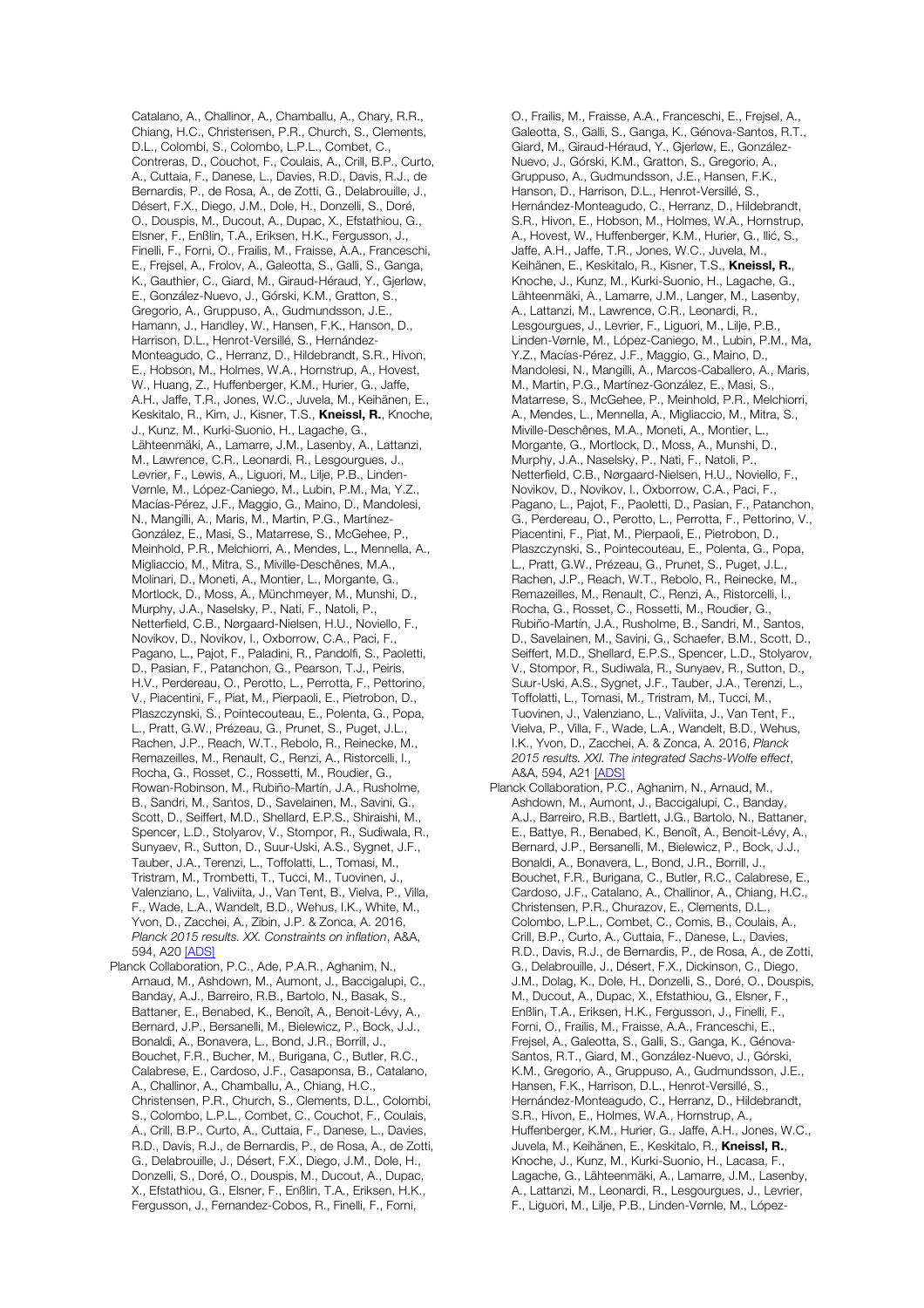Caniego, M., Macías-Pérez, J.F., Maffei, B., Maggio, G., Maino, D., Mandolesi, N., Mangilli, A., Maris, M., Martin, P.G., Martínez-González, E., Masi, S., Matarrese, S., Melchiorri, A., Melin, J.B., Migliaccio, M., Miville-Deschênes, M.A., Moneti, A., Montier, L., Morgante, G., Mortlock, D., Munshi, D., Murphy, J.A., Naselsky, P., Nati, F., Natoli, P., Noviello, F., Novikov, D., Novikov, I., Paci, F., Pagano, L., Pajot, F., Paoletti, D., Pasian, F., Patanchon, G., Perdereau, O., Perotto, L., Pettorino, V., Piacentini, F., Piat, M., Pierpaoli, E., Pietrobon, D., Plaszczynski, S., Pointecouteau, E., Polenta, G., Ponthieu, N., Pratt, G.W., Prunet, S., Puget, J.L., Rachen, J.P., Reinecke, M., Remazeilles, M., Renault, C., Renzi, A., Ristorcelli, I., Rocha, G., Rossetti, M., Roudier, G., Rubiño-Martín, J.A., Rusholme, B., Sandri, M., Santos, D., Sauvé, A., Savelainen, M., Savini, G., Scott, D., Spencer, L.D., Stolyarov, V., Stompor, R., Sunyaev, R., Sutton, D., Suur-Uski, A.S., Sygnet, J.F., Tauber, J.A., Terenzi, L., Toffolatti, L., Tomasi, M., Tramonte, D., Tristram, M., Tucci, M., Tuovinen, J., Valenziano, L., Valiviita, J., Van Tent, B., Vielva, P., Villa, F., Wade, L.A., Wandelt, B.D., Wehus, I.K., Yvon, D., Zacchei, A. & Zonca, A. 2016, *Planck 2015 results. XXII. A map of the thermal Sunyaev-Zeldovich effect*, A&A, 594, A22 [ADS]

Planck Collaboration, P.C., Ade, P.A.R., Aghanim, N., Arnaud, M., Aumont, J., Baccigalupi, C., Banday, A.J., Barreiro, R.B., Bartlett, J.G., Bartolo, N., Battaner, E., Benabed, K., Benoit-Lévy, A., Bernard, J.P., Bersanelli, M., Bielewicz, P., Bock, J.J., Bonaldi, A., Bonavera, L., Bond, J.R., Borrill, J., Bouchet, F.R., Burigana, C., Butler, R.C., Calabrese, E., Catalano, A., Chamballu, A., Chiang, H.C., Christensen, P.R., Churazov, E., Clements, D.L., Colombo, L.P.L., Combet, C., Comis, B., Couchot, F., Coulais, A., Crill, B.P., Curto, A., Cuttaia, F., Danese, L., Davies, R.D., Davis, R.J., de Bernardis, P., de Rosa, A., de Zotti, G., Delabrouille, J., Dickinson, C., Diego, J.M., Dole, H., Donzelli, S., Doré, O., Douspis, M., Ducout, A., Dupac, X., Efstathiou, G., Elsner, F., Enßlin, T.A., Eriksen, H.K., Finelli, F., Flores-Cacho, I., Forni, O., Frailis, M., Fraisse, A.A., Franceschi, E., Galeotta, S., Galli, S., Ganga, K., Génova-Santos, R.T., Giard, M., Giraud-Héraud, Y., Gjerløw, E., González-Nuevo, J., Górski, K.M., Gregorio, A., Gruppuso, A., Gudmundsson, J.E., Hansen, F.K., Harrison, D.L., Helou, G., Hernández-Monteagudo, C., Herranz, D., Hildebrandt, S.R., Hivon, E., Hobson, M., Hornstrup, A., Hovest, W., Huffenberger, K.M., Hurier, G., Jaffe, A.H., Jaffe, T.R., Jones, W.C., Keihänen, E., Keskitalo, R., Kisner, T.S., Kneissl, R., Knoche, J., Kunz, M., Kurki-Suonio, H., Lagache, G., Lamarre, J.M., Langer, M., Lasenby, A., Lattanzi, M., Lawrence, C.R., Leonardi, R., Levrier, F., Lilje, P.B., Linden-Vørnle, M., López-Caniego, M., Lubin, P.M., Macías-Pérez, J.F., Maffei, B., Maggio, G., Maino, D., Mak, D.S.Y., Mandolesi, N., Mangilli, A., Maris, M., Martin, P.G., Martínez-González, E., Masi, S., Matarrese, S., Melchiorri, A., Mennella, A., Migliaccio, M., Mitra, S., Miville-Deschênes, M.A., Moneti, A., Montier, L., Morgante, G., Mortlock, D., Munshi, D., Murphy, J.A., Nati, F., Natoli, P., Noviello, F., Novikov, D., Novikov, I., Oxborrow, C.A., Paci, F., Pagano, L., Pajot, F., Paoletti, D., Partridge, B., Pasian, F., Pearson, T.J., Perdereau, O., Perotto, L., Pettorino, V., Piacentini, F., Piat, M., Pierpaoli, E., Plaszczynski, S., Pointecouteau, E., Polenta, G., Ponthieu, N., Pratt, G.W., Prunet, S., Puget, J.L., Rachen, J.P., Reinecke, M., Remazeilles, M., Renault, C., Renzi, A., Ristorcelli, I., Rocha, G., Rosset, C., Rossetti, M., Roudier, G., Rubiño-Martín, J.A., Rusholme, B., Sandri, M., Santos, D., Savelainen, M., Savini, G., Scott, D., Spencer, L.D., Stolyarov, V., Stompor, R., Sunyaev, R., Sutton, D., Suur-Uski, A.S., Sygnet, J.F., Tauber, J.A., Terenzi, L., Toffolatti, L., Tomasi, M., Tristram, M., Tucci, M., Umana, G.,

Valenziano, L., Valiviita, J., Van Tent, B., Vielva, P., Villa, F., Wade, L.A., Wandelt, B.D., Wehus, I.K., Welikala, N., Yvon, D., Zacchei, A. & Zonca, A. 2016, *Planck 2015 results. XXIII. The thermal Sunyaev-Zeldovich effectcosmic infrared background correlation*, A&A, 594, A23 [ADS]

Planck Collaboration, P.C., Ade, P.A.R., Aghanim, N., Arnaud, M., Ashdown, M., Aumont, J., Baccigalupi, C., Banday, A.J., Barreiro, R.B., Bartlett, J.G., Bartolo, N., Battaner, E., Battye, R., Benabed, K., Benoît, A., Benoit-Lévy, A., Bernard, J.P., Bersanelli, M., Bielewicz, P., Bock, J.J., Bonaldi, A., Bonavera, L., Bond, J.R., Borrill, J., Bouchet, F.R., Bucher, M., Burigana, C., Butler, R.C., Calabrese, E., Cardoso, J.F., Catalano, A., Challinor, A., Chamballu, A., Chary, R.R., Chiang, H.C., Christensen, P.R., Church, S., Clements, D.L., Colombi, S., Colombo, L.P.L., Combet, C., Comis, B., Couchot, F., Coulais, A., Crill, B.P., Curto, A., Cuttaia, F., Danese, L., Davies, R.D., Davis, R.J., de Bernardis, P., de Rosa, A., de Zotti, G., Delabrouille, J., Désert, F.X., Diego, J.M., Dolag, K., Dole, H., Donzelli, S., Doré, O., Douspis, M., Ducout, A., Dupac, X., Efstathiou, G., Elsner, F., Enßlin, T.A., Eriksen, H.K., Falgarone, E., Fergusson, J., Finelli, F., Forni, O., Frailis, M., Fraisse, A.A., Franceschi, E., Frejsel, A., Galeotta, S., Galli, S., Ganga, K., Giard, M., Giraud-Héraud, Y., Gjerløw, E., González-Nuevo, J., Górski, K.M., Gratton, S., Gregorio, A., Gruppuso, A., Gudmundsson, J.E., Hansen, F.K., Hanson, D., Harrison, D.L., Henrot-Versillé, S., Hernández-Monteagudo, C., Herranz, D., Hildebrandt, S.R., Hivon, E., Hobson, M., Holmes, W.A., Hornstrup, A., Hovest, W., Huffenberger, K.M., Hurier, G., Jaffe, A.H., Jaffe, T.R., Jones, W.C., Juvela, M., Keihänen, E., Keskitalo, R., Kisner, T.S., Kneissl, R., Knoche, J., Kunz, M., Kurki-Suonio, H., Lagache, G., Lähteenmäki, A., Lamarre, J.M., Lasenby, A., Lattanzi, M., Lawrence, C.R., Leonardi, R., Lesgourgues, J., Levrier, F., Liguori, M., Lilje, P.B., Linden-Vørnle, M., López-Caniego, M., Lubin, P.M., Macías-Pérez, J.F., Maggio, G., Maino, D., Mandolesi, N., Mangilli, A., Maris, M., Martin, P.G., Martínez-González, E., Masi, S., Matarrese, S., McGehee, P., Meinhold, P.R., Melchiorri, A., Melin, J.B., Mendes, L., Mennella, A., Migliaccio, M., Mitra, S., Miville-Deschênes, M.A., Moneti, A., Montier, L., Morgante, G., Mortlock, D., Moss, A., Munshi, D., Murphy, J.A., Naselsky, P., Nati, F., Natoli, P., Netterfield, C.B., Nørgaard-Nielsen, H.U., Noviello, F., Novikov, D., Novikov, I., Oxborrow, C.A., Paci, F., Pagano, L., Pajot, F., Paoletti, D., Partridge, B., Pasian, F., Patanchon, G., Pearson, T.J., Perdereau, O., Perotto, L., Perrotta, F., Pettorino, V., Piacentini, F., Piat, M., Pierpaoli, E., Pietrobon, D., Plaszczynski, S., Pointecouteau, E., Polenta, G., Popa, L., Pratt, G.W., Prézeau, G., Prunet, S., Puget, J.L., Rachen, J.P., Rebolo, R., Reinecke, M., Remazeilles, M., Renault, C., Renzi, A., Ristorcelli, I., Rocha, G., Roman, M., Rosset, C., Rossetti, M., Roudier, G., Rubiño-Martín, J.A., Rusholme, B., Sandri, M., Santos, D., Savelainen, M., Savini, G., Scott, D., Seiffert, M.D., Shellard, E.P.S., Spencer, L.D., Stolyarov, V., Stompor, R., Sudiwala, R., Sunyaev, R., Sutton, D., Suur-Uski, A.S., Sygnet, J.F., Tauber, J.A., Terenzi, L., Toffolatti, L., Tomasi, M., Tristram, M., Tucci, M., Tuovinen, J., Türler, M., Umana, G., Valenziano, L., Valiviita, J., Van Tent, B., Vielva, P., Villa, F., Wade, L.A., Wandelt, B.D., Wehus, I.K., Weller, J., White, S.D.M., Yvon, D., Zacchei, A. & Zonca, A. 2016, *Planck 2015 results. XXIV. Cosmology from Sunyaev-Zeldovich cluster counts*, A&A, 594, A24 [ADS]

Planck Collaboration, P.C., Ade, P.A.R., Aghanim, N., Alves, M.I.R., Arnaud, M., Ashdown, M., Aumont, J., Baccigalupi, C., Banday, A.J., Barreiro, R.B., Bartlett, J.G., Bartolo, N., Battaner, E., Benabed, K., Benoît, A., Benoit-Lévy, A., Bernard, J.P., Bersanelli, M., Bielewicz, P., Bock, J.J., Bonaldi, A., Bonavera, L., Bond, J.R.,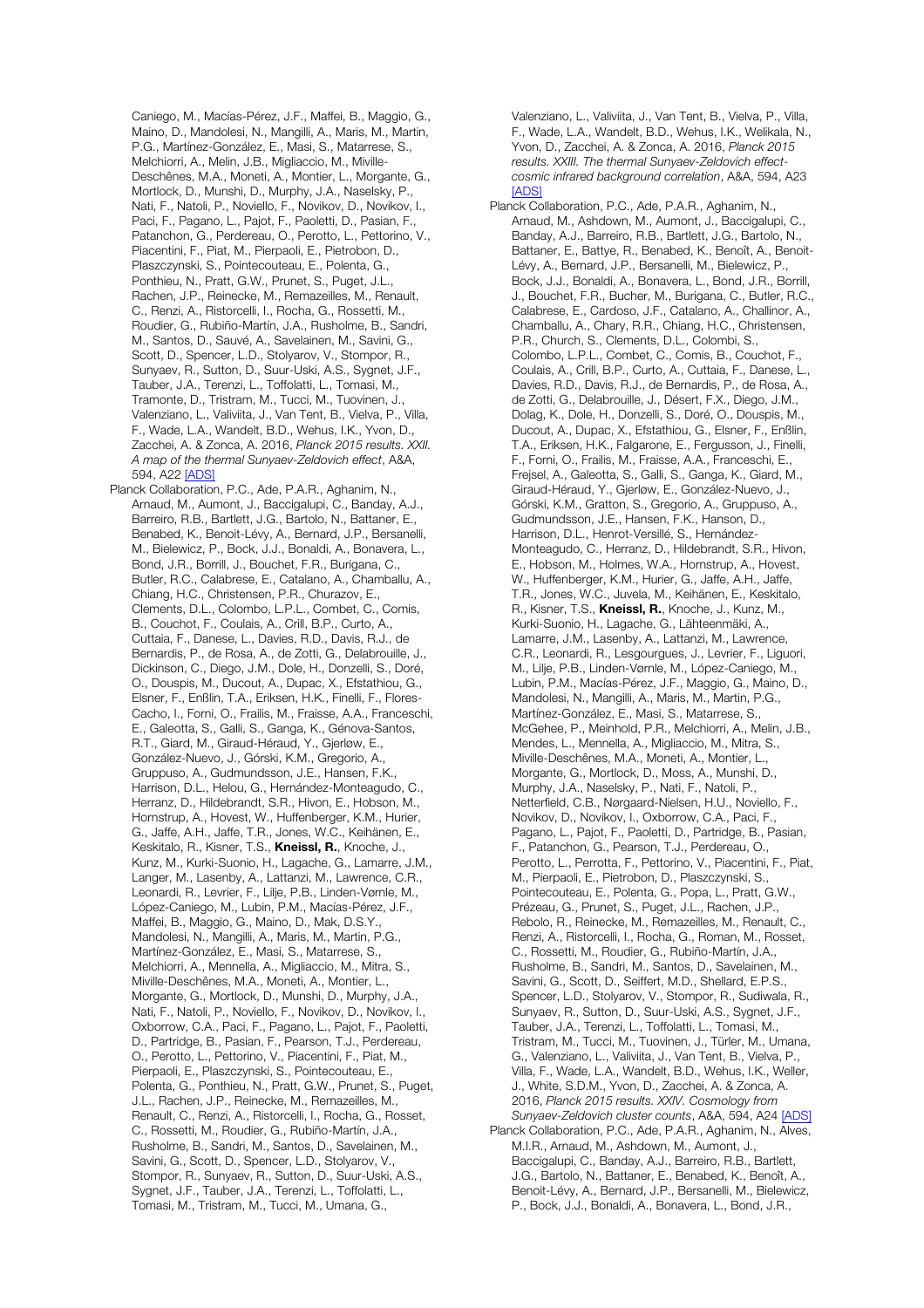Borrill, J., Bouchet, F.R., Boulanger, F., Bucher, M., Burigana, C., Butler, R.C., Calabrese, E., Cardoso, J.F., Catalano, A., Challinor, A., Chamballu, A., Chary, R.R., Chiang, H.C., Christensen, P.R., Colombi, S., Colombo, L.P.L., Combet, C., Couchot, F., Coulais, A., Crill, B.P., Curto, A., Cuttaia, F., Danese, L., Davies, R.D., Davis, R.J., de Bernardis, P., de Rosa, A., de Zotti, G., Delabrouille, J., Delouis, J.M., Désert, F.X., Dickinson, C., Diego, J.M., Dole, H., Donzelli, S., Doré, O., Douspis, M., Ducout, A., Dupac, X., Efstathiou, G., Elsner, F., Enßlin, T.A., Eriksen, H.K., Falgarone, E., Fergusson, J., Finelli, F., Forni, O., Frailis, M., Fraisse, A.A., Franceschi, E., Frejsel, A., Galeotta, S., Galli, S., Ganga, K., Ghosh, T., Giard, M., Giraud-Héraud, Y., Gjerløw, E., González-Nuevo, J., Górski, K.M., Gratton, S., Gregorio, A., Gruppuso, A., Gudmundsson, J.E., Hansen, F.K., Hanson, D., Harrison, D.L., Helou, G., Henrot-Versillé, S., Hernández-Monteagudo, C., Herranz, D., Hildebrandt, S.R., Hivon, E., Hobson, M., Holmes, W.A., Hornstrup, A., Hovest, W., Huffenberger, K.M., Hurier, G., Jaffe, A.H., Jaffe, T.R., Jones, W.C., Juvela, M., Keihänen, E., Keskitalo, R., Kisner, T.S., Kneissl, R., Knoche, J., Kunz, M., Kurki-Suonio, H., Lagache, G., Lähteenmäki, A., Lamarre, J.M., Lasenby, A., Lattanzi, M., Lawrence, C.R., Leahy, J.P., Leonardi, R., Lesgourgues, J., Levrier, F., Liguori, M., Lilje, P.B., Linden-Vørnle, M., López-Caniego, M., Lubin, P.M., Macías-Pérez, J.F., Maggio, G., Maino, D., Mandolesi, N., Mangilli, A., Maris, M., Marshall, D.J., Martin, P.G., Martínez-González, E., Masi, S., Matarrese, S., McGehee, P., Meinhold, P.R., Melchiorri, A., Mendes, L., Mennella, A., Migliaccio, M., Mitra, S., Miville-Deschênes, M.A., Moneti, A., Montier, L., Morgante, G., Mortlock, D., Moss, A., Munshi, D., Murphy, J.A., Nati, F., Natoli, P., Netterfield, C.B., Nørgaard-Nielsen, H.U., Noviello, F., Novikov, D., Novikov, I., Orlando, E., Oxborrow, C.A., Paci, F., Pagano, L., Pajot, F., Paladini, R., Paoletti, D., Partridge, B., Pasian, F., Patanchon, G., Pearson, T.J., Peel, M., Perdereau, O., Perotto, L., Perrotta, F., Pettorino, V., Piacentini, F., Piat, M., Pierpaoli, E., Pietrobon, D., Plaszczynski, S., Pointecouteau, E., Polenta, G., Pratt, G.W., Prézeau, G., Prunet, S., Puget, J.L., Rachen, J.P., Reach, W.T., Rebolo, R., Reinecke, M., Remazeilles, M., Renault, C., Renzi, A., Ristorcelli, I., Rocha, G., Rosset, C., Rossetti, M., Roudier, G., Rubiño-Martín, J.A., Rusholme, B., Sandri, M., Santos, D., Savelainen, M., Savini, G., Scott, D., Seiffert, M.D., Shellard, E.P.S., Spencer, L.D., Stolyarov, V., Stompor, R., Strong, A.W., Sudiwala, R., Sunyaev, R., Sutton, D., Suur-Uski, A.S., Sygnet, J.F., Tauber, J.A., Terenzi, L., Toffolatti, L., Tomasi, M., Tristram, M., Tucci, M., Tuovinen, J., Umana, G., Valenziano, L., Valiviita, J., Van Tent, F., Vidal, M., Vielva, P., Villa, F., Wade, L.A., Wandelt, B.D., Watson, R., Wehus, I.K., Wilkinson, A., Yvon, D., Zacchei, A. & Zonca, A. 2016, *Planck 2015 results. XXV. Diffuse lowfrequency Galactic foregrounds*, A&A, 594, A25 [ADS] Planck Collaboration, P.C., Ade, P.A.R., Aghanim, N., Argüeso, F., Arnaud, M., Ashdown, M., Aumont, J., Baccigalupi, C., Banday, A.J., Barreiro, R.B., Bartolo, N., Battaner, E., Beichman, C., Benabed, K., Benoît, A., Benoit-Lévy, A., Bernard, J.P., Bersanelli, M., Bielewicz, P., Bock, J.J., Böhringer, H., Bonaldi, A., Bonavera, L., Bond, J.R., Borrill, J., Bouchet, F.R., Boulanger, F., Bucher, M., Burigana, C., Butler, R.C., Calabrese, E., Cardoso, J.F., Carvalho, P., Catalano, A., Challinor, A., Chamballu, A., Chary, R.R., Chiang, H.C., Christensen, P.R., Clemens, M., Clements, D.L., Colombi, S., Colombo, L.P.L., Combet, C., Couchot, F., Coulais, A., Crill, B.P., Curto, A., Cuttaia, F., Danese, L., Davies, R.D., Davis, R.J., de Bernardis, P., de Rosa, A., de Zotti, G., Delabrouille, J., Désert, F.X., Dickinson, C., Diego, J.M., Dole, H., Donzelli, S., Doré, O., Douspis, M., Ducout, A., Dupac, X., Efstathiou, G., Elsner, F., Enßlin,

T.A., Eriksen, H.K., Falgarone, E., Fergusson, J., Finelli, F., Forni, O., Frailis, M., Fraisse, A.A., Franceschi, E., Frejsel, A., Galeotta, S., Galli, S., Ganga, K., Giard, M., Giraud-Héraud, Y., Gjerløw, E., González-Nuevo, J., Górski, K.M., Gratton, S., Gregorio, A., Gruppuso, A., Gudmundsson, J.E., Hansen, F.K., Hanson, D., Harrison, D.L., Helou, G., Henrot-Versillé, S., Hernández-Monteagudo, C., Herranz, D., Hildebrandt, S.R., Hivon, E., Hobson, M., Holmes, W.A., Hornstrup, A., Hovest, W., Huffenberger, K.M., Hurier, G., Jaffe, A.H., Jaffe, T.R., Jones, W.C., Juvela, M., Keihänen, E., Keskitalo, R., Kisner, T.S., Kneissl, R., Knoche, J., Kunz, M., Kurki-Suonio, H., Lagache, G., Lähteenmäki, A., Lamarre, J.M., Lasenby, A., Lattanzi, M., Lawrence, C.R., Leahy, J.P., Leonardi, R., León-Tavares, J., Lesgourgues, J., Levrier, F., Liguori, M., Lilje, P.B., Linden-Vørnle, M., López-Caniego, M., Lubin, P.M., Macías-Pérez, J.F., Maggio, G., Maino, D., Mandolesi, N., Mangilli, A., Maris, M., Marshall, D.J., Martin, P.G., Martínez-González, E., Masi, S., Matarrese, S., McGehee, P., Meinhold, P.R., Melchiorri, A., Mendes, L., Mennella, A., Migliaccio, M., Mitra, S., Miville-Deschênes, M.A., Moneti, A., Montier, L., Morgante, G., Mortlock, D., Moss, A., Munshi, D., Murphy, J.A., Naselsky, P., Nati, F., Natoli, P., Negrello, M., Netterfield, C.B., Nørgaard-Nielsen, H.U., Noviello, F., Novikov, D., Novikov, I., Oxborrow, C.A., Paci, F., Pagano, L., Pajot, F., Paladini, R., Paoletti, D., Partridge, B., Pasian, F., Patanchon, G., Pearson, T.J., Perdereau, O., Perotto, L., Perrotta, F., Pettorino, V., Piacentini, F., Piat, M., Pierpaoli, E., Pietrobon, D., Plaszczynski, S., Pointecouteau, E., Polenta, G., Pratt, G.W., Prézeau, G., Prunet, S., Puget, J.L., Rachen, J.P., Reach, W.T., Rebolo, R., Reinecke, M., Remazeilles, M., Renault, C., Renzi, A., Ristorcelli, I., Rocha, G., Rosset, C., Rossetti, M., Roudier, G., Rowan-Robinson, M., Rubiño-Martín, J.A., Rusholme, B., Sandri, M., Sanghera, H.S., Santos, D., Savelainen, M., Savini, G., Scott, D., Seiffert, M.D., Shellard, E.P.S., Spencer, L.D., Stolyarov, V., Sudiwala, R., Sunyaev, R., Sutton, D., Suur-Uski, A.S., Sygnet, J.F., Tauber, J.A., Terenzi, L., Toffolatti, L., Tomasi, M., Tornikoski, M., Tristram, M., Tucci, M., Tuovinen, J., Türler, M., Umana, G., Valenziano, L., Valiviita, J., Van Tent, B., Vielva, P., Villa, F., Wade, L.A., Walter, B., Wandelt, B.D., Wehus, I.K., Yvon, D., Zacchei, A. & Zonca, A. 2016, *Planck 2015 results. XXVI. The Second Planck Catalogue of Compact Sources*, A&A, 594, A26 [ADS]

Planck Collaboration, P.C., Ade, P.A.R., Aghanim, N., Arnaud, M., Ashdown, M., Aumont, J., Baccigalupi, C., Banday, A.J., Barreiro, R.B., Barrena, R., Bartlett, J.G., Bartolo, N., Battaner, E., Battye, R., Benabed, K., Benoît, A., Benoit-Lévy, A., Bernard, J.P., Bersanelli, M., Bielewicz, P., Bikmaev, I., Böhringer, H., Bonaldi, A., Bonavera, L., Bond, J.R., Borrill, J., Bouchet, F.R., Bucher, M., Burenin, R., Burigana, C., Butler, R.C., Calabrese, E., Cardoso, J.F., Carvalho, P., Catalano, A., Challinor, A., Chamballu, A., Chary, R.R., Chiang, H.C., Chon, G., Christensen, P.R., Clements, D.L., Colombi, S., Colombo, L.P.L., Combet, C., Comis, B., Couchot, F., Coulais, A., Crill, B.P., Curto, A., Cuttaia, F., Dahle, H., Danese, L., Davies, R.D., Davis, R.J., de Bernardis, P., de Rosa, A., de Zotti, G., Delabrouille, J., Désert, F.X., Dickinson, C., Diego, J.M., Dolag, K., Dole, H., Donzelli, S., Doré, O., Douspis, M., Ducout, A., Dupac, X., Efstathiou, G., Eisenhardt, P.R.M., Elsner, F., Enßlin, T.A., Eriksen, H.K., Falgarone, E., Fergusson, J., Feroz, F., Ferragamo, A., Finelli, F., Forni, O., Frailis, M., Fraisse, A.A., Franceschi, E., Frejsel, A., Galeotta, S., Galli, S., Ganga, K., Génova-Santos, R.T., Giard, M., Giraud-Héraud, Y., Gjerløw, E., González-Nuevo, J., Górski, K.M., Grainge, K.J.B., Gratton, S., Gregorio, A., Gruppuso, A., Gudmundsson, J.E., Hansen, F.K., Hanson, D., Harrison, D.L., Hempel, A., Henrot-Versillé,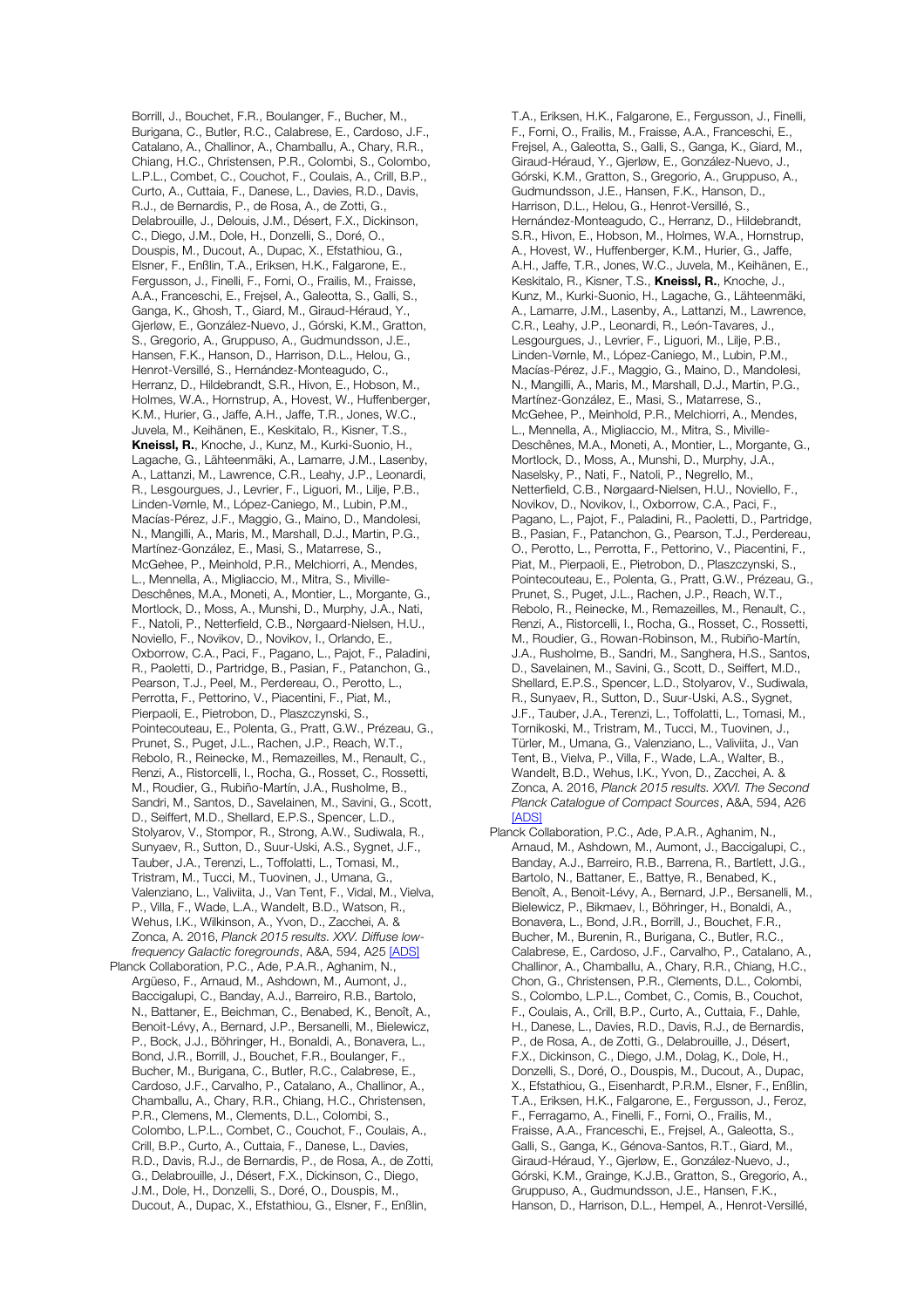S., Hernández-Monteagudo, C., Herranz, D., Hildebrandt, S.R., Hivon, E., Hobson, M., Holmes, W.A., Hornstrup, A., Hovest, W., Huffenberger, K.M., Hurier, G., Jaffe, A.H., Jaffe, T.R., Jin, T., Jones, W.C., Juvela, M., Keihänen, E., Keskitalo, R., Khamitov, I., Kisner, T.S., Kneissl, R., Knoche, J., Kunz, M., Kurki-Suonio, H., Lagache, G., Lamarre, J.M., Lasenby, A., Lattanzi, M., Lawrence, C.R., Leonardi, R., Lesgourgues, J., Levrier, F., Liguori, M., Lilje, P.B., Linden-Vørnle, M., López-Caniego, M., Lubin, P.M., Macías-Pérez, J.F., Maggio, G., Maino, D., Mak, D.S.Y., Mandolesi, N., Mangilli, A., Martin, P.G., Martínez-González, E., Masi, S., Matarrese, S., Mazzotta, P., McGehee, P., Mei, S., Melchiorri, A., Melin, J.B., Mendes, L., Mennella, A., Migliaccio, M., Mitra, S., Miville-Deschênes, M.A., Moneti, A., Montier, L., Morgante, G., Mortlock, D., Moss, A., Munshi, D., Murphy, J.A., Naselsky, P., Nastasi, A., Nati, F., Natoli, P., Netterfield, C.B., Nørgaard-Nielsen, H.U., Noviello, F., Novikov, D., Novikov, I., Olamaie, M., Oxborrow, C.A., Paci, F., Pagano, L., Pajot, F., Paoletti, D., Pasian, F., Patanchon, G., Pearson, T.J., Perdereau, O., Perotto, L., Perrott, Y.C., Perrotta, F., Pettorino, V., Piacentini, F., Piat, M., Pierpaoli, E., Pietrobon, D., Plaszczynski, S., Pointecouteau, E., Polenta, G., Pratt, G.W., Prézeau, G., Prunet, S., Puget, J.L., Rachen, J.P., Reach, W.T., Rebolo, R., Reinecke, M., Remazeilles, M., Renault, C., Renzi, A., Ristorcelli, I., Rocha, G., Rosset, C., Rossetti, M., Roudier, G., Rozo, E., Rubiño-Martín, J.A., Rumsey, C., Rusholme, B., Rykoff, E.S., Sandri, M., Santos, D., Saunders, R.D.E., Savelainen, M., Savini, G., Schammel, M.P., Scott, D., Seiffert, M.D., Shellard, E.P.S., Shimwell, T.W., Spencer, L.D., Stanford, S.A., Stern, D., Stolyarov, V., Stompor, R., Streblyanska, A., Sudiwala, R., Sunyaev, R., Sutton, D., Suur-Uski, A.S., Sygnet, J.F., Tauber, J.A., Terenzi, L., Toffolatti, L., Tomasi, M., Tramonte, D., Tristram, M., Tucci, M., Tuovinen, J., Umana, G., Valenziano, L., Valiviita, J., Van Tent, B., Vielva, P., Villa, F., Wade, L.A., Wandelt, B.D., Wehus, I.K., White, S.D.M., Wright, E.L., Yvon, D., Zacchei, A. & Zonca, A. 2016, *Planck 2015 results. XXVII. The second Planck catalogue of Sunyaev-Zeldovich sources*, A&A, 594, A27 [ADS]

Planck Collaboration, P.C., Ade, P.A.R., Aghanim, N., Arnaud, M., Ashdown, M., Aumont, J., Baccigalupi, C., Banday, A.J., Barreiro, R.B., Bartolo, N., Battaner, E., Benabed, K., Benoit-Lévy, A., Bernard, J.P., Bersanelli, M., Bielewicz, P., Bonaldi, A., Bonavera, L., Bond, J.R., Borrill, J., Bouchet, F.R., Burigana, C., Butler, R.C., Calabrese, E., Cardoso, J.F., Catalano, A., Chamballu, A., Chiang, H.C., Christensen, P.R., Churazov, E., Clements, D.L., Colombo, L.P.L., Combet, C., Comis, B., Couchot, F., Coulais, A., Crill, B.P., Curto, A., Cuttaia, F., Danese, L., Davies, R.D., Davis, R.J., de Bernardis, P., de Rosa, A., de Zotti, G., Delabrouille, J., Dickinson, C., Diego, J.M., Dolag, K., Dole, H., Donzelli, S., Doré, O., Douspis, M., Ducout, A., Dupac, X., Efstathiou, G., Elsner, F., Enßlin, T.A., Eriksen, H.K., Finelli, F., Forni, O., Frailis, M., Fraisse, A.A., Franceschi, E., Galeotta, S., Galli, S., Ganga, K., Giard, M., Giraud-Héraud, Y., Gjerløw, E., González-Nuevo, J., Górski, K.M., Gregorio, A., Gruppuso, A., Gudmundsson, J.E., Hansen, F.K., Harrison, D.L., Helou, G., Hernández-Monteagudo, C., Herranz, D., Hildebrandt, S.R., Hivon, E., Hobson, M., Hornstrup, A., Hovest, W., Huffenberger, K.M., Hurier, G., Jaffe, A.H., Jaffe, T.R., Jones, W.C., Keihänen, E., Keskitalo, R., Kisner, T.S., Kneissl, R., Knoche, J., Kunz, M., Kurki-Suonio, H., Lagache, G., Lamarre, J.M., Lasenby, A., Lattanzi, M., Lawrence, C.R., Leonardi, R., Levrier, F., Liguori, M., Lilje, P.B., Linden-Vørnle, M., López-Caniego, M., Lubin, P.M., Macías-Pérez, J.F., Maffei, B., Maggio, G., Maino, D., Mandolesi, N., Mangilli, A., Marcos-Caballero, A., Maris, M., Martin, P.G., Martínez-González, E., Masi, S.,

Matarrese, S., Mazzotta, P., Meinhold, P.R., Melchiorri, A., Mennella, A., Migliaccio, M., Mitra, S., Miville-Deschênes, M.A., Moneti, A., Montier, L., Morgante, G., Mortlock, D., Munshi, D., Murphy, J.A., Naselsky, P., Nati, F., Natoli, P., Noviello, F., Novikov, D., Novikov, I., Oppermann, N., Oxborrow, C.A., Pagano, L., Pajot, F., Paoletti, D., Pasian, F., Pearson, T.J., Perdereau, O., Perotto, L., Pettorino, V., Piacentini, F., Piat, M., Pierpaoli, E., Plaszczynski, S., Pointecouteau, E., Polenta, G., Ponthieu, N., Pratt, G.W., Prunet, S., Puget, J.L., Rachen, J.P., Reinecke, M., Remazeilles, M., Renault, C., Renzi, A., Ristorcelli, I., Rocha, G., Rosset, C., Rossetti, M., Roudier, G., Rubiño-Martín, J.A., Rusholme, B., Sandri, M., Santos, D., Savelainen, M., Savini, G., Schaefer, B.M., Scott, D., Soler, J.D., Stolyarov, V., Stompor, R., Sudiwala, R., Sunyaev, R., Sutton, D., Suur-Uski, A.S., Sygnet, J.F., Tauber, J.A., Terenzi, L., Toffolatti, L., Tomasi, M., Tristram, M., Tucci, M., Umana, G., Valenziano, L., Valiviita, J., Van Tent, B., Vielva, P., Villa, F., Wade, L.A., Wandelt, B.D., Wehus, I.K., Weller, J., Yvon, D., Zacchei, A. & Zonca, A. 2016, *Planck intermediate results. XL. The Sunyaev-Zeldovich signal from the Virgo cluster*, A&A, 596, A101 [ADS]

Planck Collaboration, P.C., Adam, R., Ade, P.A.R., Aghanim, N., Ashdown, M., Aumont, J., Baccigalupi, C., Banday, A.J., Barreiro, R.B., Bartolo, N., Battaner, E., Benabed, K., Benoit-Lévy, A., Bersanelli, M., Bielewicz, P., Bikmaev, I., Bonaldi, A., Bond, J.R., Borrill, J., Bouchet, F.R., Burenin, R., Burigana, C., Calabrese, E., Cardoso, J.F., Catalano, A., Chiang, H.C., Christensen, P.R., Churazov, E., Colombo, L.P.L., Combet, C., Comis, B., Couchot, F., Crill, B.P., Curto, A., Cuttaia, F., Danese, L., Davis, R.J., de Bernardis, P., de Rosa, A., de Zotti, G., Delabrouille, J., Désert, F.X., Diego, J.M., Dole, H., Doré, O., Douspis, M., Ducout, A., Dupac, X., Elsner, F., Enßlin, T.A., Finelli, F., Forni, O., Frailis, M., Fraisse, A.A., Franceschi, E., Galeotta, S., Ganga, K., Génova-Santos, R.T., Giard, M., Giraud-Héraud, Y., Gjerløw, E., González-Nuevo, J., Górski, K.M., Gregorio, A., Gruppuso, A., Gudmundsson, J.E., Hansen, F.K., Harrison, D.L., Hernández-Monteagudo, C., Herranz, D., Hildebrandt, S.R., Hivon, E., Hobson, M., Hornstrup, A., Hovest, W., Hurier, G., Jaffe, A.H., Jaffe, T.R., Jones, W.C., Keihänen, E., Keskitalo, R., Khamitov, I., Kisner, T.S., Kneissl, R., Knoche, J., Kunz, M., Kurki-Suonio, H., Lagache, G., Lähteenmäki, A., Lamarre, J.M., Lasenby, A., Lattanzi, M., Lawrence, C.R., Leonardi, R., Levrier, F., Liguori, M., Lilje, P.B., Linden-Vørnle, M., López-Caniego, M., Macías-Pérez, J.F., Maffei, B., Maggio, G., Mandolesi, N., Mangilli, A., Maris, M., Martin, P.G., Martínez-González, E., Masi, S., Matarrese, S., Melchiorri, A., Mennella, A., Migliaccio, M., Miville-Deschênes, M.A., Moneti, A., Montier, L., Morgante, G., Mortlock, D., Munshi, D., Murphy, J.A., Naselsky, P., Nati, F., Natoli, P., Nørgaard-Nielsen, H.U., Novikov, D., Novikov, I., Oxborrow, C.A., Pagano, L., Pajot, F., Paoletti, D., Pasian, F., Perdereau, O., Perotto, L., Pettorino, V., Piacentini, F., Piat, M., Plaszczynski, S., Pointecouteau, E., Polenta, G., Ponthieu, N., Pratt, G.W., Prunet, S., Puget, J.L., Rachen, J.P., Rebolo, R., Reinecke, M., Remazeilles, M., Renault, C., Renzi, A., Ristorcelli, I., Rocha, G., Rosset, C., Rossetti, M., Roudier, G., Rubiño-Martín, J.A., Rusholme, B., Santos, D., Savelainen, M., Savini, G., Scott, D., Stolyarov, V., Stompor, R., Sudiwala, R., Sunyaev, R., Sutton, D., Suur-Uski, A.S., Sygnet, J.F., Tauber, J.A., Terenzi, L., Toffolatti, L., Tomasi, M., Tristram, M., Tucci, M., Valenziano, L., Valiviita, J., Van Tent, F., Vielva, P., Villa, F., Wade, L.A., Wehus, I.K., Yvon, D., Zacchei, A. & Zonca, A. 2016, *Planck intermediate results. XLIII. Spectral energy distribution of dust in clusters of galaxies*, A&A, 596, A104 [ADS]

Planck Collaboration, P.C., Ade, P.A.R., Aghanim, N., Aller, H.D., Aller, M.F., Arnaud, M., Aumont, J., Baccigalupi,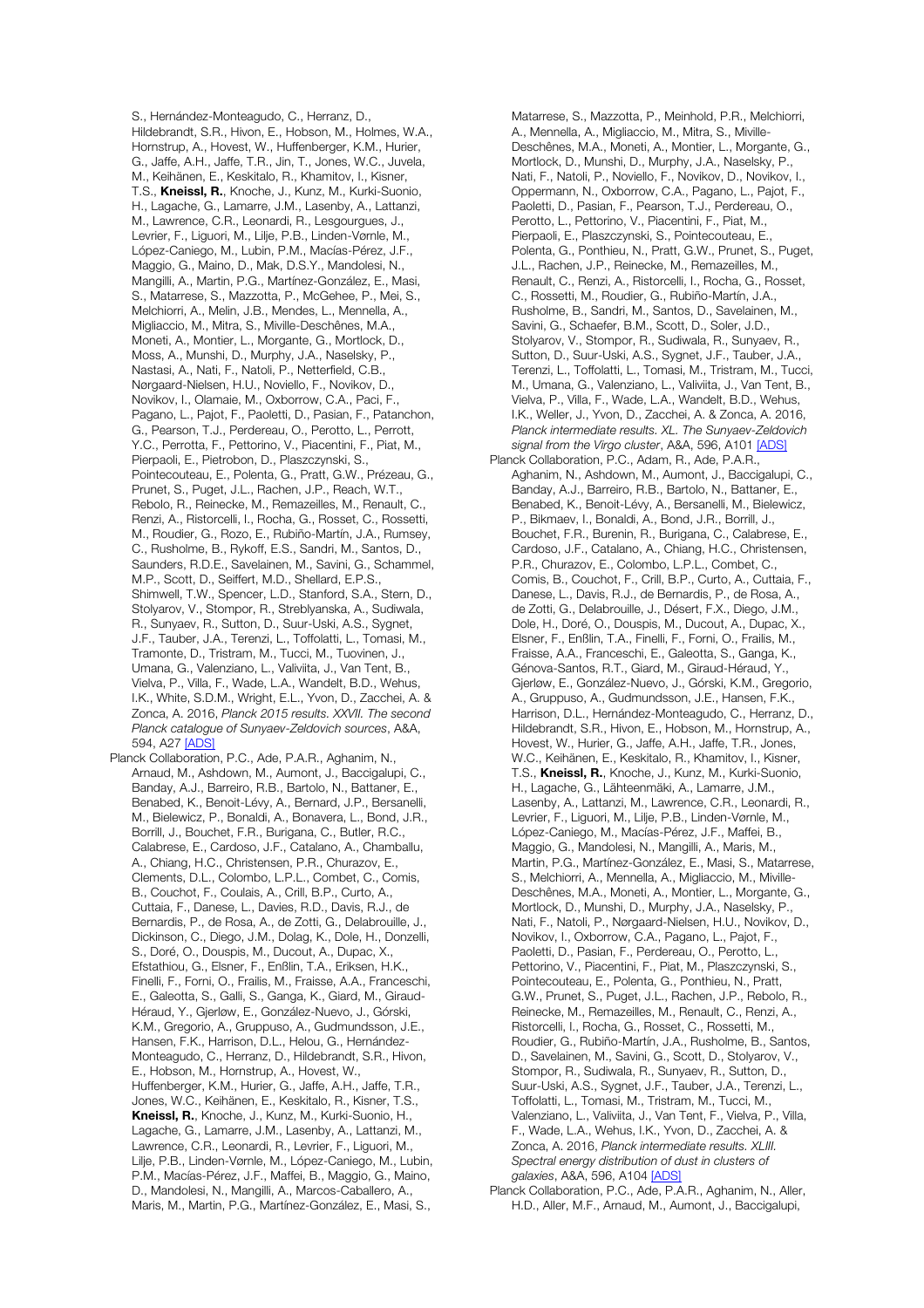C., Banday, A.J., Barreiro, R.B., Bartolo, N., Battaner, E., Benabed, K., Benoit-Lévy, A., Bernard, J.P., Bersanelli, M., Bielewicz, P., Bonaldi, A., Bonavera, L., Bond, J.R., Borrill, J., Bouchet, F.R., Burigana, C., Calabrese, E., Catalano, A., Chiang, H.C., Christensen, P.R., Clements, D.L., Colombo, L.P.L., Couchot, F., Crill, B.P., Curto, A., Cuttaia, F., Danese, L., Davies, R.D., Davis, R.J., de Bernardis, P., de Rosa, A., de Zotti, G., Delabrouille, J., Dickinson, C., Diego, J.M., Dole, H., Donzelli, S., Doré, O., Ducout, A., Dupac, X., Efstathiou, G., Elsner, F., Eriksen, H.K., Finelli, F., Forni, O., Frailis, M., Fraisse, A.A., Franceschi, E., Galeotta, S., Galli, S., Ganga, K., Giard, M., Giraud-Héraud, Y., Gjerløw, E., González-Nuevo, J., Górski, K.M., Gruppuso, A., Gurwell, M.A., Hansen, F.K., Harrison, D.L., Henrot-Versillé, S., Hernández-Monteagudo, C., Hildebrandt, S.R., Hobson, M., Hornstrup, A., Hovatta, T., Hovest, W., Huffenberger, K.M., Hurier, G., Jaffe, A.H., Jaffe, T.R., Järvelä, E., Keihänen, E., Keskitalo, R., Kisner, T.S., Kneissl, R., Knoche, J., Kunz, M., Kurki-Suonio, H., Lähteenmäki, A., Lamarre, J.M., Lasenby, A., Lattanzi, M., Lawrence, C.R., Leonardi, R., Levrier, F., Liguori, M., Lilje, P.B., Linden-Vørnle, M., López-Caniego, M., Lubin, P.M., Macías-Pérez, J.F., Maffei, B., Maino, D., Mandolesi, N., Maris, M., Martin, P.G., Martínez-González, E., Masi, S., Matarrese, S., Max-Moerbeck, W., Meinhold, P.R., Melchiorri, A., Mennella, A., Migliaccio, M., Mingaliev, M., Miville-Deschênes, M.A., Moneti, A., Montier, L., Morgante, G., Mortlock, D., Munshi, D., Murphy, J.A., Nati, F., Natoli, P., Nieppola, E., Noviello, F., Novikov, D., Novikov, I., Pagano, L., Pajot, F., Paoletti, D., Partridge, B., Pasian, F., Pearson, T.J., Perdereau, O., Perotto, L., Pettorino, V., Piacentini, F., Piat, M., Pierpaoli, E., Plaszczynski, S., Pointecouteau, E., Polenta, G., Pratt, G.W., Ramakrishnan, V., Rastorgueva-Foi, E.A., S Readhead, A.C., Reinecke, M., Remazeilles, M., Renault, C., Renzi, A., Richards, J.L., Ristorcelli, I., Rocha, G., Rossetti, M., Roudier, G., Rubiño-Martín, J.A., Rusholme, B., Sandri, M., Savelainen, M., Savini, G., Scott, D., Sotnikova, Y., Stolyarov, V., Sunyaev, R., Sutton, D., Suur-Uski, A.S., Sygnet, J.F., Tammi, J., Tauber, J.A., Terenzi, L., Toffolatti, L., Tomasi, M., Tornikoski, M., Tristram, M., Tucci, M., Türler, M., Valenziano, L., Valiviita, J., Valtaoja, E., Van Tent, B., Vielva, P., Villa, F., Wade, L.A., Wehrle, A.E., Wehus, I.K., Yvon, D., Zacchei, A. & Zonca, A. 2016, *Planck intermediate results. XLV. Radio spectra of northern extragalactic radio sources*, A&A, 596, A106 [ADS]

Planck Collaboration, P.C., Ade, P.A.R., Aghanim, N., Alves, M.I.R., Aniano, G., Arnaud, M., Ashdown, M., Aumont, J., Baccigalupi, C., Banday, A.J., Barreiro, R.B., Bartolo, N., Battaner, E., Benabed, K., Benoit-Lévy, A., Bernard, J.-P., Bersanelli, M., Bielewicz, P., Bonaldi, A., Bonavera, L., Bond, J.R., Borrill, J., Bouchet, F.R., Boulanger, F., Burigana, C., Butler, R.C., Calabrese, E., Cardoso, J.-F., Catalano, A., Chamballu, A., Chiang, H.C., Christensen, P.R., Clements, D.L., Colombi, S., Colombo, L.P.L., Couchot, F., Crill, B.P., Curto, A., Cuttaia, F., Danese, L., Davies, R.D., Davis, R.J., de Bernardis, P., de Rosa, A., de Zotti, G., Delabrouille, J., Dickinson, C., Diego, J.M., Dole, H., Donzelli, S., Doré, O., Douspis, M., Draine, B.T., Ducout, A., Dupac, X., Efstathiou, G., Elsner, F., Enßlin, T.A., Eriksen, H.K., Falgarone, E., Finelli, F., Forni, O., Frailis, M., Fraisse, A.A., Franceschi, E., Frejsel, A., Galeotta, S., Galli, S., Ganga, K., Ghosh, T., Giard, M., Gjerløw, E., González-Nuevo, J., Górski, K.M., Gregorio, A., Gruppuso, A., Guillet, V., Hansen, F.K., Hanson, D., Harrison, D.L., Henrot-Versillé, S., Hernández-Monteagudo, C., Herranz, D., Hildebrandt, S.R., Hivon, E., Holmes, W.A., Hovest, W., Huffenberger, K.M., Hurier, G., Jaffe, A.H., Jaffe, T.R., Jones, W.C., Keihänen, E., Keskitalo, R., Kisner, T.S., Kneissl, R., Knoche, J., Kunz, M., KurkiSuonio, H., Lagache, G., Lamarre, J.-M., Lasenby, A., Lattanzi, M., Lawrence, C.R., Leonardi, R., Levrier, F., Liguori, M., Lilje, P.B., Linden-Vørnle, M., López-Caniego, M., Lubin, P.M., Macías-Pérez, J.F., Maffei, B., Maino, D., Mandolesi, N., Maris, M., Marshall, D.J., Martin, P.G., Martínez-González, E., Masi, S., Matarrese, S., Mazzotta, P., Melchiorri, A., Mendes, L., Mennella, A., Migliaccio, M., Miville-Deschênes, M.-A., Moneti, A., Montier, L., Morgante, G., Mortlock, D., Munshi, D., Murphy, J.A., Naselsky, P., Natoli, P., Nørgaard-Nielsen, H.U., Novikov, D., Novikov, I., Oxborrow, C.A., Pagano, L., Pajot, F., Paladini, R., Paoletti, D., Pasian, F., Perdereau, O., Perotto, L., Perrotta, F., Pettorino, V., Piacentini, F., Piat, M., Plaszczynski, S., Pointecouteau, E., Polenta, G., Ponthieu, N., Popa, L., Pratt, G.W., Prunet, S., Puget, J.-L., Rachen, J.P., Reach, W.T., Rebolo, R., Reinecke, M., Remazeilles, M., Renault, C., Ristorcelli, I., Rocha, G., Roudier, G., Rubiño-Martín, J.A., Rusholme, B., Sandri, M., Santos, D., Scott, D., Spencer, L.D., Stolyarov, V., Sudiwala, R., Sunyaev, R., Sutton, D., Suur-Uski, A.-S., Sygnet, J.-F., Tauber, J.A., Terenzi, L., Toffolatti, L., Tomasi, M., Tristram, M., Tucci, M., Umana, G., Valenziano, L., Valiviita, J., Van Tent, B., Vielva, P., Villa, F., Wade, L.A., Wandelt, B.D., Wehus, I.K., Ysard, N., Yvon, D., Zacchei, A. & Zonca, A. 2016, *Planck intermediate results. XXIX. All-sky dust modelling with Planck, IRAS, and WISE observations*, A&A, 586, A132 [ADS]

Planck Collaboration, P.C., Adam, R., Ade, P.A.R., Aghanim, N., Arnaud, M., Aumont, J., Baccigalupi, C., Banday, A.J., Barreiro, R.B., Bartlett, J.G., Bartolo, N., Battaner, E., Benabed, K., Benoit-Lévy, A., Bernard, J.- P., Bersanelli, M., Bielewicz, P., Bonaldi, A., Bonavera, L., Bond, J.R., Borrill, J., Bouchet, F.R., Boulanger, F., Bracco, A., Bucher, M., Burigana, C., Butler, R.C., Calabrese, E., Cardoso, J.-F., Catalano, A., Challinor, A., Chamballu, A., Chary, R.-R., Chiang, H.C., Christensen, P.R., Clements, D.L., Colombi, S., Colombo, L.P.L., Combet, C., Couchot, F., Coulais, A., Crill, B.P., Curto, A., Cuttaia, F., Danese, L., Davies, R.D., Davis, R.J., de Bernardis, P., de Zotti, G., Delabrouille, J., Delouis, J.-M., Désert, F.-X., Dickinson, C., Diego, J.M., Dolag, K., Dole, H., Donzelli, S., Doré, O., Douspis, M., Ducout, A., Dunkley, J., Dupac, X., Efstathiou, G., Elsner, F., Enßlin, T.A., Eriksen, H.K., Falgarone, E., Finelli, F., Forni, O., Frailis, M., Fraisse, A.A., Franceschi, E., Frejsel, A., Galeotta, S., Galli, S., Ganga, K., Ghosh, T., Giard, M., Giraud-Héraud, Y., Gjerløw, E., González-Nuevo, J., Górski, K.M., Gratton, S., Gregorio, A., Gruppuso, A., Guillet, V., Hansen, F.K., Hanson, D., Harrison, D.L., Helou, G., Henrot-Versillé, S., Hernández-Monteagudo, C., Herranz, D., Hivon, E., Hobson, M., Holmes, W.A., Huffenberger, K.M., Hurier, G., Jaffe, A.H., Jaffe, T.R., Jewell, J., Jones, W.C., Juvela, M., Keihänen, E., Keskitalo, R., Kisner, T.S., Kneissl, R., Knoche, J., Knox, L., Krachmalnicoff, N., Kunz, M., Kurki-Suonio, H., Lagache, G., Lamarre, J.- M., Lasenby, A., Lattanzi, M., Lawrence, C.R., Leahy, J.P., Leonardi, R., Lesgourgues, J., Levrier, F., Liguori, M., Lilje, P.B., Linden-Vørnle, M., López-Caniego, M., Lubin, P.M., Macías-Pérez, J.F., Maffei, B., Maino, D., Mandolesi, N., Mangilli, A., Maris, M., Martin, P.G., Martínez-González, E., Masi, S., Matarrese, S., Mazzotta, P., Meinhold, P.R., Melchiorri, A., Mendes, L., Mennella, A., Migliaccio, M., Mitra, S., Miville-Deschênes, M.-A., Moneti, A., Montier, L., Morgante, G., Mortlock, D., Moss, A., Munshi, D., Murphy, J.A., Naselsky, P., Nati, F., Natoli, P., Netterfield, C.B., Nørgaard-Nielsen, H.U., Noviello, F., Novikov, D., Novikov, I., Pagano, L., Pajot, F., Paladini, R., Paoletti, D., Partridge, B., Pasian, F., Patanchon, G., Pearson, T.J., Perdereau, O., Perotto, L., Perrotta, F., Pettorino, V., Piacentini, F., Piat, M., Pierpaoli, E., Pietrobon, D., Plaszczynski, S., Pointecouteau, E., Polenta, G.,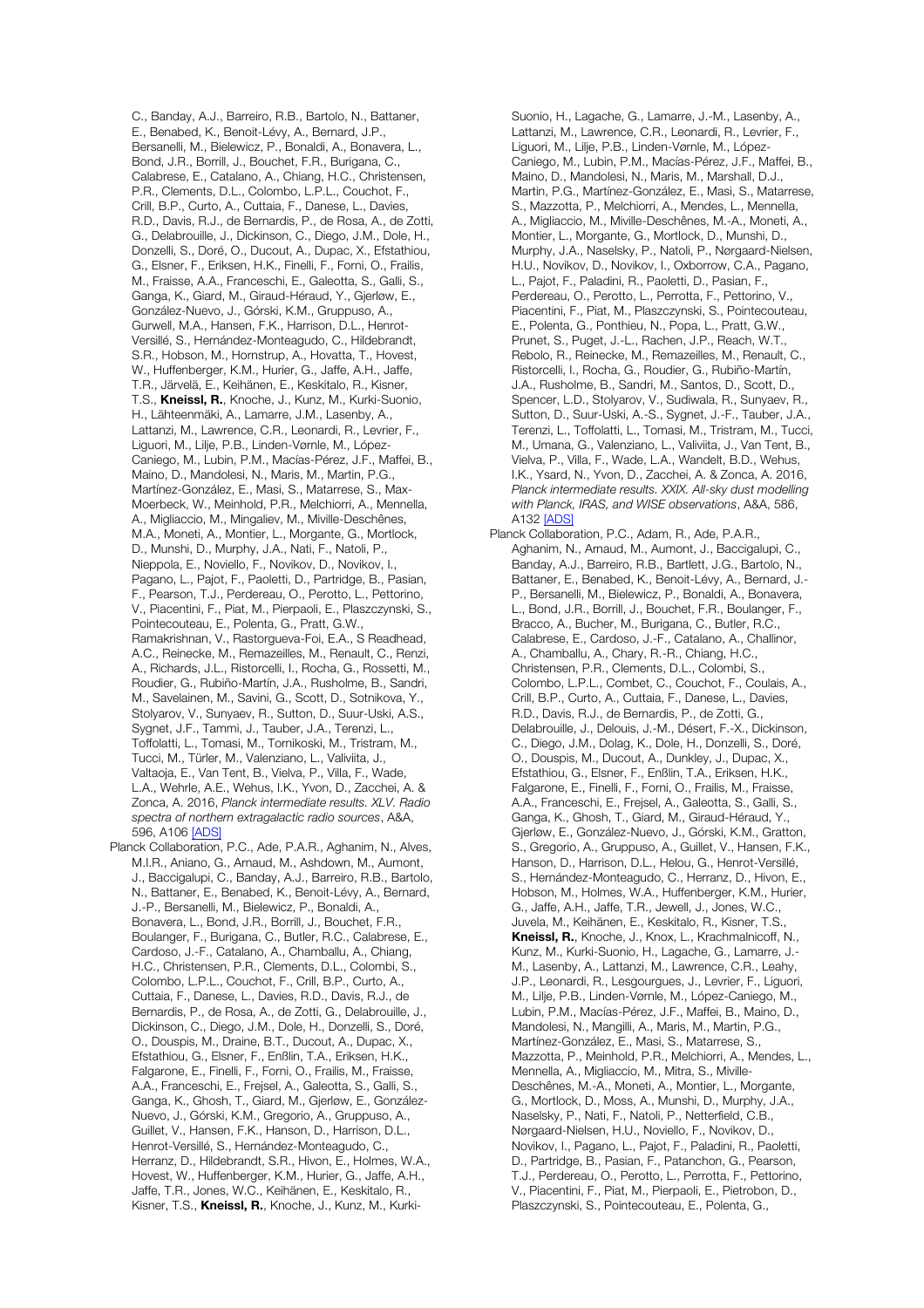Ponthieu, N., Popa, L., Pratt, G.W., Prunet, S., Puget, J.-L., Rachen, J.P., Reach, W.T., Rebolo, R., Remazeilles, M., Renault, C., Renzi, A., Ricciardi, S., Ristorcelli, I., Rocha, G., Rosset, C., Rossetti, M., Roudier, G., Rouillé d'Orfeuil, B., Rubiño-Martín, J.A., Rusholme, B., Sandri, M., Santos, D., Savelainen, M., Savini, G., Scott, D., Soler, J.D., Spencer, L.D., Stolyarov, V., Stompor, R., Sudiwala, R., Sunyaev, R., Sutton, D., Suur-Uski, A.-S., Sygnet, J.-F., Tauber, J.A., Terenzi, L., Toffolatti, L., Tomasi, M., Tristram, M., Tucci, M., Tuovinen, J., Valenziano, L., Valiviita, J., Van Tent, B., Vibert, L., Vielva, P., Villa, F., Wade, L.A., Wandelt, B.D., Watson, R., Wehus, I.K., White, M., White, S.D.M., Yvon, D., Zacchei, A. & Zonca, A. 2016, *Planck intermediate results. XXX. The angular power spectrum of polarized dust emission at intermediate and high Galactic latitudes*, A&A, 586, A133 [ADS]

Planck Collaboration, P.C., Arnaud, M., Ashdown, M., Atrio-Barandela, F., Aumont, J., Baccigalupi, C., Banday, A.J., Barreiro, R.B., Battaner, E., Benabed, K., Benoit-Lévy, A., Bernard, J.-P., Bersanelli, M., Bielewicz, P., Bobin, J., Bond, J.R., Borrill, J., Bouchet, F.R., Brogan, C.L., Burigana, C., Cardoso, J.-F., Catalano, A., Chamballu, A., Chiang, H.C., Christensen, P.R., Colombi, S., Colombo, L.P.L., Crill, B.P., Curto, A., Cuttaia, F., Davies, R.D., Davis, R.J., de Bernardis, P., de Rosa, A., de Zotti, G., Delabrouille, J., Désert, F.-X., Dickinson, C., Diego, J.M., Donzelli, S., Doré, O., Dupac, X., Enßlin, T.A., Eriksen, H.K., Finelli, F., Forni, O., Frailis, M., Fraisse, A.A., Franceschi, E., Galeotta, S., Ganga, K., Giard, M., Giraud-Héraud, Y., González-Nuevo, J., Górski, K.M., Gregorio, A., Gruppuso, A., Hansen, F.K., Harrison, D.L., Hernández-Monteagudo, C., Herranz, D., Hildebrandt, S.R., Hobson, M., Holmes, W.A., Huffenberger, K.M., Jaffe, A.H., Jaffe, T.R., Keihänen, E., Keskitalo, R., Kisner, T.S., Kneissl, R., Knoche, J., Kunz, M., Kurki-Suonio, H., Lähteenmäki, A., Lamarre, J.-M., Lasenby, A., Lawrence, C.R., Leonardi, R., Liguori, M., Lilje, P.B., Linden-Vørnle, M., López-Caniego, M., Lubin, P.M., Maino, D., Maris, M., Marshall, D.J., Martin, P.G., Martínez-González, E., Masi, S., Matarrese, S., Mazzotta, P., Melchiorri, A., Mendes, L., Mennella, A., Migliaccio, M., Miville-Deschênes, M.-A., Moneti, A., Montier, L., Morgante, G., Mortlock, D., Munshi, D., Murphy, J.A., Naselsky, P., Nati, F., Noviello, F., Novikov, D., Novikov, I., Oppermann, N., Oxborrow, C.A., Pagano, L., Pajot, F., Paladini, R., Pasian, F., Peel, M., Perdereau, O., Perrotta, F., Piacentini, F., Piat, M., Pietrobon, D., Plaszczynski, S., Pointecouteau, E., Polenta, G., Popa, L., Pratt, G.W., Puget, J.-L., Rachen, J.P., Reach, W.T., Reich, W., Reinecke, M., Remazeilles, M., Renault, C., Rho, J., Ricciardi, S., Riller, T., Ristorcelli, I., Rocha, G., Rosset, C., Roudier, G., Rusholme, B., Sandri, M., Savini, G., Scott, D., Stolyarov, V., Sutton, D., Suur-Uski, A.-S., Sygnet, J.-F., Tauber, J.A., Terenzi, L., Toffolatti, L., Tomasi, M., Tristram, M., Tucci, M., Umana, G., Valenziano, L., Valiviita, J., Van Tent, B., Vielva, P., Villa, F., Wade, L.A., Yvon, D., Zacchei, A. & Zonca, A. 2016, *Planck intermediate results. XXXI. Microwave survey of Galactic supernova remnants*, A&A, 586, A134 [ADS]

Planck Collaboration, P.C., Adam, R., Ade, P.A.R., Aghanim, N., Alves, M.I.R., Arnaud, M., Arzoumanian, D., Ashdown, M., Aumont, J., Baccigalupi, C., Banday, A.J., Barreiro, R.B., Bartolo, N., Battaner, E., Benabed, K., Benoit-Lévy, A., Bernard, J.-P., Bersanelli, M., Bielewicz, P., Bonaldi, A., Bonavera, L., Bond, J.R., Borrill, J., Bouchet, F.R., Boulanger, F., Bracco, A., Burigana, C., Butler, R.C., Calabrese, E., Cardoso, J.-F., Catalano, A., Chamballu, A., Chiang, H.C., Christensen, P.R., Colombi, S., Colombo, L.P.L., Combet, C., Couchot, F., Crill, B.P., Curto, A., Cuttaia, F., Danese, L., Davies, R.D., Davis, R.J., de Bernardis, P., de Rosa,

A., de Zotti, G., Delabrouille, J., Dickinson, C., Diego, J.M., Dole, H., Donzelli, S., Doré, O., Douspis, M., Ducout, A., Dupac, X., Efstathiou, G., Elsner, F., Enßlin, T.A., Eriksen, H.K., Falgarone, E., Ferrière, K., Finelli, F., Forni, O., Frailis, M., Fraisse, A.A., Franceschi, E., Frejsel, A., Galeotta, S., Galli, S., Ganga, K., Ghosh, T., Giard, M., Gjerløw, E., González-Nuevo, J., Górski, K.M., Gregorio, A., Gruppuso, A., Guillet, V., Hansen, F.K., Hanson, D., Harrison, D.L., Henrot-Versillé, S., Hernández-Monteagudo, C., Herranz, D., Hildebrandt, S.R., Hivon, E., Hobson, M., Holmes, W.A., Hovest, W., Huffenberger, K.M., Hurier, G., Jaffe, A.H., Jaffe, T.R., Jones, W.C., Juvela, M., Keihänen, E., Keskitalo, R., Kisner, T.S., Kneissl, R., Knoche, J., Kunz, M., Kurki-Suonio, H., Lagache, G., Lamarre, J.-M., Lasenby, A., Lattanzi, M., Lawrence, C.R., Leonardi, R., Levrier, F., Liguori, M., Lilje, P.B., Linden-Vørnle, M., López-Caniego, M., Lubin, P.M., Macías-Pérez, J.F., Maffei, B., Maino, D., Mandolesi, N., Maris, M., Marshall, D.J., Martin, P.G., Martínez-González, E., Masi, S., Matarrese, S., Mazzotta, P., Melchiorri, A., Mendes, L., Mennella, A., Migliaccio, M., Miville-Deschênes, M.-A., Moneti, A., Montier, L., Morgante, G., Mortlock, D., Munshi, D., Murphy, J.A., Naselsky, P., Natoli, P., Nørgaard-Nielsen, H.U., Noviello, F., Novikov, D., Novikov, I., Oppermann, N., Oxborrow, C.A., Pagano, L., Pajot, F., Paoletti, D., Pasian, F., Perdereau, O., Perotto, L., Perrotta, F., Pettorino, V., Piacentini, F., Piat, M., Plaszczynski, S., Pointecouteau, E., Polenta, G., Ponthieu, N., Popa, L., Pratt, G.W., Prunet, S., Puget, J.-L., Rachen, J.P., Reach, W.T., Reinecke, M., Remazeilles, M., Renault, C., Ristorcelli, I., Rocha, G., Roudier, G., Rubiño-Martín, J.A., Rusholme, B., Sandri, M., Santos, D., Savini, G., Scott, D., Soler, J.D., Spencer, L.D., Stolyarov, V., Sudiwala, R., Sunyaev, R., Sutton, D., Suur-Uski, A.-S., Sygnet, J.-F., Tauber, J.A., Terenzi, L., Toffolatti, L., Tomasi, M., Tristram, M., Tucci, M., Umana, G., Valenziano, L., Valiviita, J., Van Tent, B., Vielva, P., Villa, F., Wade, L.A., Wandelt, B.D., Wehus, I.K., Wiesemeyer, H., Yvon, D., Zacchei, A. & Zonca, A. 2016, *Planck intermediate results. XXXII. The relative orientation between the magnetic field and structures traced by interstellar dust*, A&A, 586, A135 [ADS]

Planck Collaboration, P.C., Ade, P.A.R., Aghanim, N., Arnaud, M., Aumont, J., Baccigalupi, C., Banday, A.J., Barreiro, R.B., Bartolo, N., Battaner, E., Benabed, K., Benoit-Lévy, A., Bernard, J.P., Bersanelli, M., Bielewicz, P., Bonaldi, A., Bonavera, L., Bond, J.R., Borrill, J., Bouchet, F.R., Boulanger, F., Burigana, C., Butler, R.C., Calabrese, E., Catalano, A., Chiang, H.C., Christensen, P.R., Clements, D.L., Colombo, L.P.L., Couchot, F., Coulais, A., Crill, B.P., Curto, A., Cuttaia, F., Danese, L., Davies, R.D., Davis, R.J., de Bernardis, P., de Rosa, A., de Zotti, G., Delabrouille, J., Dickinson, C., Diego, J.M., Dole, H., Doré, O., Douspis, M., Ducout, A., Dupac, X., Elsner, F., Enßlin, T.A., Eriksen, H.K., Falgarone, E., Finelli, F., Flores-Cacho, I., Frailis, M., Fraisse, A.A., Franceschi, E., Galeotta, S., Galli, S., Ganga, K., Giard, M., Giraud-Héraud, Y., Gjerløw, E., González-Nuevo, J., Górski, K.M., Gregorio, A., Gruppuso, A., Gudmundsson, J.E., Hansen, F.K., Harrison, D.L., Helou, G., Hernández-Monteagudo, C., Herranz, D., Hildebrandt, S.R., Hivon, E., Hobson, M., Hornstrup, A., Hovest, W., Huffenberger, K.M., Hurier, G., Jaffe, A.H., Jaffe, T.R., Keihänen, E., Keskitalo, R., Kisner, T.S., Kneissl, R., Knoche, J., Kunz, M., Kurki-Suonio, H., Lagache, G., Lamarre, J.M., Lasenby, A., Lattanzi, M., Lawrence, C.R., Leonardi, R., Levrier, F., Liguori, M., Lilje, P.B., Linden-Vørnle, M., López-Caniego, M., Lubin, P.M., Macías-Pérez, J.F., Maffei, B., Maggio, G., Maino, D., Mandolesi, N., Mangilli, A., Maris, M., Martin, P.G., Martínez-González, E., Masi, S., Matarrese, S., Melchiorri, A., Mennella, A., Migliaccio, M., Mitra, S., Miville-Deschênes, M.A., Moneti, A., Montier, L.,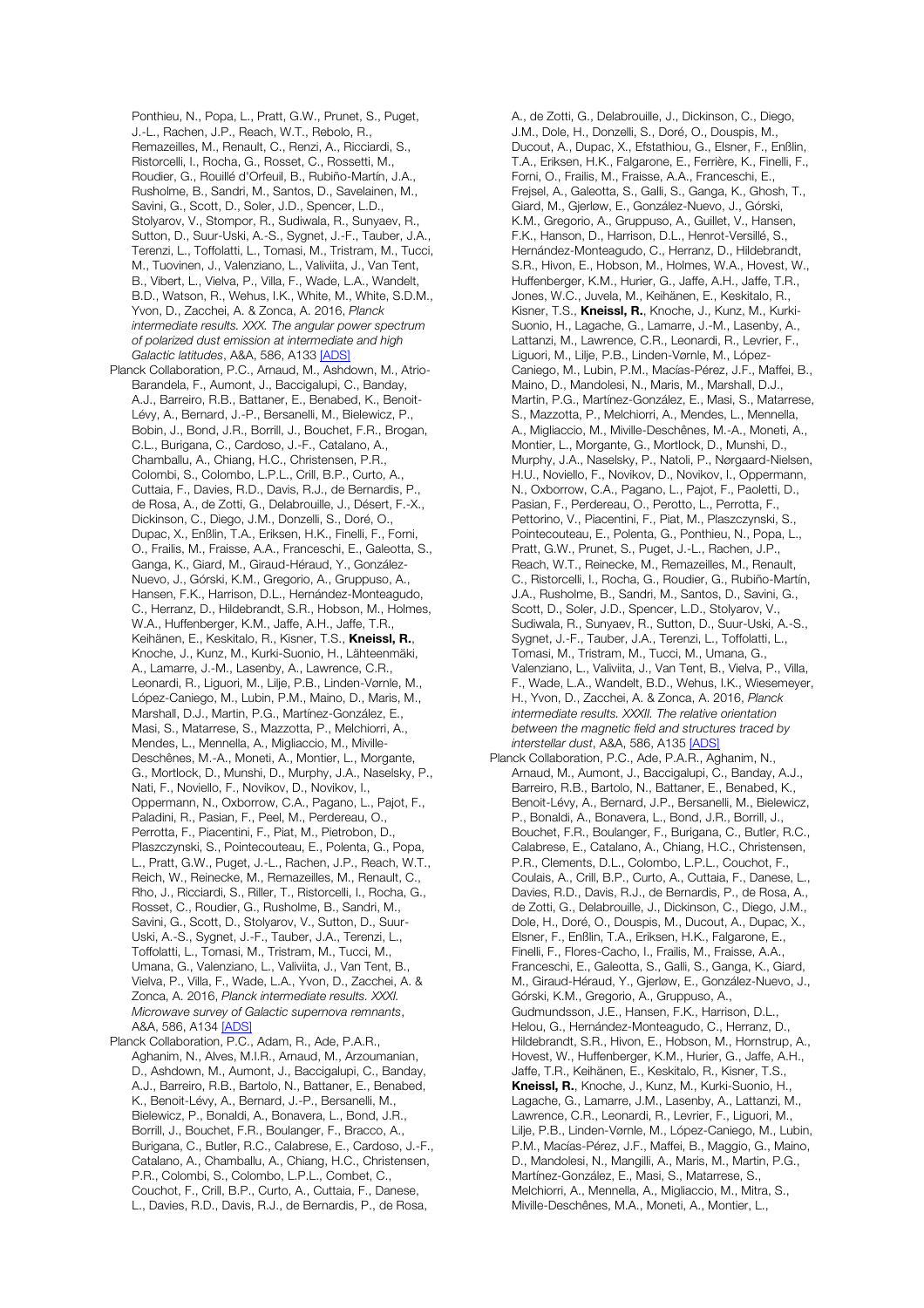Morgante, G., Mortlock, D., Munshi, D., Murphy, J.A., Nati, F., Natoli, P., Nesvadba, N.P.H., Noviello, F., Novikov, D., Novikov, I., Oxborrow, C.A., Pagano, L., Pajot, F., Paoletti, D., Partridge, B., Pasian, F., Pearson, T.J., Perdereau, O., Perotto, L., Pettorino, V., Piacentini, F., Piat, M., Plaszczynski, S., Pointecouteau, E., Polenta, G., Pratt, G.W., Prunet, S., Puget, J.L., Rachen, J.P., Reinecke, M., Remazeilles, M., Renault, C., Renzi, A., Ristorcelli, I., Rocha, G., Rosset, C., Rossetti, M., Roudier, G., Rubiño-Martín, J.A., Rusholme, B., Sandri, M., Santos, D., Savelainen, M., Savini, G., Scott, D., Spencer, L.D., Stolyarov, V., Stompor, R., Sudiwala, R., Sunyaev, R., Suur-Uski, A.S., Sygnet, J.F., Tauber, J.A., Terenzi, L., Toffolatti, L., Tomasi, M., Tristram, M., Tucci, M., Türler, M., Umana, G., Valenziano, L., Valiviita, J., Van Tent, F., Vielva, P., Villa, F., Wade, L.A., Wandelt, B.D., Wehus, I.K., Welikala, N., Yvon, D., Zacchei, A. & Zonca, A. 2016, *Planck intermediate results. XXXIX. The Planck list of high-redshift source candidates*, A&A, 596, A100 [ADS] Planck Collaboration, P.C., Ade, P.A.R., Aghanim, N.,

Arnaud, M., Ashdown, M., Aumont, J., Baccigalupi, C., Banday, A.J., Barreiro, R.B., Barrena, R., Bartolo, N., Battaner, E., Benabed, K., Benoit-Lévy, A., Bernard, J.- P., Bersanelli, M., Bielewicz, P., Bikmaev, I., Böhringer, H., Bonaldi, A., Bonavera, L., Bond, J.R., Borrill, J., Bouchet, F.R., Burenin, R., Burigana, C., Calabrese, E., Cardoso, J.-F., Catalano, A., Chamballu, A., Chary, R.- R., Chiang, H.C., Chon, G., Christensen, P.R., Clements, D.L., Colombo, L.P.L., Combet, C., Comis, B., Crill, B.P., Curto, A., Cuttaia, F., Dahle, H., Danese, L., Davies, R.D., Davis, R.J., de Bernardis, P., de Rosa, A., de Zotti, G., Delabrouille, J., Diego, J.M., Dole, H., Donzelli, S., Doré, O., Douspis, M., Dupac, X., Efstathiou, G., Elsner, F., Enßlin, T.A., Eriksen, H.K., Ferragamo, A., Finelli, F., Forni, O., Frailis, M., Fraisse, A.A., Franceschi, E., Fromenteau, S., Galeotta, S., Galli, S., Ganga, K., Génova-Santos, R.T., Giard, M., Gjerløw, E., González-Nuevo, J., Górski, K.M., Gruppuso, A., Hansen, F.K., Harrison, D.L., Hempel, A., Hernández-Monteagudo, C., Herranz, D., Hildebrandt, S.R., Hivon, E., Hornstrup, A., Hovest, W., Huffenberger, K.M., Hurier, G., Jaffe, T.R., Keihänen, E., Keskitalo, R., Khamitov, I., Kisner, T.S., Kneissl, R., Knoche, J., Kunz, M., Kurki-Suonio, H., Lamarre, J.-M., Lasenby, A., Lattanzi, M., Lawrence, C.R., Leonardi, R., León-Tavares, J., Levrier, F., Lietzen, H., Liguori, M., Lilje, P.B., Linden-Vørnle, M., López-Caniego, M., Lubin, P.M., Macías-Pérez, J.F., Maffei, B., Maino, D., Mandolesi, N., Maris, M., Martin, P.G., Martínez-González, E., Masi, S., Matarrese, S., McGehee, P., Melchiorri, A., Mennella, A., Migliaccio, M., Miville-Deschênes, M.-A., Moneti, A., Montier, L., Morgante, G., Mortlock, D., Munshi, D., Murphy, J.A., Naselsky, P., Nati, F., Natoli, P., Novikov, D., Novikov, I., Oxborrow, C.A., Pagano, L., Pajot, F., Paoletti, D., Pasian, F., Perdereau, O., Pettorino, V., Piacentini, F., Piat, M., Pierpaoli, E., Plaszczynski, S., Pointecouteau, E., Polenta, G., Pratt, G.W., Prunet, S., Puget, J.-L., Rachen, J.P., Rebolo, R., Reinecke, M., Remazeilles, M., Renault, C., Renzi, A., Ristorcelli, I., Rocha, G., Rosset, C., Rossetti, M., Roudier, G., Rubiño-Martín, J.A., Rusholme, B., Sandri, M., Santos, D., Savelainen, M., Savini, G., Scott, D., Stolyarov, V., Streblyanska, A., Sudiwala, R., Sunyaev, R., Suur-Uski, A.-S., Sygnet, J.- F., Tauber, J.A., Terenzi, L., Toffolatti, L., Tomasi, M., Tramonte, D., Tristram, M., Tucci, M., Valenziano, L., Valiviita, J., Van Tent, B., Vielva, P., Villa, F., Wade, L.A., Wandelt, B.D., Wehus, I.K., Yvon, D., Zacchei, A. & Zonca, A. 2016, *Planck intermediate results. XXXVI. Optical identification and redshifts of Planck SZ sources with telescopes at the Canary Islands observatories*, A&A, 586, A139 [ADS]

Planck Collaboration, P.C., Ade, P.A.R., Aghanim, N., Arnaud, M., Ashdown, M., Aubourg, E., Aumont, J., Baccigalupi, C., Banday, A.J., Barreiro, R.B., Bartolo, N., Battaner, E., Benabed, K., Benoit-Lévy, A., Bersanelli, M., Bielewicz, P., Bock, J.J., Bonaldi, A., Bonavera, L., Bond, J.R., Borrill, J., Bouchet, F.R., Burigana, C., Calabrese, E., Cardoso, J.-F., Catalano, A., Chamballu, A., Chiang, H.C., Christensen, P.R., Clements, D.L., Colombo, L.P.L., Combet, C., Crill, B.P., Curto, A., Cuttaia, F., Danese, L., Davies, R.D., Davis, R.J., de Bernardis, P., de Zotti, G., Delabrouille, J., Dickinson, C., Diego, J.M., Dolag, K., Donzelli, S., Doré, O., Douspis, M., Ducout, A., Dupac, X., Efstathiou, G., Elsner, F., Enßlin, T.A., Eriksen, H.K., Finelli, F., Forni, O., Frailis, M., Fraisse, A.A., Franceschi, E., Frejsel, A., Galeotta, S., Galli, S., Ganga, K., Génova-Santos, R.T., Giard, M., Gjerløw, E., González-Nuevo, J., Górski, K.M., Gregorio, A., Gruppuso, A., Hansen, F.K., Harrison, D.L., Henrot-Versillé, S., Hernández-Monteagudo, C., Herranz, D., Hildebrandt, S.R., Hivon, E., Hobson, M., Hornstrup, A., Huffenberger, K.M., Hurier, G., Jaffe, A.H., Jaffe, T.R., Jones, W.C., Juvela, M., Keihänen, E., Keskitalo, R., Kitaura, F., Kneissl, R., Knoche, J., Kunz, M., Kurki-Suonio, H., Lagache, G., Lamarre, J.-M., Lasenby, A., Lattanzi, M., Lawrence, C.R., Leonardi, R., León-Tavares, J., Levrier, F., Liguori, M., Lilje, P.B., Linden-Vørnle, M., López-Caniego, M., Lubin, P.M., Ma, Y.-Z., Macías-Pérez, J.F., Maffei, B., Maino, D., Mak, D.S.Y., Mandolesi, N., Mangilli, A., Maris, M., Martin, P.G., Martínez-González, E., Masi, S., Matarrese, S., McGehee, P., Melchiorri, A., Mennella, A., Migliaccio, M., Miville-Deschênes, M.-A., Moneti, A., Montier, L., Morgante, G., Mortlock, D., Munshi, D., Murphy, J.A., Naselsky, P., Nati, F., Natoli, P., Noviello, F., Novikov, D., Novikov, I., Oxborrow, C.A., Pagano, L., Pajot, F., Paoletti, D., Perdereau, O., Perotto, L., Pettorino, V., Piacentini, F., Piat, M., Pierpaoli, E., Pointecouteau, E., Polenta, G., Ponthieu, N., Pratt, G.W., Puget, J.-L., Puisieux, S., Rachen, J.P., Racine, B., Reach, W.T., Reinecke, M., Remazeilles, M., Renault, C., Renzi, A., Ristorcelli, I., Rocha, G., Rosset, C., Rossetti, M., Roudier, G., Rubiño-Martín, J.A., Rusholme, B., Sandri, M., Santos, D., Savelainen, M., Savini, G., Scott, D., Spencer, L.D., Stolyarov, V., Sudiwala, R., Sunyaev, R., Sutton, D., Suur-Uski, A.-S., Sygnet, J.-F., Tauber, J.A., Terenzi, L., Toffolatti, L., Tomasi, M., Tucci, M., Valenziano, L., Valiviita, J., Van Tent, B., Vielva, P., Villa, F., Wade, L.A., Wandelt, B.D., Wang, W., Wehus, I.K., Yvon, D., Zacchei, A. & Zonca, A. 2016, *Planck intermediate results. XXXVII. Evidence of unbound gas from the kinetic Sunyaev-Zeldovich effect*, A&A, 586, A140 [ADS]

Planck Collaboration, P.C., Ade, P.A.R., Aghanim, N., Arnaud, M., Ashdown, M., Aumont, J., Baccigalupi, C., Banday, A.J., Barreiro, R.B., Bartolo, N., Battaner, E., Benabed, K., Benoit-Lévy, A., Bernard, J.-P., Bersanelli, M., Bielewicz, P., Bonaldi, A., Bonavera, L., Bond, J.R., Borrill, J., Bouchet, F.R., Boulanger, F., Bracco, A., Burigana, C., Calabrese, E., Cardoso, J.-F., Catalano, A., Chamballu, A., Chary, R.-R., Chiang, H.C., Christensen, P.R., Colombo, L.P.L., Combet, C., Crill, B.P., Curto, A., Cuttaia, F., Danese, L., Davies, R.D., Davis, R.J., de Bernardis, P., de Rosa, A., de Zotti, G., Delabrouille, J., Delouis, J.-M., Dickinson, C., Diego, J.M., Dole, H., Donzelli, S., Doré, O., Douspis, M., Dunkley, J., Dupac, X., Efstathiou, G., Elsner, F., Enßlin, T.A., Eriksen, H.K., Falgarone, E., Ferrière, K., Finelli, F., Forni, O., Frailis, M., Fraisse, A.A., Franceschi, E., Frolov, A., Galeotta, S., Galli, S., Ganga, K., Ghosh, T., Giard, M., Gjerløw, E., González-Nuevo, J., Górski, K.M., Gruppuso, A., Guillet, V., Hansen, F.K., Harrison, D.L., Helou, G., Hernández-Monteagudo, C., Herranz, D., Hildebrandt, S.R., Hivon, E., Hornstrup, A., Hovest, W., Huang, Z., Huffenberger, K.M., Hurier, G., Jaffe,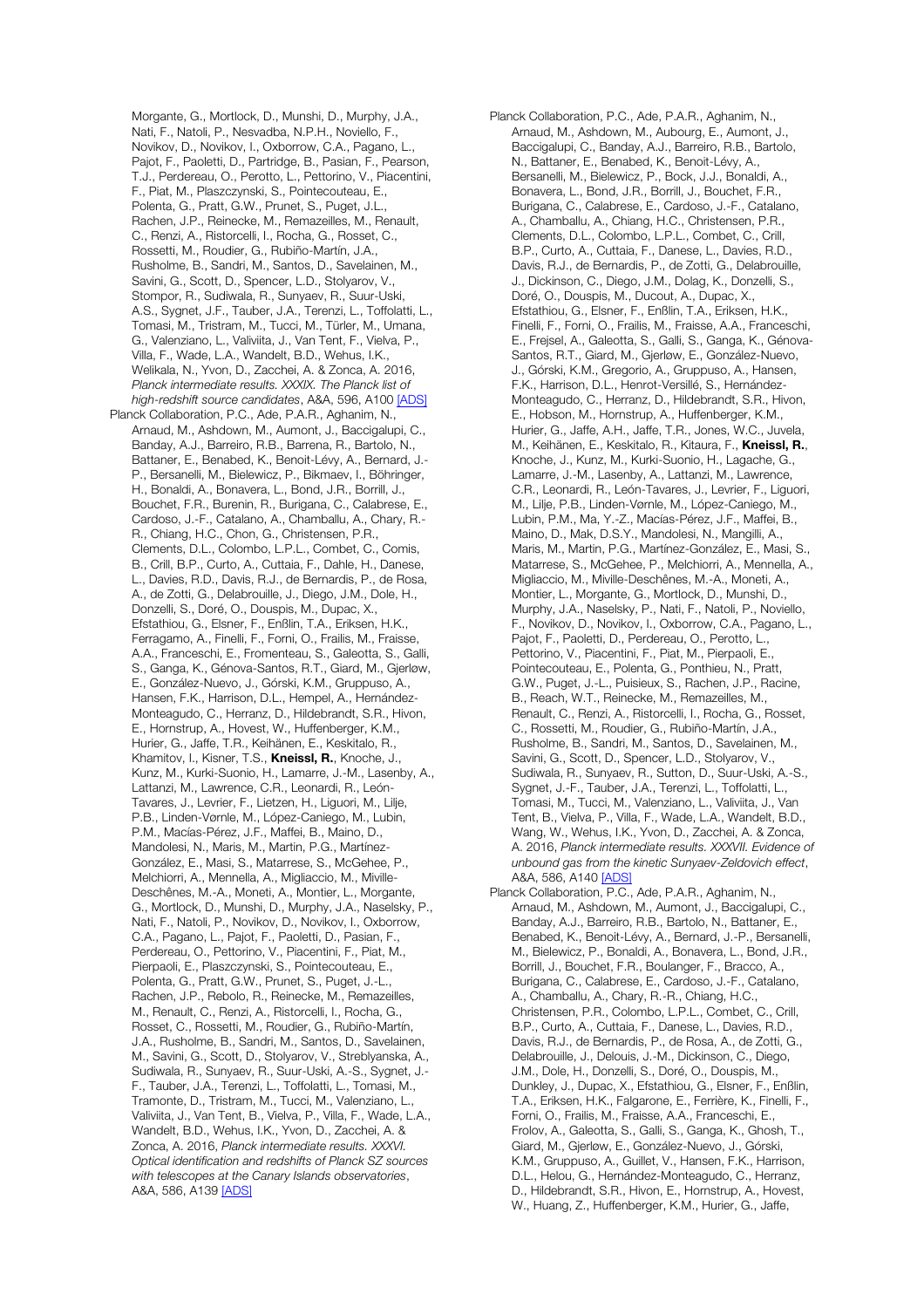T.R., Jones, W.C., Juvela, M., Keihänen, E., Keskitalo, R., Kisner, T.S., Kneissl, R., Knoche, J., Kunz, M., Kurki-Suonio, H., Lamarre, J.-M., Lasenby, A., Lattanzi, M., Lawrence, C.R., Leonardi, R., León-Tavares, J., Levrier, F., Liguori, M., Lilje, P.B., Linden-Vørnle, M., López-Caniego, M., Lubin, P.M., Macías-Pérez, J.F., Maffei, B., Maino, D., Mandolesi, N., Maris, M., Martin, P.G., Martínez-González, E., Masi, S., Matarrese, S., McGehee, P., Melchiorri, A., Mennella, A., Migliaccio, M., Miville-Deschênes, M.-A., Moneti, A., Montier, L., Morgante, G., Mortlock, D., Munshi, D., Murphy, J.A., Naselsky, P., Nati, F., Natoli, P., Novikov, D., Novikov, I., Oppermann, N., Oxborrow, C.A., Pagano, L., Pajot, F., Paoletti, D., Pasian, F., Perdereau, O., Pettorino, V., Piacentini, F., Piat, M., Pierpaoli, E., Plaszczynski, S., Pointecouteau, E., Polenta, G., Ponthieu, N., Pratt, G.W., Prunet, S., Puget, J.-L., Rachen, J.P., Reach, W.T., Rebolo, R., Reinecke, M., Remazeilles, M., Renault, C., Renzi, A., Ristorcelli, I., Rocha, G., Rosset, C., Rossetti, M., Roudier, G., Rubiño-Martín, J.A., Rusholme, B., Sandri, M., Santos, D., Savelainen, M., Savini, G., Scott, D., Serra, P., Soler, J.D., Stolyarov, V., Sudiwala, R., Sunyaev, R., Suur-Uski, A.-S., Sygnet, J.- F., Tauber, J.A., Terenzi, L., Toffolatti, L., Tomasi, M., Tristram, M., Tucci, M., Umana, G., Valenziano, L., Valiviita, J., Van Tent, B., Vielva, P., Villa, F., Wade, L.A., Wandelt, B.D., Wehus, I.K., Yvon, D., Zacchei, A. & Zonca, A. 2016, *Planck intermediate results. XXXVIII. Eand B-modes of dust polarization from the magnetized filamentary structure of the interstellar medium*, A&A, 586, A141 [ADS]

- Nesvadba, N., Kneissl, R., Cañameras, R., Boone, F., Falgarone, E., Frye, B., Gerin, M., Koenig, S., Lagache, G., Le Floc'h, E., Malhotra, S. & Scott, D. 2016, *Planck's Dusty GEMS. II. Extended [CII] emission and absorption in the Garnet at z = 3.4 seen with ALMA*, A&A, 593, L2 [ADS]
- Krogager, J.-K., Fynbo, J.P.U., Noterdaeme, P., Zafar, T., Møller, P., Ledoux, C., Krühler, T. & Stockton, A. 2016, *A quasar reddened by a sub-parsec-sized, metal-rich and dusty cloud in a damped Lyman α absorber at z = 2.13*, MNRAS, 455, 2698 [ADS]
- Srianand, R., Hussain, T., Noterdaeme, P., Petitjean, P., Krühler, T., Japelj, J., Pâris, I. & Kashikawa, N. 2016, *Detection of emission lines from z ˜ 3 DLAs towards the QSO J2358+0149*, MNRAS, 460, 634 [ADS]
- Varela, K., van Eerten, H., Greiner, J., Schady, P., Elliott, J., Sudilovsky, V., Krühler, T., van der Horst, A.J., Bolmer, J., Knust, F., Agurto, C., Azagra, F., Belloche, A., Bertoldi, F., De Breuck, C., Delvaux, C., Filgas, R., Graham, J.F., Kann, D.A., Klose, S., Menten, K.M., Nicuesa Guelbenzu, A., Rau, A., Rossi, A., Schmidl, S., Schuller, F., Schweyer, T., Tanga, M., Weiss, A., Wiseman, P. & Wyrowski, F. 2016, *Microphysics and dynamics of the gamma-ray burst 121024A*, A&A, 589, A37 [ADS]
- Perley, D.A., Tanvir, N.R., Hjorth, J., Laskar, T., Berger, E., Chary, R., de Ugarte Postigo, A., Fynbo, J.P.U., Krühler, T., Levan, A.J., Michałowski, M.J. & Schulze, S. 2016, *The Swift GRB Host Galaxy Legacy Survey. II. Rest-frame Near-IR Luminosity Distribution and Evidence for a Near-solar Metallicity Threshold*, ApJ, 817, 8 [ADS]
- Perley, D.A., *Krühler, T.*, Schulze, S., de Ugarte Postigo, A., Hjorth, J., Berger, E., Cenko, S.B., Chary, R., Cucchiara, A., Ellis, R., Fong, W., Fynbo, J.P.U., Gorosabel, J., Greiner, J., Jakobsson, P., Kim, S., Laskar, T., Levan, A.J., Michałowski, M.J., Milvang-Jensen, B., Tanvir, N.R., Thöne, C.C. & Wiersema, K. 2016, *The Swift Gamma-Ray Burst Host Galaxy Legacy Survey. I. Sample Selection and Redshift Distribution*, ApJ, 817, 7 [ADS]
- Powalka, M., Puzia, T.H., Lançon, A., Peng, E.W., Schönebeck, F., Alamo-Martínez, K., Ángel, S.,

Blakeslee, J.P., Côté, P., Cuillandre, J.-C., Duc, P.-A., Durrell, P., Ferrarese, L., Grebel, E.K., Guhathakurta, P., Gwyn, S.D.J., Kuntschner, H., Lim, S., Liu, C., Lyubenova, M., Mihos, J.C., Muñoz, R.P., Ordenes-Briceño, Y., Roediger, J., Sánchez-Janssen, R., Spengler, C., Toloba, E. & Zhang, H. 2016, *New Constraints on a Complex Relation between Globular Cluster Colors and Environment*, ApJ, 829, L5 [ADS]

- Lacey, C.G., Baugh, C.M., Frenk, C.S., Benson, A.J., Bower, R.G., Cole, S., Gonzalez-Perez, V., Helly, J.C., Lagos, C.D.P. & Mitchell, P.D. 2016, *A unified multiwavelength model of galaxy formation*, MNRAS, 462, 3854 [ADS]
- Merson, A.I., Baugh, C.M., Gonzalez-Perez, V., Abdalla, F.B., Lagos, C.d.P. & Mei, S. 2016, *The abundance and colours of galaxies in high-redshift clusters in the cold dark matter cosmology*, MNRAS, 456, 1681 [ADS]
- Bahé, Y.M., Crain, R.A., Kauffmann, G., Bower, R.G., Schaye, J., Furlong, M., Lagos, C., Schaller, M., Trayford, J.W., Dalla Vecchia, C. & Theuns, T. 2016, *The distribution of atomic hydrogen in EAGLE galaxies: morphologies, profiles, and H I holes*, MNRAS, 456, 1115 [ADS]
- Das Chagas, M.L., Bravo, J.P., Costa, A.D., Ferreira Lopes, C.E., Silva Sobrinho, R., Paz-Chinchón, F., Leão, I.C., Valio, A., de Freitas, D.B., Canto Martins, B.L., Lanza, A.F. & De Medeiros, J.R. 2016, *New Suns in the Cosmos II: differential rotation in Kepler Sun-like stars*, MNRAS, 463, 1624 [ADS]
- de Freitas, D.B., Nepomuceno, M.M.F., de Moraes Junior, P.R.V., Lopes, C.E.F., Das Chagas, M.L., Bravo, J.P., Costa, A.D., Canto Martins, B.L., De Medeiros, J.R. & Leão, I.C. 2016, *New Suns in the Cosmos. III. Multifractal Signature Analysis*, ApJ, 831, 87 [ADS]
- Krogager, J.K., Fynbo, J.P.U., Heintz, K.E., Geier, S., Ledoux, C., Møller, P., Noterdaeme, P., Venemans, B.P. & Vestergaard, M. 2016, *The Extended High A(V) Quasar Survey: Searching for Dusty Absorbers toward Mid-infrared-selected Quasars*, ApJ, 832, 49 [ADS]
- Gall, E.E.E., Kotak, R., Leibundgut, B., Taubenberger, S., Hillebrandt, W. & Kromer, M. 2016, *Applying the expanding photosphere and standardized candle methods to Type II-Plateau supernovae at cosmologically significant redshifts . The distance to SN 2013eq*, A&A, 592, A129 [ADS]
- Leon, S., Cortes, P., Guerard, M., Villard, E., Hidayat, T., Ocana Flaquer, B. & Vila-Vilaro, B. 2016, *Anatomy of a blazar in the (sub-)millimeter: ALMA observations of PKS 0521-365*, A&A, 586, A70 [ADS]
- Narayan, G., Rest, A., Tucker, B.E., Foley, R.J., Wood-Vasey, W.M., Challis, P., Stubbs, C., Kirshner, R.P., Aguilera, C., Becker, A.C., Blondin, S., Clocchiatti, A., Covarrubias, R., Damke, G., Davis, T.M., Filippenko, A.V., Ganeshalingam, M., Garg, A., Garnavich, P.M., Hicken, M., Jha, S.W., Krisciunas, K., Leibundgut, B., Li, W., Matheson, T., Miknaitis, G., Pignata, G., Prieto, J.L., Riess, A.G., Schmidt, B.P., Silverman, J.M., Smith, R.C., Sollerman, J., Spyromilio, J., Suntzeff, N.B., Tonry, J.L. & Zenteno, A. 2016, *Light Curves of 213 Type Ia Supernovae from the ESSENCE Survey*, ApJS, 224, 3 [ADS]
- Lillo-Box, J., Barrado, D. & Correia, A.C.M. 2016, *Close-in planets around giant stars. Lack of hot-Jupiters and prevalence of multiplanetary systems*, A&A, 589, A124 [ADS]
- Cruz, P., Barrado, D., Lillo-Box, J., Diaz, M., Birkby, J., López-Morales, M. & Fortney, J.J. 2016, *Detection of the secondary eclipse of Qatar-1b in the Ks band*, A&A, 595, A61 [ADS]
- Santerne, A., Hébrard, G., Lillo-Box, J., Armstrong, D.J., Barros, S.C.C., Demangeon, O., Barrado, D., Debackere, A., Deleuil, M., Delgado Mena, E., Montalto, M., Pollacco, D., Osborn, H.P., Sousa, S.G., Abe, L., Adibekyan, V., Almenara, J.-M., André, P., Arlic, G.,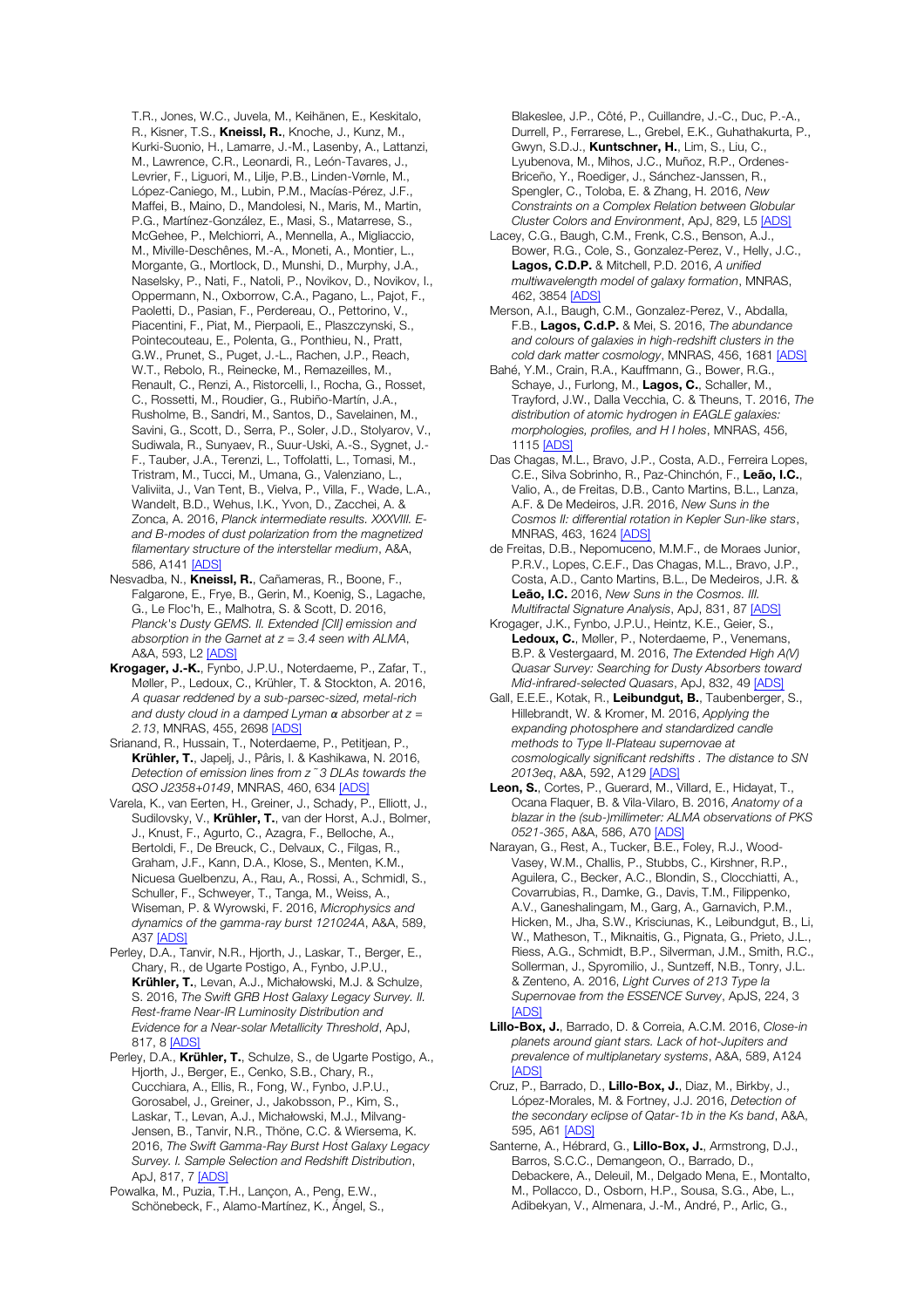Barthe, G., Bendjoya, P., Behrend, R., Boisse, I., Bouchy, F., Boussier, H., Bretton, M., Brown, D.J.A., Carry, B., Cailleau, A., Conseil, E., Coulon, G., Courcol, B., Dauchet, B., Dalouzy, J.-C., Deldem, M., Desormières, O., Dubreuil, P., Fehrenbach, J.-M., Ferratfiat, S., Girelli, R., Gregorio, J., Jaecques, S., Kugel, F., Kirk, J., Labrevoir, O., Lachurié, J.-C., Lam, K.W.F., Le Guen, P., Martinez, P., Maurin, L.P.A., McCormac, J., Pioppa, J.-B., Quadri, U., Rajpurohit, A., Rey, J., Rivet, J.-P., Roy, R., Santos, N.C., Signoret, F., Strabla, L., Suarez, O., Toublanc, D., Tsantaki, M., Vienney, J.-M., Wilson, P.A., Bachschmidt, M., Colas, F., Gerteis, O., Louis, P., Mario, J.-C., Marlot, C., Montier, J., Perroud, V., Pic, V., Romeuf, D., Ubaud, S. & Verilhac, D. 2016, *K2-29 b/WASP-152 b: An Aligned and Inflated Hot Jupiter in a Young Visual Binary*, ApJ, 824, 55 [ADS]

- Lillo-Box, J., Demangeon, O., Santerne, A., Barros, S.C.C., Barrado, D., Hébrard, G., Osborn, H.P., Armstrong, D.J., Almenara, J.M., Boisse, I., Bouchy, F., Brown, D.J.A., Courcol, B., Deleuil, M., Delgado Mena, E., Díaz, R.F., Kirk, J., Lam, K.W.F., McCormac, J., Pollacco, D., Rajpurohit, A., Rey, J., Santos, N.C., Sousa, S.G., Tsantaki, M. & Wilson, P.A. 2016, *K2-30 b and K2-34 b: Two inflated hot Jupiters around solar-type stars*, A&A, 594, A50 [ADS]
- Mancini, L., Lillo-Box, J., Southworth, J., Borsato, L., Gandolfi, D., Ciceri, S., Barrado, D., Brahm, R. & Henning, T. 2016, *Kepler-539: A young extrasolar system with two giant planets on wide orbits and in gravitational interaction*, A&A, 590, A112 [ADS]

Lillo-Box, J., Ribas, A., Barrado, D., Merín, B. & Bouy, H. 2016, *Search for light curve modulations among Kepler candidates. Three very low-mass transiting companions*, A&A, 592, A32 [ADS]

- Santerne, A., Beaulieu, J.P., Rojas Ayala, B., Boisse, I., Schlawin, E., Almenara, J.M., Batista, V., Bennett, D., Díaz, R.F., Figueira, P., James, D.J., Herter, T., Lillo-Box, J., Marquette, J.B., Ranc, C., Santos, N.C. & Sousa, S.G. 2016, *Spectroscopic characterisation of microlensing events. Towards a new interpretation of OGLE-2011-BLG-0417*, A&A, 595, L11 [ADS]
- Barrado, D., Bouy, H., Bouvier, J., Moraux, E., Sarro, L.M., Bertin, E., Cuillandre, J.C., Stauffer, J.R., Lillo-Box, J. & Pollock, A. 2016, *The seven sisters DANCe. II. Proper motions and the lithium rotation-activity connection for G and K Pleiades*, A&A, 596, A113 [ADS]
- Dariush, A., Dib, S., Hony, S., Smith, D.J.B., Zhukovska, S., Dunne, L., Eales, S., Andrae, E., Baes, M., Baldry, I., Bauer, A., Bland-Hawthorn, J., Brough, S., Bourne, N., Cava, A., Clements, D., Cluver, M., Cooray, A., De Zotti, G., Driver, S., Grootes, M.W., Hopkins, A.M., Hopwood, R., Kaviraj, S., Kelvin, L., Lara-Lopez, M.A., Liske, J., Loveday, J., Maddox, S., Madore, B., Michałowski, M.J., Pearson, C., Popescu, C., Robotham, A., Rowlands, K., Seibert, M., Shabani, F., Smith, M.W.L., Taylor, E.N., Tuffs, R., Valiante, E. & Virdee, J.S. 2016, *H-ATLAS/GAMA: the nature and characteristics of optically red galaxies detected at submillimetre wavelengths*, MNRAS, 456, 2221 [ADS]
- Pacaud, F., Clerc, N., Giles, P.A., Adami, C., Sadibekova, T., Pierre, M., Maughan, B.J., Lieu, M., Le Fèvre, J.P., Alis, S., Altieri, B., Ardila, F., Baldry, I., Benoist, C., Birkinshaw, M., Chiappetti, L., Démoclès, J., Eckert, D., Evrard, A.E., Faccioli, L., Gastaldello, F., Guennou, L., Horellou, C., Iovino, A., Koulouridis, E., Le Brun, V., Lidman, C., Liske, J., Maurogordato, S., Menanteau, F., Owers, M., Poggianti, B., Pomarède, D., Pompei, E., Ponman, T.J., Rapetti, D., Reiprich, T.H., Smith, G.P., Tuffs, R., Valageas, P., Valtchanov, I., Willis, J.P. & Ziparo, F. 2016, *The XXL Survey. II. The bright cluster sample: catalogue and luminosity function*, A&A, 592, A2 [ADS]
- Feng , S., Beuther, H., Zhang, Q., Liu, H.B., Zhang, Z., Wang, K. & Qiu, K. 2016, *Outflow Detection in a 70* μ*m Dark High-Mass Core*, ApJ, 828, 100 [ADS]
- Dong, R., Vorobyov, E., Pavlyuchenkov, Y., Chiang, E. & Liu, H.B. 2016, *Signatures of Gravitational Instability in Resolved Images of Protostellar Disks*, ApJ, 823, 141 [ADS]
- Busquet, G., Estalella, R., Palau, A., Liu, H.B., Zhang, Q., Girart, J.M., de Gregorio-Monsalvo, I., Pillai, T., Anglada, G. & Ho, P.T.P. 2016, *What Is Controlling the Fragmentation in the Infrared Dark Cloud G14.225- 0.506?: Different Levels of Fragmentation in Twin Hubs.*, ApJ, 819, 139 [ADS]
- Liu, H.B., Galván-Madrid, R., Vorobyov, E.I., Kóspál, Á., Rodríguez, L.F., Dunham, M.M., Hirano, N., Henning, T., Takami, M., Dong, R., Hashimoto, J., Hasegawa, Y. & Carrasco-González, C. 2016, *Absence of Significant Cool Disks in Young Stellar Objects Exhibiting Repetitive Optical Outbursts*, ApJ, 816, L29 [ADS]
- Lin, Y., Liu, H.B., Li, D., Zhang, Z.-Y., Ginsburg, A., Pineda, J.E., Qian, L., Galván-Madrid, R., McLeod, A.F., Rosolowsky, E., Dale, J.E., Immer, K., Koch, E., Longmore, S., Walker, D. & Testi, L. 2016, *Cloud Structure of Galactic OB Cluster-forming Regions from Combining Ground- and Space-based Bolometric Observations*, ApJ, 828, 32 [ADS]
- Liu, H.B., Lai, S.-P., Hasegawa, Y., Hirano, N., Rao, R., Li, I.-H., Fukagawa, M., Girart, J.M., Carrasco-González, C. & Rodríguez, L.F. 2016, *Detection of Linearly Polarized 6.9 mm Continuum Emission from the Class 0 Young Stellar Object NGC 1333 IRAS4A*, ApJ, 821, 41 [ADS]
- Yen, H.-W., Liu, H.B., Gu, P.-G., Hirano, N., Lee, C.-F., Puspitaningrum, E. & Takakuwa, S. 2016, *Gas Gaps in the Protoplanetary Disk around the Young Protostar HL Tau*, ApJ, 820, L25 [ADS]
- Liu, H.B., Wright, M.C.H., Zhao, J.-H., Brinkerink, C.D., Ho, P.T.P., Mills, E.A.C., Martín, S., Falcke, H., Matsushita, S. & Martí-Vidal, I. 2016, *Linearly polarized millimeter and submillimeter continuum emission of Sgr A\* constrained by ALMA*, A&A, 593, A107 [ADS]
- Takami, M., Wei, Y.-J., Chou, M.-Y., Karr, J.L., Beck, T.L., Manset, N., Chen, W.-P., Kurosawa, R., Fukagawa, M., White, M., Galván-Madrid, R., Liu, H.B., Pyo, T.-S. & Donati, J.-F. 2016, *Stable and Unstable Regimes of Mass Accretion onto RW Aur A*, ApJ, 820, 139 [ADS]
- Yen, H.-W., Koch, P.M., Liu, H.B., Puspitaningrum, E., Hirano, N., Lee, C.-F. & Takakuwa, S. 2016, *Stacking Spectra in Protoplanetary Disks: Detecting Intensity Profiles from Hidden Molecular Lines in HD 163296*, ApJ, 832, 204 [ADS]
- Liu, H.B., Wright, M.C.H., Zhao, J.-H., Mills, E.A.C., Requena-Torres, M.A., Matsushita, S., Martín, S., Ott, J., Morris, M.R., Longmore, S.N., Brinkerink, C.D. & Falcke, H. 2016, *The 492 GHz emission of Sgr A\* constrained by ALMA*, A&A, 593, A44 [ADS]
- Molaro, P., Lanza, A.F., Monaco, L., Tosi, F., Lo Curto, G., Fulle, M. & Pasquini, L. 2016, *Daily variability of Ceres' albedo detected by means of radial velocities changes of the reflected sunlight*, MNRAS, 458, L54 [ADS]
- Mortier, A., Faria, J.P., Santos, N.C., Rajpaul, V., Figueira, P., Boisse, I., Collier Cameron, A., Dumusque, X., Lo Curto, G., Lovis, C., Mayor, M., Melo, C., Pepe, F., Queloz, D., Santerne, A., Ségransan, D., Sousa, S.G., Sozzetti, A. & Udry, S. 2016, *The HARPS search for southern extra-solar planets. XXXIX. HD 175607, the most metal-poor G dwarf with an orbiting sub-Neptune*, A&A, 585, A135 [ADS]
- Díaz, R.F., Ségransan, D., Udry, S., Lovis, C., Pepe, F., Dumusque, X., Marmier, M., Alonso, R., Benz, W., Bouchy, F., Coffinet, A., Collier Cameron, A., Deleuil, M., Figueira, P., Gillon, M., Lo Curto, G., Mayor, M., Mordasini, C., Motalebi, F., Moutou, C., Pollacco, D., Pompei, E., Queloz, D., Santos, N. & Wyttenbach, A. 2016, *The HARPS search for southern extra-solar*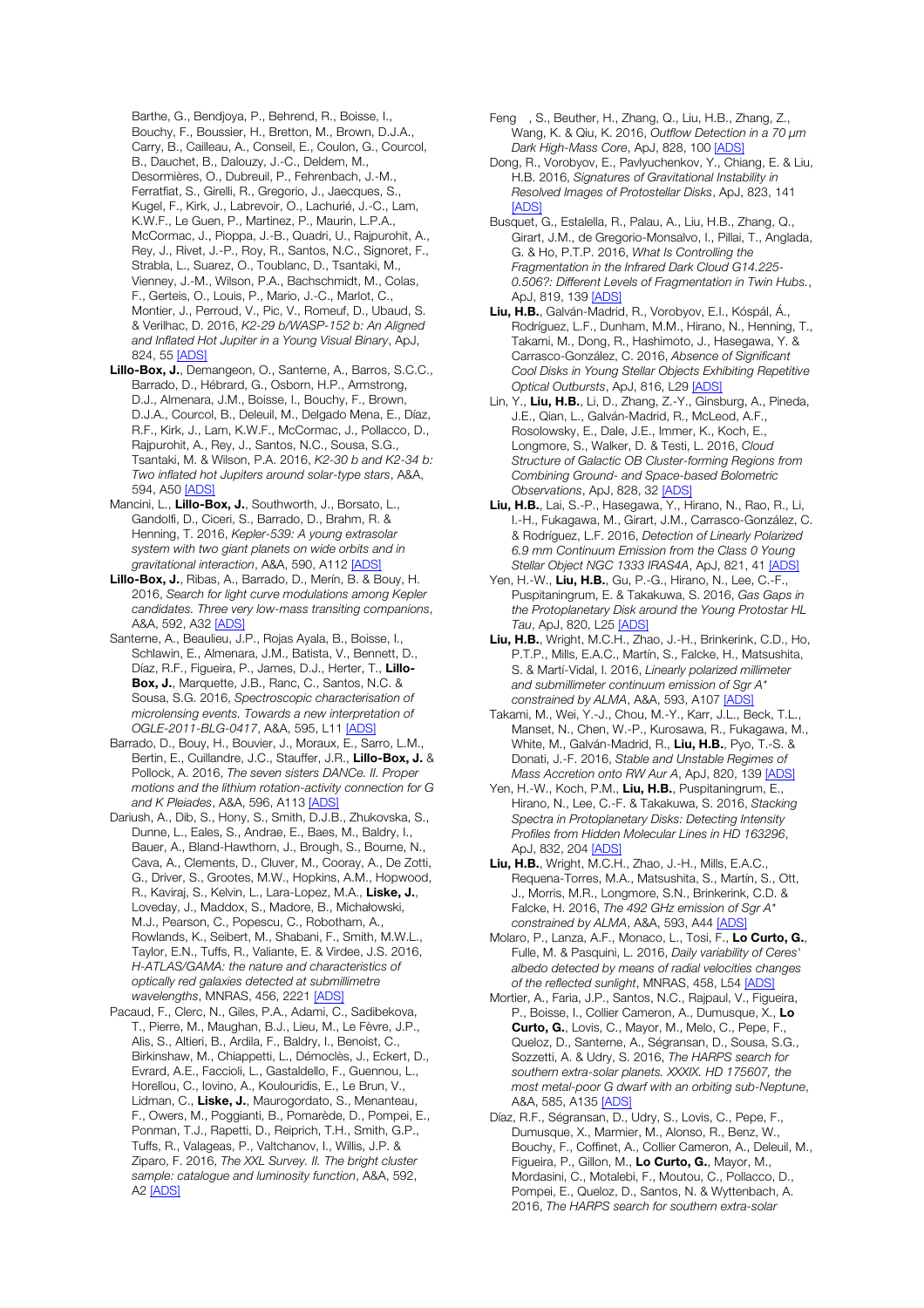*planets. XXXVIII. Bayesian re-analysis of three systems. New super-Earths, unconfirmed signals, and magnetic cycles*, A&A, 585, A134 [ADS]

- Sahlmann, J., Lazorenko, P.F., Ségransan, D., Astudillo-Defru, N., Bonfils, X., Delfosse, X., Forveille, T., Hagelberg, J., Lo Curto, G., Pepe, F., Queloz, D., Udry, S. & Zimmerman, N.T. 2016, *The mass of planet GJ 676A b from ground-based astrometry. A planetary system with two mature gas giants suitable for direct imaging*, A&A, 595, A77 [ADS]
- Russeil, D., Tigé, J., Adami, C., Anderson, L.D., Schneider, N., Zavagno, A., Samal, M.R., Amram, P., Guennou, L., Le Coarer, E., Walsh, A., Longmore, S.N. & Purcell, C. 2016, *NGC 6334 and NGC 6357: Hα kinematics and the nature of the H II regions*, A&A, 587, A135 [ADS]
- Frick, P., Stepanov, R., Beck, R., Sokoloff, D., Shukurov, A., Ehle, M. & Lundgren, A. 2016, *Magnetic and gaseous spiral arms in M83*, A&A, 585, A21 [ADS]
- Nicholl, M., Smartt, S.J., Jerkstrand, A., Inserra, C., Sim, S.A., Chen, T.-W., Benetti, S., Fraser, M., Gal-Yam, A., Kankare, E., Maguire, K., Smith, K., Sullivan, M., Valenti, S., Young, D.R., Baltay, C., Bauer, F.E., Baumont, S., Bersier, D., Botticella, M.-T., Childress, M., Dennefeld, M., Della Valle, M., Elias-Rosa, N., Feindt, U., Galbany, L., Hadjiyska, E., Le Guillou, L., Leloudas, G., Mazzali, P., McKinnon, R., Polshaw, J., Rabinowitz, D., Rostami, S., Scalzo, R., Schmidt, B.P., Schulze, S., Sollerman, J., Taddia, F. & Yuan, F. 2016, *Erratum: On the diversity of superluminous supernovae: ejected mass as the dominant factor*, MNRAS, 457, 2514 [ADS]
- Maguire, K., Taubenberger, S., Sullivan, M. & Mazzali, P.A. 2016, *Searching for swept-up hydrogen and helium in the late-time spectra of 11 nearby Type Ia supernovae*, MNRAS, 457, 3254 [ADS]
- Rubin, A., Gal-Yam, A., De Cia, A., Horesh, A., Khazov, D., Ofek, E.O., Kulkarni, S.R., Arcavi, I., Manulis, I., Yaron, O., Vreeswijk, P., Kasliwal, M.M., Ben-Ami, S., Perley, D.A., Cao, Y., Cenko, S.B., Rebbapragada, U.D., Woźniak, P.R., Filippenko, A.V., Clubb, K.I., Nugent, P.E., Pan, Y.-C., Badenes, C., Howell, D.A., Valenti, S., Sand, D., Sollerman, J., Johansson, J., Leonard, D.C., Horst, J.C., Armen, S.F., Fedrow, J.M., Quimby, R.M., Mazzali, P., Pian, E., Sternberg, A., Matheson, T., Sullivan, M., Maguire, K. & Lazarevic, S. 2016, *Type II Supernova Energetics and Comparison of Light Curves to Shock-cooling Models*, ApJ, 820, 33 [ADS]
- Brusa, M., Perna, M., Cresci, G., Schramm, M., Delvecchio, I., Lanzuisi, G., Mainieri, V., Mignoli, M., Zamorani, G., Berta, S., Bongiorno, A., Comastri, A., Fiore, F., Kakkad, D., Marconi, A., Rosario, D., Contini, T. & Lamareille, F. 2016, *A fast ionised wind in a star-forming quasar system at z ~ 1.5 resolved through adaptive optics assisted near-infrared data*, A&A, 588, A58 [ADS]
- Bongiorno, A., Schulze, A., Merloni, A., Zamorani, G., Ilbert, O., La Franca, F., Peng, Y., Piconcelli, E., Mainieri, V., Silverman, J.D., Brusa, M., Fiore, F., Salvato, M. & Scoville, N. 2016, *AGN host galaxy mass function in COSMOS. Is AGN feedback responsible for the massquenching of galaxies?*, A&A, 588, A78 [ADS]
- Carniani, S., Marconi, A., Maiolino, R., Balmaverde, B., Brusa, M., Cano-Díaz, M., Cicone, C., Comastri, A., Cresci, G., Fiore, F., Feruglio, C., La Franca, F., Mainieri, V., Mannucci, F., Nagao, T., Netzer, H., Piconcelli, E., Risaliti, G., Schneider, R. & Shemmer, O. 2016, *Fast outflows and star formation quenching in quasar host galaxies*, A&A, 591, A28 [ADS]
- Vito, F., Gilli, R., Vignali, C., Brandt, W.N., Comastri, A., Yang, G., Lehmer, B.D., Luo, B., Basu-Zych, A., Bauer, F.E., Cappelluti, N., Koekemoer, A., Mainieri, V., Paolillo, M., Ranalli, P., Shemmer, O., Trump, J., Wang, J.X. & Xue, Y.Q. 2016, *The deepest X-ray view of highredshift galaxies: constraints on low-rate black hole accretion*, MNRAS, 463, 348 [ADS]
- Man, A.W.S., Greve, T.R., Toft, S., Magnelli, B., Karim, A., Ilbert, O., Salvato, M., Le Floc'h, E., Bertoldi, F., Casey, C.M., Lee, N., Li, Y., Navarrete, F., Sheth, K., Smolčić, V., Sanders, D.B., Schinnerer, E. & Zirm, A.W. 2016, *Confirming the Existence of a Quiescent Galaxy Population out to z=3: A Stacking Analysis of Mid-, Far-Infrared and Radio Data*, ApJ, 820, 11 [ADS]
- Man, A.W.S., Zirm, A.W. & Toft, S. 2016, *Resolving the Discrepancy of Galaxy Merger Fraction Measurements at z ̃0-3*, ApJ, 830, 89 [ADS]
- Dalessandro, E., Saracino, S., Origlia, L., Marchetti, E., Ferraro, F.R., Lanzoni, B., Geisler, D., Cohen, R.E., Mauro, F. & Villanova, S. 2016, *GeMS/GSAOI Photometric and Astrometric Performance in Dense Stellar Fields*, ApJ, 833, 111 [ADS]
- Vernazza, P., Marsset, M., Beck, P., Binzel, R.P., Birlan, M., Cloutis, E.A., DeMeo, F.E., Dumas, C. & Hiroi, T. 2016, *Compositional Homogeneity of CM Parent Bodies*, AJ, 152, 54 [ADS]
- Marsset, M., Vernazza, P., Birlan, M., DeMeo, F., Binzel, R.P., Dumas, C., Milli, J. & Popescu, M. 2016, *Compositional characterisation of the Themis family*, A&A, 586, A15 [ADS]
- Bannister, M.T., Alexandersen, M., Benecchi, S.D., Chen, Y.-T., Delsanti, A., Fraser, W.C., Gladman, B.J., Granvik, M., Grundy, W.M., Guilbert-Lepoutre, A., Gwyn, S.D.J., Ip, W.-H., Jakubik, M., Jones, R.L., Kaib, N., Kavelaars, J.J., Lacerda, P., Lawler, S., Lehner, M.J., Lin, H.W., Lykawka, P.S., Marsset, M., Murray-Clay, R., Noll, K.S., Parker, A., Petit, J.-M., Pike, R.E., Rousselot, P., Schwamb, M.E., Shankman, C., Veres, P., Vernazza, P., Volk, K., Wang, S.-Y. & Weryk, R. 2016, *OSSOS. IV. Discovery of a Dwarf Planet Candidate in the 9:2 Resonance with Neptune*, AJ, 152, 212 [ADS]
- Fraser, W., Alexandersen, M., Schwamb, M.E., Marsset. M., Pike, R.E., Kavelaars, J.J., Bannister, M.T., Benecchi, S. & Delsanti, A. 2016, *TRIPPy: Trailed Image Photometry in Python*, AJ, 151, 158 [ADS]
- Bannister, M.T., Kavelaars, J.J., Petit, J.-M., Gladman, B.J., Gwyn, S.D.J., Chen, Y.-T., Volk, K., Alexandersen, M., Benecchi, S.D., Delsanti, A., Fraser, W.C., Granvik, M., Grundy, W.M., Guilbert-Lepoutre, A., Hestroffer, D., Ip, W.-H., Jakubik, M., Jones, R.L., Kaib, N., Kavelaars, C.F., Lacerda, P., Lawler, S., Lehner, M.J., Lin, H.W., Lister, T., Lykawka, P.S., Monty, S., Marsset, M., Murray-Clay, R., Noll, K.S., Parker, A., Pike, R.E., Rousselot, P., Rusk, D., Schwamb, M.E., Shankman, C., Sicardy, B., Vernazza, P. & Wang, S.-Y. 2016, *The Outer Solar System Origins Survey. I. Design and Firstquarter Discoveries*, AJ, 152, 70 [ADS]
- Aalto, S., Costagliola, F., Muller, S., Sakamoto, K., Gallagher, J.S., Dasyra, K., Wada, K., Combes, F., García-Burillo, S., Kristensen, L.E., Martín, S., van der Werf, P., Evans, A.S. & Kotilainen, J. 2016, *A precessing molecular jet signaling an obscured, growing supermassive black hole in NGC 1377?*, A&A, 590, A73 [ADS]
- Krips, M., Martín, S., Sakamoto, K., Aalto, S., Bisbas, T.G., Bolatto, A.D., Downes, D., Eckart, A., Feruglio, C., García-Burillo, S., Geach, J., Greve, T.R., König, S., Matsushita, S., Neri, R., Offner, S., Peck, A.B., Viti, S. & Wagg, J. 2016, *ACA [CI] observations of the starburst galaxy NGC 253*, A&A, 592, L3 [ADS]
- García-Burillo, S., Combes, F., Ramos Almeida, C., Usero, A., Krips, M., Alonso-Herrero, A., Aalto, S., Casasola, V., Hunt, L.K., Martín, S., Viti, S., Colina, L., Costagliola, F., Eckart, A., Fuente, A., Henkel, C., Márquez, I., Neri, R., Schinnerer, E., Tacconi, L.J. & van der Werf, P.P. 2016, *ALMA Resolves the Torus of NGC 1068: Continuum and Molecular Line Emission*, ApJ, 823, L12 [ADS]
- Zorec, J., Frémat, Y., Domiciano de Souza, A., Royer, F., Cidale, L., Hubert, A.M., Semaan, T., Martayan, C., Cochetti, Y.R., Arias, M.L., Aidelman, Y. & Stee, P. 2016, *Critical study of the distribution of rotational*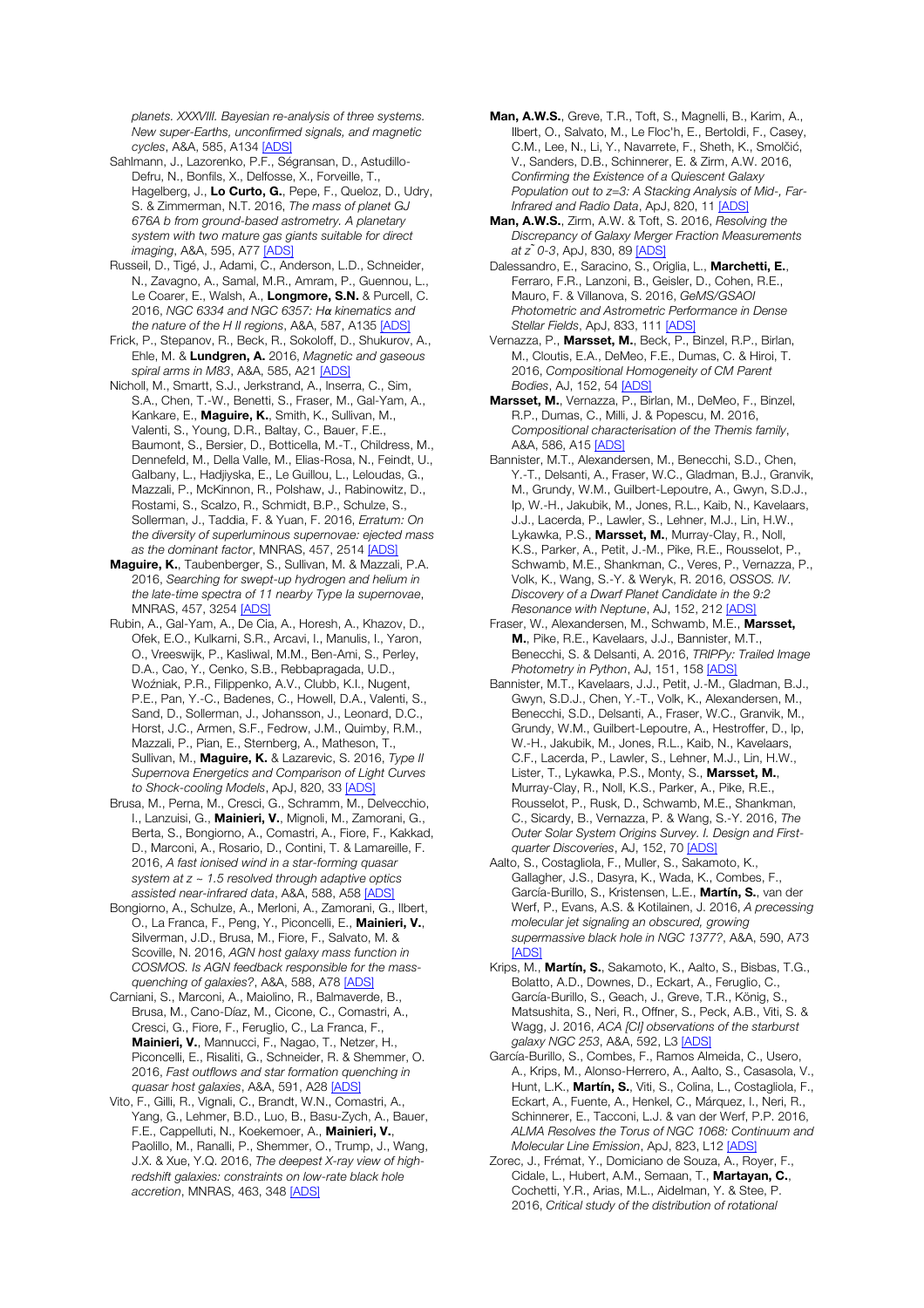*velocities of Be stars. I. Deconvolution methods, effects due to gravity darkening, macroturbulence, and binarity*, A&A, 595, A132 [ADS]

- Wang, T., Elbaz, D., Daddi, E., Finoguenov, A., Liu, D., Schreiber, C., Martín, S., Strazzullo, V., Valentino, F., van der Burg, R., Zanella, A., Ciesla, L., Gobat, R., Le Brun, A., Pannella, M., Sargent, M., Shu, X., Tan, Q., Cappelluti, N. & Li, Y. 2016, *Discovery of a Galaxy Cluster with a Violently Starbursting Core at z = 2.506*, ApJ, 828, 56 [ADS]
- Martayan, C., Lobel, A., Baade, D., Mehner, A., Rivinius, T., Boffin, H.M.J., Girard, J., Mawet, D., Montagnier, G., Blomme, R., Kervella, P., Sana, H., Štefl, S., Zorec, J., Lacour, S., Le Bouquin, J.-B., Martins, F., Mérand, A., Patru, F., Selman, F. & Frémat, Y. 2016, *Luminous blue variables: An imaging perspective on their binarity and*  near environment<sup>\*</sup>, A&A, 587, A115 [ADS]
- Muller, S., Müller, H.S.P., Black, J.H., Beelen, A., Combes, F., Curran, S., Gérin, M., Guélin, M., Henkel, C., Martín, S., Aalto, S., Falgarone, E., Menten, K.M., Schilke, P., Wiklind, T. & Zwaan, M.A. 2016, *OH<sup>+</sup> and H2O<sup>+</sup> absorption toward PKS 1830-211*, A&A, 595, A128 [ADS]
- Krips, M., Martín, S., Peck, A.B., Sakamoto, K., Neri, R., Gurwell, M., Petitpas, G. & Zhao, J.-H. 2016, *SMA Observations of the Extended 12CO(J = 6–5) Emission in the Starburst Galaxy NGC 253*, ApJ, 821, 112 [ADS]
- Izumi, T., Kohno, K., Aalto, S., Espada, D., Fathi, K., Harada, N., Hatsukade, B., Hsieh, P.-Y., Imanishi, M., Krips, M., Martín, S., Matsushita, S., Meier, D.S., Nakai, N., Nakanishi, K., Schinnerer, E., Sheth, K., Terashima, Y. & Turner, J.L. 2016, *Submillimeter-HCN Diagram for Energy Diagnostics in the Centers of Galaxies*, ApJ, 818, 42 [ADS]
- Martín, S., Aalto, S., Sakamoto, K., González-Alfonso, E., Muller, S., Henkel, C., García-Burillo, S., Aladro, R., Costagliola, F., Harada, N., Krips, M., Martín-Pintado, J., Mühle, S., van der Werf, P. & Viti, S. 2016, *The unbearable opaqueness of Arp220*, A&A, 590, A25 **[ADS]**
- Mathys, G., Romanyuk, I.I., Kudryavtsev, D.O., Landstreet, J.D., Pyper, D.M. & Adelman, S.J. 2016, *HD 18078: A very slowly rotating Ap star with an unusual magnetic field structure*, A&A, 586, A85 [ADS]
- Kuhn, R.B., Rodriguez, J.E., Collins, K.A., Lund, M.B., Siverd, R.J., Colón, K.D., Pepper, J., Stassun, K.G., Cargile, P.A., James, D.J., Penev, K., Zhou, G., Bayliss, D., Tan, T.G., Curtis, I.A., Udry, S., Segransan, D., Mawet, D., Dhital, S., Soutter, J., Hart, R., Carter, B., Gaudi, B.S., Myers, G., Beatty, T.G., Eastman, J.D., Reichart, D.E., Haislip, J.B., Kielkopf, J., Bieryla, A., Latham, D.W., Jensen, E.L.N., Oberst, T.E. & Stevens, D.J. 2016, *KELT-10b: the first transiting exoplanet from the KELT-South survey - a hot sub-Jupiter transiting a V = 10.7 early G-star*, MNRAS, 459, 4281 [ADS]
- Mc Leod, A.F., Weilbacher, P.M., Ginsburg, A., Dale, J.E., Ramsay, S. & Testi, L. 2016, *A nebular analysis of the central Orion nebula with MUSE*, MNRAS, 455, 4057 [ADS]
- Maucó, K., Hernández, J., Calvet, N., Ballesteros-Paredes, J., Briceño, C., McClure, M., D'Alessio, P., Anderson, K. & Ali, B. 2016, *A Herschel View of Protoplanetary Disks in the σ Ori Cluster*, ApJ, 829, 38 [ADS]
- McClure, M.K., Bergin, E.A., Cleeves, L.I., van Dishoeck, E.F., Blake, G.A., Evans, N.J.I., Green, J.D., Henning, T., Öberg, K.I., Pontoppidan, K.M. & Salyk, C. 2016, *Mass Measurements in Protoplanetary Disks from Hydrogen Deuteride*, ApJ, 831, 167 [ADS]
- Kim, K.H., Watson, D.M., Manoj, P., Forrest, W.J., Furlan, E., Najita, J., Sargent, B., Hernández, J., Calvet, N., Adame, L., Espaillat, C., Megeath, S.T., Muzerolle, J. & McClure, M.K. 2016, *The Spitzer Infrared Spectrograph Survey of Protoplanetary Disks in Orion A. I. Disk Properties*, ApJS, 226, 8 [ADS]
- McLeod, A.F., Gritschneder, M., Dale, J.E., Ginsburg, A., Klaassen, P.D., Mottram, J.C., Preibisch, T., Ramsay, S., Reiter, M. & Testi, L. 2016, *Connecting the dots: a correlation between ionizing radiation and cloud massloss rate traced by optical integral field spectroscopy*, MNRAS, 462, 3537 [ADS]
- Yuan, F., Jerkstrand, A., Valenti, S., Sollerman, J., Seitenzahl, I.R., Pastorello, A., Schulze, S., Chen, T.-W., Childress, M.J., Fraser, M., Fremling, C., Kotak, R., Ruiter, A.J., Schmidt, B.P., Smartt, S.J., Taddia, F., Terreran, G., Tucker, B.E., Barbarino, C., Benetti, S., Elias-Rosa, N., Gal-Yam, A., Howell, D.A., Inserra, C., Kankare, E., Lee, M.Y., Li, K.L., Maguire, K., Margheim, S., Mehner, A., Ochner, P., Sullivan, M., Tomasella, L. & Young, D.R. 2016, *450 d of Type II SN 2013ej in optical and near-infrared*, MNRAS, 461, 2003 [ADS]
- Mehner, A., Steffen, W., Groh, J.H., Vogt, F.P.A., Baade, D., Boffin, H.M.J., Davidson, K., de Wit, W.J., Humphreys, R.M., Martayan, C., Oudmaijer, R.D., Rivinius, T. & Selman, F. 2016, *Dissecting a supernova impostor's circumstellar medium: MUSEing about the SHAPE of η Carinae's outer ejecta*, A&A, 595, A120 [ADS]
- Tartaglia, L., Pastorello, A., Sullivan, M., Baltay, C., Rabinowitz, D., Nugent, P., Drake, A.J., Djorgovski, S.G., Gal-Yam, A., Fabrika, S., Barsukova, E.A., Goranskij, V.P., Valeev, A.F., Fatkhullin, T., Schulze, S., Mehner, A., Bauer, F.E., Taubenberger, S., Nordin, J., Valenti, S., Howell, D.A., Benetti, S., Cappellaro, E., Fasano, G., Elias-Rosa, N., Barbieri, M., Bettoni, D., Harutyunyan, A., Kangas, T., Kankare, E., Martin, J.C., Mattila, S., Morales-Garoffolo, A., Ochner, P., Rebbapragada, U.D., Terreran, G., Tomasella, L., Turatto, M., Verroi, E. & Woźniak, P.R. 2016, *Interacting supernovae and supernova impostors. LSQ13zm: an outburst heralds the death of a massive star*, MNRAS, 459, 1039 [ADS]
- Mehner, A., de Wit, W.J., Groh, J.H., Oudmaijer, R.D., Baade, D., Rivinius, T., Selman, F., Boffin, H.M.J. & Martayan, C. 2016, *VLT/MUSE discovers a jet from the evolved B[e] star MWC 137*, A&A, 585, A81 [ADS]
- Chávez, R., Plionis, M., Basilakos, S., Terlevich, R., Terlevich, E., Melnick, J., Bresolin, F. & González-Morán, A.L. 2016, *Constraining the dark energy equation of state with H II galaxies*, MNRAS, 462, 2431 **[ADS]**
- Terlevich, R., Melnick, J., Terlevich, E., Chávez, R., Telles, E., Bresolin, F., Plionis, M., Basilakos, S., Fernández Arenas, D., González Morán, A.L., Díaz, Á.I. & Aretxaga, I. 2016, *Direct measurement of lensing amplification in Abell S1063 using a strongly lensed high redshift HII galaxy*, A&A, 592, L7 [ADS]
- Montalto, M., Melo, C.H.F., Santos, N.C., Queloz, D., Piotto, G., Desidera, S., Bedin, L.R., Momany, Y. & Saviane, I. 2016, *An extensive radial velocity survey towards NGC 6253*, MNRAS, 457, 2722 [ADS]
- Santos, N.C., Santerne, A., Faria, J.P., Rey, J., Correia, A.C.M., Laskar, J., Udry, S., Adibekyan, V., Bouchy, F., Delgado-Mena, E., Melo, C., Dumusque, X., Hébrard, G., Lovis, C., Mayor, M., Montalto, M., Mortier, A., Pepe, F., Figueira, P., Sahlmann, J., Ségransan, D. & Sousa, S.G. 2016, *An extreme planetary system around HD 219828. One long-period super Jupiter to a hot-Neptune host star*, A&A, 592, A13 [ADS]
- Jones, M.I., Jenkins, J.S., Brahm, R., Wittenmyer, R.A., Olivares E., F., Melo, C.H.F., Rojo, P., Jordán, A., Drass, H., Butler, R.P. & Wang, L. 2016, *Four new planets around giant stars and the mass-metallicity correlation of planet-hosting stars*, A&A, 590, A38 [ADS]
- James, D.J., Aarnio, A.N., Richert, A.J.W., Cargile, P.A., Santos, N.C., Melo, C.H.F. & Bouvier, J. 2016, *Fundamental stellar parameters for selected T-Tauri stars in the Chamaeleon and Rho Ophiuchus starforming regions*, MNRAS, 459, 1363 [ADS]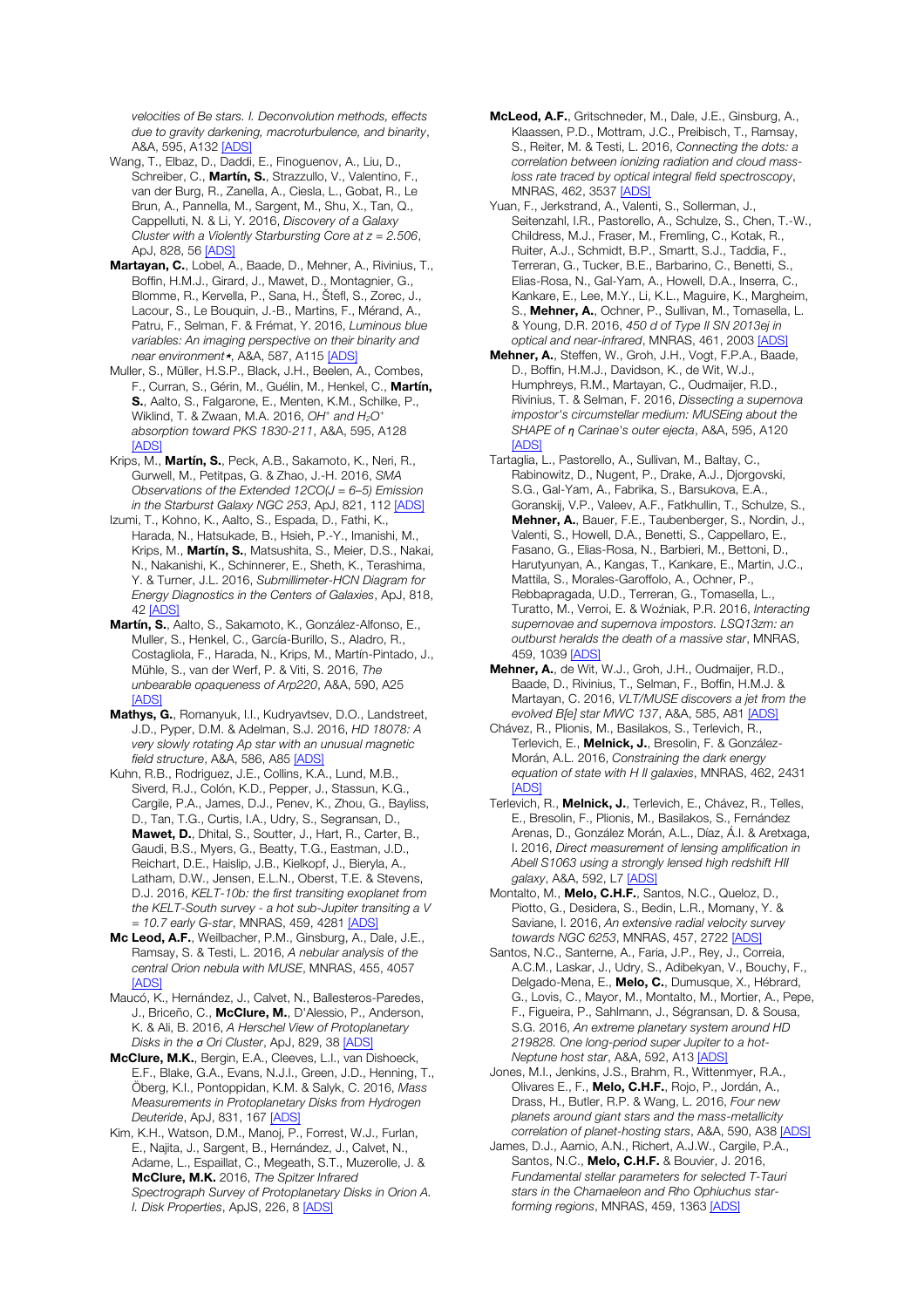Bluhm, P., Jones, M.I., Vanzi, L., Soto, M.G., Vos, J.,

- Wittenmyer, R.A., Drass, H., Jenkins, J.S., Olivares, F., Mennickent, R.E., Vučković, M., Rojo, P. & Melo, C.H.F. 2016, *New spectroscopic binary companions of giant stars and updated metallicity distribution for binary systems*, A&A, 593, A133 [ADS]
- Messina, S., Parihar, P., Biazzo, K., Lanza, A.F., Distefano, E., Melo, C.H.F., Bradstreet, D.H. & Herbst, W. 2016, *Physical parameters and long-term photometric variability of V1481 Ori, an SB2 member of Orion nebula Cluster with an accreting component*, MNRAS, 457, 3372 [ADS]
- Figueira, P., Adibekyan, V.Z., Oshagh, M., Neal, J.J., Rojas-Ayala, B., Lovis, C., Melo, C., Pepe, F., Santos, N.C. & Tsantaki, M. 2016, *Radial velocity information content of M dwarf spectra in the near-infrared*, A&A, 586, A101 [ADS]
- Kervella, P., Mignard, F., Mérand, A. & Thévenin, F. 2016, *Close stellar conjunctions of α Centauri A and B until*   $2050$ . An  $m<sub>K</sub> = 7.8$  star may enter the Einstein ring of  $α$ *Cen A in 2028*, A&A, 594, A107 [ADS]
- Anderson, R.I., Mérand, A., Kervella, P., Breitfelder, J., LeBouquin, J.-B., Eyer, L., Gallenne, A., Palaversa, L., Semaan, T., Saesen, S. & Mowlavi, N. 2016, *Investigating Cepheid* ℓ *Carinae's cycle-to-cycle variations via contemporaneous velocimetry and interferometry*, MNRAS, 455, 4231 [ADS]
- Kervella, P., Mérand, A., Ledoux, C., Demory, B.O. & Le Bouquin, J.B. 2016, *The red dwarf pair GJ65 AB: inflated, spinning twins of Proxima. Fundamental parameters from PIONIER, NACO, and UVES observations*, A&A, 593, A127 [ADS]
- Nardetto, N., Mérand, A., Mourard, D., Storm, J., Gieren, W., Fouqué, P., Gallenne, A., Graczyk, D., Kervella, P., Neilson, H., Pietrzynski, G., Pilecki, B., Breitfelder, J., Berio, P., Challouf, M., Clausse, J.M., Ligi, R., Mathias, P., Meilland, A., Perraut, K., Poretti, E., Rainer, M., Spang, A., Stee, P., Tallon-Bosc, I. & ten Brummelaar, T. 2016, *VEGA/CHARA interferometric observations of Cepheids. I. A resolved structure around the prototype classical Cepheid δ Cep in the visible spectral range*, A&A, 593, A45 [ADS]
- Lagrange, A.-M., Langlois, M., Gratton, R., Maire, A.-L., Milli, J., Olofsson, J., Vigan, A., Bailey, V., Mesa, D., Chauvin, G., Boccaletti, A., Galicher, R., Girard, J.H., Bonnefoy, M., Samland, M., Menard, F., Henning, T., Kenworthy, M., Thalmann, C., Beust, H., Beuzit, J.-L., Brandner, W., Buenzli, E., Cheetham, A., Janson, M., le Coroller, H., Lannier, J., Mouillet, D., Peretti, S., Perrot, C., Salter, G., Sissa, E., Wahhaj, Z., Abe, L., Desidera, S., Feldt, M., Madec, F., Perret, D., Petit, C., Rabou, P., Soenke, C. & Weber, L. 2016, *A narrow, edge-on disk resolved around HD 106906 with SPHERE*, A&A, 586, L8 [ADS]
- Olofsson, J., Samland, M., Avenhaus, H., Caceres, C., Henning, T., Moór, A., Milli, J., Canovas, H., Quanz, S.P., Schreiber, M.R., Augereau, J.-C., Bayo, A., Bazzon, A., Beuzit, J.-L., Boccaletti, A., Buenzli, E., Casassus, S., Chauvin, G., Dominik, C., Desidera, S., Feldt, M., Gratton, R., Janson, M., Lagrange, A.-M., Langlois, M., Lannier, J., Maire, A.-L., Mesa, D., Pinte, C., Rouan, D., Salter, G., Thalmann, C. & Vigan, A. 2016, *Azimuthal asymmetries in the debris disk around HD 61005. A massive collision of planetesimals?*, A&A, 591, A108 [ADS]
- Ginski, C., Stolker, T., Pinilla, P., Dominik, C., Boccaletti, A., de Boer, J., Benisty, M., Biller, B., Feldt, M., Garufi, A., Keller, C.U., Kenworthy, M., Maire, A.L., Ménard, F., Mesa, D., Milli, J., Min, M., Pinte, C., Quanz, S.P., van Boekel, R., Bonnefoy, M., Chauvin, G., Desidera, S., Gratton, R., Girard, J.H.V., Keppler, M., Kopytova, T., Lagrange, A.-M., Langlois, M., Rouan, D. & Vigan, A. 2016, *Direct detection of scattered light gaps in the*

*transitional disk around HD 97048 with VLT/SPHERE*, A&A, 595, A112 [ADS]

- Perrot, C., Boccaletti, A., Pantin, E., Augereau, J.-C., Lagrange, A.-M., Galicher, R., Maire, A.-L., Mazoyer, J., Milli, J., Rousset, G., Gratton, R., Bonnefoy, M., Brandner, W., Buenzli, E., Langlois, M., Lannier, J., Mesa, D., Peretti, S., Salter, G., Sissa, E., Chauvin, G., Desidera, S., Feldt, M., Vigan, A., Di Folco, E., Dutrey, A., Péricaud, J., Baudoz, P., Benisty, M., De Boer, J., Garufi, A., Girard, J.H., Menard, F., Olofsson, J., Quanz, S.P., Mouillet, D., Christiaens, V., Casassus, S., Beuzit, J.-L., Blanchard, P., Carle, M., Fusco, T., Giro, E., Hubin, N., Maurel, D., Moeller-Nilsson, O., Sevin, A. & Weber, L. 2016, *Discovery of concentric broken rings at sub-arcsec separations in the HD 141569A gas-rich, debris disk with VLT/SPHERE*, A&A, 590, L7 [ADS]
- Irrgang, A., Desphande, A., Moehler, S., Mugrauer, M. & Janousch, D. 2016, *The slowly pulsating B-star 18 Pegasi: A testbed for upper main sequence stellar evolution*, A&A, 591, L6 [ADS]
- Heintz, K.E., Fynbo, J.P.U., Møller, P., Milvang-Jensen, B., Zabl, J., Maddox, N., Krogager, J.K., Geier, S., Vestergaard, M., Noterdaeme, P. & Ledoux, C. 2016, *Determining the fraction of reddened quasars in COSMOS with multiple selection techniques from X-ray to radio wavelengths*, A&A, 595, A13 [ADS]
- Heintz, K.E., Fynbo, J.P.U., Krogager, J.-K., Vestergaard, M., Møller, P., Arabsalmani, M., Geier, S., Noterdaeme, P., Ledoux, C., Saturni, F.G. & Venemans, B. 2016, *Serendipitous Discovery of a Projected Pair of QSOs Separated by 4.5 arcsec on the Sky*, AJ, 152, 13 [ADS]
- Bruni, G., Mack, K.-H., Montenegro-Montes, F.M., Brienza, M. & González-Serrano, J.I. 2016, *Fast outflows in broad absorption line quasars and their connection with CSS/GPS sources*, AN, 337, 180 [ADS]
- Laine, J., Laurikainen, E., Salo, H., Comerón, S., Buta, R.J., Zaritsky, D., Athanassoula, E., Bosma, A., Muñoz-Mateos, J.-C., Gadotti, D.A., Hinz, J.L., Erroz-Ferrer, S., de Paz, A.G., Kim, T., Menéndez-Delmestre, K., Mizusawa, T., Regan, M.W., Seibert, M. & Sheth, K. 2016, *Erratum: Morphology and environment of galaxies with disc breaks in the S4G and NIRS0S*, MNRAS, 456, 844 [ADS]
- Erroz-Ferrer, S., Knapen, J.H., Leaman, R., Díaz-García, S., Salo, H., Laurikainen, E., Querejeta, M., Muñoz-Mateos, J.C., Athanassoula, E., Bosma, A., Comerón, S., Elmegreen, B.G. & Martínez-Valpuesta, I. 2016, *Hα kinematics of S4G spiral galaxies - III. Inner rotation curves*, MNRAS, 458, 1199 [ADS]
- Barro, G., Kriek, M., Pérez-González, P.G., Trump, J.R., Koo, D.C., Faber, S.M., Dekel, A., Primack, J.R., Guo, Y., Kocevski, D.D., Muñoz-Mateos, J.C., Rujoparkarn, W. & Seth, K. 2016, *Sub-kiloparsec ALMA Imaging of Compact Star-forming Galaxies at z ~ 2.5: Revealing the Formation of Dense Galactic Cores in the Progenitors of Compact Quiescent Galaxies*, ApJ, 827, L32 [ADS]
- van der Wel, A., Noeske, K., Bezanson, R., Pacifici, C., Gallazzi, A., Franx, M., Muñoz-Mateos, J.C., Bell, E.F., Brammer, G., Charlot, S., Chauké, P., Labbé, I., Maseda, M.V., Muzzin, A., Rix, H.-W., Sobral, D., van de Sande, J., van Dokkum, P.G., Wild, V. & Wolf, C. 2016, *The VLT LEGA-C Spectroscopic Survey: The Physics of Galaxies at a Lookback Time of 7 Gyr*, ApJS, 223, 29 [ADS]
- Boissier, S., Boselli, A., Ferrarese, L., Côté, P., Roehlly, Y., Gwyn, S.D.J., Cuillandre, J.C., Roediger, J., Koda, J., Muños Mateos, J.C., Gil de Paz, A. & Madore, B.F. 2016, *The properties of the Malin 1 galaxy giant disk. A panchromatic view from the NGVS and GUViCS surveys*, A&A, 593, A126 [ADS]
- Zajaček, M., Eckart, A., Karas, V., Kunneriath, D., Shahzamanian, B., Sabha, N., Mužić, K. & Valencia-S., M. 2016, *Effect of an isotropic outflow from the Galactic*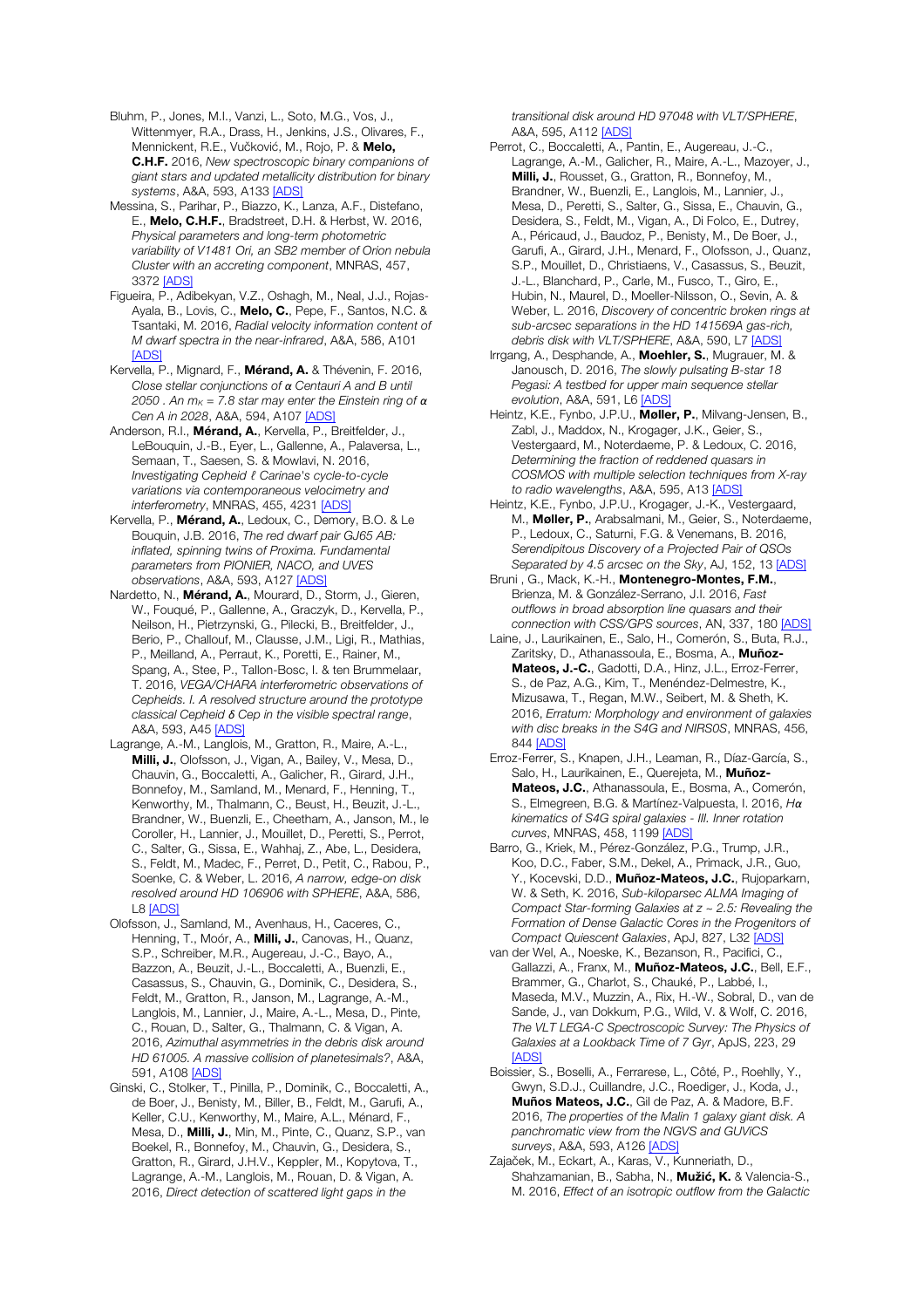*Centre on the bow-shock evolution along the orbit*, MNRAS, 455, 1257 [ADS]

Rauch, C., Ros, E., Krichbaum, T.P., Eckart, A., Zensus, J.A., Shahzamanian, B. & Mužić, K. 2016, *Wisps in the Galactic center: Near-infrared triggered observations of the radio source Sgr A\* at 43 GHz*, A&A, 587, A37 [ADS]

Nakajima, K., Ellis, R.S., Iwata, I., Inoue, A.K., Kusakabe, H., Ouchi, M. & Robertson, B.E. 2016, *A Hard Ionizing Spectrum in z = 3-4 Lyα Emitters with Intense [O III] Emission: Analogs of Galaxies in the Reionization Era?*, ApJ, 831, L9 [ADS]

Nicholson, B.A., Vidotto, A.A., Mengel, M., Brookshaw, L., Carter, B., Petit, P., Marsden, S.C., Jeffers, S.V., Fares, R. & BCool Collaboration, B.C. 2016, *Temporal variability of the wind from the star τ Boötis*, MNRAS, 459 1907 [ADS]

Schipani, P., Noethe, L., Magrin, D., Kuijken, K., Arcidiacono, C., Argomedo, J., Capaccioli, M., Dall'Ora, M., D'Orsi, S., Farinato, J., Fierro, D., Holzlöhner, R., Marty, L., Molfese, C., Perrotta, F., Ragazzoni, R., Savarese, S., Rakich, A. & Umbriaco, G. 2016, *Active optics system of the VLT Survey Telescope*, ApOpt, 55, 1573 [ADS]

Noirot, G., Vernet, J., De Breuck, C., Wylezalek, D., Galametz, A., Stern, D., Mei, S., Brodwin, M., Cooke, E.A., Gonzalez, A.H., Hatch, N.A., Rettura, A. & Stanford, S.A. 2016, *HST Grism Confirmation of Two z ̃ 2 Structures from the Clusters around Radio-loud AGN (CARLA) Survey*, ApJ, 830, 90 [ADS]

López-Calderón, C., Bronfman, L., Nyman, Lars-Åke, L.-Å., Garay, G., de Gregorio-Monsalvo, I. & Bergman, P. 2016, *G345.45+1.50: an expanding ring-like structure with massive star formation*, A&A, 595, A88 [ADS]

Oteo, I., Zwaan, M.A., Ivison, R.J., Smail, I. & Biggs, A.D. 2016, *ALMACAL I: First Dual-band Number Counts from a Deep and Wide ALMA Submillimeter Survey, Free from Cosmic Variance*, ApJ, 822, 36 [ADS]

Ascaso, B., Benítez, N., Dupke, R., Cypriano, E., Lima-Neto, G., López-Sanjuan, C., Varela, J., Alcaniz, J.S., Broadhurst, T., Cenarro, A.J., Devi, N.C., Díaz-García, L.A., Fernandes, C.A.C., Hernández-Monteagudo, C., Mei. S., Mendes de Oliveira, C., Molino, A., Oteo, I., Schoenell, W., Sodré, L., Viironen, K. & Marín-Franch, A. 2016, *An accurate cluster selection function for the J-PAS narrow-band wide-field survey*, MNRAS, 456, 4291 [ADS]

Polednikova, J., Ederoclite, A., de Diego, J.A., Cepa, J., González-Serrano, J.I., Bongiovanni, A., Oteo, I., García, A.M.P., Pérez-Martínez, R., Pintos-Castro, I., Ramón-Pérez, M. & Sánchez-Portal, M. 2016, *Detecting microvariability in type 2 quasars using enhanced F-test*, MNRAS, 460, 3950 [ADS]

Timmons, N., Cooray, A., Riechers, D.A., Nayyeri, H., Fu, H., Jullo, E., Gladders, M.D., Baes, M., Bussmann, R.S., Calanog, J., Clements, D.L., da Cunha, E., Dye, S., Eales, S.A., Furlanetto, C., Gonzalez-Nuevo, J., Greenslade, J., Gurwell, M., Messias, H., Michałowski, M.J., Oteo, I., Pérez-Fournon, I., Scott, D. & Valiante, E. 2016, *Multi-wavelength Lens Reconstruction of a Planck and Herschel-detected Star-bursting Galaxy*, ApJ, 829, 21 [ADS]

Pintos-Castro, I., Pović, M., Sánchez-Portal, M., Cepa, J., Altieri, B., Bongiovanni, Á., Duc, P.A., Ederoclite, A., Oteo, I., Pérez García, A.M., Pérez Martínez, R., Polednikova, J., Ramón-Pérez, M. & Temporin, S. 2016, *Multi-wavelength landscape of the young galaxy cluster RXJ 1257.2+4738 at z = 0.866. II. Morphological properties*, A&A, 592, A108 [ADS]

Matthee, J., Sobral, D., Oteo, I., Best, P., Smail, I., Röttgering, H. & Paulino-Afonso, A. 2016, *The CALYMHA survey: Lyα escape fraction and its dependence on galaxy properties at z = 2.23*, MNRAS, 458, 449 [ADS]

Oteo, I., Ivison, R.J., Dunne, L., Smail, I., Swinbank, A.M., Zhang, Z.-Y., Lewis, A., Maddox, S., Riechers, D., Serjeant, S., Van der Werf, P., Biggs, A.D., Bremer, M., Cigan, P., Clements, D.L., Cooray, A., Dannerbauer, H., Eales, S., Ibar, E., Messias, H., Michałowski, M.J., Pérez-Fournon, I. & van Kampen, E. 2016, *Witnessing the Birth of the Red Sequence: ALMA High-resolution Imaging of [C II] and Dust in Two Interacting Ultra-red Starbursts at z = 4.425*, ApJ, 827, 34 [ADS]

Padovani, P., Resconi, E., Giommi, P., Arsioli, B. & Chang, Y.L. 2016, *Extreme blazars as counterparts of IceCube astrophysical neutrinos*, MNRAS, 457, 3582 [ADS]

& Padovani, P. 2016, *The faint radio sky: radio astronomy becomes mainstream*, A&ARv, 24, 13 [ADS]

Dutra-Ferreira, L., Pasquini, L., Smiljanic, R., Porto de Mello, G.F. & Steffen, M. 2016, *Consistent metallicity scale for cool dwarfs and giants. A benchmark test using the Hyades*, A&A, 585, A75 [ADS]

Brucalassi, A., Pasquini, L., Saglia, R., Ruiz, M.T., Bonifacio, P., Leão, I., Canto Martins, B.L., de Medeiros, J.R., Bedin, L.R., Biazzo, K., Melo, C., Lovis, C. & Randich, S. 2016, *Search for giant planets in M67. III. Excess of hot Jupiters in dense open clusters*, A&A, 592, L1 [ADS]

Smiljanic, R., Franciosini, E., Randich, S., Magrini, L., Bragaglia, A., Pasquini, L., Vallenari, A., Tautvaišienė, G., Biazzo, K., Frasca, A., Donati, P., Delgado Mena, E., Casey, A.R., Geisler, D., Villanova, S., Tang, B., Sousa, S.G., Gilmore, G., Bensby, T., François, P., Koposov, S.E., Lanzafame, A.C., Pancino, E., Recio-Blanco, A., Costado, M.T., Hourihane, A., Lardo, C., de Laverny, P., Lewis, J., Monaco, L., Morbidelli, L., Sacco, G.G., Worley, C.C., Zaggia, S. & Martell, S. 2016, *The Gaia-ESO Survey: Inhibited extra mixing in two giants of the open cluster Trumpler 20?*, A&A, 591, A62 [ADS]

Benetti, S., Chugai, N.N., Utrobin, V.P., Cappellaro, E., Patat, F., Pastorello, A., Turatto, M., Cupani, G., Neuhäuser, R., Caldwell, N., Pignata, G. & Tomasella, L. 2016, *The spectacular evolution of Supernova 1996al over 15 yr: a low-energy explosion of a stripped massive star in a highly structured environment*, MNRAS, 456, 3296 [ADS]

Tacca, M., Sorrentino, F., Buy, C., Laporte, M., Pillant, G., Genin, E., Penna, P.L. & Barsuglia, M. 2016, *Tuning of a high magnification compact parabolic telescope for centimeter-scale laser beams*, ApOpt, 55, 1275 [ADS]

Zeidler, P., Preibisch, T., Ratzka, T., Roccatagliata, V. & Petr-Gotzens, M.G. 2016, *The VISTA Carina Nebula Survey. II. Spatial distribution of the infrared-excessselected young stellar population*, A&A, 585, A49 [ADS]

Daemgen, S., Elliot Meyer, R., Jayawardhana, R. & Petr-Gotzens, M.G. 2016, *The frequency of accretion disks around single stars: Chamaeleon I*, A&A, 586, A12 [ADS]

Abeysekara, A.U., Archambault, S., Archer, A., Benbow, W., Bird, R., Biteau, J., Buchovecky, M., Buckley, J.H., Bugaev, V., Byrum, K., Cardenzana, J.V., Cerruti, M., Chen, X., Christiansen, J.L., Ciupik, L., Connolly, M.P., Cui, W., Dickinson, H.J., Dumm, J., Eisch, J.D., Errando, M., Falcone, A., Feng, Q., Finley, J.P., Fleischhack, H., Flinders, A., Fortin, P., Fortson, L., Furniss, A., Gillanders, G.H., Griffin, S., Grube, J., Gyuk, G., Huetten, M., Hanna, D., Holder, J., Humensky, T.B., Johnson, C.A., Kaaret, P., Kar, P., Kelley-Hoskins, N., Kertzman, M., Kieda, D., Krause, M., Krennrich, F., Lang, M.J., Maier, G., McArthur, S., McCann, A., Meagher, K., Moriarty, P., Mukherjee, R., Nieto, D., O'Brien, S., O'Faoláin de Bhróithe, A., Ong, R.A., Otte, A.N., Park, N., Pelassa, V., Petrashyk, A., Petry, D., Pohl, M., Popkow, A., Pueschel, E., Quinn, J., Ragan, K., Ratliff, G., Reyes, L.C., Reynolds, P.T., Reynolds, K., Richards, G.T., Roache, E., Rulten, C., Santander, M., Sembroski, G.H., Shahinyan, K., Smith, A.W., Staszak, D., Telezhinsky, I., Tucci, J.V., Tyler, J., Vincent, S., Wakely, S.P., Weiner, O.M., Weinstein, A., Wilhelm, A.,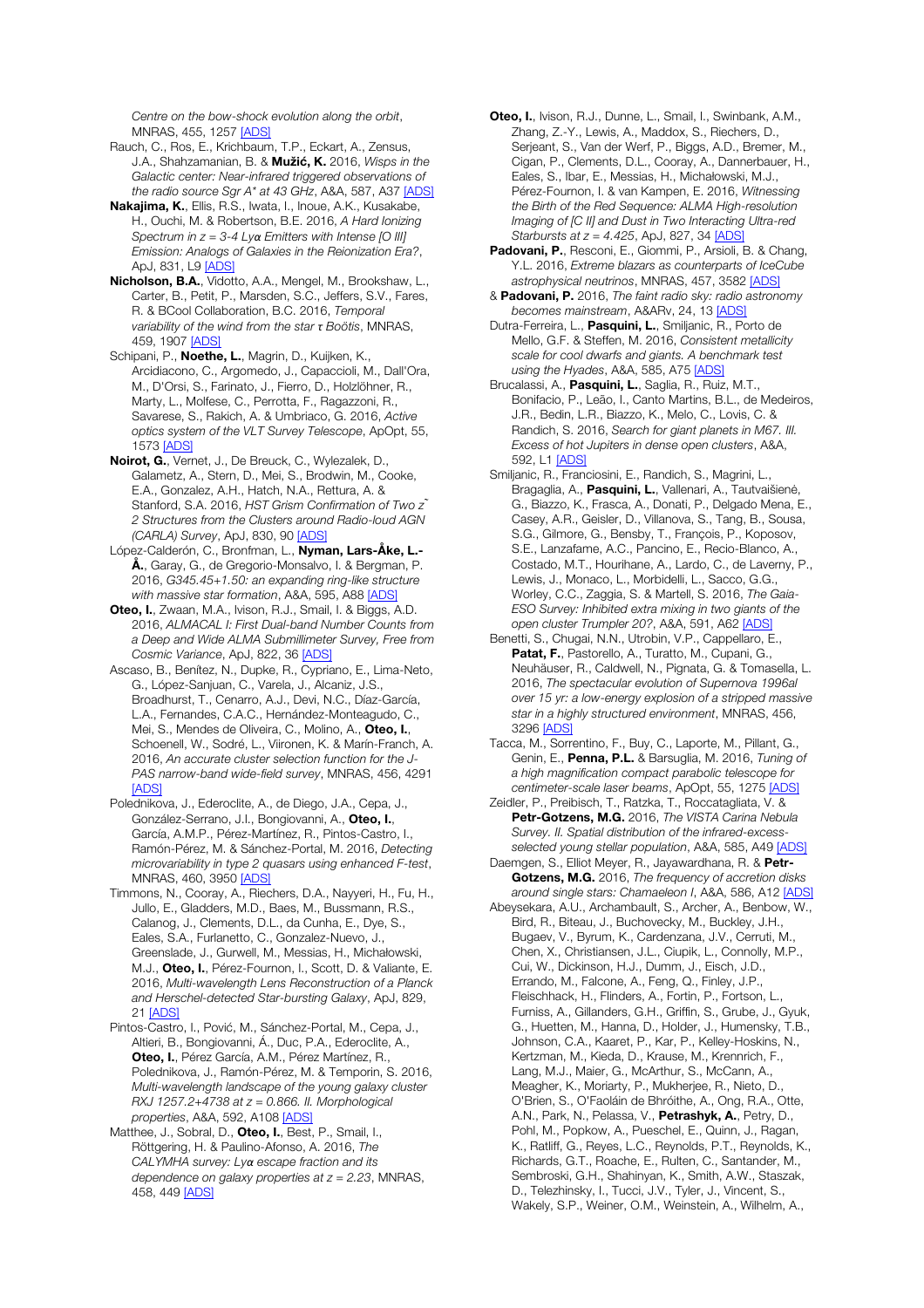Williams, D.A. & Zitzer, B. 2016, *VERITAS and multiwavelength observations of the BL Lacertae object 1ES 1741+196*, MNRAS, 459, 2550 [ADS]

- Meingast, S., Alves, J., Mardones, D., Teixeira, P.S., Lombardi, M., Großschedl, J., Ascenso, J., Bouy, H., Forbrich, J., Goodman, A., Hacar, A., Hasenberger, B., Kainulainen, J., Kubiak, K., Lada, C., Lada, E., Moitinho, A., Petr-Gotzens, M., Rodrigues, L. & Román-Zúñiga, C.G. 2016, *VISION - Vienna survey in Orion. I. VISTA Orion A Survey*, A&A, 587, A153 [ADS]
- Kirk, H., Di Francesco, J., Johnstone, D., Duarte-Cabral, A., Sadavoy, S., Hatchell, J., Mottram, J.C., Buckle, J., Berry, D.S., Broekhoven-Fiene, H., Currie, M.J., Fich, M., Jenness, T., Nutter, D., Pattle, K., Pineda, J.E., Quinn, C., Salji, C., Tisi, S., Hogerheijde, M.R., Ward-Thompson, D., Bastien, P., Bresnahan, D., Butner, H., Chen, M., Chrysostomou, A., Coude, S., Davis, C.J., Drabek-Maunder, E., Fiege, J., Friberg, P., Friesen, R., Fuller, G.A., Graves, S., Greaves, J., Gregson, J., Holland, W., Joncas, G., Kirk, J.M., Knee, L.B.G., Mairs, S., Marsh, K., Matthews, B.C., Moriarty-Schieven, G., Mowat, C., Rawlings, J., Richer, J., Robertson, D., Rosolowsky, E., Rumble, D., Thomas, H., Tothill, N., Viti, S., White, G.J., Wouterloot, J., Yates, J. & Zhu, M. 2016, *The JCMT Gould Belt Survey: A First Look at Dense Cores in Orion B*, ApJ, 817, 167 [ADS]
- Kirk, H., Johnstone, D., Di Francesco, J., Lane, J., Buckle, J., Berry, D.S., Broekhoven-Fiene, H., Currie, M.J., Fich, M., Hatchell, J., Jenness, T., Mottram, J.C., Nutter, D., Pattle, K., Pineda, J.E., Quinn, C., Salji, C., Tisi, S., Hogerheijde, M.R., Ward-Thompson, D. & The JCMT Gould Belt Survey team, T.J.G.B.S.t. 2016, *The JCMT Gould Belt Survey: Dense Core Clusters in Orion B*, ApJ, 821, 98 [ADS]
- Chen, M.C.-Y., Di Francesco, J., Johnstone, D., Sadavoy, S., Hatchell, J., Mottram, J.C., Kirk, H., Buckle, J., Berry, D.S., Broekhoven-Fiene, H., Currie, M.J., Fich, M., Jenness, T., Nutter, D., Pattle, K., Pineda, J.E., Quinn, C., Salji, C., Tisi, S., Hogerheijde, M.R., Ward-Thompson, D., Bastien, P., Bresnahan, D., Butner, H., Chrysostomou, A., Coude, S., Davis, C.J., Drabek-Maunder, E., Duarte-Cabral, A., Fiege, J., Friberg, P., Friesen, R., Fuller, G.A., Graves, S., Greaves, J., Gregson, J., Holland, W., Joncas, G., Kirk, J.M., Knee, L.B.G., Mairs, S., Marsh, K., Matthews, B.C., Moriarty-Schieven, G., Mowat, C., Pezzuto, S., Rawlings, J., Richer, J., Robertson, D., Rosolowsky, E., Rumble, D., Schneider-Bontemps, N., Thomas, H., Tothill, N., Viti, S., White, G.J., Wouterloot, J., Yates, J. & Zhu, M. 2016, *The JCMT Gould Belt Survey: Evidence for Dust Grain Evolution in Perseus Star-forming Clumps*, ApJ, 826, 95 [ADS]
- Mairs, S., Johnstone, D., Kirk, H., Buckle, J., Berry, D.S., Broekhoven-Fiene, H., Currie, M.J., Fich, M., Graves, S., Hatchell, J., Jenness, T., Mottram, J.C., Nutter, D., Pattle, K., Pineda, J.E., Salji, C., Di Francesco, J., Hogerheijde, M.R., Ward-Thompson, D., Bastien, P., Bresnahan, D., Butner, H., Chen, M., Chrysostomou, A., Coudé, S., Davis, C.J., Drabek-Maunder, E., Duarte-Cabral, A., Fiege, J., Friberg, P., Friesen, R., Fuller, G.A., Greaves, J., Gregson, J., Holland, W., Joncas, G., Kirk, J.M., Knee, L.B.G., Marsh, K., Matthews, B.C., Moriarty-Schieven, G., Mowat, C., Rawlings, J., Richer, J., Robertson, D., Rosolowsky, E., Rumble, D., Sadavoy, S., Thomas, H., Tothill, N., Viti, S., White, G.J., Wouterloot, J., Yates, J. & Zhu, M. 2016, *The JCMT Gould Belt Survey: a first look at Southern Orion A with SCUBA-2*, MNRAS, 461, 4022 [ADS]
- Rumble, D., Hatchell, J., Pattle, K., Kirk, H., Wilson, T., Buckle, J., Berry, D.S., Broekhoven-Fiene, H., Currie, M.J., Fich, M., Jenness, T., Johnstone, D., Mottram, J.C., Nutter, D., Pineda, J.E., Quinn, C., Salji, C., Tisi, S., Walker-Smith, S., Francesco, J.D., Hogerheijde, M.R., Ward-Thompson, D., Bastien, P., Bresnahan, D.,

Butner, H., Chen, M., Chrysostomou, A., Coude, S., Davis, C.J., Drabek-Maunder, E., Duarte-Cabral, A., Fiege, J., Friberg, P., Friesen, R., Fuller, G.A., Graves, S., Greaves, J., Gregson, J., Holland, W., Joncas, G., Kirk, J.M., Knee, L.B.G., Mairs, S., Marsh, K., Matthews, B.C., Moriarty-Schieven, G., Mowat, C., Rawlings, J., Richer, J., Robertson, D., Rosolowsky, E., Sadavoy, S., Thomas, H., Tothill, N., Viti, S., White, G.J., Wouterloot, J., Yates, J. & Zhu, M. 2016, *The JCMT Gould Belt Survey: evidence for radiative heating and contamination in the W40 complex*, MNRAS, 460, 4150 [ADS]

- Pitchford, L.K., Hatziminaoglou, E., Feltre, A., Farrah, D., Clarke, C., Harris, K.A., Hurley, P., Oliver, S., Page, M. & Wang, L. 2016, *Extreme star formation events in quasar hosts over 0.5 < z < 4*, MNRAS, 462, 4067 [ADS]
- Storm, S., Mundy, L.G., Lee, K.I., Fernández-López, M., Looney, L.W., Teuben, P., Arce, H.G., Rosolowsky, E.W., Meisner, A.M., Isella, A., Kauffmann, J., Shirley, Y.L., Kwon, W., Plunkett, A.L., Pound, M.W., Segura-Cox, D.M., Tassis, K., Tobin, J.J., Volgenau, N.H., Crutcher, R.M. & Testi, L. 2016, *CARMA Large Area Star Formation Survey: Dense Gas in the Young L1451 Region of Perseus*, ApJ, 830, 127 [ADS]
- Baran, N., Smolčić, V., Milaković, D., Novak, M., Delhaize, J., Gastaldello, F., Ramos-Ceja, M.E., Pacaud, F., Bourke, S., Carilli, C.L., Ettori, S., Hallinan, G., Horellou, C., Koulouridis, E., Chiappetti, L., Miettinen, O., Melnyk, O., Mooley, K., Pierre, M., Pompei, E. & Schinnerer, E. 2016, *The XXL Survey. IX. Optical overdensity and radio continuum analysis of a supercluster at z = 0.43*, A&A, 592, A8 [ADS]
- Fotopoulou, S., Pacaud, F., Paltani, S., Ranalli, P., Ramos-Ceja, M.E., Faccioli, L., Plionis, M., Adami, C., Bongiorno, A., Brusa, M., Chiappetti, L., Desai, S., Elyiv, A., Lidman, C., Melnyk, O., Pierre, M., Piconcelli, E., Vignali, C., Alis, S., Ardila, F., Arnouts, S., Baldry, I., Bremer, M., Eckert, D., Guennou, L., Horellou, C., Iovino, A., Koulouridis, E., Liske, J., Maurogordato, S., Menanteau, F., Mohr, J.J., Owers, M., Poggianti, B., Pompei, E., Sadibekova, T., Stanford, A., Tuffs, R. & Willis, J. 2016, *The XXL Survey. VI. The 1000 brightest X-ray point sources*, A&A, 592, A5 [ADS]
- Pompei, E., Adami, C., Eckert, D., Gastaldello, F., Lavoie, S., Poggianti, B., Altieri, B., Alis, S., Baran, N., Benoist, C., Jaffé, Y.L., Koulouridis, E., Maurogordato, S., Pacaud, F., Pierre, M., Sadibekova, T., Smolčić, V. & Valtchanov, I. 2016, *The XXL Survey. VII. A supercluster of galaxies at z = 0.43*, A&A, 592, A6 [ADS]
- Adami, C., Pompei, E., Sadibekova, T., Clerc, N., Iovino, A., McGee, S.L., Guennou, L., Birkinshaw, M., Horellou, C., Maurogordato, S., Pacaud, F., Pierre, M., Poggianti, B. & Willis, J. 2016, *The XXL Survey. VIII. MUSE characterisation of intracluster light in a z ~ 0.53 cluster of galaxies*, A&A, 592, A7 [ADS]
- Berry, M., Somerville, R.S., Gawiser, E., Maller, A.H., Popping, G. & Trager, S.C. 2016, *Properties of damped Ly α absorption systems and star-forming galaxies in semi-analytic models at z = 2*, MNRAS, 458, 531 [ADS]
- Popping, G., van Kampen, E., Decarli, R., Spaans, M., Somerville, R.S. & Trager, S.C. 2016, *Sub-mm emission line deep fields: CO and [C II] luminosity functions out to z = 6*, MNRAS, 461, 93 [ADS]
- Carilli, C.L., Chluba, J., Decarli, R., Walter, F., Aravena, M., Wagg, J., **Popping, G.**, Cortes, P., Hodge, J., Weiss, A., Bertoldi, F. & Riechers, D. 2016, *The ALMA Spectroscopic Survey in the Hubble Ultra Deep Field: Implications for Spectral Line Intensity Mapping at Millimeter Wavelengths and CMB Spectral Distortions*, ApJ, 833, 73 [ADS]
- Gruyters, P., Lind, K., Richard, O., Grundahl, F., Asplund, M., Casagrande, L., Charbonnel, C., Milone, A., Primas, F. & Korn, A.J. 2016, *Atomic diffusion and mixing in old stars. VI. The lithium content of M30*, A&A, 589, A61 [ADS]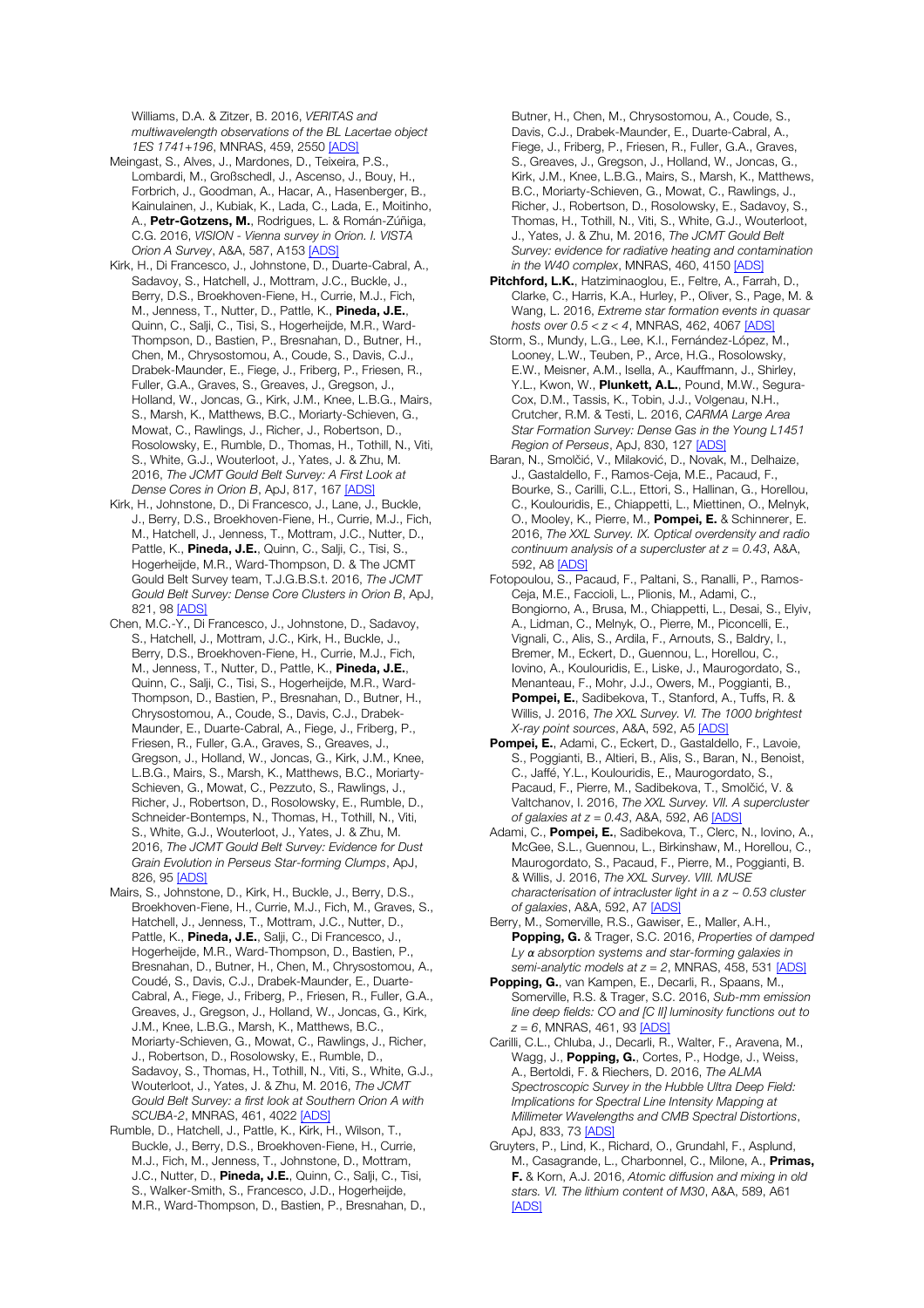da Silva, R., Lemasle, B., Bono, G., Genovali, K., McWilliam, A., Cristallo, S., Bergemann, M., Buonanno, R., Fabrizio, M., Ferraro, I., François, P., Iannicola, G., Inno, L., Laney, C.D., Kudritzki, R.-P., Matsunaga, N., Nonino, M., Primas, F., Przybilla, N., Romaniello, M., Thévenin, F. & Urbaneja, M.A. 2016, *Neutron-capture elements across the Galactic thin disk using Cepheids*, A&A, 586, A125 [ADS]

Pozo, D., Marín, J.C., Illanes, L., Curé, M. & Rabanus, D. 2016, *Validation of WRF forecasts for the Chajnantor region*, MNRAS, 459, 419 [ADS]

- Sleator, C.C., Tomsick, J.A., King, A.L., Miller, J.M., Boggs, S.E., Bachetti, M., Barret, D., Chenevez, J., Christensen, F.E., Craig, W.W., Hailey, C.J., Harrison, F.A., Rahoui, F., Stern, D.K., Walton, D.J. & Zhang, W.W. 2016, *A NuSTAR Observation of the Reflection Spectrum of the Low-mass X-Ray Binary 4U 1728-34*, ApJ, 827, 134 [ADS]
- Neilsen, J., Rahoui, F., Homan, J. & Buxton, M. 2016, *A Super-Eddington, Compton-thick Wind in GRO J1655– 40?*, ApJ, 822, 20 [ADS]
- Shaw, A.W., Gandhi, P., Altamirano, D., Uttley, P., Tomsick, J.A., Charles, P.A., Fürst, F., Rahoui, F. & Walton, D.J. 2016, *A low-luminosity soft state in the short-period black hole X-ray binary Swift J1753.5-0127*, MNRAS, 458, 1636 [ADS]
- Tomsick, J.A., Krivonos, R., Wang, Q., Bodaghee, A., Chaty, S., Rahoui, F., Rodriguez, J. & Fornasini, F.M. 2016, *Chandra Observations of Eight Sources Discovered by INTEGRAL*, ApJ, 816, 38 [ADS]
- Rana, V., Loh, A., Corbel, S., Tomsick, J.A., Chakrabarty, D., Walton, D.J., Barret, D., Boggs, S.E., Christensen, F.E., Craig, W., Fuerst, F., Gandhi, P., Grefenstette, B.W., Hailey, C., Harrison, F.A., Madsen, K.K., Rahoui, F., Stern, D., Tendulkar, S. & Zhang, W.W. 2016, *Characterizing X-Ray and Radio Emission in the Black Hole X-Ray Binary V404 Cygni during Quiescence*, ApJ, 821, 103 [ADS]
- Hailey, C.J., Mori, K., Perez, K., Canipe, A.M., Hong, J., Tomsick, J.A., Boggs, S.E., Christensen, F.E., Craig, W.W., Fornasini, F., Grindlay, J.E., Harrison, F.A., Nynka, M., Rahoui, F., Stern, D., Zhang, S. & Zhang, W.W. 2016, *Evidence for Intermediate Polars as the Origin of the Galactic Center Hard X-ray Emission*, ApJ, 826, 160 [ADS]
- Gandhi, P., Littlefair, S.P., Hardy, L.K., Dhillon, V.S., Marsh, T.R., Shaw, A.W., Altamirano, D., Caballero-Garcia, M.D., Casares, J., Casella, P., Castro-Tirado, A.J., Charles, P.A., Dallilar, Y., Eikenberry, S., Fender, R.P., Hynes, R.I., Knigge, C., Kuulkers, E., Mooley, K., Muñoz-Darias, T., Pahari, M., Rahoui, F., Russell, D.M., Hernández Santisteban, J.V., Shahbaz, T., Terndrup, D.M., Tomsick, J. & Walton, D.J. 2016, *Furiously fast and red: sub-second optical flaring in V404 Cyg during the 2015 outburst peak*, MNRAS, 459, 554 [ADS]
- Fürst, F., Tomsick, J.A., Yamaoka, K., Dauser, T., Miller, J.M., Clavel, M., Corbel, S., Fabian, A., García, J., Harrison, F.A., Loh, A., Kaaret, P., Kalemci, E., Migliari, S., Miller-Jones, J.C.A., Pottschmidt, K., Rahoui, F., Rodriguez, J., Stern, D., Stuhlinger, M., Walton, D.J. & Wilms, J. 2016, *GRS 1739-278 Observed at Very Low Luminosity with XMM-Newton and NuSTAR*, ApJ, 832, 115 [ADS]
- Gotthelf, E.V., Mori, K., Aliu, E., Paredes, J.M., Tomsick, J.A., Boggs, S.E., Christensen, F.E., Craig, W.W., Hailey, C.J., Harrison, F.A., Hong, J.S., Rahoui, F., Stern, D. & Zhang, W.W. 2016, *Hard X-Ray Emission from Sh 2–104: A NuSTAR Search for Gamma-Ray Counterparts*, ApJ, 826, 25 [ADS]
- Clavel, M., Tomsick, J.A., Bodaghee, A., Chiu, J.-L., Fornasini, F.M., Hong, J., Krivonos, R., Ponti, G., Rahoui, F. & Stern, D. 2016, *IGR J18293-1213 is an eclipsing cataclysmic variable*, MNRAS, 461, 304 [ADS]
- Bodaghee, A., Tomsick, J.A., Fornasini, F.M., Krivonos, R., Stern, D., Mori, K., Rahoui, F., Boggs, S.E., Christensen, F.E., Craig, W.W., Hailey, C.J., Harrison, F.A. & Zhang, W.W. 2016, *NuSTAR Discovery of a Cyclotron Line in the Accreting X-Ray Pulsar IGR J16393-4643*, ApJ, 823, 146 [ADS]
- Lotti, S., Natalucci, L., Mori, K., Baganoff, F.K., Boggs, S.E., Christensen, F.E., Craig, W.W., Hailey, C.J., Harrison, F.A., Hong, J., Krivonos, R.A., Rahoui, F., Stern, D., Tomsick, J.A., Zhang, S. & Zhang, W.W. 2016, *NuSTAR and XMM-Newton Observations of 1E1743.1-2843: Indications of a Neutron Star LMXB Nature of the Compact Object*, ApJ, 822, 57 [ADS]
- Walton, D.J., Tomsick, J.A., Madsen, K.K., Grinberg, V., Barret, D., Boggs, S.E., Christensen, F.E., Clavel, M., Craig, W.W., Fabian, A.C., Fuerst, F., Hailey, C.J., Harrison, F.A., Miller, J.M., Parker, M.L., Rahoui, F., Stern, D., Tao, L., Wilms, J. & Zhang, W. 2016, *The Soft State of Cygnus X-1 Observed with NuSTAR: A Variable Corona and a Stable Inner Disk*, ApJ, 826, 87 [ADS]
- Tomsick, J.A., Rahoui, F., Krivonos, R., Clavel, M., Strader, J. & Chomiuk, L. 2016, *Identifying IGR J14091-6108 as a magnetic CV with a massive white dwarf using X-ray and optical observations*, MNRAS, 460, 513 [ADS]
- Lindegren, L., Lammers, U., Bastian, U., Hernández, J., Klioner, S., Hobbs, D., Bombrun, A., Michalik, D., Ramos-Lerate, M., Butkevich, A., Comoretto, G., Joliet, E., Holl, B., Hutton, A., Parsons, P., Steidelmüller, H., Abbas, U., Altmann, M., Andrei, A., Anton, S., Bach, N., Barache, C., Becciani, U., Berthier, J., Bianchi, L., Biermann, M., Bouquillon, S., Bourda, G., Brüsemeister, T., Bucciarelli, B., Busonero, D., Carlucci, T., Castañeda, J., Charlot, P., Clotet, M., Crosta, M., Davidson, M., de Felice, F., Drimmel, R., Fabricius, C., Fienga, A., Figueras, F., Fraile, E., Gai, M., Garralda, N., Geyer, R., González-Vidal, J.J., Guerra, R., Hambly, N.C., Hauser, M., Jordan, S., Lattanzi, M.G., Lenhardt, H., Liao, S., Löffler, W., McMillan, P.J., Mignard, F., Mora, A., Morbidelli, R., Portell, J., Riva, A., Sarasso, M., Serraller, I., Siddiqui, H., Smart, R., Spagna, A., Stampa, U., Steele, I., Taris, F., Torra, J., van Reeven, W., Vecchiato, A., Zschocke, S., de Bruijne, J., Gracia, G., Raison, F., Lister, T., Marchant, J., Messineo, R., Soffel, M., Osorio, J., de Torres, A. & O'Mullane, W. 2016, *Gaia Data Release 1. Astrometry: one billion positions, two million proper motions and parallaxes*, A&A, 595, A4 [ADS]
- Randall, S.K., Calamida, A., Fontaine, G., Monelli, M., Bono, G., Alonso, M.L., Van Grootel, V., Brassard, P., Chayer, P., Catelan, M., Littlefair, S., Dhillon, V.S. & Marsh, T.R. 2016, *Pulsating hot O subdwarfs in ω Centauri: mapping a unique instability strip on the extreme horizontal branch*, A&A, 589, A1 [ADS]
- Minniti, D., Contreras Ramos, R., Zoccali, M., Rejkuba, M., Gonzalez, O.A., Valenti, E. & Gran, F. 2016, *Discovery of RR Lyrae Stars in the Nuclear Bulge of the Milky Way*, ApJ, 830, L14 [ADS]
- Panoglou, D., Carciofi, A.C., Vieira, R.G., Cyr, I.H., Jones, C.E., Okazaki, A.T. & Rivinius, T. 2016, *Be discs in binary systems - I. Coplanar orbits*, MNRAS, 461, 2616 [ADS]
- Silaj, J., Jones, C.E., Carciofi, A.C., Escolano, C., Okazaki, A.T., Tycner, C., **Rivinius, T.**, Klement, R. & Bednarski, D. 2016, *Investigating the Circumstellar Disk of the Be Shell Star 48 Librae*, ApJ, 826, 81 [ADS]
- Rivinius, T., Baade, D. & Carciofi, A.C. 2016, *Short-term variability and mass loss in Be stars. II. Physical taxonomy of photometric variability observed by the Kepler spacecraft*, A&A, 593, A106 [ADS]
- Galbany, L., Stanishev, V., Mourão, A.M., Rodrigues, M., Flores, H., Walcher, C.J., Sánchez, S.F., García-Benito, R., Mast, D., Badenes, C., González Delgado, R.M., Kehrig, C., Lyubenova, M., Marino, R.A., Mollá, M., Meidt, S., Pérez, E., van de Ven, G. & Vílchez, J.M.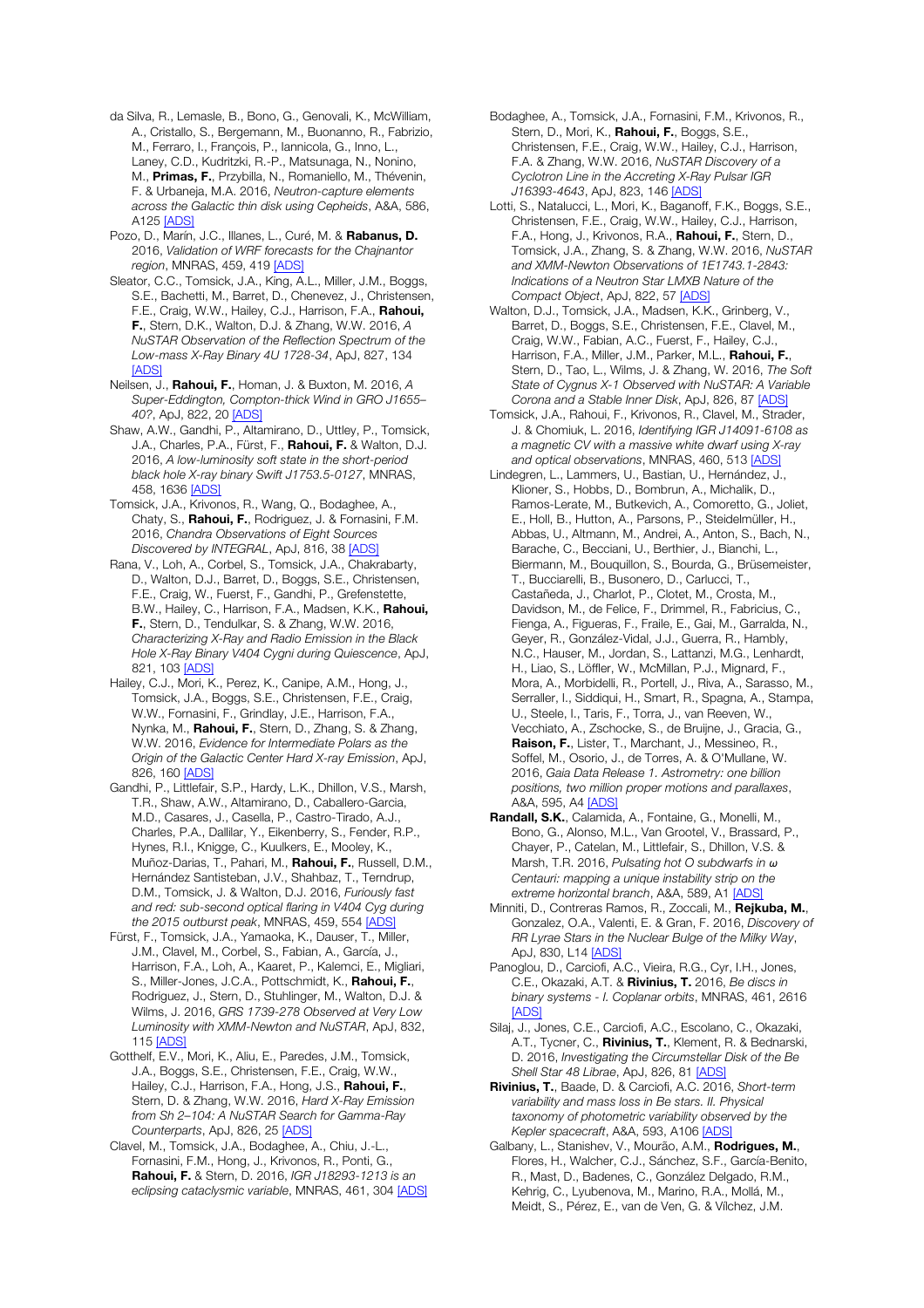2016, *Nearby supernova host galaxies from the CALIFA survey. II. Supernova environmental metallicity*, A&A, 591, A48 [ADS]

Inno, L., Bono, G., Matsunaga, N., Fiorentino, G., Marconi, M., Lemasle, B., da Silva, R., Soszyński, I., Udalski, A., Romaniello, M. & Rix, H.W. 2016, *The Panchromatic View of the Magellanic Clouds from Classical Cepheids. I. Distance, Reddening, and Geometry of the Large Magellanic Cloud Disk*, ApJ, 832, 176 [ADS]

Sales Silva, J.V., Carraro, G., Anthony-Twarog, B.J., Moni Bidin, C., Costa, E. & Twarog, B.A. 2016, *Properties of the Open Cluster Tombaugh 1 from High-resolution Spectroscopy and uvbyCaHβ Photometry*, AJ, 151, 6 [ADS]

Sanchez-Bermudez, J., Hummel, C.A., Tuthill, P., Alberdi, A., Schödel, R., Lacour, S. & Stanke, T. 2016, *Unveiling the near-infrared structure of the massive-young stellar object NGC 3603 IRS 9A\* with sparse aperture masking and spectroastrometry*, A&A, 588, A117 [ADS]

Savorgnan, G.A.D., Graham, A.W., Marconi, A. & Sani, E. 2016, *Erratum: ''Supermassive Black Holes and Their Host Spheroids II. The Red and Blue Sequence in the MBH–M\*,sph Diagram'' (2016, ApJ, 817, 21)*, ApJ, 821, 134 [ADS]

Gallimore, J.F., Elitzur, M., Maiolino, R., Marconi, A., O'Dea, C.P., Lutz, D., Baum, S.A., Nikutta, R., Impellizzeri, C.M.V., Davies, R., Kimball, A.E. & Sani, E. 2016, *Highvelocity Bipolar Molecular Emission from an AGN Torus*, ApJ, 829, L7 [ADS]

Savorgnan, G.A.D., Graham, A.W., Marconi, A. & Sani, E. 2016, *Supermassive Black Holes and Their Host Spheroids. II. The Red and Blue Sequence in the MBH– M\*,sph Diagram*, ApJ, 817, 21 [ADS]

Lombardi, G. & Sarazin, M. 2016, *Using MASS for AO simulations: a note on the comparison between MASS and Generalized SCIDAR techniques*, MNRAS, 455, 2377 [ADS]

Tanga, M., Schady, P., Gatto, A., Greiner, J., Krause, M.G.H., Diehl, R., Savaglio, S. & Walch, S. 2016, *Soft X-ray absorption excess in gamma-ray burst afterglow spectra: Absorption by turbulent ISM*, A&A, 595, A24 [ADS]

Barbuy, B., Cantelli, E., Vemado, A., Ernandes, H., Ortolani, S., **Saviane, I.**, Bica, E., Minniti, D., Dias, B., Momany, Y., Hill, V., Zoccali, M. & Siqueira-Mello, C. 2016, *Highresolution abundance analysis of red giants in the metalpoor bulge globular cluster HP 1*, A&A, 591, A53 [ADS]

Caffau, E., Bonifacio, P., Spite, M., Spite, F., Monaco, L., Sbordone, L., François, P., Gallagher, A.J., Plez, B., Zaggia, S., Ludwig, H.G., Cayrel, R., Koch, A., Steffen, M., Salvadori, S., Klessen, R., Glover, S. & Christlieb, N. 2016, *TOPoS. III. An ultra iron-poor multiple CEMP system*, A&A, 595, L6 [ADS]

Tappert, C., Barria, D., Fuentes Morales, I., Vogt, N., Ederoclite, A. & Schmidtobreick, L. 2016, *Life after eruption - VI. Recovery of the old novae EL Aql, V606 Aql, V908 Oph, V1149 Sgr, V1583 Sgr and V3964 Sgr*, MNRAS, 462, 1371 [AD

Garrido, H.E., Mennickent, R.E., Djurašević, G., Schmidtobreick, L., Graczyk, D., Villanova, S. & Barría, D. 2016, *On the eclipsing binary ELHC 10 with occulting dark disc in the Large Magellanic Cloud*, MNRAS, 457, 1675 [ADS]

Przybilla, N., Fossati, L., Hubrig, S., Nieva, M.-F., Järvinen, S.P., Castro, N., Schöller, M., Ilyin, I., Butler, K., Schneider, F.R.N., Oskinova, L.M., Morel, T., Langer, N., de Koter, A. & BOB Collaboration, B.C. 2016, *B fields in OB stars (BOB): Detection of a magnetic field in the Hestrong star CPD -57° 3509*, A&A, 587, A7 [ADS]

Järvinen, S.P., Hubrig, S., Schöller, M., Ilyin, I., Carroll, T.A. & Korhonen, H. 2016, *Chemical spots on the surface of the strongly magnetic Herbig Ae star HD 101412*, AN, 337, 329 [ADS]

Hubrig, S., Scholz, K., Hamann, W.-R., Schöller, M., Ignace, R., Ilyin, I., Gayley, K.G. & Oskinova, L.M. 2016, *Searching for a magnetic field in Wolf-Rayet stars using FORS 2 spectropolarimetry*, MNRAS, 458, 3381 [ADS]

Schöller, M., Pogodin, M.A., Cahuasquí, J.A., Drake, N.A., Hubrig, S., Petr-Gotzens, M.G., Savanov, I.S., Wolff, B., González, J.F., Mysore, S., Ilyin, I., Järvinen, S.P. & Stelzer, B. 2016, *Spectroscopic signatures of magnetospheric accretion in Herbig Ae/Be stars. I. The case of HD 101412*, A&A, 592, A50 [ADS]

Hubrig, S., Kholtygin, A., Ilyin, I., Schöller, M. & Oskinova, L.M. 2016, *The First Spectropolarimetric Monitoring of the Peculiar O4 Ief Supergiant ζ Puppis*, ApJ, 822, 104 [ADS]

Csengeri, T., Leurini, S., Wyrowski, F., Urquhart, J.S., Menten, K.M., Walmsley, M., Bontemps, S., Wienen, M., Beuther, H., Motte, F., Nguyen-Luong, Q., Schilke, P., Schuller, F., Zavagno, A. & Sanna, C. 2016, *ATLASGAL-selected massive clumps in the inner Galaxy. II. Characterisation of different evolutionary stages and their SiO emission*, A&A, 586, A149 [ADS]

Li, G.-X., Urquhart, J.S., Leurini, S., Csengeri, T., Wyrowski, F., Menten, K.M. & Schuller, F. 2016, *ATLASGAL: A Galaxy-wide sample of dense filamentary structures*, A&A, 591, A5 [ADS]

Schulz, C., Hilker, M., Kroupa, P. & Pflamm-Altenburg, J. 2016, *Distribution of star formation rates during the rapid assembly of NGC 1399 as deduced from its globular cluster system*, A&A, 594, A119 [ADS]

Csengeri, T., Weiss, A., Wyrowski, F., Menten, K.M., Urquhart, J.S., Leurini, S., Schuller, F., Beuther, H., Bontemps, S., Bronfman, L., Henning, T. & Schneider, N. 2016, *The ATLASGAL survey: distribution of cold dust in the Galactic plane. Combination with Planck data*, A&A, 585, A104 [ADS]

Kendrew, S., Beuther, H., Simpson, R., Csengeri, T., Wienen, M., Lintott, C.J., Povich, M.S., Beaumont, C. & Schuller, F. 2016, *The Milky Way Project and ATLASGAL: The Distribution and Physical Properties of Cold Clumps Near Infrared Bubbles*, ApJ, 825, 142 [ADS]

Sedaghati, E., Boffin, H.M.J., Jeřabková, T., García Muñoz, A., Grenfell, J.L., Smette, A., Ivanov, V.D., Csizmadia, S., Cabrera, J., Kabath, P., Rocchetto, M. & Rauer, H. 2016, *Potassium detection in the clear atmosphere of a hot-Jupiter. FORS2 transmission spectroscopy of WASP-17b*, A&A, 596, A47 [ADS]

Westhues, C., Haas, M., Barthel, P., Wilkes, B.J., Willner, S.P., Kuraszkiewicz, J., Podigachoski, P., Leipski, C., Meisenheimer, K., Siebenmorgen, R. & Chini, R. 2016, *Star Formation in 3CR Radio Galaxies and Quasars at z < 1*, AJ, 151, 120 [ADS]

Sippel, A.C. & Hurley, J.R. 2016, *Slicing and dicing globular clusters: dynamically evolved single stellar populations*, MNRAS, 457, 3510 [ADS]

Fransson, C., Larsson, J., Spyromilio, J., Leibundgut, B., McCray, R. & Jerkstrand, A. 2016, *Discovery of Molecular Hydrogen in SN 1987A*, ApJ, 821, L5 [ADS]

Larsson, J., Fransson, C., Spyromilio, J., Leibundgut, B., Challis, P., Chevalier, R.A., France, K., Jerkstrand, A., Kirshner, R.P., Lundqvist, P., Matsuura, M., McCray, R., Smith, N., Sollerman, J., Garnavich, P., Heng, K., Lawrence, S., Mattila, S., Migotto, K., Sonneborn, G., Taddia, F. & Wheeler, J.C. 2016, *Three-dimensional Distribution of Ejecta in Supernova 1987A at 10,000 Days*, ApJ, 833, 147 [ADS]

Tobin, J.J., Stutz, A.M., Manoj, P., Megeath, S.T., Karska, A., Nagy, Z., Wyrowski, F., Fischer, W.J., Watson, D.M. & Stanke, T. 2016, *Characterizing the Youngest Herschel-detected Protostars. II. Molecular Outflows from the Millimeter and the Far-infrared*, ApJ, 831, 36 [ADS]

Widmann, F., Beuther, H., Schilke, P. & Stanke, T. 2016, *SiO: Not the perfect outflow tracer. Outflow studies of*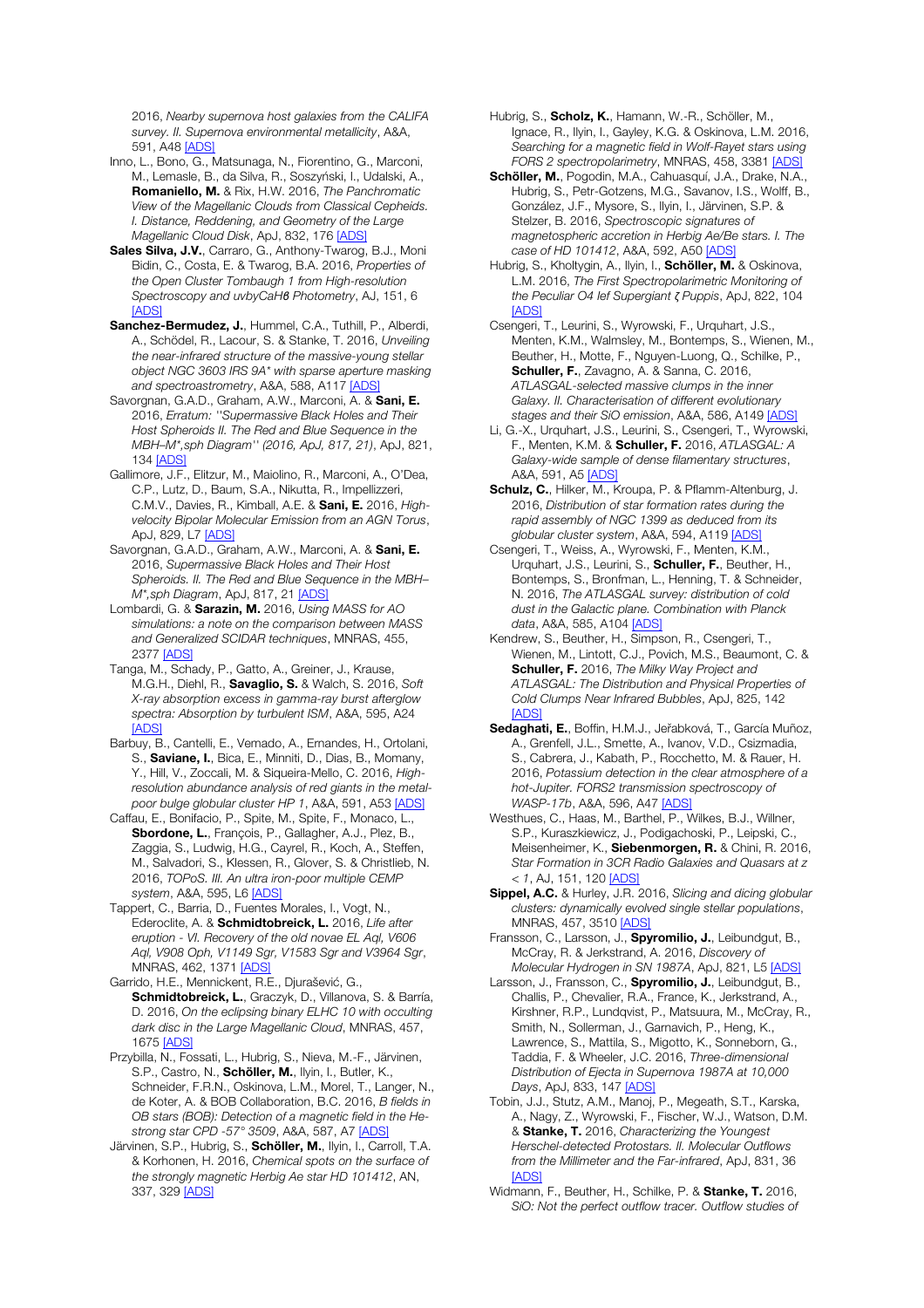*the massive star formation region IRAS 19410+2336*, A&A, 589, A29 [ADS]

- Furlan, E., Fischer, W.J., Ali, B., Stutz, A.M., Stanke, T., Tobin, J.J., Megeath, S.T., Osorio, M., Hartmann, L., Calvet, N., Poteet, C.A., Booker, J., Manoj, P., Watson, D.M. & Allen, L. 2016, *The Herschel Orion Protostar Survey: Spectral Energy Distributions and Fits Using a Grid of Protostellar Models*, ApJS, 224, 5 [ADS]
- Sobral, D., **Stroe, A.**, Koyama, Y., Darvish, B., Calhau, J., Afonso, A., Kodama, T. & Nakata, F. 2016, , MNRAS, 458, 3443 [ADS]
- Shimwell, T.W., Luckin, J., Brüggen, M., Brunetti, G., Intema, H.T., Owers, M.S., Röttgering, H.J.A., Stroe, A., van Weeren, R.J., Williams, W.L., Cassano, R., de Gasperin, F., Heald, G.H., Hoang, D.N., Hardcastle, M.J., Sridhar, S.S., Sabater, J., Best, P.N., Bonafede, A., Chyży, K.T., Enßlin, T.A., Ferrari, C., Haverkorn, M., Hoeft, M., Horellou, C., McKean, J.P., Morabito, L.K., Orrù, E., Pizzo, R., Retana-Montenegro, E. & White, G.J. 2016, *A plethora of diffuse steep spectrum radio sources in Abell 2034 revealed by LOFAR*, MNRAS, 459, 277 [ADS]
- Donnert, J.M.F., Stroe, A., Brunetti, G., Hoang, D. & Roettgering, H. 2016, *Magnetic field evolution in giant radio relics using the example of CIZA J2242.8+5301*, MNRAS, 462, 2014 [ADS]
- Łokas, E.L., Ebrová, I., del Pino, A., Sybilska, A., Athanassoula, E., Semczuk, M., Gajda, G. & Fouquet, S. 2016, *Tidally Induced Bars of Galaxies in Clusters*, ApJ, 826, 227 [ADS]
- Elias-Rosa, N., Pastorello, A., Benetti, S., Cappellaro, E., Taubenberger, S., Terreran, G., Fraser, M., Brown, P.J., Tartaglia, L., Morales-Garoffolo, A., Harmanen, J., Richardson, N.D., Artigau, É., Tomasella, L., Margutti, R., Smartt, S.J., Dennefeld, M., Turatto, M., Anupama, G.C., Arbour, R., Berton, M., Bjorkman, K.S., Boles, T., Briganti, F., Chornock, R., Ciabattari, F., Cortini, G., Dimai, A., Gerhartz, C.J., Itagaki, K., Kotak, R., Mancini, R., Martinelli, F., Milisavljevic, D., Misra, K., Ochner, P., Patnaude, D., Polshaw, J., Sahu, D.K. & Zaggia, S. 2016, *Dead or Alive? Long-term evolution of SN 2015bh (SNhunt275)*, MNRAS, 463, 3894 [ADS]
- Bulla, M., Sim, S.A., Kromer, M., Seitenzahl, I.R., Fink, M., Ciaraldi-Schoolmann, F., Röpke, F.K., Hillebrandt, W., Pakmor, R., Ruiter, A.J. & Taubenberger, S. 2016, *Predicting polarization signatures for double-detonation and delayed-detonation models of Type Ia supernovae*, MNRAS, 462, 1039 [ADS]
- Nicholl, M., Berger, E., Margutti, R., Chornock, R., Blanchard, P.K., Jerkstrand, A., Smartt, S.J., Arcavi, I., Challis, P., Chambers, K.C., Chen, T.-W., Cowperthwaite, P.S., Gal-Yam, A., Hosseinzadeh, G., Howell, D.A., Inserra, C., Kankare, E., Magnier, E.A., Maguire, K., Mazzali, P.A., McCully, C., Milisavljevic, D., Smith, K.W., Taubenberger, S., Valenti, S., Wainscoat, R.J., Yaron, O. & Young, D.R. 2016, *Superluminous Supernova SN 2015bn in the Nebular Phase: Evidence for the Engine-powered Explosion of a Stripped Massive Star*, ApJ, 828, L18 [ADS]
- Tartaglia, L., Elias-Rosa, N., Pastorello, A., Benetti, S., Taubenberger, S., Cappellaro, E., Cortini, G., Granata, V., Ishida, E.E.O., Morales-Garoffolo, A., Noebauer, U.M., Ochner, P., Tomasella, L. & Zaggia, S. 2016, *The Supernova Impostor PSN J09132750+7627410 and Its Progenitor*, ApJ, 823, L23 [ADS]
- Kromer, M., Fremling, C., Pakmor, R., Taubenberger, S., Amanullah, R., Cenko, S.B., Fransson, C., Goobar, A., Leloudas, G., Taddia, F., Röpke, F.K., Seitenzahl, I.R., Sim, S.A. & Sollerman, J. 2016, *The peculiar Type Ia supernova iPTF14atg: Chandrasekhar-mass explosion or violent merger?*, MNRAS, 459, 4428 [ADS]
- Bulla, M., Sim, S.A., Pakmor, R., Kromer, M., Taubenberger, S., Röpke, F.K., Hillebrandt, W. & Seitenzahl, I.R. 2016, *Type Ia supernovae from violent*

*mergers of carbon-oxygen white dwarfs: polarization signatures*, MNRAS, 455, 1060 [ADS]

- Noebauer, U.M., Taubenberger, S., Blinnikov, S., Sorokina, E. & Hillebrandt, W. 2016, *Type Ia supernovae within dense carbon- and oxygen-rich envelopes: a model for `Super-Chandrasekhar'''' explosions?*, MNRAS, 463, 2972 [ADS]
- Ordenes-Briceño, Y., Taylor, M.A., Puzia, T.H., Muñoz, R.P., Eigenthaler, P., Georgiev, I.Y., Goudfrooij, P., Hilker, M., Lançon, A., Mamon, G., Mieske, S., Miller, B.W., Peng, E.W. & Sánchez-Janssen, R. 2016, *Faint dwarf galaxies in Hickson Compact Group 90\** , MNRAS, 463, 1284 **ADS**
- Bovill, M.S., Puzia, T.H., Ricotti, M. & Taylor, M.A. 2016. *The Lost Dwarfs of Centaurus A and the Formation of its Dark Globular Clusters*, ApJ, 832, 88 [ADS]
- Ansdell, M., Williams, J.P., van der Marel, N., Carpenter, J.M., Guidi, G., Hogerheijde, M., Mathews, G.S., Manara, C.F., Miotello, A., Natta, A., Oliveira, I., Tazzari, M., Testi, L., van Dishoeck, E.F. & van Terwisga, S.E. 2016, *ALMA Survey of Lupus Protoplanetary Disks. I. Dust and Gas Masses*, ApJ, 828, 46 [ADS]
- Guidi, G., Tazzari, M., Testi, L. & de Gregorio-Monsalvo, I. 2016, *Dust properties across the CO snowline in the HD 163296 disk from ALMA and VLA observations*, A&A, 588, A112 [ADS]
- Tazzari, M., Testi, L., Ercolano, B., Natta, A., Isella, A., Chandler, C.J., Pérez, L.M., Andrews, S., Wilner, D.J., Ricci, L., Henning, T., Linz, H., Kwon, W., Corder, S.A., Dullemond, C.P., Carpenter, J.M., Sargent, A.I., Mundy, L., Storm, S., Calvet, N., Greaves, J.A., Lazio, J. & Deller, A.T. 2016, *Multiwavelength analysis for interferometric (sub-)mm observations of protoplanetary disks. Radial constraints on the dust properties and the disk structure*, A&A, 588, A53 [ADS]
- Pascucci, I., Testi, L., Herczeg, G.J., Long, F., Manara, C.F., Hendler, N., Mulders, G.D., Krijt, S., Ciesla, F., Henning, T., Mohanty, S., Drabek-Maunder, E., Apai, D., Szűcs, L., Sacco, G. & Olofsson, J. 2016, *A Steeper than Linear Disk Mass─Stellar Mass Scaling Relation*, ApJ, 831, 125 [ADS]
- Testi, L., Natta, A., Scholz, A., Tazzari, M., Ricci, L. & de Gregorio Monsalvo, I. 2016, *Brown dwarf disks with ALMA: Evidence for truncated dust disks in Ophiuchus*, A&A, 593, A111 [ADS]
- Daemgen, S., Natta, A., Scholz, A., Testi, L., Jayawardhana, R., Greaves, J. & Eastwood, D. 2016, *Brown dwarf disks with Herschel: Linking far-infrared and (sub)-mm fluxes*, A&A, 594, A83 [ADS]
- Molinari, S., Merello, M., Elia, D., Cesaroni, R., Testi, L. & Robitaille, T. 2016, *Calibration of Evolutionary Diagnostics in High-mass Star Formation*, ApJ, 826, L8 **[ADS]**
- Manara, C.F., Rosotti, G., Testi, L., Natta, A., Alcalá, J.M., Williams, J.P., Ansdell, M., Miotello, A., van der Marel, N., Tazzari, M., Carpenter, J., Guidi, G., Mathews, G.S., Oliveira, I., Prusti, T. & van Dishoeck, E.F. 2016, *Evidence for a correlation between mass accretion rates onto young stars and the mass of their protoplanetary disks*, A&A, 591, L3 [ADS]
- Podio, L., Codella, C., Gueth, F., Cabrit, S., Maury, A., Tabone, B., Lefèvre, C., Anderl, S., André, P., Belloche, A., Bontemps, S., Hennebelle, P., Lefloch, B., Maret, S. & Testi, L. 2016, *First image of the L1157 molecular jet by the CALYPSO IRAM-PdBI survey*, A&A, 593, L4 [ADS]
- Molinari, S., Schisano, E., Elia, D., Pestalozzi, M., Traficante, A., Pezzuto, S., Swinyard, B.M., Noriega-Crespo, A., Bally, J., Moore, T.J.T., Plume, R., Zavagno, A., di Giorgio, A.M., Liu, S.J., Pilbratt, G.L., Mottram, J.C., Russeil, D., Piazzo, L., Veneziani, M., Benedettini, M., Calzoletti, L., Faustini, F., Natoli, P., Piacentini, F., Merello, M., Palmese, A., Del Grande, R., Polychroni, D., Rygl, K.L.J., Polenta, G., Barlow, M.J., Bernard, J.-P.,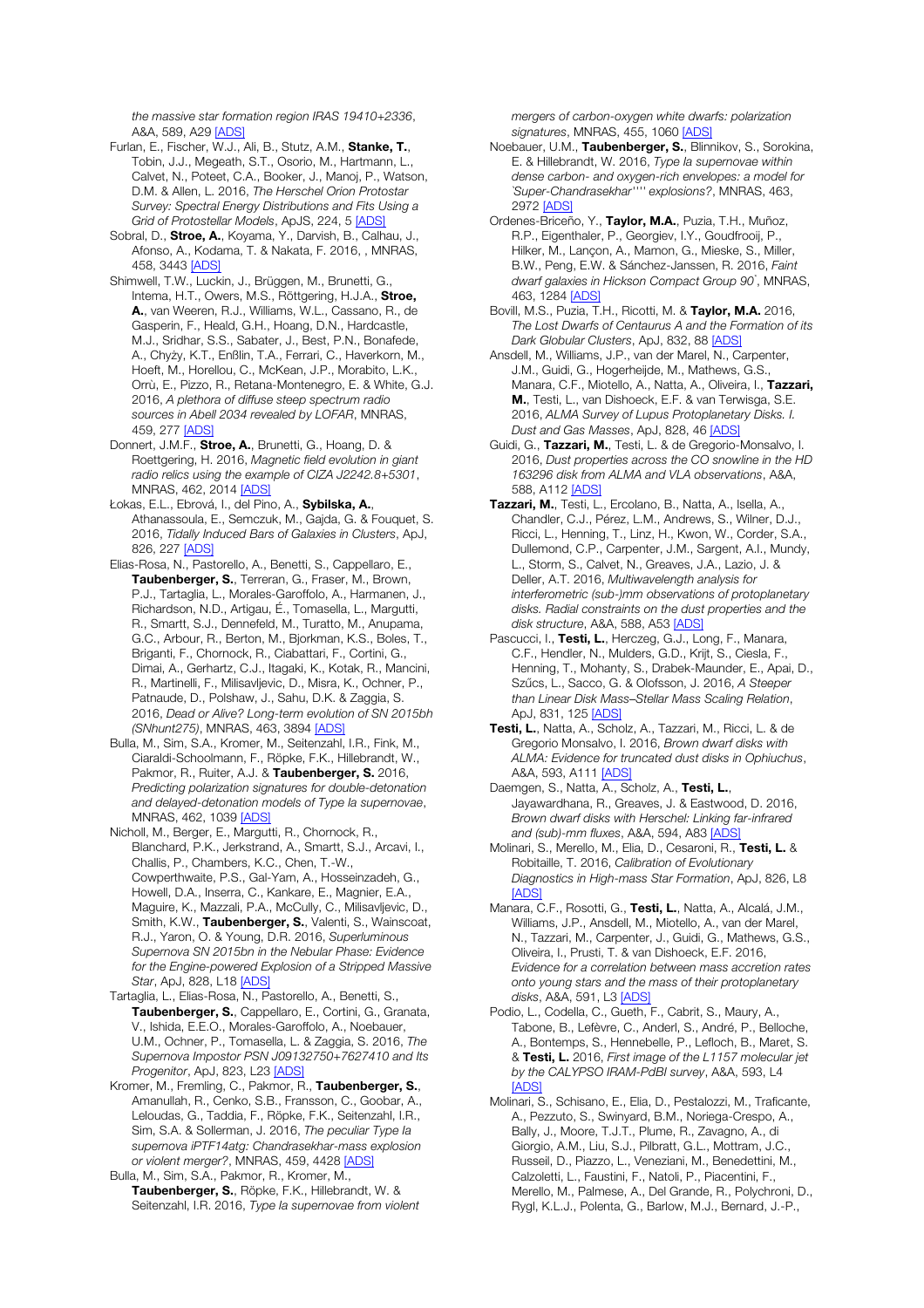Martin, P.G., Testi, L., Ali, B., André, P., Beltrán, M.T., Billot, N., Carey, S., Cesaroni, R., Compiègne, M., Eden, D., Fukui, Y., Garcia-Lario, P., Hoare, M.G., Huang, M., Joncas, G., Lim, T.L., Lord, S.D., Martinavarro-Armengol, S., Motte, F., Paladini, R., Paradis, D., Peretto, N., Robitaille, T., Schilke, P., Schneider, N., Schulz, B., Sibthorpe, B., Strafella, F., Thompson, M.A., Umana, G., Ward-Thompson, D. & Wyrowski, F. 2016, *Hi-GAL, the Herschel infrared Galactic Plane Survey: photometric maps and compact source catalogues. First data release for the inner Milky Way: +68°* ≥ *l* ≥ *- 70°*, A&A, 591, A149 [ADS]

- Codella, C., Ceccarelli, C., Bianchi, E., Podio, L., Bachiller, R., Lefloch, B., Fontani, F., Taquet, V. & Testi, L. 2016, *Hot and dense water in the inner 25 au of SVS13-A*, MNRAS, 462, L75 [ADS]
- Molinari, S., Noriega-Crespo, A., Bally, J., Moore, T.J.T., Elia, D., Schisano, E., Plume, R., Swinyard, B., Di Giorgio, A.M., Pezzuto, S., Benedettini, M. & Testi, L. 2016, *Large-scale latitude distortions of the inner Milky Way disk from the Herschel/Hi-GAL Survey*, A&A, 588, **A75** [ADS]
- Fontani, F., Commerçon, B., Giannetti, A., Beltrán, M.T., Sánchez-Monge, A., Testi, L., Brand, J., Caselli, P. Cesaroni, R., Dodson, R., Longmore, S., Rioja, M., Tan, J.C. & Walmsley, C.M. 2016, *Magnetically regulated fragmentation of a massive, dense, and turbulent clump*, A&A, 593, L14 [ADS]
- Kurosawa, R., Kreplin, A., Weigelt, G., Natta, A., Benisty, M., Isella, A., Tatulli, E., Massi, F., Testi, L., Kraus, S., Duvert, G., Petrov, R.G. & Stee, P. 2016, *Probing the wind-launching regions of the Herbig Be star HD 58647 with high spectral resolution interferometry*, MNRAS, 457, 2236 [ADS]
- Pérez, L.M., Carpenter, J.M., Andrews, S.M., Ricci, L., Isella, A., Linz, H., Sargent, A.I., Wilner, D.J., Henning, T., Deller, A.T., Chandler, C.J., Dullemond, C.P., Lazio, J., Menten, K.M., Corder, S.A., Storm, S., Testi, L., Tazzari, M., Kwon, W., Calvet, N., Greaves, J.S., Harris, R.J. & Mundy, L.G. 2016, *Spiral density waves in a young protoplanetary disk*, Sci, 353, 1519 [ADS]
- Federrath, C., Rathborne, J.M., Longmore, S.N., Kruijssen, J.M.D., Bally, J., Contreras, Y., Crocker, R.M., Garay, G., Jackson, J.M., Testi, L. & Walsh, A.J. 2016, *The Link between Turbulence, Magnetic Fields, Filaments, and Star Formation in the Central Molecular Zone Cloud G0.253+0.016*, ApJ, 832, 143 [ADS]
- Carrasco-González, C., Henning, T., Chandler, C.J., Linz, H., Pérez, L., Rodríguez, L.F., Galván-Madrid, R., Anglada, G., Birnstiel, T., van Boekel, R., Flock, M., Klahr, H., Macias, E., Menten, K., Osorio, M., Testi, L., Torrelles, J.M. & Zhu, Z. 2016, *The VLA View of the HL Tau Disk: Disk Mass, Grain Evolution, and Early Planet Formation*, ApJ, 821, L16 [ADS]
- Scicluna, P., Wolf, S., Ratzka, T., Costigan, G., Launhardt, R., Leinert, C., Ober, F., Manara, C.F. & Testi, L. 2016, *Understanding discs in binary YSOs - detailed modelling of VV CrA*, MNRAS, 458, 2476 [ADS]
- Britt, C.T., Maccarone, T.J., Green, J.D., Jonker, P.G., Hynes, R.I., Torres, M.A.P., Strader, J., Chomiuk, L., Salinas, R., Lucas, P., Contreras Peña, C., Kurtev, R., Heinke, C., Smith, L., Wright, N.J., Johnson, C., Steeghs, D. & Nelemans, G. 2016, *Discovery of a longlived, high-amplitude dusty infrared transient*, MNRAS, 460, 2822 [ADS]
- Heida, M., Jonker, P.G., Torres, M.A.P., Roberts, T.P., Walton, D.J., Moon, D.-S., Stern, D. & Harrison, F.A. 2016, *Keck/MOSFIRE spectroscopy of five ULX counterparts*, MNRAS, 459, 771 [ADS]
- Labiano , A., García-Burillo, S., Combes, F., Usero, A., Soria-Ruiz, R., Piqueras López, J., Tremblay, G., Hunt, L., Fuente, A., Neri, R. & Oosterloo, T. 2016, *AGN feedback and star formation in young and old radio galaxies*, AN, 337, 188 [ADS]
- Tremblay, G.R., Oonk, J.B.R., Combes, F., Salomé, P., Christopher, C., O'Dea, P., Baum, S.A., Voit, G.M., Donahue, M., McNamara, B.R., Davis, T.A., McDonald, M.A., Edge, A.C., Clarke, T.E., Galván-Madrid, R., Bremer, M.N., Edwards, L.O.V., Fabian, A.C., Hamer, S., Li, Y., Maury, A., Russell, H.R., Quillen, A.C., Urry, C.M., Sanders, J.S. & Wise, M.W. 2016, *Cold, clumpy accretion onto an active supermassive black hole*, Nature, 534, 218 [ADS]
- López-Gonzaga, N., Burtscher, L., Tristram, K.R.W., Meisenheimer, K. & Schartmann, M. 2016, *Mid-infrared interferometry of 23 AGN tori: On the significance of polar-elongated emission*, A&A, 591, A47 [ADS]
- Mezcua, M., Prieto, M.A., Fernández-Ontiveros, J.A. & Tristram, K.R.W. 2016, *The nuclear dust lane of Circinus: collimation without a torus*, MNRAS, 457, L94 [ADS]
- Alexander, D.M., Simpson, J.M., Harrison, C.M., Mullaney, J.R., Smail, I., Geach, J.E., Hickox, R.C., Hine, N.K., Karim, A., Kubo, M., Lehmer, B.D., Matsuda, Y., Rosario, D.J., Stanley, F., Swinbank, A.M., Umehata, H. & Yamada, T. 2016, *ALMA observations of a z* ≈ *3.1 protocluster: star formation from active galactic nuclei and Lyman-alpha blobs in an overdense environment*, MNRAS, 461, 2944 [ADS]
- Kubo, M., Yamada, T., Ichikawa, T., Kajisawa, M., Matsuda, Y., Tanaka, I. & Umehata, H. 2016, *An extremely dense group of massive galaxies at the centre of the protocluster at z = 3.09 in the SSA22 field*, MNRAS, 455, 3333 [ADS]
- Inoue, A.K., Tamura, Y., Matsuo, H., Mawatari, K., Shimizu, I., Shibuya, T., Ota, K., Yoshida, N., Zackrisson, E., Kashikawa, N., Kohno, K., Umehata, H., Hatsukade, B., Iye, M., Matsuda, Y., Okamoto, T. & Yamaguchi, Y. 2016, *Detection of an oxygen emission line from a highredshift galaxy in the reionization epoch*, Sci, 352, 1559 **[ADS]**
- Kato, Y., Matsuda, Y., Smail, I., Swinbank, A.M., Hatsukade, B., Umehata, H., Tanaka, I., Saito, T., Iono, D., Tamura, Y., Kohno, K., Erb, D.K., Lehmer, B.D., Geach, J.E., Steidel, C.C., Alexander, D.M., Yamada, T. & Hayashino, T. 2016, *Herschel protocluster survey: a search for dusty star-forming galaxies in protoclusters at z = 2-3*, MNRAS, 460, 3861 [ADS]
- Ando, R., Kohno, K., Tamura, Y., Izumi, T., Umehata, H. & Nagai, H. 2016, *New detections of Galactic molecular absorption systems toward ALMA calibrator sources*, PASJ, 68, 6 [ADS]
- Hatsukade, B., Kohno, K., Umehata, H., Aretxaga, I., Caputi, K.I., Dunlop, J.S., Ikarashi, S., Iono, D., Ivison, R.J., Lee, M., Makiya, R., Matsuda, Y., Motohara, K., Nakanishi, K., Ohta, K., Tadaki, K.-i., Tamura, Y., Wang, W.-H., Wilson, G.W., Yamaguchi, Y. & Yun, M.S. 2016, *SXDF-ALMA 2-arcmin2 deep survey: 1.1-mm number counts*, PASJ, 68, 36 [ADS]
- Wang, W.-H., Kohno, K., Hatsukade, B., Umehata, H., Aretxaga, I., Hughes, D., Caputi, K.I., Dunlop, J.S., Ikarashi, S., Iono, D., Ivison, R.J., Lee, M., Makiya, R., Matsuda, Y., Motohara, K., Nakanish, K., Ohta, K., Tadaki, K.-i., Tamura, Y., Kodama, T., Rujopakarn, W., Wilson, G.W., Yamaguchi, Y., Yun, M.S., Coupon, J., Hsieh, B.-C. & Foucaud, S. 2016, *The SXDF-ALMA 2 arcmin<sup>2</sup> Deep Survey: Stacking Rest-frame Near-infrared Selected Objects*, ApJ, 833, 195 [ADS]
- Braga, V.F., Stetson, P.B., Bono, G., Dall'Ora, M., Ferraro, I., Fiorentino, G., Freyhammer, L.M., Iannicola, G., Marengo, M., Neeley, J., Valenti, E., Buonanno, R., Calamida, A., Castellani, M., da Silva, R., Degl'Innocenti, S., Di Cecco, A., Fabrizio, M., Freedman, W.L., Giuffrida, G., Lub, J., Madore, B.F., Marconi, M., Marinoni, S., Matsunaga, N., Monelli, M., Persson, S.E., Piersimoni, A.M., Pietrinferni, A., Prada-Moroni, P., Pulone, L., Stellingwerf, R., Tognelli, E. & Walker, A.R. 2016, *On the*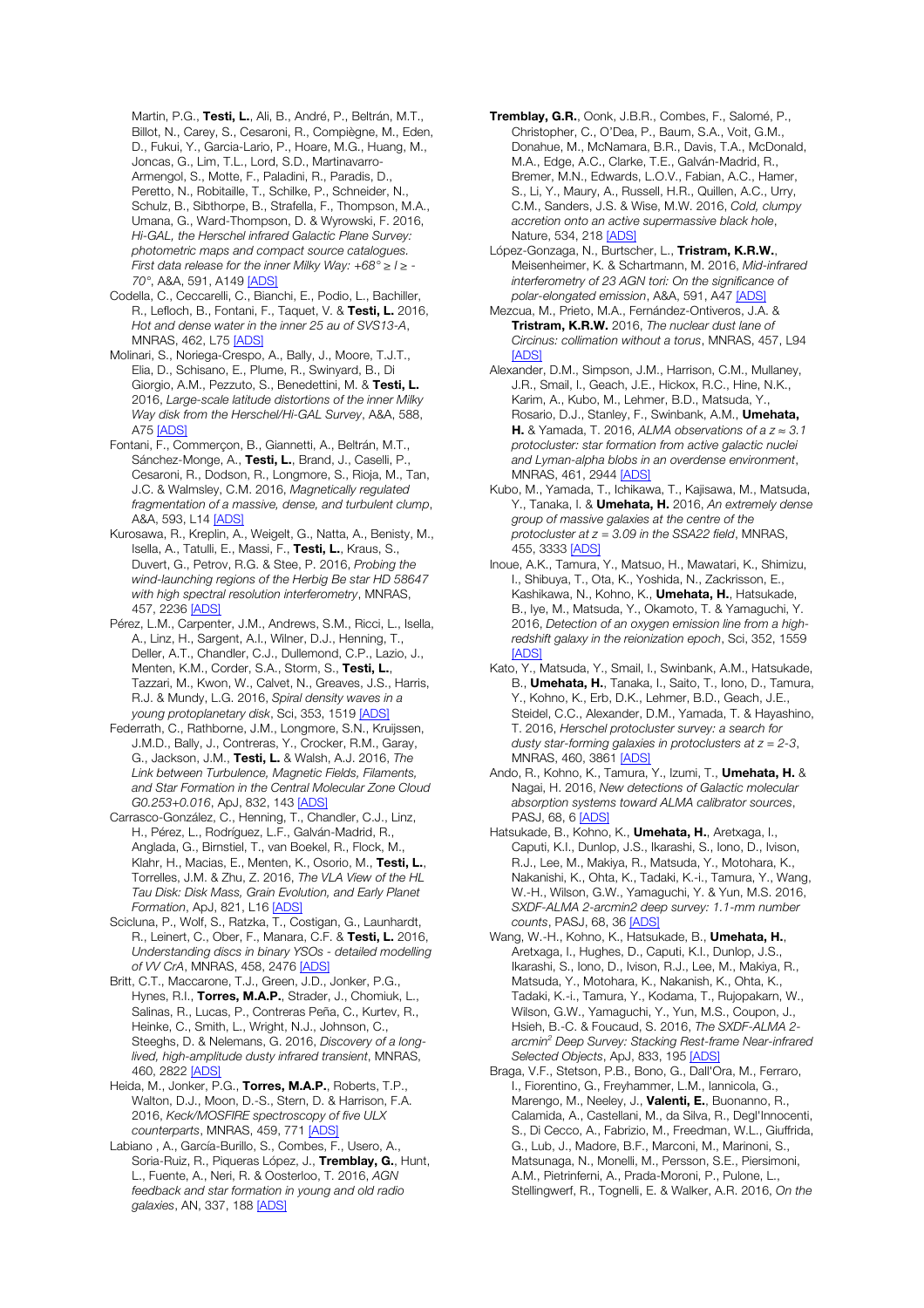*RR Lyrae Stars in Globulars. IV. ω Centauri Optical UBVRI Photometry*, AJ, 152, 170 [ADS]

- Valenti, E., Zoccali, M., Gonzalez, O.A., Minniti, D., Alonso-García, J., Marchetti, E., Hempel, M., Renzini, A. & Rejkuba, M. 2016, *Stellar density profile and mass of the Milky Way bulge from VVV data*, A&A, 587, L6 [ADS]
- Hein Bertelsen, R.P., Kamp, I., van der Plas, G., van den Ancker, M.E., Waters, L.B.F.M., Thi, W.-F. & Woitke, P. 2016, *A proposed new diagnostic for Herbig disc geometry. FWHM versus J of CO ro-vibrational lines*, A&A, 590, A98 [ADS]
- Driver, S.P., Wright, A.H., Andrews, S.K., Davies, L.J., Kafle, P.R., Lange, R., Moffett, A.J., Mannering, E., Robotham, A.S.G., Vinsen, K., Alpaslan, M., Andrae, E., Baldry, I.K., Bauer, A.E., Bamford, S.P., Bland-Hawthorn, J., Bourne, N., Brough, S., Brown, M.J.I., Cluver, M.E., Croom, S., Colless, M., Conselice, C.J., da Cunha, E., De Propris, R., Drinkwater, M., Dunne, L., Eales, S., Edge, A., Frenk, C., Graham, A.W., Grootes, M., Holwerda, B.W., Hopkins, A.M., Ibar, E., van Kampen, E., Kelvin, L.S., Jarrett, T., Jones, D.H., Lara-Lopez, M.A., Liske, J., Lopez-Sanchez, A.R., Loveday, J., Maddox, S.J., Madore, B., Mahajan, S., Meyer, M., Norberg, P., Penny, S.J., Phillipps, S., Popescu, C., Tuffs, R.J., Peacock, J.A., Pimbblet, K.A., Prescott, M., Rowlands, K., Sansom, A.E., Seibert, M., Smith, M.W.L., Sutherland, W.J., Taylor, E.N., Valiante, E., Vazquez-Mata, J.A., Wang, L., Wilkins, S.M. & Williams, R. 2016, *Galaxy And Mass Assembly (GAMA): Panchromatic Data Release (far-UV-far-IR) and the low-z energy budget*, MNRAS, 455, 3911 [ADS]
- Saulder, C., van Kampen, E., Chilingarian, I.V., Mieske, S. & Zeilinger, W.W. 2016, *The matter distribution in the local Universe as derived from galaxy groups in SDSS DR12 and 2MRS*, A&A, 596, A14 [ADS]
- Hein Bertelsen, R.P., Kamp, I., van der Plas, G., van den Ancker, M.E., Waters, L.B.F.M., Thi, W.-F. & Woitke, P. 2016, *Variability in the CO ro-vibrational lines from HD163296*, MNRAS, 458, 1466 [ADS]
- Bina, D., Pelló, R., Richard, J., Lewis, J., Patrício, V., Cantalupo, S., Herenz, E.C., Soto, K., Weilbacher, P.M., Bacon, R., Vernet, J.D.R., Wisotzki, L., Clément, B., Cuby, J.G., Lagattuta, D.J., Soucail, G. & Verhamme, A. 2016, *MUSE observations of the lensing cluster Abell 1689*, A&A, 590, A14 [ADS]
- Vigan, A., N'Diaye, M., Dohlen, K., Beuzit, J.-L., Costille, A., Caillat, A., Baruffolo, A., Blanchard, P., Carle, M., Ferrari, M., Fusco, T., Gluck, L., Hugot, E., Jaquet, M., Langlois, M., Le Mignant, D., Llored, M., Madec, F., Mouillet, D., Origné, A., Puget, P., Salasnich, B. & Sauvage, J.-F. 2016, *Apodization in high-contrast long-slit spectroscopy. II. Concept validation and first on-sky*  results with VLT/SPHERE, A&A, 586, A144 [ADS]
- N'Diaye, M., Vigan, A., Dohlen, K., Sauvage, J.F., Caillat, A., Costille, A., Girard, J.H.V., Beuzit, J.L., Fusco, T., Blanchard, P., Le Merrer, J., Le Mignant, D., Madec, F., Moreaux, G., Mouillet, D., Puget, P. & Zins, G. 2016, *Calibration of quasi-static aberrations in exoplanet direct-imaging instruments with a Zernike phase-mask sensor. II. Concept validation with ZELDA on VLT/SPHERE*, A&A, 592, A79 [ADS]
- Vigan, A., Bonnefoy, M., Ginski, C., Beust, H., Galicher, R., Janson, M., Baudino, J.-L., Buenzli, E., Hagelberg, J., D'Orazi, V., Desidera, S., Maire, A.-L., Gratton, R., Sauvage, J.-F., Chauvin, G., Thalmann, C., Malo, L., Salter, G., Zurlo, A., Antichi, J., Baruffolo, A., Baudoz, P., Blanchard, P., Boccaletti, A., Beuzit, J.-L., Carle, M., Claudi, R., Costille, A., Delboulbé, A., Dohlen, K., Dominik, C., Feldt, M., Fusco, T., Gluck, L., Girard, J., Giro, E., Gry, C., Henning, T., Hubin, N., Hugot, E., Jaquet, M., Kasper, M., Lagrange, A.-M., Langlois, M., Le Mignant, D., Llored, M., Madec, F., Martinez, P., Mawet, D., Mesa, D., Milli, J., Mouillet, D., Moulin, T., Moutou, C., Origné, A., Pavlov, A., Perret, D., Petit, C.,

Pragt, J., Puget, P., Rabou, P., Rochat, S., Roelfsema, R., Salasnich, B., Schmid, H.-M., Sevin, A., Siebenmorgen, R., Smette, A., Stadler, E., Suarez, M., Turatto, M., Udry, S., Vakili, F., Wahhaj, Z., Weber, L. & Wildi, F. 2016, *First light of the VLT planet finder SPHERE. I. Detection and characterization of the substellar companion GJ 758 B*, A&A, 587, A55 [ADS]

- Maire, A.-L., Bonnefoy, M., Ginski, C., Vigan, A., Messina, S., Mesa, D., Galicher, R., Gratton, R., Desidera, S., Kopytova, T.G., Millward, M., Thalmann, C., Claudi, R.U., Ehrenreich, D., Zurlo, A., Chauvin, G., Antichi, J., Baruffolo, A., Bazzon, A., Beuzit, J.-L., Blanchard, P., Boccaletti, A., de Boer, J., Carle, M., Cascone, E., Costille, A., De Caprio, V., Delboulbé, A., Dohlen, K., Dominik, C., Feldt, M., Fusco, T., Girard, J.H., Giro, E., Gisler, D., Gluck, L., Gry, C., Henning, T., Hubin, N., Hugot, E., Jaquet, M., Kasper, M., Lagrange, A.-M., Langlois, M., Le Mignant, D., Llored, M., Madec, F., Martinez, P., Mawet, D., Milli, J., Möller-Nilsson, O., Mouillet, D., Moulin, T., Moutou, C., Origné, A., Pavlov, A., Petit, C., Pragt, J., Puget, P., Ramos, J., Rochat, S., Roelfsema, R., Salasnich, B., Sauvage, J.-F., Schmid, H.M., Turatto, M., Udry, S., Vakili, F., Wahhaj, Z., Weber, L. & Wildi, F. 2016, *First light of the VLT planet finder SPHERE. II. The physical properties and the architecture of the young systems PZ Telescopii and HD 1160 revisited*, A&A, 587, A56 [ADS]
- Zurlo, A., Vigan, A., Galicher, R., Maire, A.-L., Mesa, D., Gratton, R., Chauvin, G., Kasper, M., Moutou, C., Bonnefoy, M., Desidera, S., Abe, L., Apai, D., Baruffolo, A., Baudoz, P., Baudrand, J., Beuzit, J.-L., Blancard, P., Boccaletti, A., Cantalloube, F., Carle, M., Cascone, E., Charton, J., Claudi, R.U., Costille, A., de Caprio, V., Dohlen, K., Dominik, C., Fantinel, D., Feautrier, P., Feldt, M., Fusco, T., Gigan, P., Girard, J.H., Gisler, D., Gluck, L., Gry, C., Henning, T., Hugot, E., Janson, M., Jaquet, M., Lagrange, A.-M., Langlois, M., Llored, M., Madec, F., Magnard, Y., Martinez, P., Maurel, D., Mawet, D., Meyer, M.R., Milli, J., Moeller-Nilsson, O., Mouillet, D., Origné, A., Pavlov, A., Petit, C., Puget, P., Quanz, S.P., Rabou, P., Ramos, J., Rousset, G., Roux, A., Salasnich, B., Salter, G., Sauvage, J.-F., Schmid, H.M., Soenke, C., Stadler, E., Suarez, M., Turatto, M., Udry, S., Vakili, F., Wahhaj, Z., Wildi, F. & Antichi, J. 2016, *First light of the VLT planet finder SPHERE. III. New spectrophotometry and astrometry of the HR 8799 exoplanetary system*, A&A, 587, A57 [ADS]
- Bonnefoy, M., Zurlo, A., Baudino, J.L., Lucas, P., Mesa, D., Maire, A.-L., **Vigan, A.**, Galicher, R., Homeier, D., Marocco, F., Gratton, R., Chauvin, G., Allard, F., Desidera, S., Kasper, M., Moutou, C., Lagrange, A.-M., Antichi, J., Baruffolo, A., Baudrand, J., Beuzit, J.-L., Boccaletti, A., Cantalloube, F., Carbillet, M., Charton, J., Claudi, R.U., Costille, A., Dohlen, K., Dominik, C., Fantinel, D., Feautrier, P., Feldt, M., Fusco, T., Gigan, P., Girard, J.H., Gluck, L., Gry, C., Henning, T., Janson, M., Langlois, M., Madec, F., Magnard, Y., Maurel, D., Mawet, D., Meyer, M.R., Milli, J., Moeller-Nilsson, O., Mouillet, D., Pavlov, A., Perret, D., Pujet, P., Quanz, S.P., Rochat, S., Rousset, G., Roux, A., Salasnich, B., Salter, G., Sauvage, J.-F., Schmid, H.M., Sevin, A., Soenke, C., Stadler, E., Turatto, M., Udry, S., Vakili, F., Wahhaj, Z. & Wildi, F. 2016, *First light of the VLT planet finder SPHERE. IV. Physical and chemical properties of the planets around HR8799*, A&A, 587, A58 [ADS]
- Thalmann, C., Janson, M., Garufi, A., Boccaletti, A., Quanz, S.P., Sissa, E., Gratton, R., Salter, G., Benisty, M., Bonnefoy, M., Chauvin, G., Daemgen, S., Desidera, S., Dominik, C., Engler, N., Feldt, M., Henning, T., Lagrange, A.-M., Langlois, M., Lannier, J., Le Coroller, H., Ligi, R., Ménard, F., Mesa, D., Meyer, M.R., Mulders, G.D., Olofsson, J., Pinte, C., Schmid, H.M., Vigan, A. & Zurlo, A. 2016, *Resolving the Planet-hosting Inner Regions of the LkCa 15 Disk*, ApJ, 828, L17 [ADS]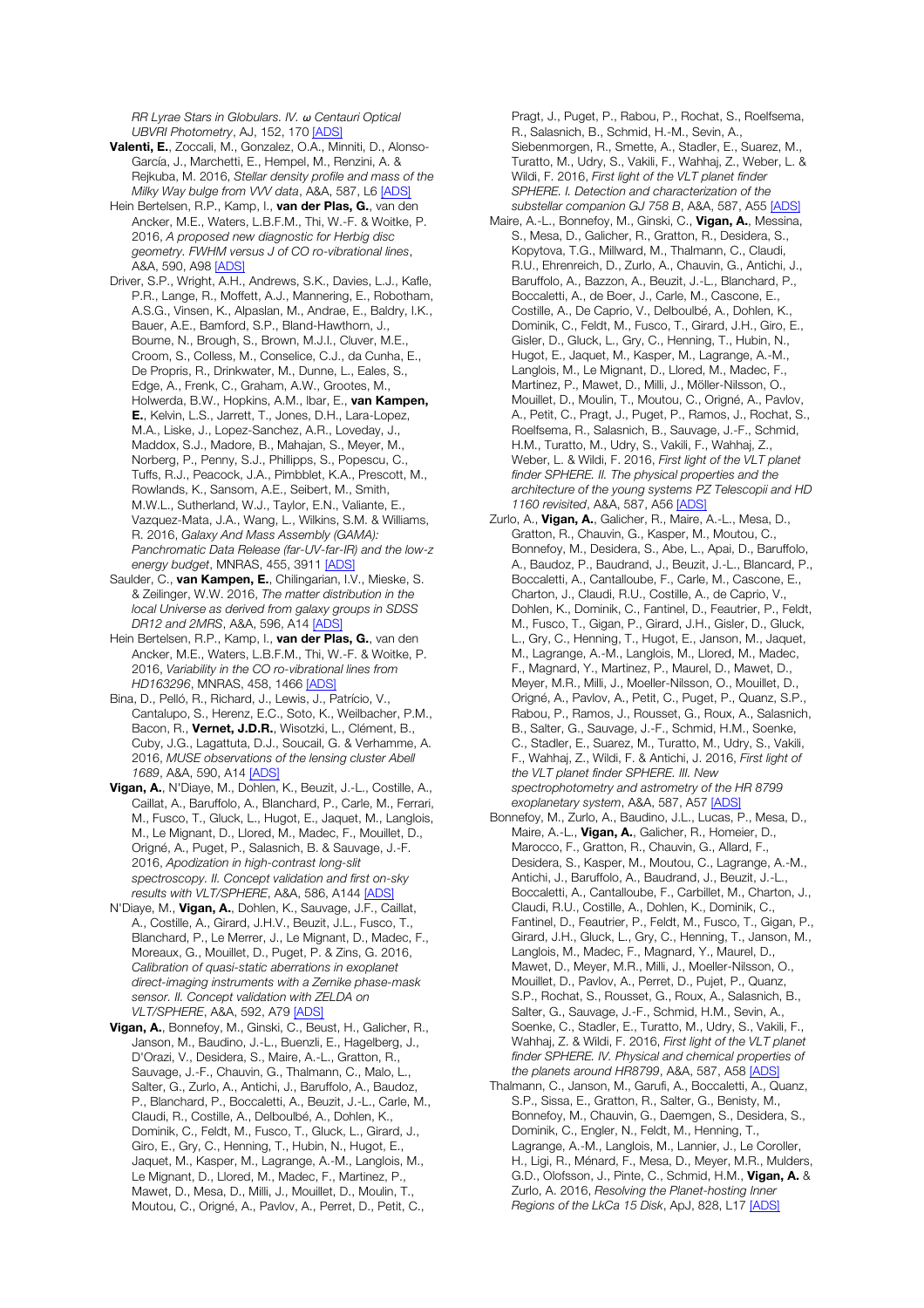Garufi, A., Quanz, S.P., Schmid, H.M., Mulders, G.D., Avenhaus, H., Boccaletti, A., Ginski, C., Langlois, M., Stolker, T., Augereau, J.-C., Benisty, M., Lopez, B., Dominik, C., Gratton, R., Henning, T., Janson, M., Ménard, F., Meyer, M.R., Pinte, C., Sissa, E., Vigan, A., Zurlo, A., Bazzon, A., Buenzli, E., Bonnefoy, M., Brandner, W., Chauvin, G., Cheetham, A., Cudel, M., Desidera, S., Feldt, M., Galicher, R., Kasper, M., Lagrange, A.-M., Lannier, J., Maire, A.L., Mesa, D., Mouillet, D., Peretti, S., Perrot, C., Salter, G. & Wildi, F. 2016, *The SPHERE view of the planet-forming disk around HD 100546*, A&A, 588, A8 [ADS]

Drozdovskaya, M.N., Walsh, C., van Dishoeck, E.F., Furuya, K., Marboeuf, U., Thiabaud, A., Harsono, D. & Visser. R. 2016, *Cometary ices in forming protoplanetary disc midplanes*, MNRAS, 462, 977 [ADS]

Bergin, E.A., Du, F., Cleeves, L.I., Blake, G.A., Schwarz, K., Visser, R. & Zhang, K. 2016, *Hydrocarbon Emission Rings in Protoplanetary Disks Induced by Dust Evolution*, ApJ, 831, 101 [ADS]

Benz, A.O., Bruderer, S., van Dishoeck, E.F., Melchior, M., Wampfler, S.F., van der Tak, F., Goicoechea, J.R., Indriolo, N., Kristensen, L.E., Lis, D.C., Mottram, J.C., Bergin, E.A., Caselli, P., Herpin, F., Hogerheijde, M.R., Johnstone, D., Liseau, R., Nisini, B., Tafalla, M., Visser, R. & Wyrowski, F. 2016, *Water in star-forming regions with Herschel (WISH). VI. Constraints on UV and X-ray irradiation from a survey of hydrides in low- to high-mass young stellar objects*, A&A, 590, A105 [ADS]

Voggel, K., Hilker, M. & Richtler, T. 2016, *Globular cluster clustering and tidal features around ultra-compact dwarf galaxies in the halo of NGC 1399*, A&A, 586, A102 [ADS]

Voggel, K., Hilker, M., Baumgardt, H., Collins, M.L.M., Grebel, E.K., Husemann, B., Richtler, T. & Frank, M.J. 2016, *Probing the boundary between star clusters and dwarf galaxies: A MUSE view on the dynamics of Crater/Laevens I*, MNRAS, 460, 3384 [ADS]

Dopita, M.A., Seitenzahl, I.R., Sutherland, R.S., Vogt, F.P.A., Winkler, P.F. & Blair, W.P. 2016, *Forbidden Iron Lines and Dust Destruction in Supernova Remnant Shocks: The Case of N49 in the Large Magellanic Cloud*, ApJ, 826, 150 [ADS]

Mesa, D., Vigan, A., D'Orazi, V., Ginski, C., Desidera, S., Bonnefoy, M., Gratton, R., Langlois, M., Marzari, F., Messina, S., Antichi, J., Biller, B., Bonavita, M., Cascone, E., Chauvin, G., Claudi, R.U., Curtis, I., Fantinel, D., Feldt, M., Garufi, A., Galicher, R., Henning, T., Incorvaia, S., Lagrange, A.M., Millward, M., Perrot, C., Salasnich, B., Scuderi, S., Sissa, E., Wahhaj, Z. & Zurlo, A. 2016, *Characterizing HR 3549 B using SPHERE*, A&A, 593, A119 [ADS]

Wahhaj, Z., Milli, J., Kennedy, G., Ertel, S., Matrà, L., Boccaletti, A., del Burgo, C., Wyatt, M., Pinte, C., Lagrange, A.-M., Absil, O., Choquet, E., Gómez González, C.A., Kobayashi, H., Mawet, D., Mouillet, D., Pueyo, L., Dent, W.R.F., Augereau, J.-C. & Girard, J. 2016, *The SHARDDS survey: First resolved image of the HD 114082 debris disk in the Lower Centaurus Crux with SPHERE*, A&A, 596, L4 [ADS]

Tilvi, V., Pirzkal, N., Malhotra, S., Finkelstein, S.L., Rhoads, J.E., Windhorst, R., Grogin, N.A., Koekemoer, A., Zakamska, N.L., Ryan, R., Christensen, L., Hathi, N., Pharo, J., Joshi, B., Yang, H., Gronwall, C., Cimatti, A., Walsh, J., O'Connell, R., Straughn, A., Ostlin, G., Rothberg, B., Livermore, R.C., Hibon, P. & Gardner, J.P. 2016, *First Results from the Faint Infrared Grism Survey (FIGS): First Simultaneous Detection of Lyα Emission and Lyman Break from a Galaxy at z = 7.51*, ApJ, 827, L14 [ADS]

Walsh, J.R., Monreal-Ibero, A., Barlow, M.J., Ueta, T., Wesson, R. & Zijlstra, A.A. 2016, *The extinction and dust-to-gas structure of the planetary nebula NGC 7009 observed with MUSE*, A&A, 588, A106 [ADS]

Wang, K., Testi, L., Burkert, A., Walmsley, C.M., Beuther, H. & Henning, T. 2016, *A Census of Large-scale (*≥*10 PC), Velocity-coherent, Dense Filaments in the Northern Galactic Plane: Automated Identification Using Minimum Spanning Tree*, ApJS, 226, 9 [ADS]

Yuan, J., Wu, Y., Liu, T., Zhang, T., Zeng Li, J., Liu, H.-L., Meng, F., Chen, P., Hu, R. & Wang, K. 2016, *Dense Gas in Molecular Cores Associated with Planck Galactic Cold Clumps*, ApJ, 820, 37 [ADS]

Liu, T., Zhang, Q., Kim, K.-T., Wu, Y., Lee, C.-W., Goldsmith, P.F., Li, D., Liu, S.-Y., Chen, H.-R., Tatematsu, K., Wang, K., Lee, J.-E., Qin, S.-L., Mardones, D. & Cho, S.-H. 2016, *Discovery of an Extremely Wide-angle Bipolar Outflow in AFGL 5142*, ApJ, 824, 31 [ADS]

Liu, T., Zhang, Q., Kim, K.-T., Wu, Y., Lee, C.W., Lee, J.-E., Tatematsu, K., Choi, M., Juvela, M., Thompson, M., Goldsmith, P.F., Liu, S.-y., Naomi, H., Koch, P., Henkel, C., Sanhueza, P., He, J., Rivera-Ingraham, A., Wang, K., Cunningham, M.R., Tang, Y.-W., Lai, S.-P., Yuan, J., Li, D., Fuller, G., Kang, M., Nguyen Luong, Q., Liu, H.B., Ristorcelli, I., Yang, J., Xu, Y., Hirota, T., Mardones, D., Qin, S.-L., Chen, H.-R., Kwon, W., Meng, F., Zhang, H., Kim, M.-R. & Yi, H.-W. 2016, *Planck Cold Clumps in the λ Orionis Complex. I. Discovery of an Extremely Young Class 0 Protostellar Object and a Proto-brown Dwarf Candidate in the Bright-rimmed Clump PGCC G192.32- 11.88*, ApJS, 222, 7 [ADS]

Wang, Y., Primas, F., Charbonnel, C., Van der Swaelmen, M., Bono, G., Chantereau, W. & Zhao, G. 2016, *Sodium abundances of AGB and RGB stars in Galactic globular clusters. I. Analysis and results of NGC 2808*, A&A, 592, A66 [ADS]

Liu, T., Kim, K.-T., Yoo, H., Liu, S.-y., Tatematsu, K., Qin, S.-L., Zhang, Q., Wu, Y., Wang, K., Goldsmith, P.F., Juvela, M., Lee, J.-E., Tóth, L.V., Mardones, D., Garay, G., Bronfman, L., Cunningham, M.R., Li, D., Lo, N., Ristorcelli, I. & Schnee, S. 2016, *Star Formation Laws in Both Galactic Massive Clumps and External Galaxies: Extensive Study with Dust Coninuum, HCN (4-3), and CS (7-6)*, ApJ, 829, 59 [ADS]

Stark, D.V., Kannappan, S.J., Eckert, K.D., Florez, J., Hall, K.R., Watson, L.C., Hoversten, E.A., Burchett, J.N., Guynn, D.T., Baker, A.D., Moffett, A.J., Berlind, A.A., Norris, M.A., Haynes, M.P., Giovanelli, R., Leroy, A.K., Pisano, D.J., Wei, L.H., Gonzalez, R.E. & Calderon, V.F. 2016, *The RESOLVE Survey Atomic Gas Census and Environmental Influences on Galaxy Gas Reservoirs*, ApJ, 832, 126 [ADS]

& Wesson, R. 2016, *ALFA: an automated line fitting algorithm*, MNRAS, 456, 3774 [ADS]

Andrews, J.E., Krafton, K.M., Clayton, G.C., Montiel, E., Wesson, R., Sugerman, B.E.K., Barlow, M.J., Matsuura, M. & Drass, H. 2016, *Early dust formation and a massive progenitor for SN 2011ja?*, MNRAS, 457, 3241 [ADS]

Jones, D., Wesson, R., García-Rojas, J., Corradi, R.L.M. & Boffin, H.M.J. 2016, *NGC 6778: strengthening the link between extreme abundance discrepancy factors and central star binarity in planetary nebulae*, MNRAS, 455, 3263 [ADS]

Wesson, R., Stock, D.J. & Scicluna, P. 2016, *The probability distribution functions of emission line flux measurements and their ratios*, MNRAS, 459, 3475 [ADS]

Wittkowski, M., Chiavassa, A., Freytag, B., Scholz, M., Höfner, S., Karovicova, I. & Whitelock, P.A. 2016, *Nearinfrared spectro-interferometry of Mira variables and comparisons to 1D dynamic model atmospheres and 3D convection simulations*, A&A, 587, A12 [ADS]

Millan-Gabet, R., Che, X., Monnier, J.D., Sitko, M.L., Russell, R.W., Grady, C.A., Day, A.N., Perry, R.B., Harries, T.J., Aarnio, A.N., Colavita, M.M., Wizinowich, P.L., Ragland, S. & Woillez, J. 2016, *Confronting Standard Models of*